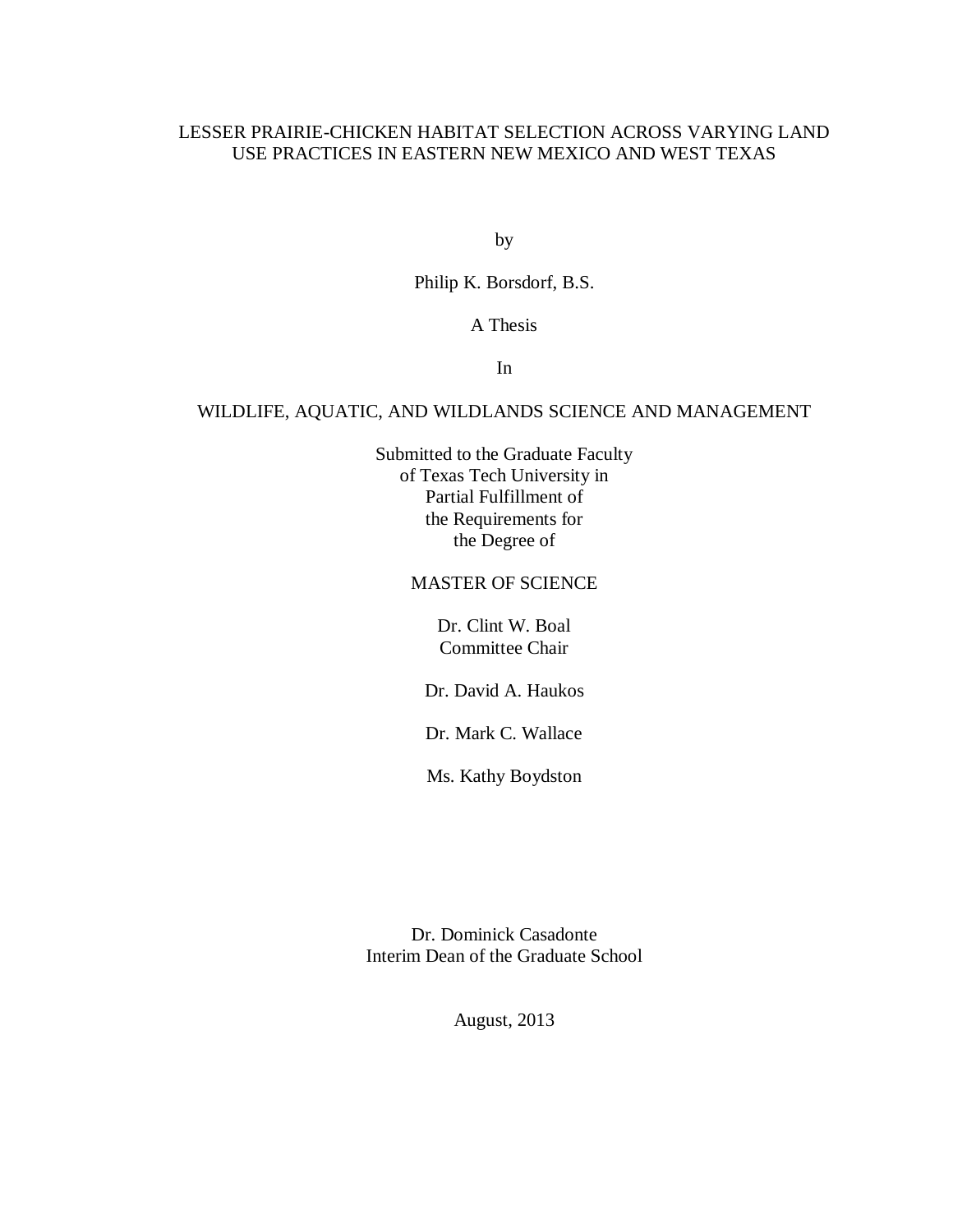Copyright 2013, Philip K. Borsdorf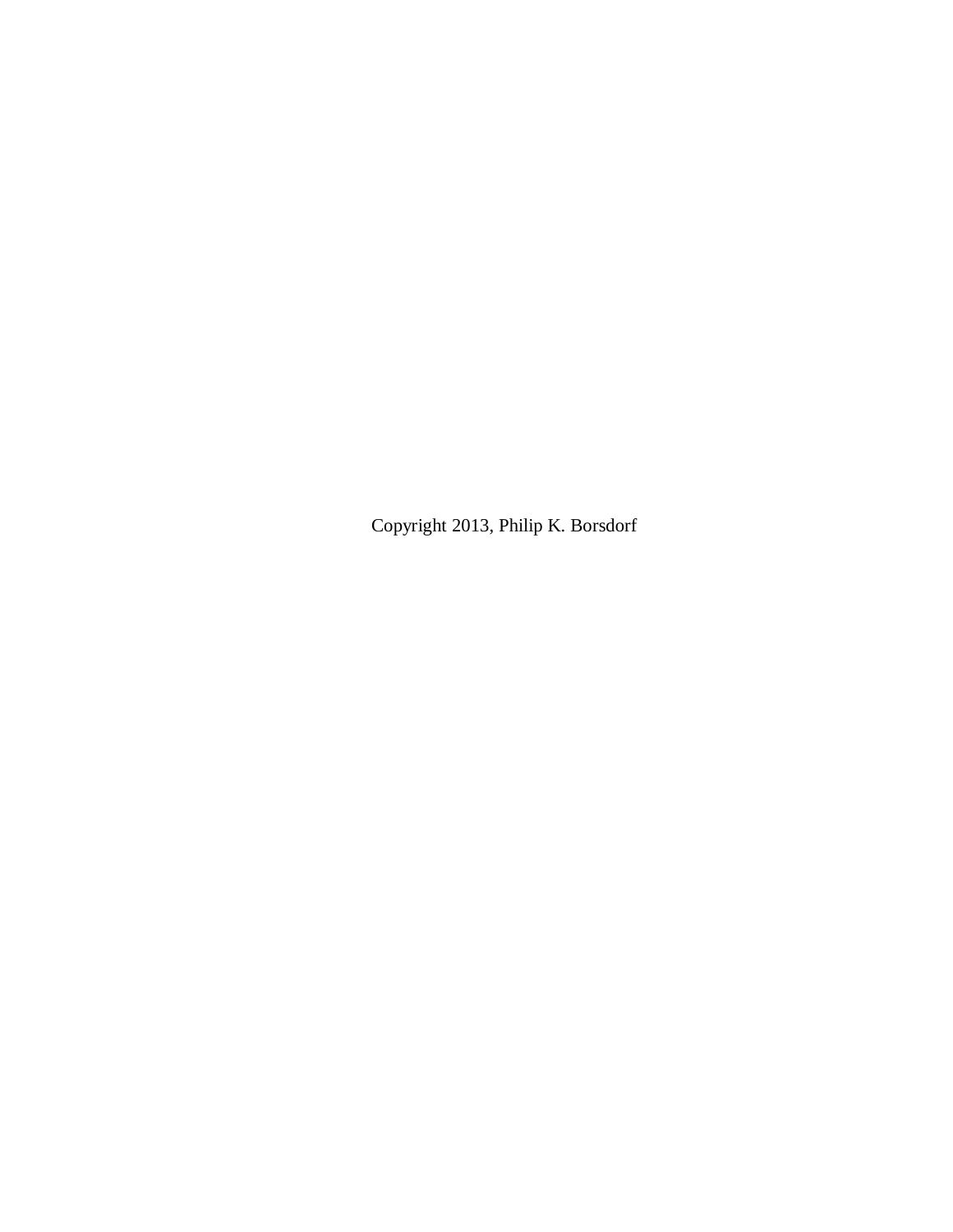#### **ACKNOWLEDGEMENTS**

First and foremost, I would like to thank my graduate advisor Dr. Clint Boal for his patience and guidance. I extend my gratitude to my committee members Dr. David Haukos, Dr. Mark Wallace, and Ms. Kathy Boydston for their scientific, logistical, and financial support. I thank the private landowners who made this research possible. To Mr. Bob Perkins, who provided a home and central-station for me and my fellow field researchers—thank you. Mr. Jim Weaver, Mr. Willard Heck, and Mr. Charles Dixon thoughtfully provided data. Also, thank you to Apple Wood and the other technicians who collected data in New Mexico.

I appreciate the generosity that the Grishams extended to me. Blake, you were an outstanding mentor and I am grateful for your support and unwavering belief in me. To all the technicians from 2008 through 2012: Clinton Kveton, Chris Frey, Nick Pirius, Dan Fuhs, Austin Teague, Lucas Schilder, Preston Stewart, Lee Rindlisbacher, Shay Hlavaty, Trevor Gicklhorn, Ryan Vaughan, and Luke Haen—your consistency and effort was tremendous.

Thank you to my friends; especially Luke Haen—your dependability as a fieldcrew leader and friend is deeply appreciated. I offer sincere thanks to The Houston Safari Club for their generous financial support. My time spent afield on the west Texas landscape was a truly rewarding experience that I will fondly remember and miss. Last, and most importantly, I would like to thank my parents, Fred and Lynda Borsdorf, for their endless love, faith, and support—you instilled in me a conservation ethic and inspired my interest in wildlife.

ii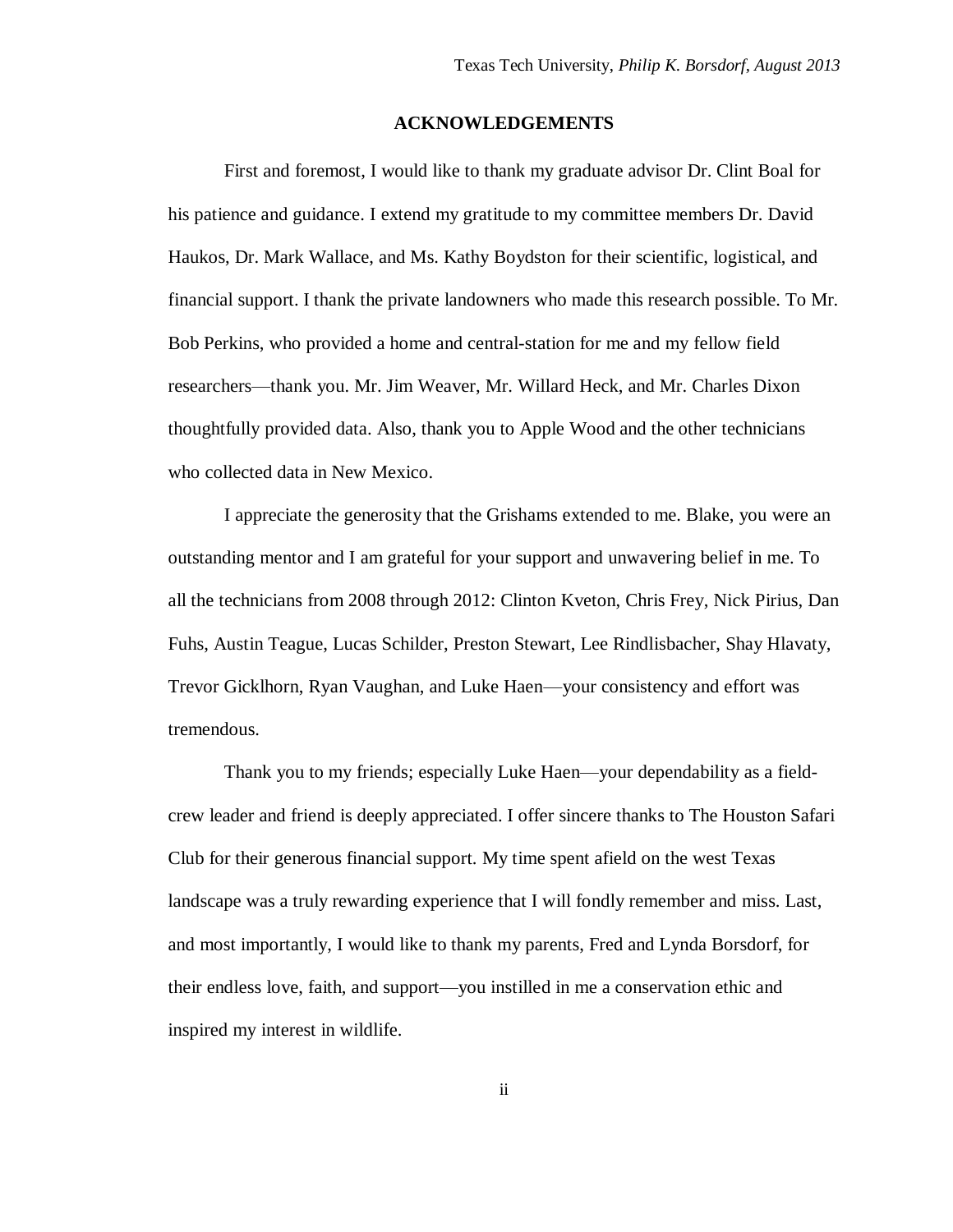# **TABLE OF CONTENTS**

| II. HOME RANGE SIZE AND HABITAT SELECTION OF LESSER<br>PRAIRIE-CHICKENS ON THE SOUTHERN HIGH PLAINS OF TEXAS  15 |  |
|------------------------------------------------------------------------------------------------------------------|--|
|                                                                                                                  |  |
|                                                                                                                  |  |
|                                                                                                                  |  |
|                                                                                                                  |  |
| Capture                                                                                                          |  |
|                                                                                                                  |  |
|                                                                                                                  |  |
|                                                                                                                  |  |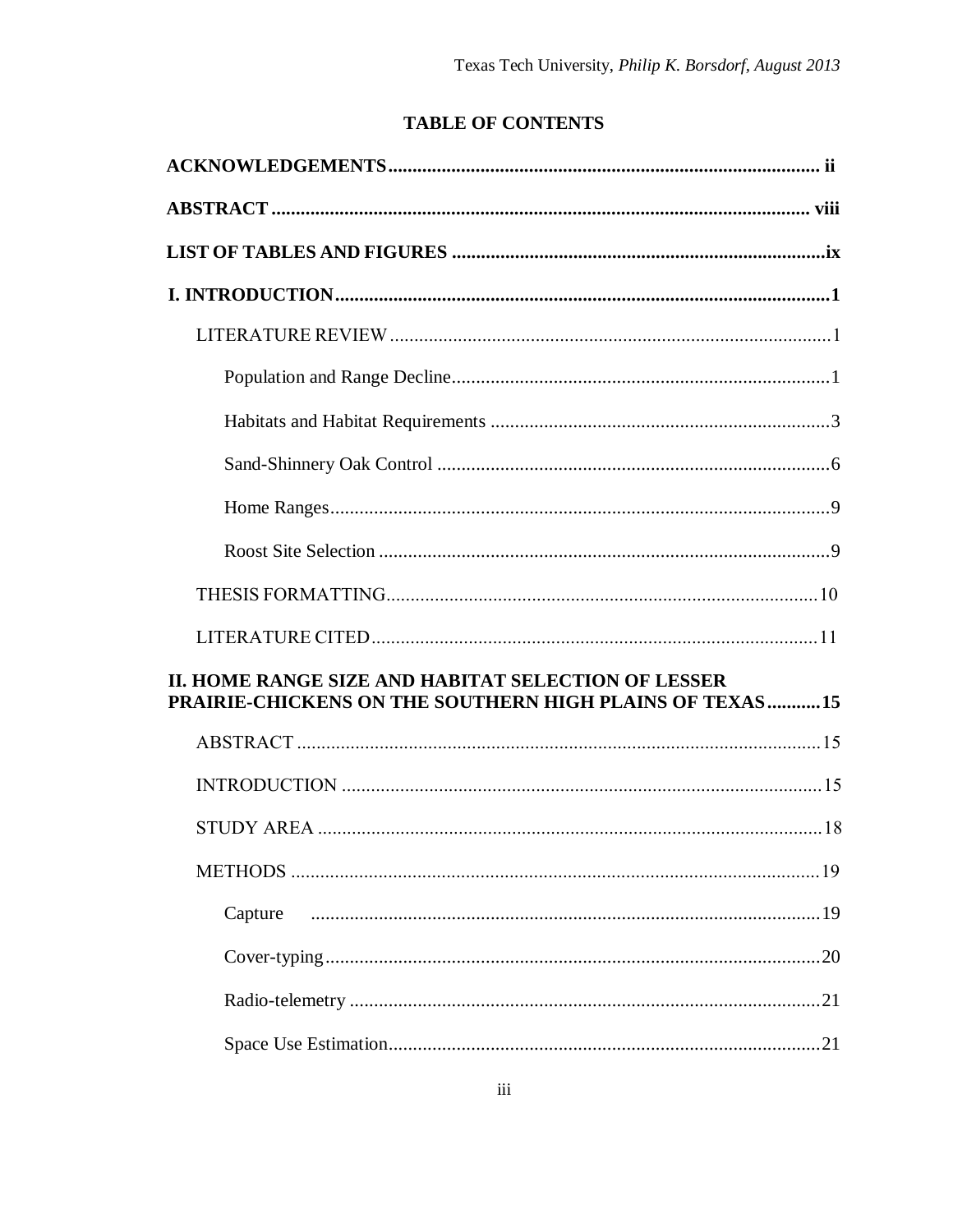| III. HABITAT SELECTION OF LESSER PRAIRIE-CHICKENS ON        |  |
|-------------------------------------------------------------|--|
| <b>EXPERIMENTALLY HERBICIDE TREATED AND GRAZED LANDS IN</b> |  |
|                                                             |  |
|                                                             |  |
|                                                             |  |
|                                                             |  |
| Capture                                                     |  |
|                                                             |  |
|                                                             |  |
|                                                             |  |
|                                                             |  |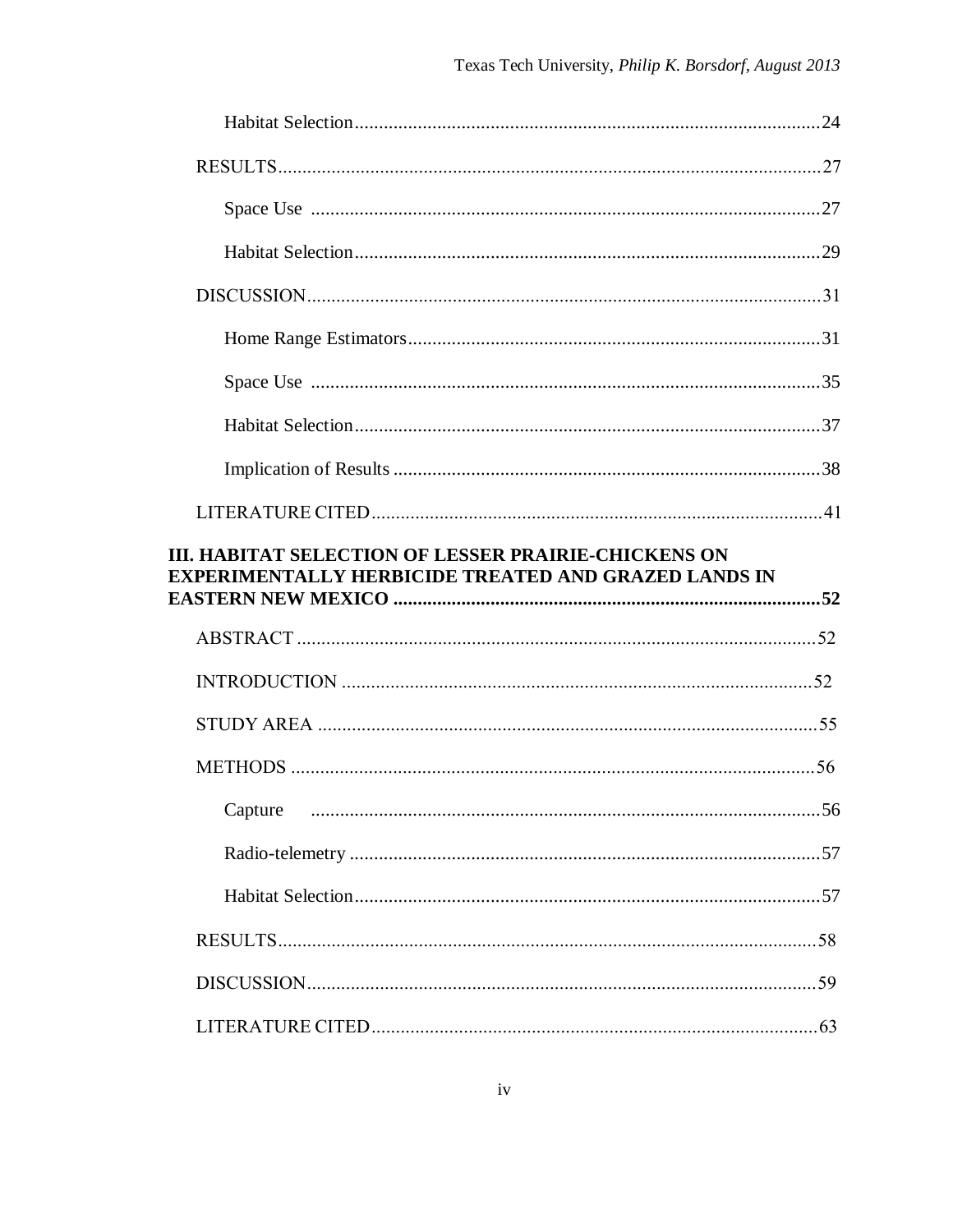| IV. LESSER PRAIRIE-CHICKEN NOCTURNAL ROOSTING SITE |  |
|----------------------------------------------------|--|
|                                                    |  |
|                                                    |  |
|                                                    |  |
|                                                    |  |
| Capture                                            |  |
|                                                    |  |
|                                                    |  |
|                                                    |  |
|                                                    |  |
|                                                    |  |
|                                                    |  |
|                                                    |  |
|                                                    |  |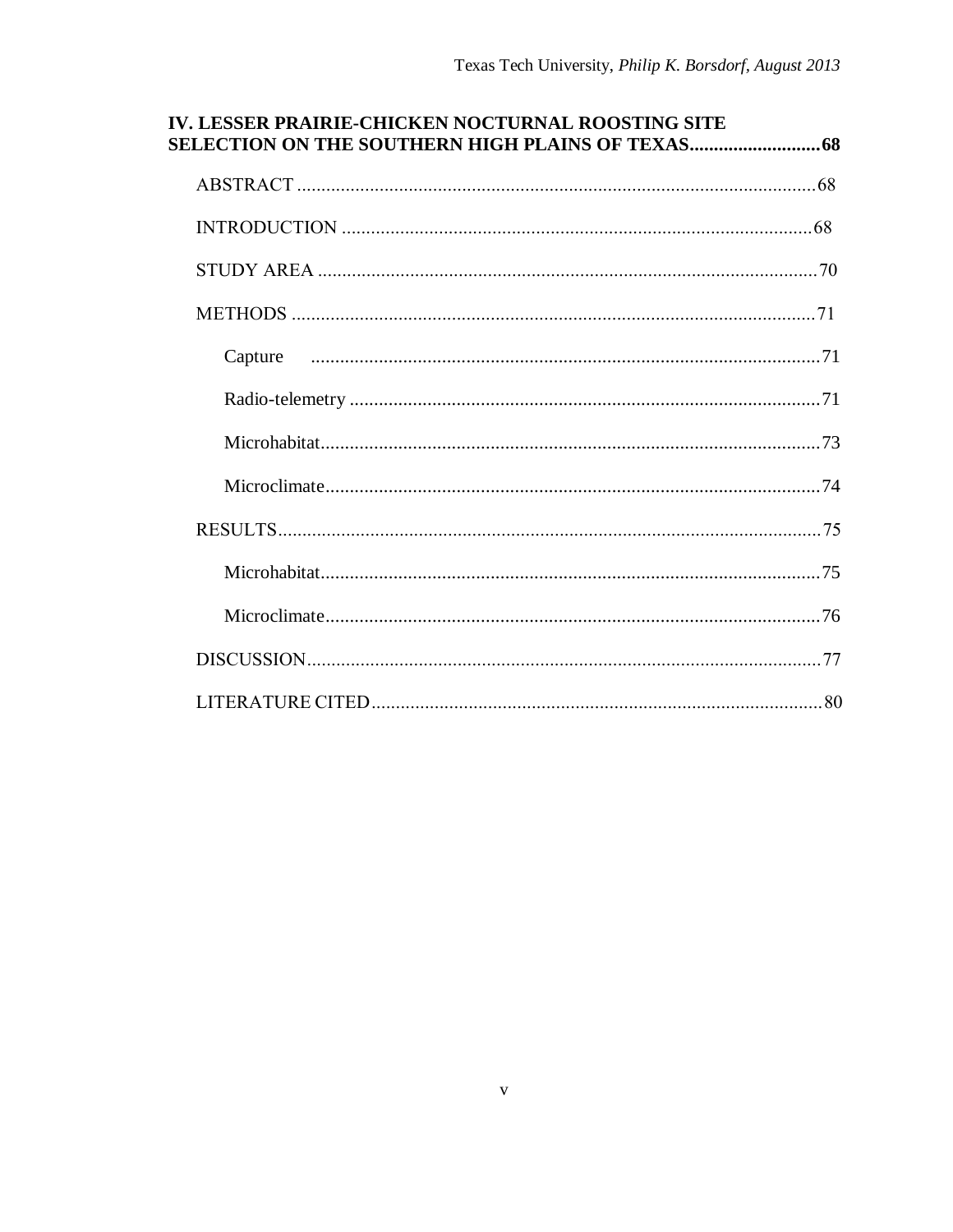#### **ABSTRACT**

<span id="page-6-0"></span>Currently, lesser prairie-chickens occur in two primary geographic areas on the southern Great Plains. The northern geographic area includes portions of eastern Colorado, Kansas, western Oklahoma, and the northwestern Panhandle of Texas (hereafter; northeastern region). The southern geographic area is located on the Southern High Plains of eastern New Mexico and west Texas (hereafter; southwestern region). Habitat loss and fragmentation are implicit causes for range-wide declines of lesser prairie-chicken populations. Furthermore, the degradation of the native rangelands where lesser prairie-chickens occur may negatively affect the species' persistence.

In the southwestern region, lesser prairie-chickens are primarily relegated to sandshinnery oak grassland communities. Sand-shinnery oak grassland communities are comprised of some combination of sand-shinnery oak, native perennial prairie-grasses, sand sagebrush, and various different forbs. Livestock production is a common land use within sand-shinnery oak grassland communities of the southwestern region. Unmanaged grazing systems in this region frequently result in near monoculture stands of sandshinnery oak that are practically devoid of a grass component. Also common within this region, is the use of herbicides (e.g., tebuthiuron) to eradicate shrubs from the plant community to increase grass forage for livestock. There is interest in using moderate intensity, rotational grazing systems, and reduced-rate tebuthiuron applications as a tool to restore sand-shinnery oak grassland communities to supposed historical standards. The primary goal of reduced-rate tebuthiuron applications is to reduce the competitive sandshinnery oak component present in monocultures to restore a dominating or co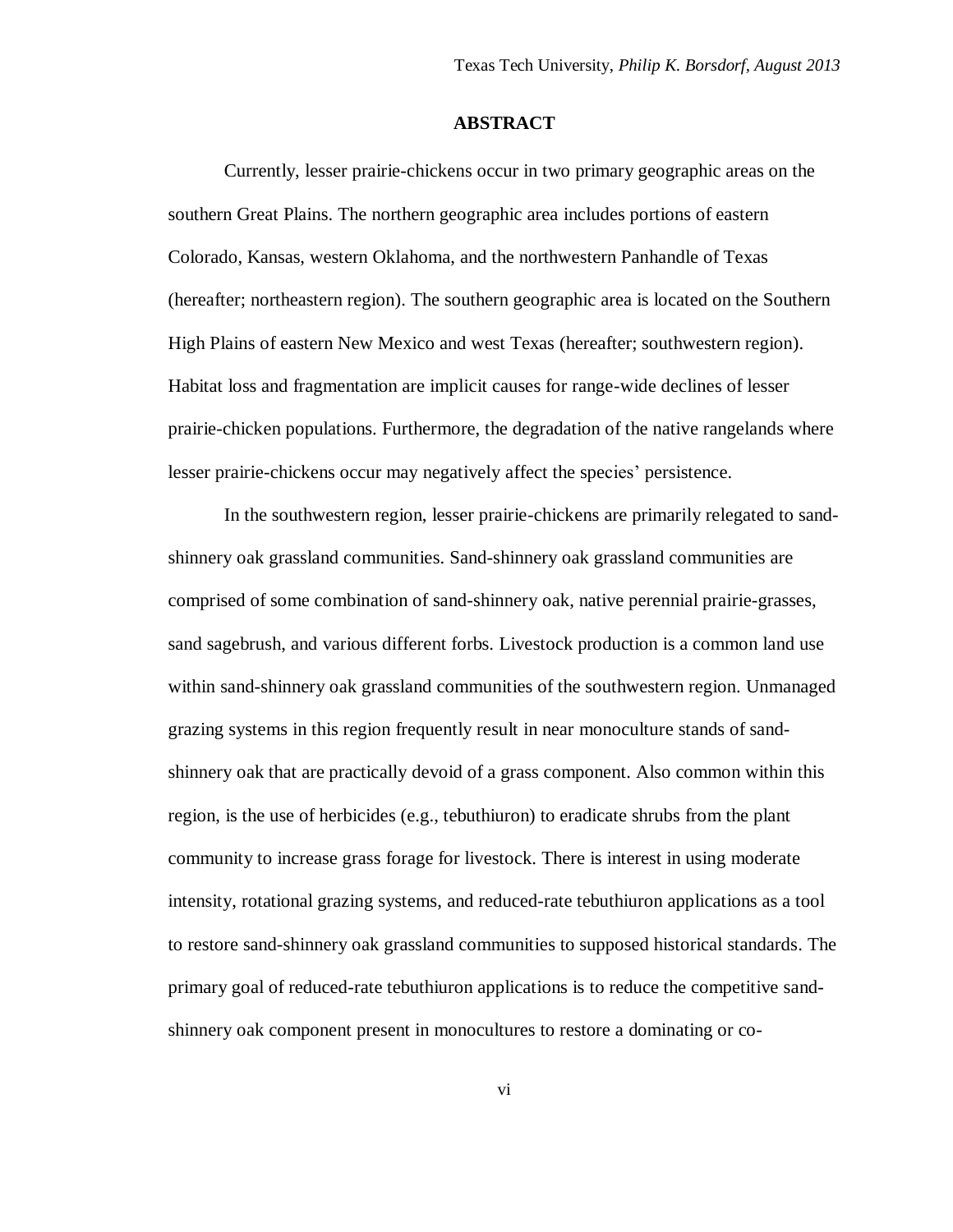dominating grass component. However, the effects of reduced-rate tebuthiuron applications on lesser prairie-chicken populations is unknown.

The primary focus of this thesis was to assess gender-specific lesser prairiechicken breeding season habitat selection in relation to the previously mentioned land use practices. Data were collected on two different study areas occurring in sand-shinnery oak grassland communities within the southwestern region. From 2008-2012, on a study area occurring in west Texas, male lesser prairie-chickens demonstrated selection for vegetative cover-types comprised of sand-shinnery oak, but dominated by native prairiegrasses, while females used the cover-types in proportion to availability. On experimentally tebuthiuron treated (0.6 kg/ha) and rotationally grazed plots in eastern New Mexico, results suggested selection by male lesser prairie-chickens for areas not treated with tebuthiuron in comparison to tebuthiuron treated areas. Female lesser prairiechickens, in New Mexico, used the not-treated and not-grazed areas in greater proportion to availability, the treated and not-grazed, and not-treated and grazed areas in proportion to availability, and the treated and grazed areas less than were proportionally available.

Gender-specific home range size was assessed for lesser prairie-chickens from 2008-2012 on the west Texas study area. Three different home range estimators were used; 95% fixed kernel density estimates using two different bandwidths (LSCV and Plug-in) and a 100% Minimum Convex Polygon were implemented to estimate home range sizes. I chose to use three different estimators to compare and contrast the size differences among home range estimates, and to facilitate comparison of results with other studies. For male lesser prairie-chickens, both 95% fixed kernel density estimates (LSCV and Plug-in) were significantly larger than 100% MCP home ranges. For female

vii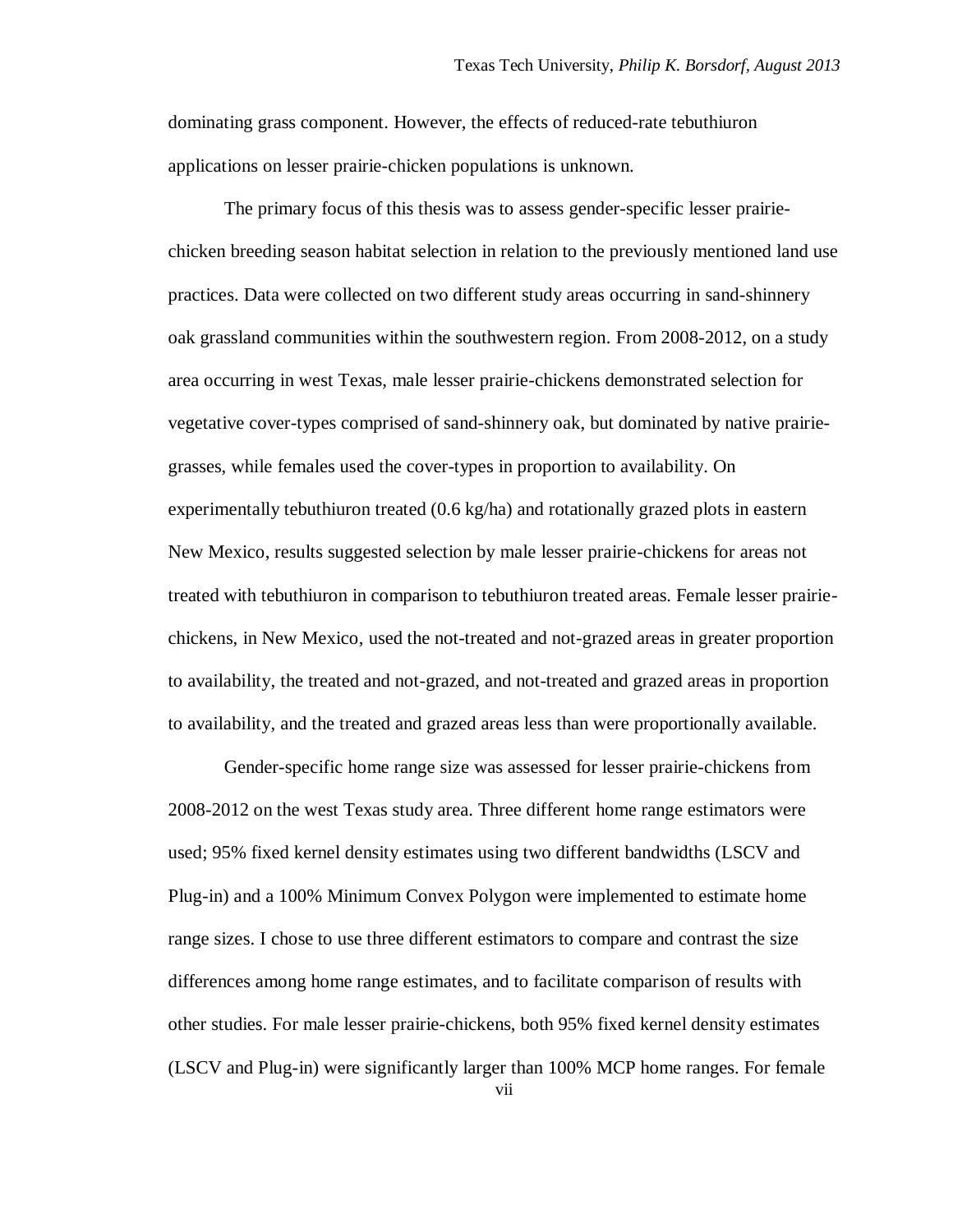lesser prairie-chickens, only the 95% fixed kernel density (LSCV) estimates were significantly larger than 100% MCP home ranges. Despite the home range estimator, all female home ranges were approximately twice the size of male home ranges.

Nocturnal roosting site selection was assessed in relation to microhabitat and microclimate in west Texas during the breeding seasons of 2011 and 2012. There were no differences in visual obstruction readings between roost and paired random sites. Lesser prairie-chickens roosted directly on bareground with no overhead vegetative coverage. In 2011, there was significantly more bareground and less humidity (% relative humidity) at roosting site point center compared to paired random sites. In 2012, roost and random sites were equally humid, but there was more litter coverage surrounding roosting sites compared to paired random sites. Temperature did not appear to differ between roost and random sites in either 2011 or 2012.

My results suggest that male lesser prairie-chicken habitat selection is inadequate for assessing the species' general breeding season habitat requirements due to male breeding behavior, and lekking site fidelity, as confounded by uneven trapping effort across cover-types/experimental plots for both study areas. Female lesser prairie-chickens used cover-types in proportion to availability in Texas, and nearly so in New Mexico, which suggested that reduced-rate tebuthiuron applications and moderate, rotational grazing does not appear to influence the preference or avoidance of available vegetative communities, as measured by general breeding season habitat use. Because tebuthiuron applications do not appear positively or negatively affect lesser prairie-chicken habitat selection, I caution the widespread tebuthiuron treatment of sand-shinnery oak grassland communities.

viii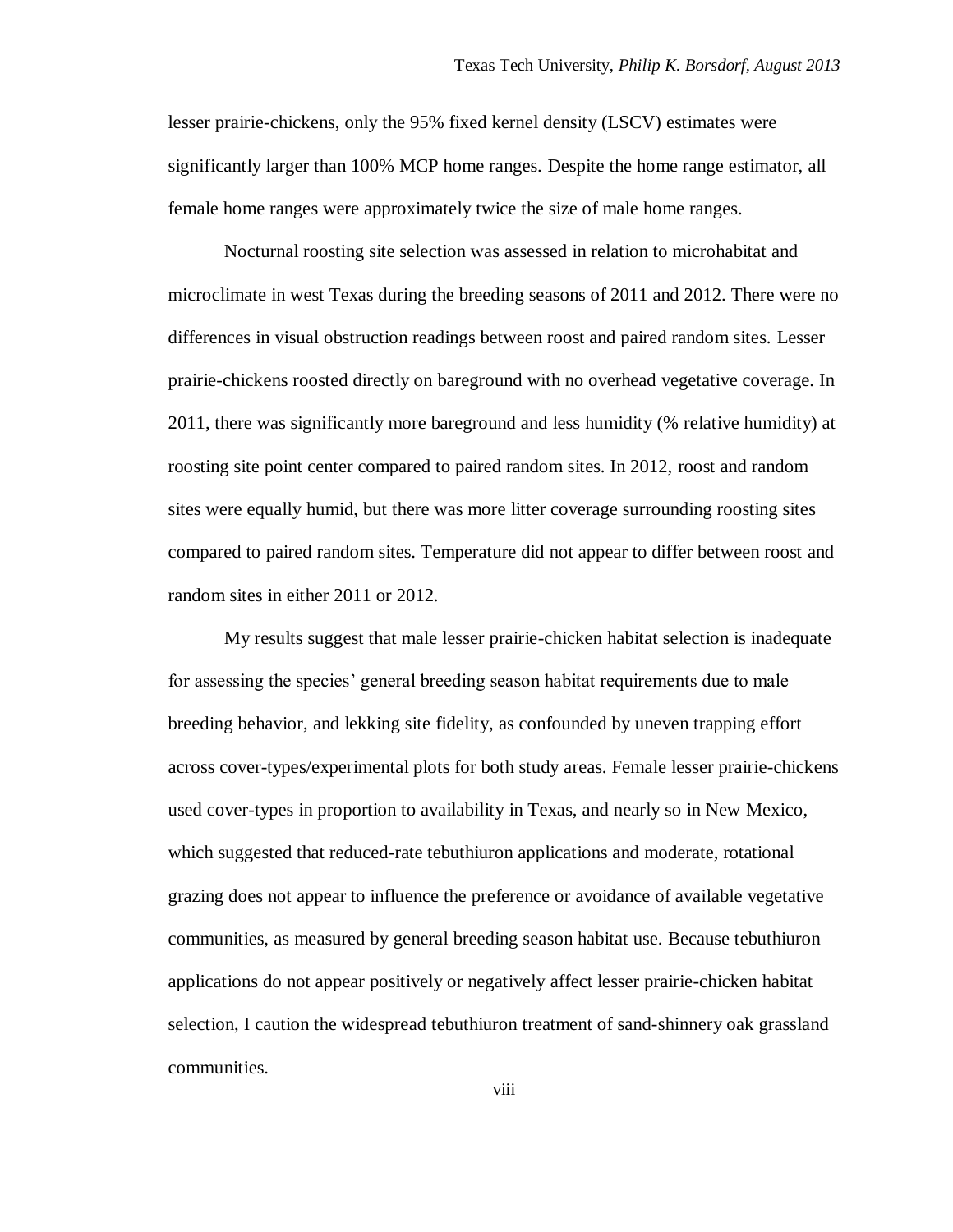# **LIST OF TABLES**

<span id="page-9-0"></span>

| 2.1. Land cover-types used for determining breeding season habitat selection by                                                                                                                                                              |  |
|----------------------------------------------------------------------------------------------------------------------------------------------------------------------------------------------------------------------------------------------|--|
| lesser prairie-chickens on the Southern High Plains of Texas (2008-                                                                                                                                                                          |  |
| 2.2. Summary of the use, availability, and reconsolidation of the cover-types<br>(Table 2.1) into the habitat categories used for both $2^{nd}$ and $3^{rd}$ order<br>compositional analysis for breeding season males $(n = 37)$ on the     |  |
| 2.3. Summary of the use, availability, and reconsolidation of the cover-types<br>(Table 2.1) into the habitat categories used for both $2^{nd}$ and $3^{rd}$ order<br>compositional analysis for breeding season females ( $n = 38$ ) on the |  |
| 2.4. Average male fixed kernel home range estimates (ha) on the Southern High                                                                                                                                                                |  |
| 2.5. Average female fixed kernel home range estimates (ha) on the Southern High                                                                                                                                                              |  |
| 2.6. Average male and female 100% minimum convex polygon (MCP) home<br>ranges (ha) on the Southern High Plains of Texas (2008-2012)48                                                                                                        |  |
| 2.7. Male ( $n=37$ ) $2nd$ order compositional analysis results: Ranking Matrix. Data<br>collected on the Southern High Plains of Texas (2008-2012)49                                                                                        |  |
| 2.8. Male ( $n=37$ ) $2nd$ order compositional analysis results: Ranking Matrix (Mean<br>difference between used and available log-ratios). Data collected on                                                                                |  |
| 2.9. Female ( $n=38$ ) $2nd$ order compositional analysis results: Ranking Matrix. Data<br>collected on the Southern High Plains of Texas (2008-2012)49                                                                                      |  |
| 2.10. Female ( $n=38$ ) $2nd$ order compositional analysis results: Ranking Matrix<br>(Mean difference between used and available log-ratios). Data<br>collected on the Southern High Plains of Texas (2008-2012)49                          |  |
| 2.11. Male ( $n=37$ ) $3rd$ order compositional analysis results: Ranking Matrix. Data<br>collected on the Southern High Plains of Texas (2008-2012)50                                                                                       |  |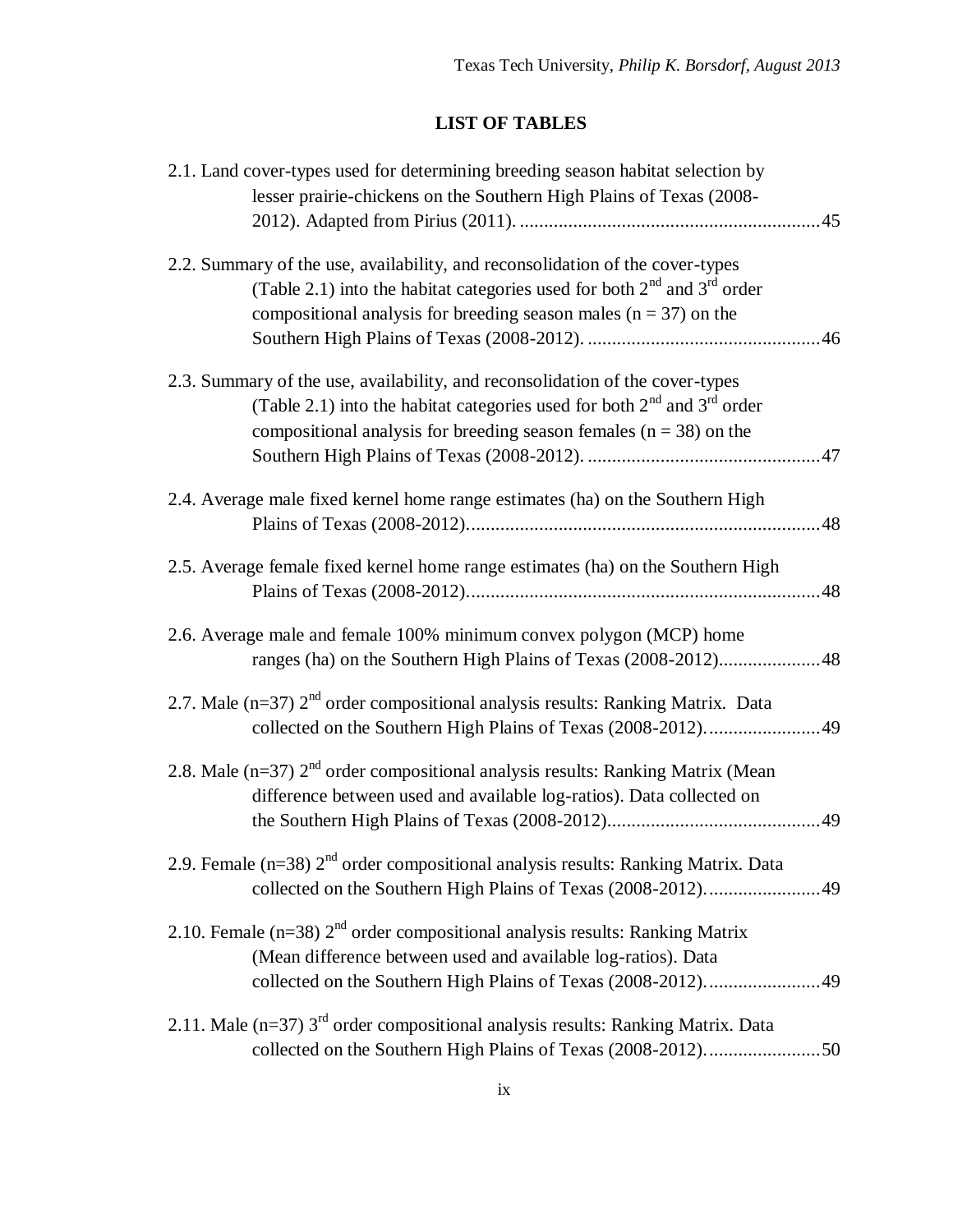| 2.12. Male ( $n=37$ ) $3rd$ order compositional analysis results: Ranking Matrix (Mean<br>difference between used and available log-ratios). Data collected on                                                                                                                                                                                                     |  |
|--------------------------------------------------------------------------------------------------------------------------------------------------------------------------------------------------------------------------------------------------------------------------------------------------------------------------------------------------------------------|--|
|                                                                                                                                                                                                                                                                                                                                                                    |  |
| 2.13. Female ( $n=38$ ) $3rd$ order compositional analysis results: Ranking Matrix.<br>Data collected on the Southern High Plains of Texas (2008-2012)50                                                                                                                                                                                                           |  |
| 2.14. Female ( $n=38$ ) $3rd$ order compositional analysis results: Ranking Matrix<br>(Mean difference between used and available log-ratios). Data                                                                                                                                                                                                                |  |
| 3.1. Vegetative composition of treatment types used for determining breeding<br>season habitat selection by lesser prairie-chickens. Categories include:<br>sand-shinnery oak (Quercus havardii); other shrubs: mostly sand<br>sagebrush (Artemisia filifolia); and grass (mostly native prairie-<br>grasses). Summarized from measurements collected in Roosevelt |  |
| 3.2. Male lesser prairie-chicken habitat selection in Roosevelt County, NM (2006-                                                                                                                                                                                                                                                                                  |  |
| 3.3. Female lesser prairie-chicken habitat selection in Roosevelt County, NM                                                                                                                                                                                                                                                                                       |  |
| 4.1. Mean VORs $(dm)$ ( $\pm SD$ ) at lesser prairie-chicken roosting sites and paired<br>random sites on the Southern High Plains of Texas (2011 and 2012). 82                                                                                                                                                                                                    |  |
| 4.2. Roosting site canopy coverage proportions at point center and 1 meter in each<br>cardinal direction for 2011. Occurrence pooled across 30 sites and then<br>proportion calculated. Data collected on the Southern High Plains of                                                                                                                              |  |
| 4.3. Random site canopy coverage proportions at point center and 1 meter in each<br>cardinal direction for 2011. Occurrence pooled across 30 sites and then<br>proportion calculated. Data collected on the Southern High Plains of                                                                                                                                |  |
|                                                                                                                                                                                                                                                                                                                                                                    |  |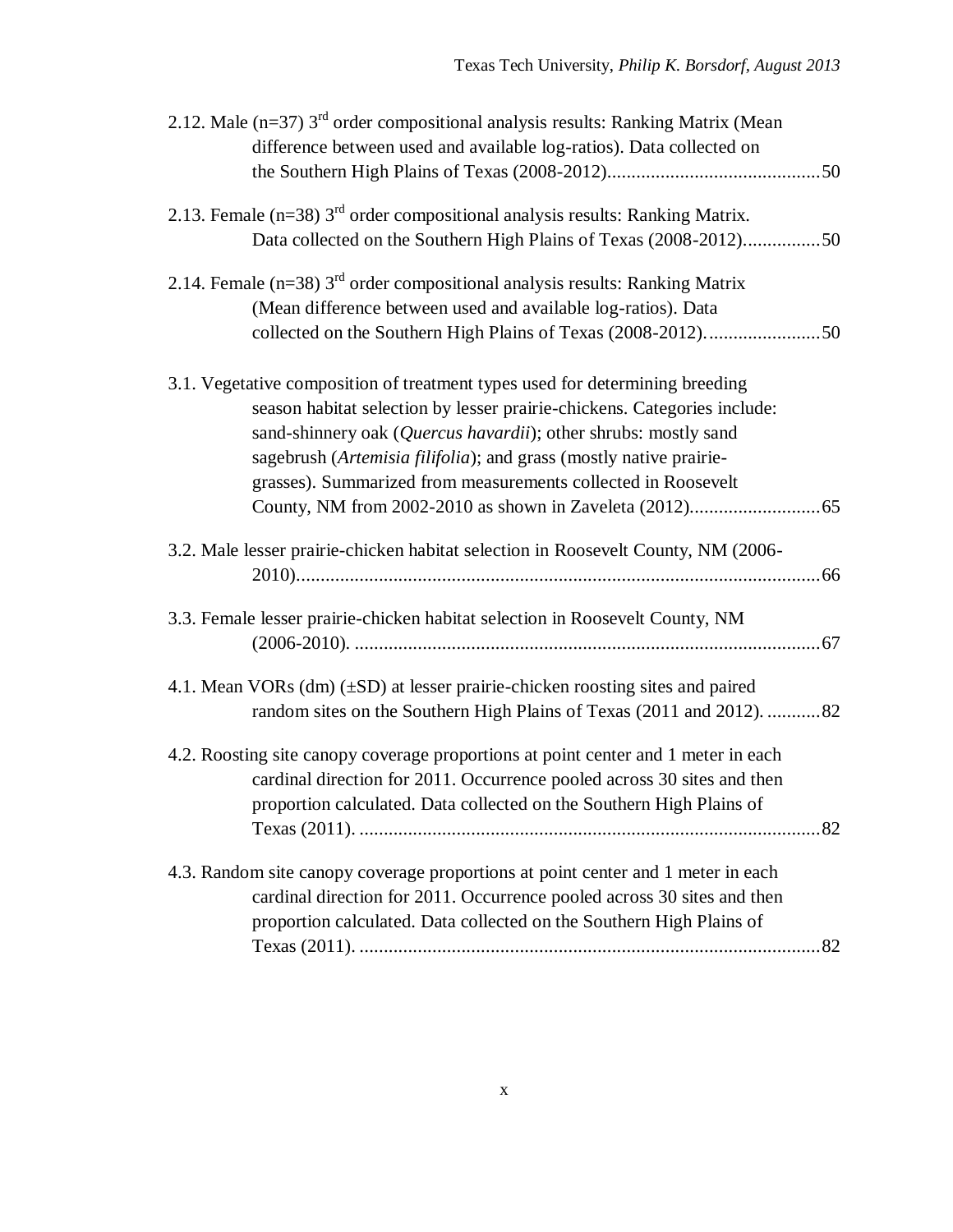| 4.4. Roosting site canopy coverage proportions at point center and 1 meter in each<br>cardinal direction for 2012. Occurrence pooled across 30 sites and then<br>proportion calculated. Data collected on the Southern High Plains of                                                                 |  |
|-------------------------------------------------------------------------------------------------------------------------------------------------------------------------------------------------------------------------------------------------------------------------------------------------------|--|
|                                                                                                                                                                                                                                                                                                       |  |
| 4.5. Roosting site canopy coverage proportions at point center and 1 meter in each<br>cardinal direction for 2012. Occurrence pooled across 30 sites and then                                                                                                                                         |  |
| proportion calculated. Data collected on the Southern High Plains of                                                                                                                                                                                                                                  |  |
| 4.6. Welch's adjusted <i>t</i> -test results between roost and random sites for point<br>center canopy coverage categories in 2011. Proportions per canopy<br>coverage category shown for visualization. Arcsine-square root<br>transformations (not shown) were the values tested. Data collected on |  |
| 4.7. Welch's adjusted <i>t</i> -test results between roost and random sites for point<br>center canopy coverage categories in 2012. Proportions per canopy<br>coverage category shown for visualization. Arcsine-square root<br>transformations (not shown) were the values tested. Data collected on |  |
| 4.8. Mean temperature $\mathrm{C}$ ( $\pm$ SD) and relative humidity % RH ( $\pm$ SD) at lesser<br>prairie-chicken roosting sites and paired random sites on the Southern                                                                                                                             |  |
|                                                                                                                                                                                                                                                                                                       |  |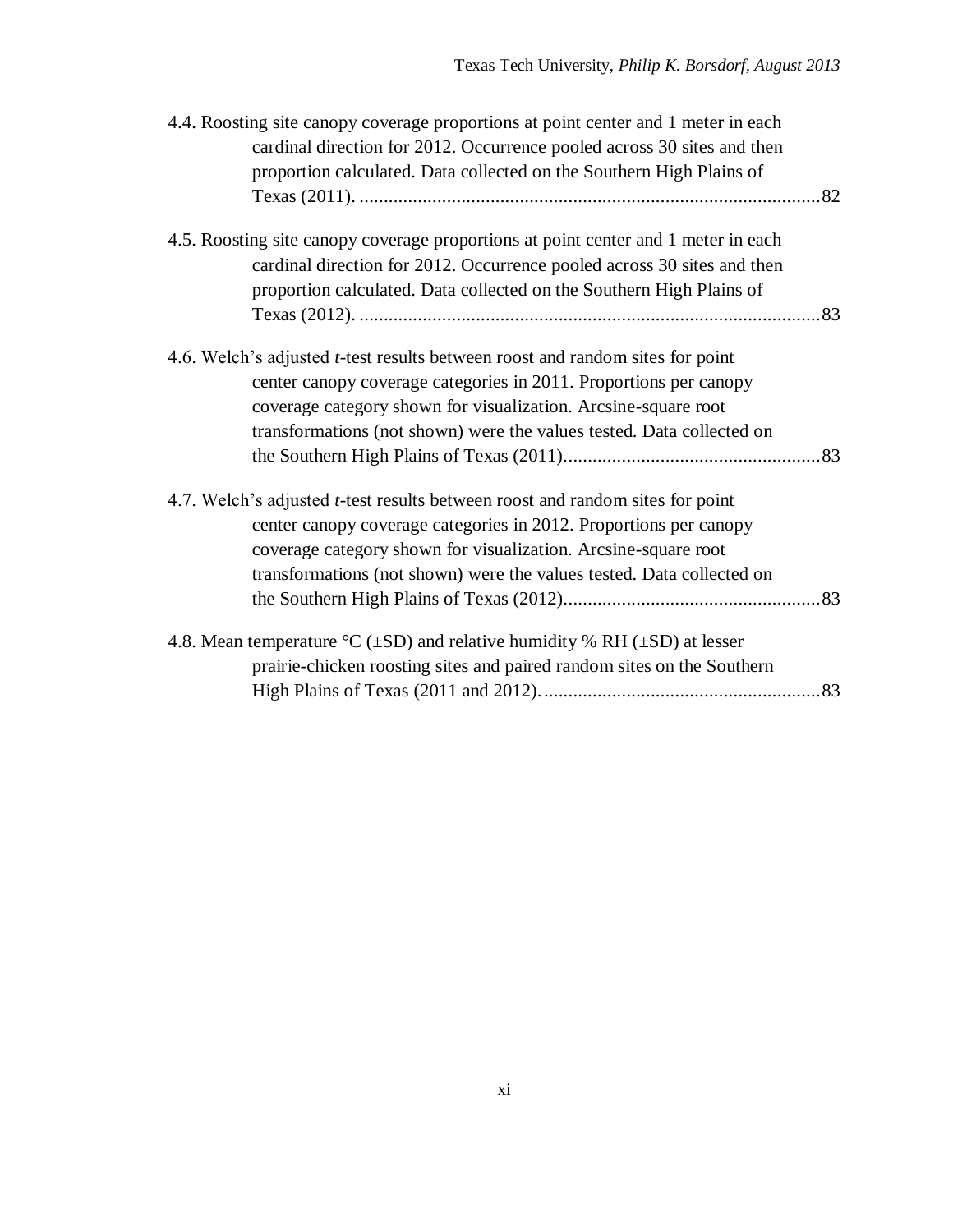#### **CHAPTER I**

## **INTRODUCTION**

#### <span id="page-12-1"></span><span id="page-12-0"></span>**LITERATURE REVIEW**

#### <span id="page-12-2"></span>**Population and Range Decline**

The lesser prairie-chicken (*Tympanuchus pallidicinctus*), a prairie grouse species of the central and southern Great Plains, has experienced an estimated 90% reduction in both range and population since the 1800's (Taylor and Guthery 1980a, Hagen et al. 2004). Due to range wide reductions in population and distribution, the lesser prairiechicken was first petitioned for listing as threatened under the Endangered Species Act (ESA) in 1995 (Davis et al 2008). The U.S. Fish and Wildlife Service determined that listing of the species under the ESA was "warranted but precluded" (USFWS 2009). Currently, the species is again under review (Federal Register 2013).

The occupied range of lesser prairie-chickens in Texas has decreased by an estimated 78.3% (1,070,426 ha) since 1940 with much of the loss occurring in the southwestern part of the Panhandle (Sullivan et al. 2000). Litton is cited in Davis et al. (2008) as speculating that the Texas lesser prairie-chicken population could have been as high as 2 million birds before the 1900s. Davis et al. (2008) suggested that Litton's speculated Texas lesser prairie-chicken population estimate was high due to the corresponding density estimate of 20 birds/mi². In 1963, Jackson and DeArment estimated the population of lesser prairie-chickens in Texas at about 3,000 birds, based on springtime lek counts. Recently, it was estimated that less than 6,000 lesser prairiechickens exist in 14 Panhandle counties, and between 30,000-50,000 birds range wide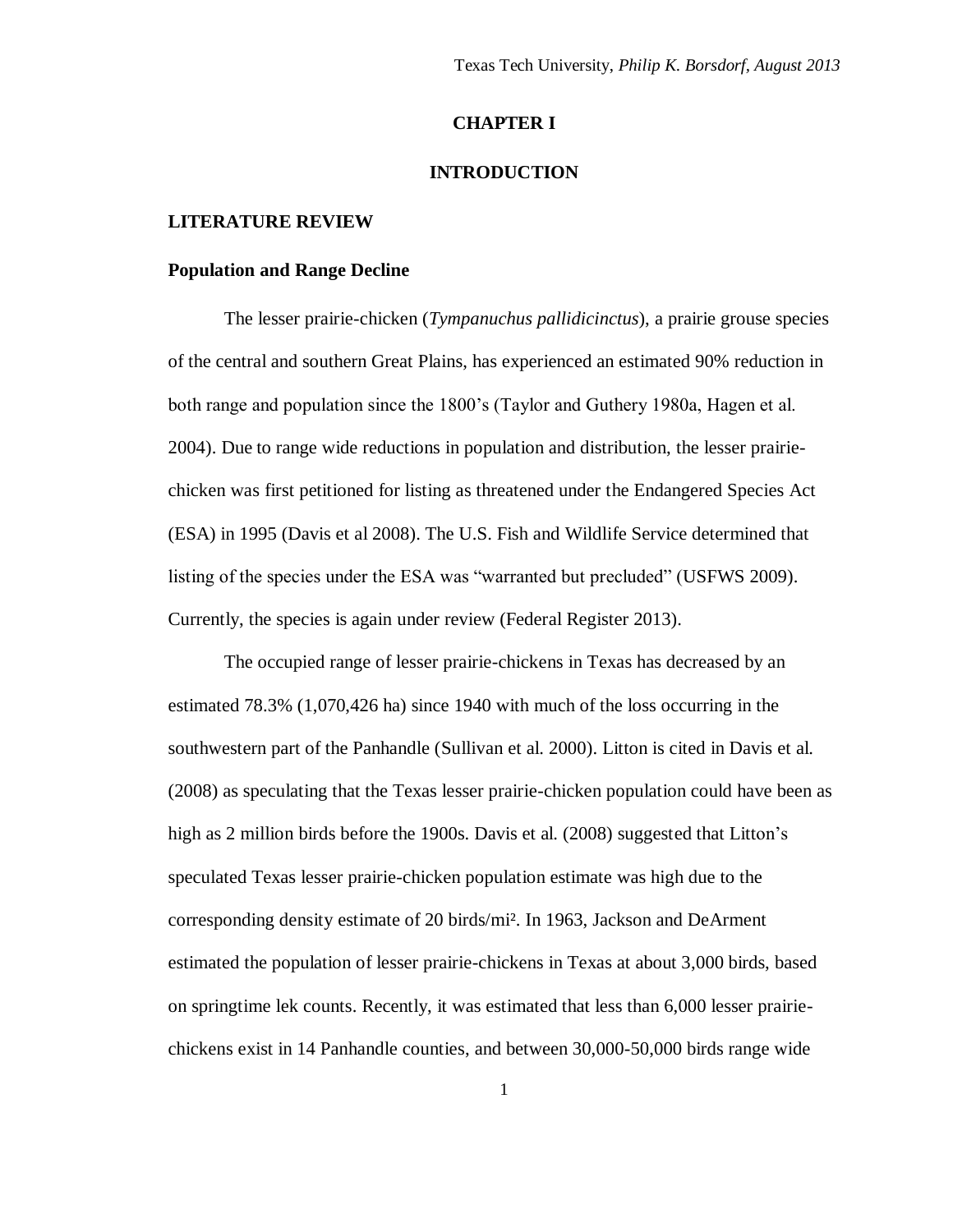(Davis et al. 2008). It is estimated that up to 56% of the historical range in New Mexico no longer supports lesser prairie-chickens (Bailey and Williams (2000) cited in Davis et al. 2008).

Long term declines of lesser prairie-chickens occurring on the Texas Southern High Plains can be mainly attributed to the conversion of native rangeland to crop production (Crawford and Bolen 1976), habitat degradation due to overgrazing and excessive shrub control, and oil and gas development (Sullivan et al. 2000). Crawford and Bolen (1976) found that areas of limited cultivation harbored the greatest number of leks while intensely cultivated areas held the lowest number of leks. Furthermore, Crawford and Bolen (1976) suggested that areas consisting of <63% grassland were not suitable for stable lesser prairie-chicken populations.

Positive correlations have been detected between declining lesser prairie-chicken numbers and percent of total area changed from one cover-type to another, total loss of shrubland, and rate of landscape change (cited in Jamison et al. 2002). Jamison et al. (2002) suggests that the most important management practice for lesser prairie-chicken preservation is to maintain large tracts of sand-shinnery oak (*Quercus havardii*) and sand sagebrush (*Artimisia filifolia*) grasslands. Furthermore, Davis et al. (2008) recommends establishing native prairie plants on CRP land and restoring existing lesser prairiechicken habitat that has been degraded.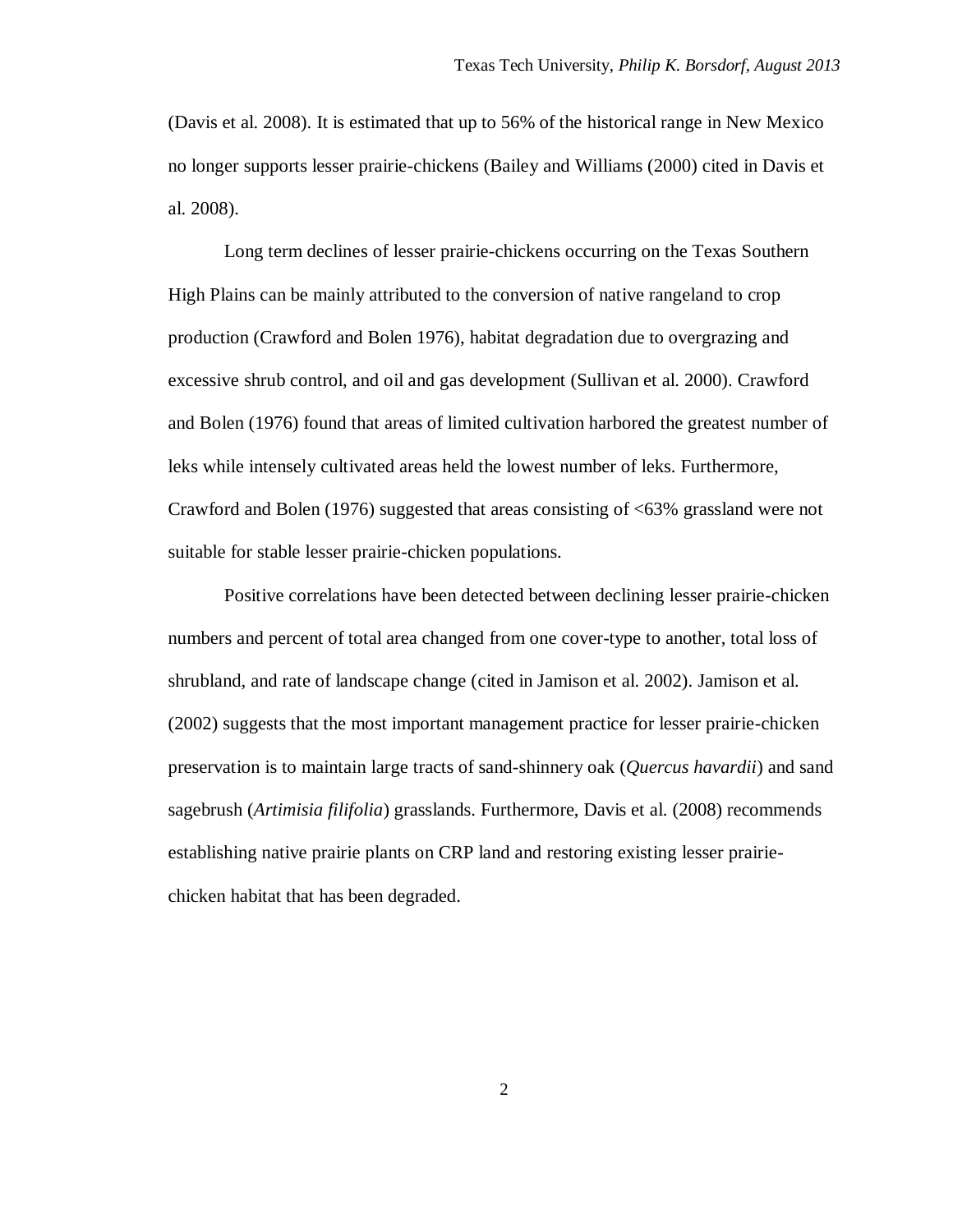#### <span id="page-14-0"></span>**Habitats and Habitat Requirements**

Across the lesser prairie-chicken's range the species occurs in mid and mixed prairies and grasslands containing sand-shinnery oak and sand sagebrush (NRCS 1999). Throughout the southwestern region (Southern High Plains of west Texas and eastern New Mexico), lesser prairie-chickens are closely associated with sand-shinnery oak grassland communities. Sand-shinnery oak also occurs in portions of the northerneastern region where lesser prairie-chickens occur (northeastern Texas Panhandle and in western Oklahoma). Sand-shinnery oak is estimated to occur on 5-7 million ha (Peterson and Boyd 1998), or on 2-3 million ha (Harrell et al. 2001) in west central Oklahoma, southeastern New Mexico and in the Texas Panhandle. There are more than 1.4 million ha of sand-shinnery oak growing on the sandy soils in the northern and southwestern portions of the Texas Panhandle/Southern High Plains (Pettit 1979). Within the last 100 years, more than 500,000 ha of sand-shinnery oak grassland communities across the southern Great Plains have been converted to either cropland or grassland (Peterson and Boyd 1998).

Throughout the southwestern region, lesser prairie-chicken hens are known to nest in sand-shinnery oak grassland communities with a significant sand-shinnery oak component. Haukos and Smith (1989) and Johnson et al. (2004) observed lesser prairiechicken hens selecting sand-shinnery oak dominated grassland communities not treated with herbicide, for nest sites, significantly more than herbicide treated vegetative communities. Johnson et al. (2004) observed higher compositions of shrubs within a 3 m radius surrounding lesser prairie-chicken nest sites. In New Mexico, Bell et al. (2010)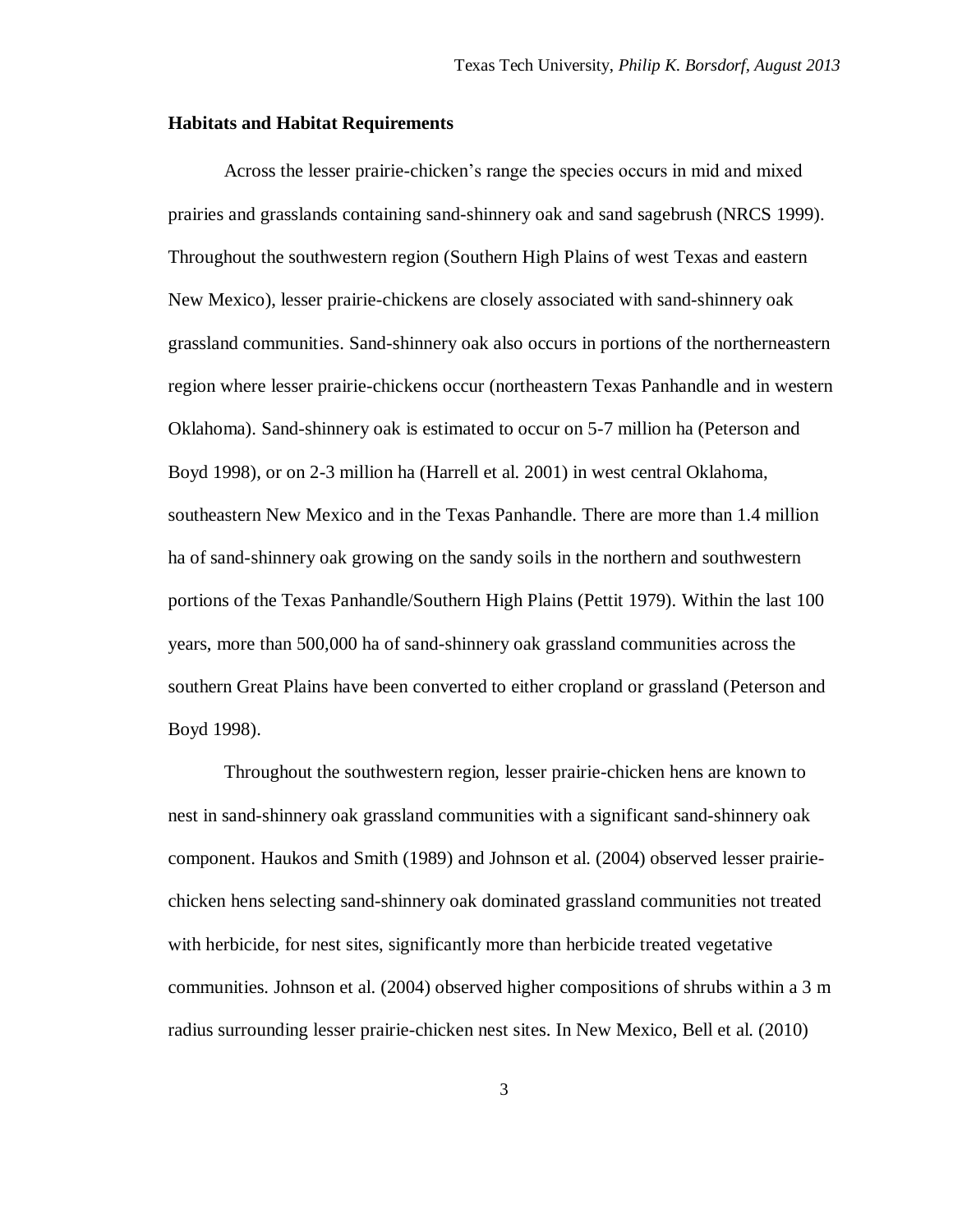most often located lesser prairie-chicken broods in dense sand-shinnery oak areas within sand-shinnery oak dominated habitats. Olawsky and Smith (1991) did not detect a difference in summer season lesser prairie-chicken density between sand-shinnery oak dominated areas and herbicide treated areas dominated by grass in Texas. Cannon and Knopf (1981) found greater densities of displaying male lesser prairie-chickens in sand sagebrush and grass dominated rangelands in Oklahoma. Lesser prairie-chicken hens nest in dense sand-shinnery oak habitats under residual grasses or shrubs with abundant side and overhead obstruction (Sell 1979, Haukos and Smith 1989, Giesen 1994). Copelin (1963) and Riley (1978) suggest that lesser prairie-chicken nesting habitat is dominated by perennial grasses.

Patten et al. (2005) found lesser prairie-chicken adult survival to be higher in habitats consisting of greater shrub densities. While they did not identify a specific upper limit of shrub density that promoted lesser prairie-chicken survival they deduced that it is less than 50%. Lesser prairie-chicken survival was highest in habitats with shrub density  $\geq$ 20% (Patten et al. 2005). Survival was also positively correlated with grass density. Therefore Patten et al. (2005) recommended that managers maintain shrub densities of ≥20% and to avoid prolonged intensive livestock grazing in order to conserve lesser prairie-chicken populations.

Loss and fragmentation of sand-shinnery oak grassland communities is not the only threat to lesser prairie-chicken habitat. Degredation of remaining sand-shinnery oak grassland communities from overgrazing, native shrub removal, and enchroachment of woody vegetation are serious concerns. It is hypothesized that wildfire suppression and changes in grazing regimes since European settlement has resulted in an increase in sand-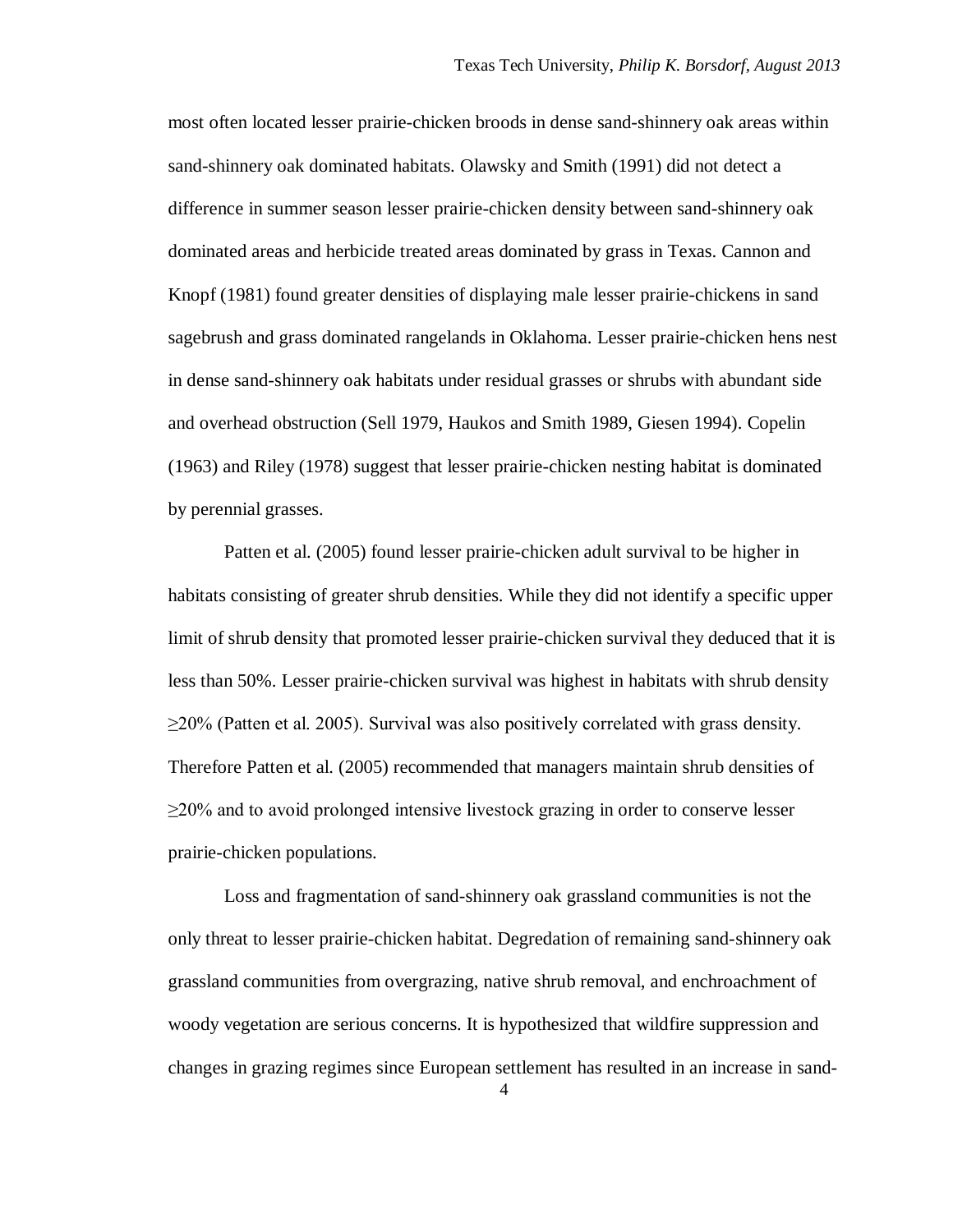shinnery oak density where the plant occurs (Harrell et al. 2001). This hypothesis, paired with declines in lesser prairie-chicken populations, has incited a common desire to identify pre-settlement sand-shinnery oak grassland community structure and composition. Habitat structure and composition may be important to lesser prairiechicken conservation as is providing a sufficient amount of useable space for the species. If so, the goal to identify historic sand-shinnery oak grassland community characteristics and the processes that facilitate these habitat conditions may be helpful in conserving lesser prairie-chicken populations.

There has been limited critical assessment of the effects that livestock grazing has on lesser prairie-chicken habitat use. Copelin (1963) observed lesser prairie-chickens in Oklahoma using moderately grazed pastures more than heavily grazed pastures. Crawford and Bolen (1976) assessed grazing intensity and reported it for each of their 8 study plots on a scale of 1 to 4 (1=heavily grazed, 2=moderate, 3=light, 4=ungrazed). They did not detect a correlation between lek population size and grazing intensity with the multiple regression tests they used. Grazing can reduce residual grass cover thought necessary to obscure nesting lesser prairie-chickens from predators (Davis et al. 1979, Riley et al. 1992, Giesen 1994). Drought can amplify the effects of heavy grazing by inhibiting new grass growth (Giesen 2000 cited in Davis et al 2008). Periods of drought from 1934-39 and 1952-56, described by Jackson and DeArment (1963) had a significant negative impact on lesser prairie-chicken populations in Texas. Sullivan et al. (2000) also cites Texas Pandhandle lesser prairie-chicken population declines attributed to extended droughts in the 1930's, 1950's, and early 1990's.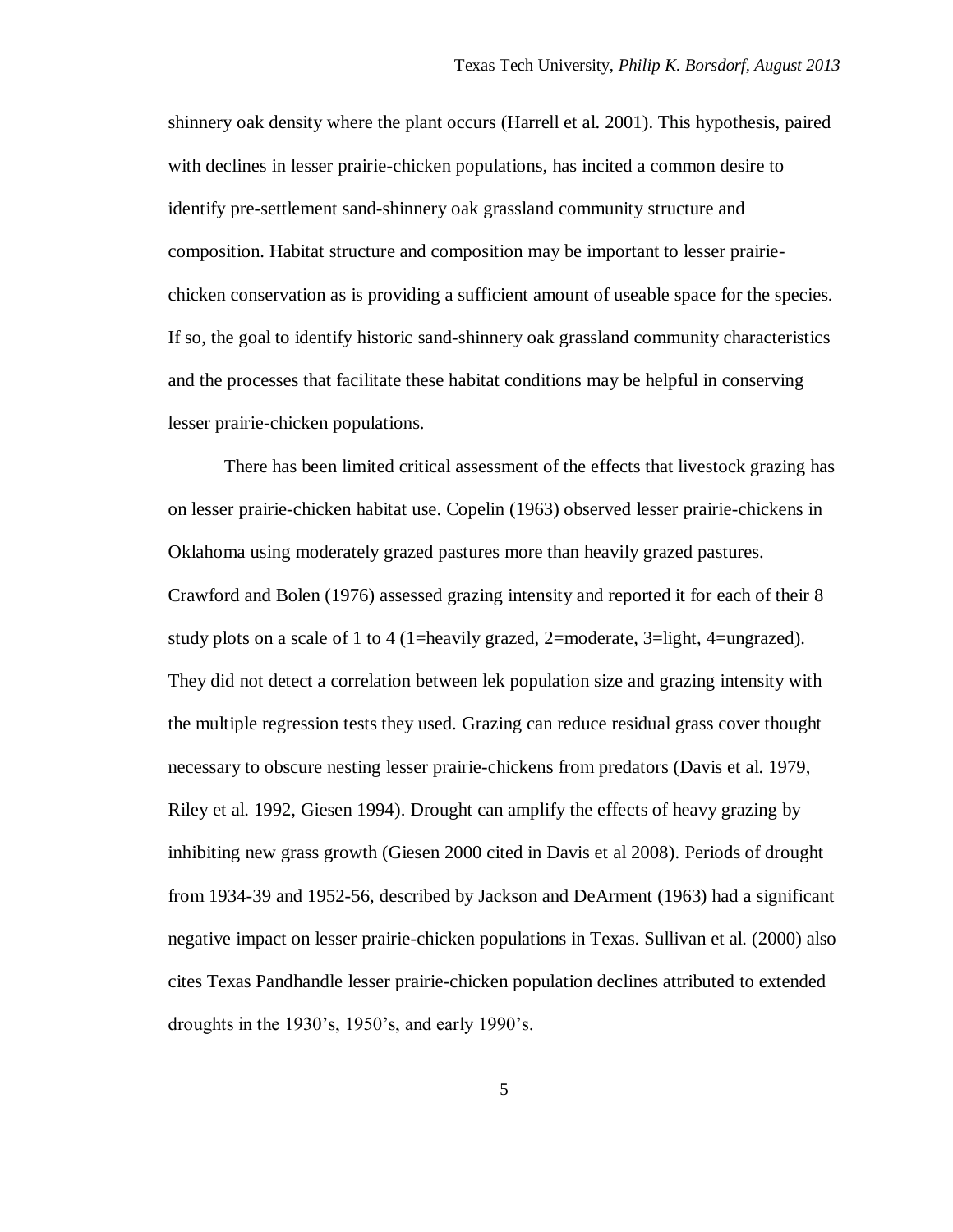#### <span id="page-17-0"></span>**Sand-Shinnery Oak Control**

Sand-shinnery oak is a low growing shrub that spreads via its rhizomes and rarely, if ever, by seed (acorn) germination in natural settings (Peterson and Boyd 1998). Twenty years of research in New Mexico, beginning in 1977, revealed that local acorn crops occurred every year in sand-shinnery oak stands, but crops only occurred 2 out of 5 years in a specific location (Peterson and Boyd 1998). Sand-shinnery oak is very effective in obtaining and storing water, and at preventing wind-induced soil erosion (Peterson and Boyd 1998).

Sand-shinnery oak is eliminated from native rangelands to increase forage (grass and forbs) for livestock. During the spring season, if more palatable forage is not present, livestock that browse on sand-shinnery oak can become malnourished and ill from sandshinnery oak ingestion (Pettit 1979, Peterson and Boyd 1998). Reducing sand-shinnery oak dominance may be necessary to restore sand-shinnery oak to its supposed historical densities in order to benefit lesser prairie-chickens. Sand-shinnery oak removal is most commonly achieved through the application of herbicides. Early sand-shinnery oak control attempts were temporarily achieved with phenoxy herbicides including 2, 4-D and 2, 4, 5-T and Silvex (2-(2,4,5-T) propionic acid), benzoic acids, including dicamba, and a picolenic acid, picloram (Tordon) (Peterson and Boyd 1998). These herbicides usually only resulted in temporary top kill of sand-shinnery oak (Pettit 1979). Tebuthiuron (N-[5- (1,-dimehylethyl)-1,3,4-thiadiazol-2-yl]-N,N'-dimehylurea) is a granular herbicide that attacks the root systems of woody vegetation such as sand-shinnery oak and sand sagebrush and causes plant death (Peterson and Boyd 1998).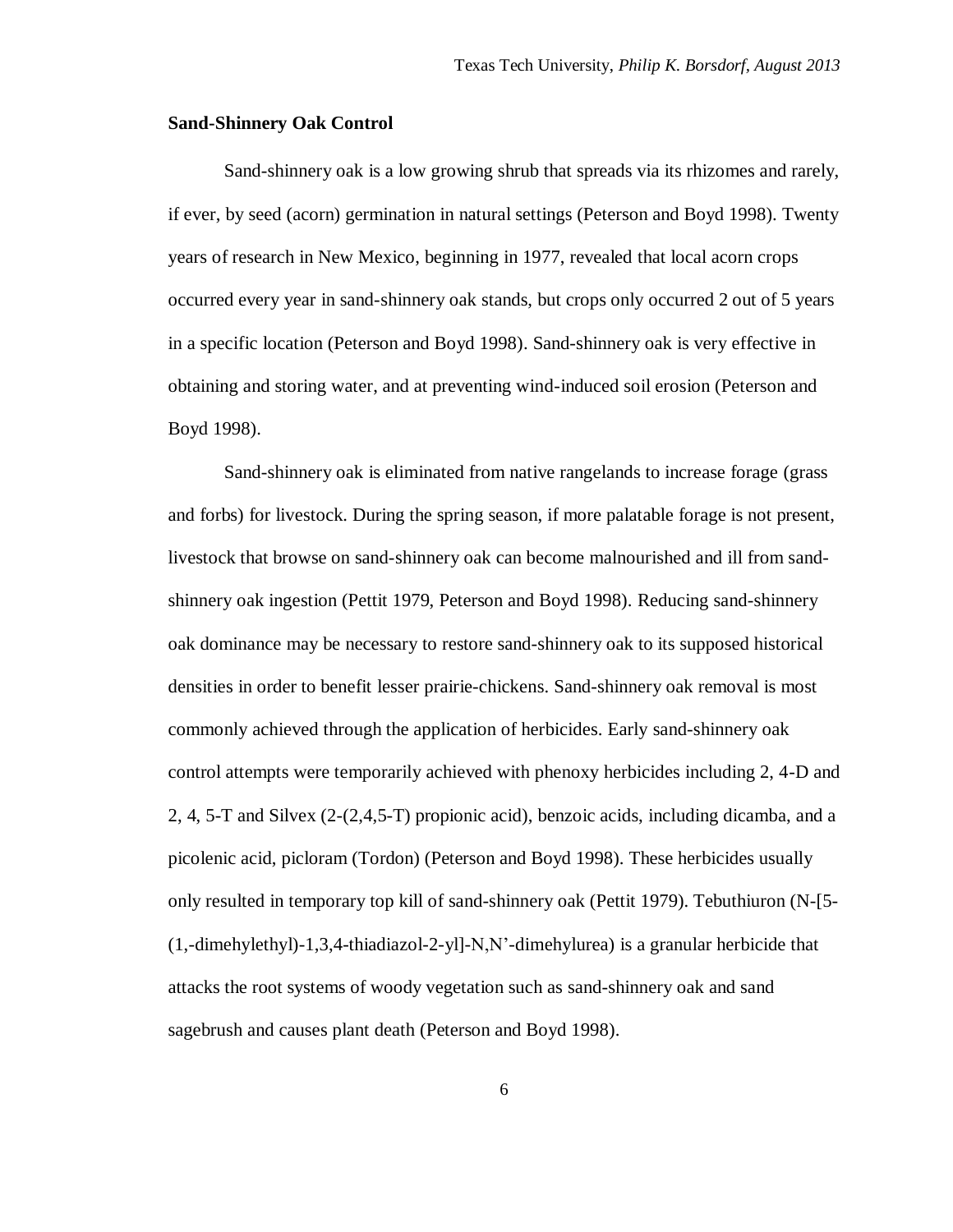Pettit (1979) applied picloram and tebuthiuron herbicides to 20 m² plots at rates of 1,3, 5, and 7 kg/ha. These pastures contained >10% sand-shinnery oak canopy cover. Tebuthiuron rates  $\geq 3$  kg/ha removed forbs and injured perennial grasses in addition to killing all of the sand-shinnery oak. This resulted in colonization by annual false buffalograss (*Bouteloua dactyloides*) into these plots. Plots treated with ≥3 kg/ha of picloram killed all sand-shinnery oak, injured grasses, but did not kill all forbs. The picloram treated plots had less abundance of false buffalograss.

Picloram and tebuthiuron can be applied in winter or spring at doses of  $>3$  kg/ha and 1kg/ha, respectively, to achieve total sand-shinnery oak kill (Pettit 1979). An application rate of 0.6 kg/ha is considered on the lower end of a lethal application rate, but it can be applied at lower rates to reduce sand-shinnery oak density (Pettit 1979). Overgrazing by livestock can have lasting effects on sand-shinnery oak/bluestem habitats. Once grasses and forbs are significantly reduced, the sand-shinnery oak can outcompete grasses and forbs. In these circumstances, it may be beneficial to treat and reduce the sand-shinnery oak to restore grasses and forbs critical for nesting and brood rearing (Copelin 1963, Donaldson 1969). Lower rates of herbicide application in areas of excessive sand-shinnery oak dominance that achieve partial and temporary top kill of sand shinnery oak may satisfactorily mimic the results of a natural fire disturbance in areas where fire is less frequent.

Bell et al. (2010) found that applications of tebuthiuron to sand-shinnery oak pastures increased basal and canopy cover contacts for grasses and decreased canopy cover and stem density for sand-shinnery oak on 10 m transects. Jackson and DeArment (1963) noted the prevention of sand-shinnery oak acorn production for two years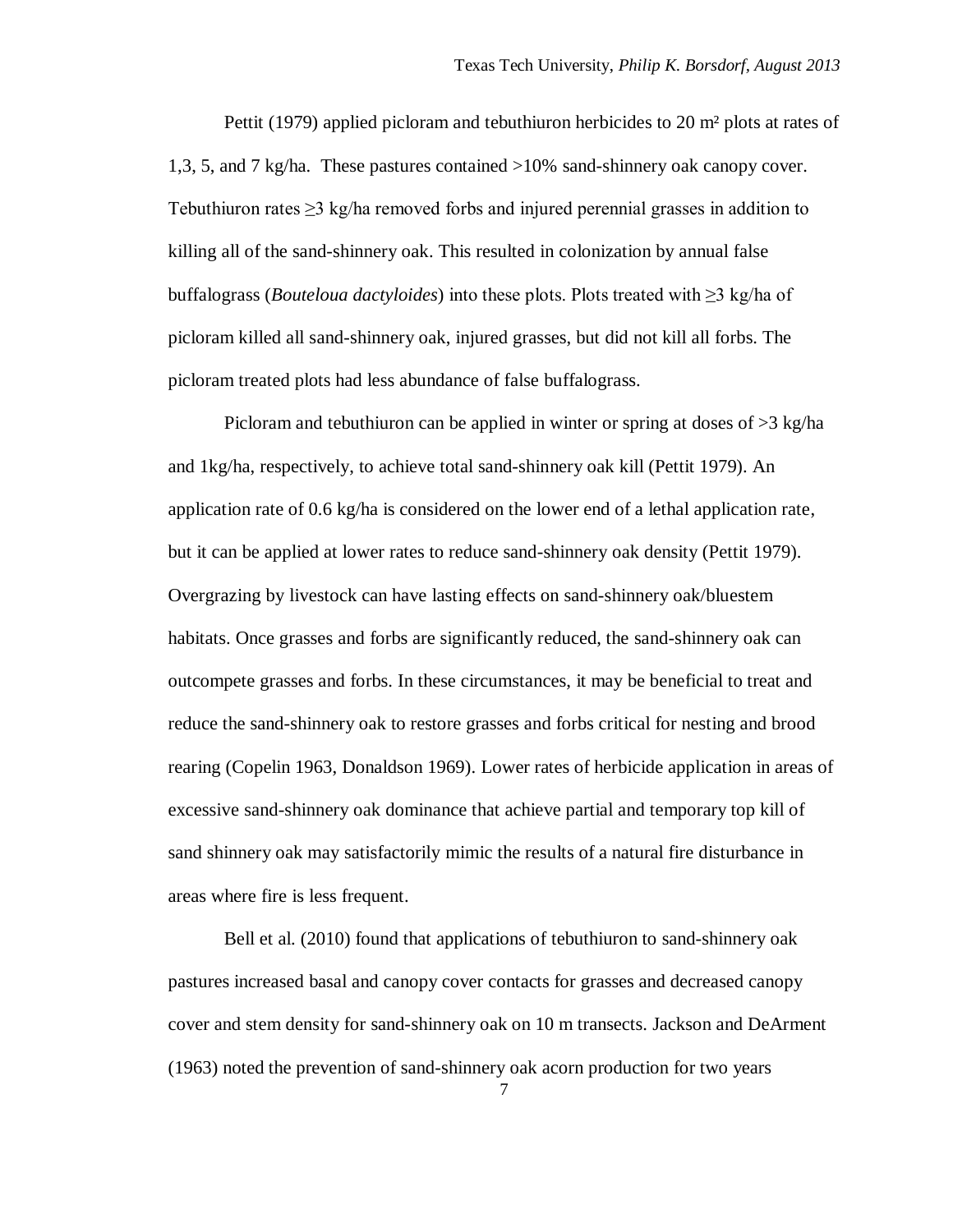following herbicide treatments. Sand-shinnery oak acorns are a commonly consumed winter food source for lesser prairie-chickens (Peterson and Boyd 1998). The immediate effects of herbicide treatment can eliminate a valuable winter food source and negatively impact lesser prairie-chicken survival.

Bell et al. (2010) recommended prescribed fire and prescriptive grazing as good alternatives to herbicide treatments in temporarily reducing sand-shinnery oak. The effects of fire on vegetative structure and composition in sand-shinnery oak grassland communities are relatively short-term  $(\leq 3$  growing seasons) (Boyd and Bidwell 2001, Harrell et al. 2001). Boyd and Bidwell (2001) measured vegetation and insect production during the  $1<sup>st</sup>$  and  $2<sup>nd</sup>$  year growing seasons following fall, winter, and spring prescribed fires on sand-shinnery oak grassland communities in Oklahoma. They discovered that nesting habitat was significantly reduced for 2-3 years following a fire. At one year post burn, sand-shinnery oak catkin, leaf bud, and mast production was inhibited. At two years post burn, only a spring-season burn reduced catkin density. For all burn seasons, warm and cool season forbs and sedges increased by more than 100%. Grasshopper abundance significantly increased in most instances at 1 and 2 years post-burn. Boyd and Bidwell (2001) caution that the results from their study may not be repeatable in the more arid ranges of sand-shinnery oak grassland community occurrence.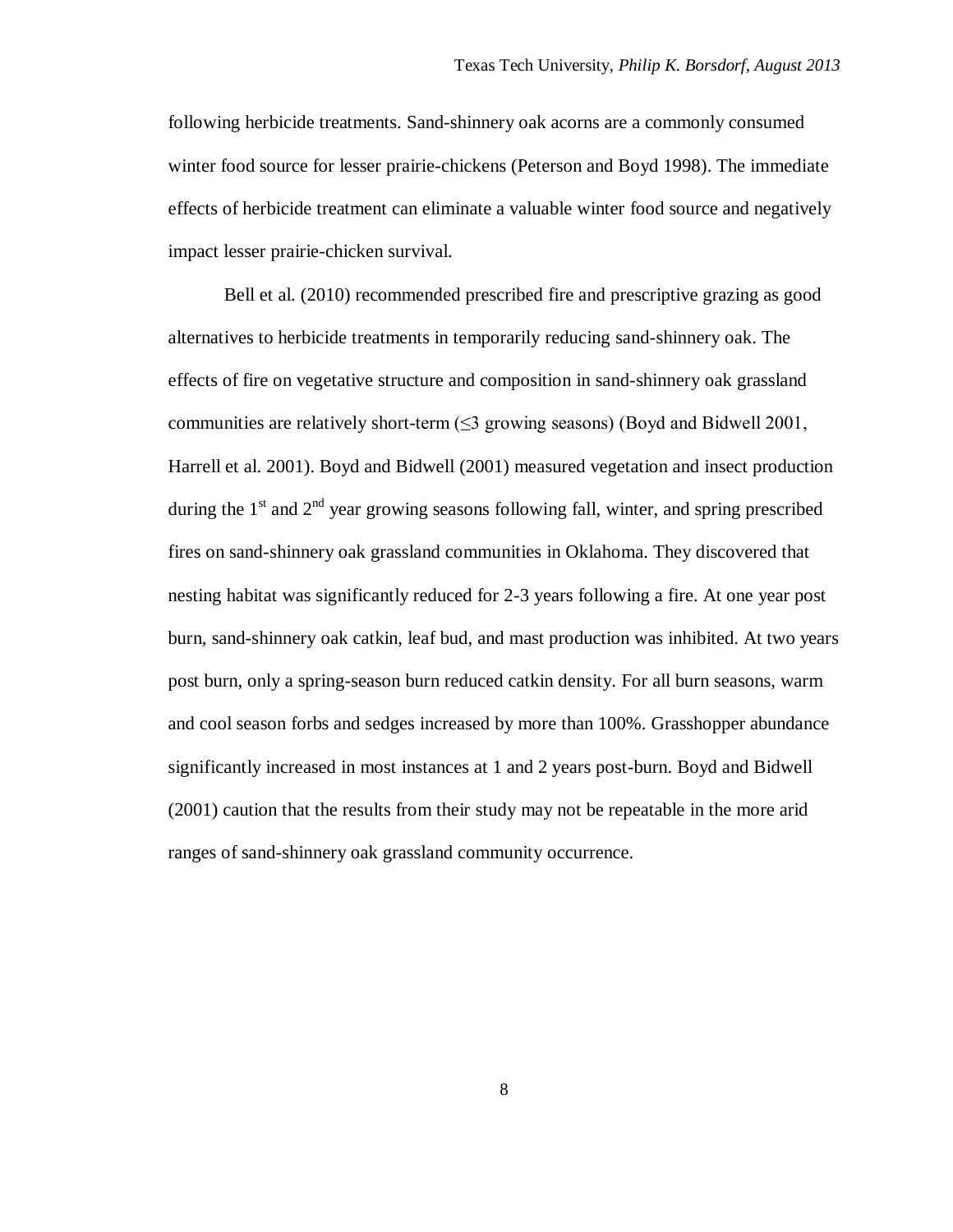#### <span id="page-20-0"></span>**Home Ranges**

Home range size may be reduced by the availability of quality habitat and accumulation of  $\geq$  average amount of seasonal rainfall (Sell 1979). Lesser prairiechickens may travel greater distances during years experiencing drought conditions than in years of approximately average precipitation (Copelin 1963). Winter home range analysis by Taylor and Guthery (1980a) found male lesser prairie-chicken home range sizes of 50 to 1,945 ha when using monthly minimum convex polygon method.

### <span id="page-20-1"></span>**Roost Site Selection**

<span id="page-20-2"></span>Copelin (1963) noted that lesser prairie-chickens in Oklahoma roosted on ridges, in draws and ravines, and in areas with less than 1 meter of overhead cover. Jones (1963) discussed the use of pockets of shorter vegetation by roosting lesser prairie-chickens in Oklahoma. During the fall/winter, lesser prairie-chicken foraging areas, and associated nocturnal roosting sites consisted of a greater component of grass than shrubs, in eastern New Mexico (Davis et al. 1979; Riley et al. 1993). Kukal (2010) did not detect a difference between daytime and nighttime telemetry-based relocation distances to known leks during the fall/winter in the northeast Texas Panhandle. Bell et al. (2010) evaluated daytime brooding site selection in relation to microclimate and suggested that broods seeking heat avoidance sites may be selecting sites on a very small scale (a few meters) due to the homogeneity of the landscape on his study site. Furthermore, Bell found that the temperatures along a 10 m line could vary substantially (Bell et al. 2010).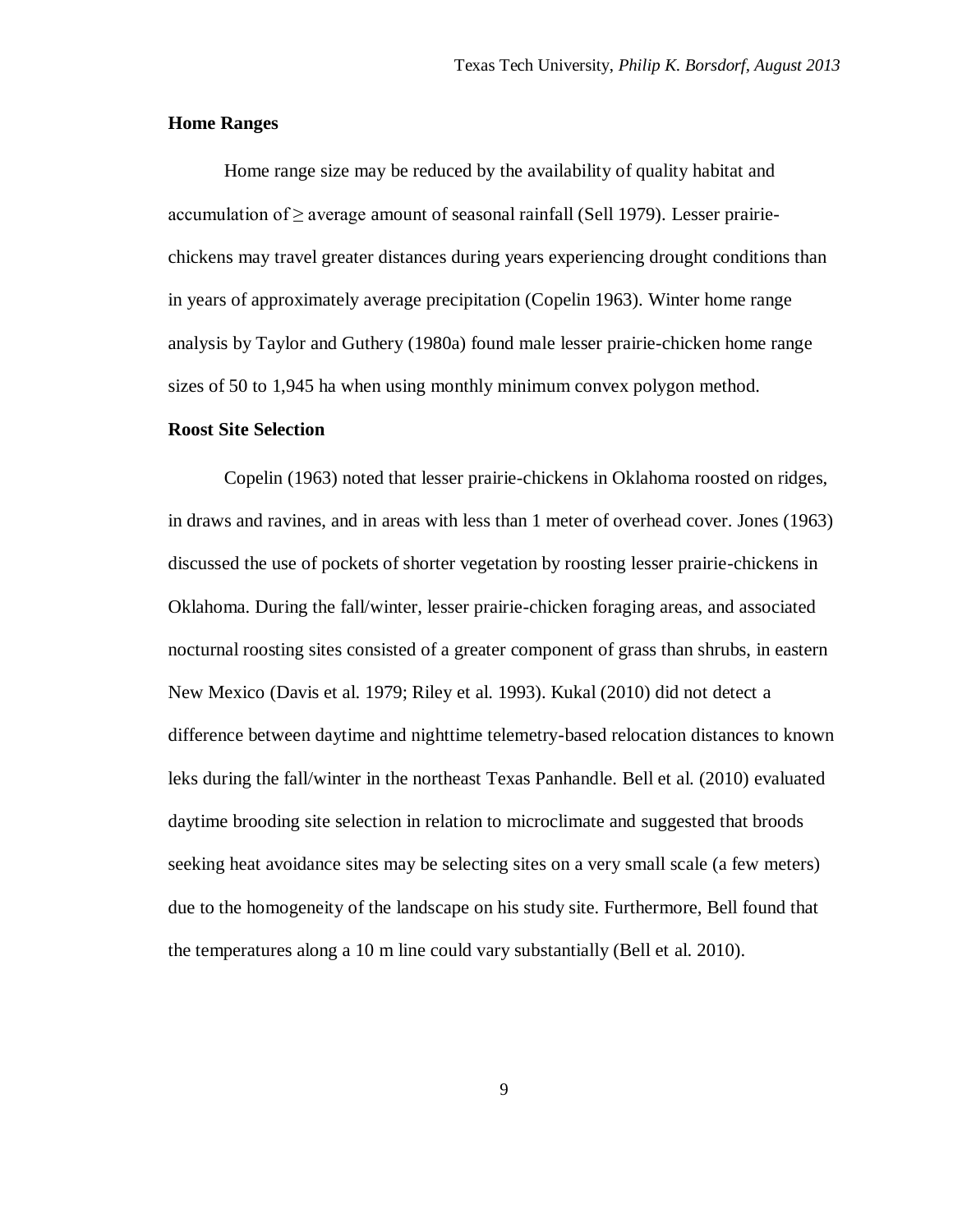# **THESIS FORMATTING**

Each chapter is formatted as an independent manuscript, and meant to facilitate future publication of results. Chapters contain redundancies in introduction and study area because they are meant to be complete, stand-alone documents. These chapters are formatted to meet the guidelines for The Wildlife Society Bulletin (WSB 2012) while also adhering to Texas Tech University Graduate School formatting guidelines. All methods were approved under Texas Tech University Animal Care and Use protocol #1052-08.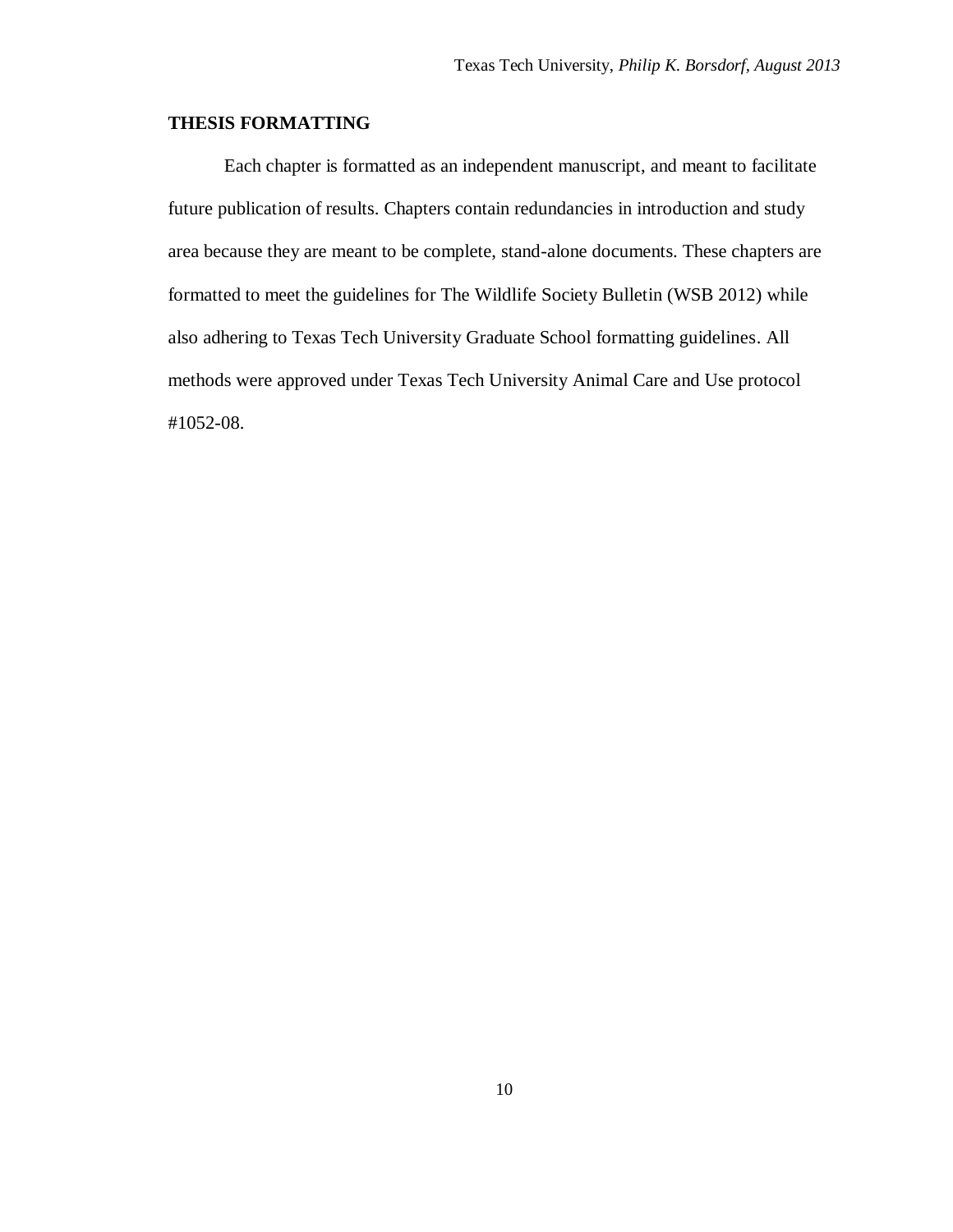#### <span id="page-22-0"></span>**LITERATURE CITED**

- Bell, L.A., S.D. Fuhlendorf, M.A. Patten, D.H. Wolfe, and S. K. Sherrod. 2010. Lesser prairie-chicken hen and brood habitat use on sand shinnery oak. Rangeland Ecology and Management 63:478-486.
- Chamberlain, E., R.D. Drobney, and T.V. Dailey. 2002. Winter macro- and microhabitat use in central Missouri. Pages Symposium. Texas Parks and Wildlife Department, Austin, TX.
- Copelin, F. F. 1963. The lesser prairie chicken in Oklahoma. Oklahoma Wildlife Conservation Department, Oklahoma City, Oklahoma, USA.
- Crawford, J.A. and E.G. Bolen. 1976b. Effects of land use on lesser prairie chickens in Texas. Journal of Wildlife Management 40:96-104.
- Daubenmire, R. 1959. A canopy-coverage method of vegetational analysis. Northwest Science 33:43–64.
- Davis, D.M. 2009. Nesting ecology and reproductive success of lesser prairie-chickens in shinnery oak-dominated rangelands. The Wilson Journal of Ornithology 121:322- 327.
- Davis, D.M., R.E. Horton, E.A. Odell, R.D. Rodgers and, H.A. Whitlaw. 2008. Lesser Prairie-Chicken Conservation Initiative. Lesser Prairie Chicken Interstate Working Group. Unpublished Report. Colorado Division of Wildlife, Fort Collins, CO. USA.
- Donaldson, D.D. 1964. Effect on lesser prairie-chickens of brush control in western Oklahoma. Ph.D. Dissertation. Oklahoma State University, Stillwater, Oklahoma, USA.
- Federal Register. May 6, 2013. Proposed Rules Vol. 78, No. 87, pg. 1.
- Fuhlendorf, S.D., A.J. Woodward, D.M. Leslie Jr., and J.S. Shackford. 2002. Multiscale effects of habitat loss and fragmentation on lesser prairie-chicken populations. Landscape Ecology 17:601-615.
- Geisen, K.M. 1994. Movements and nesting habitat of lesser prairie-chicken hens in Colorado. The Southwestern Naturalist 39:96-98.
- Jackson, A.S. and R. DeArment. 1963. The lesser prairie chicken in the texas panhandle. Journal of Wildlife Management 27:733-737.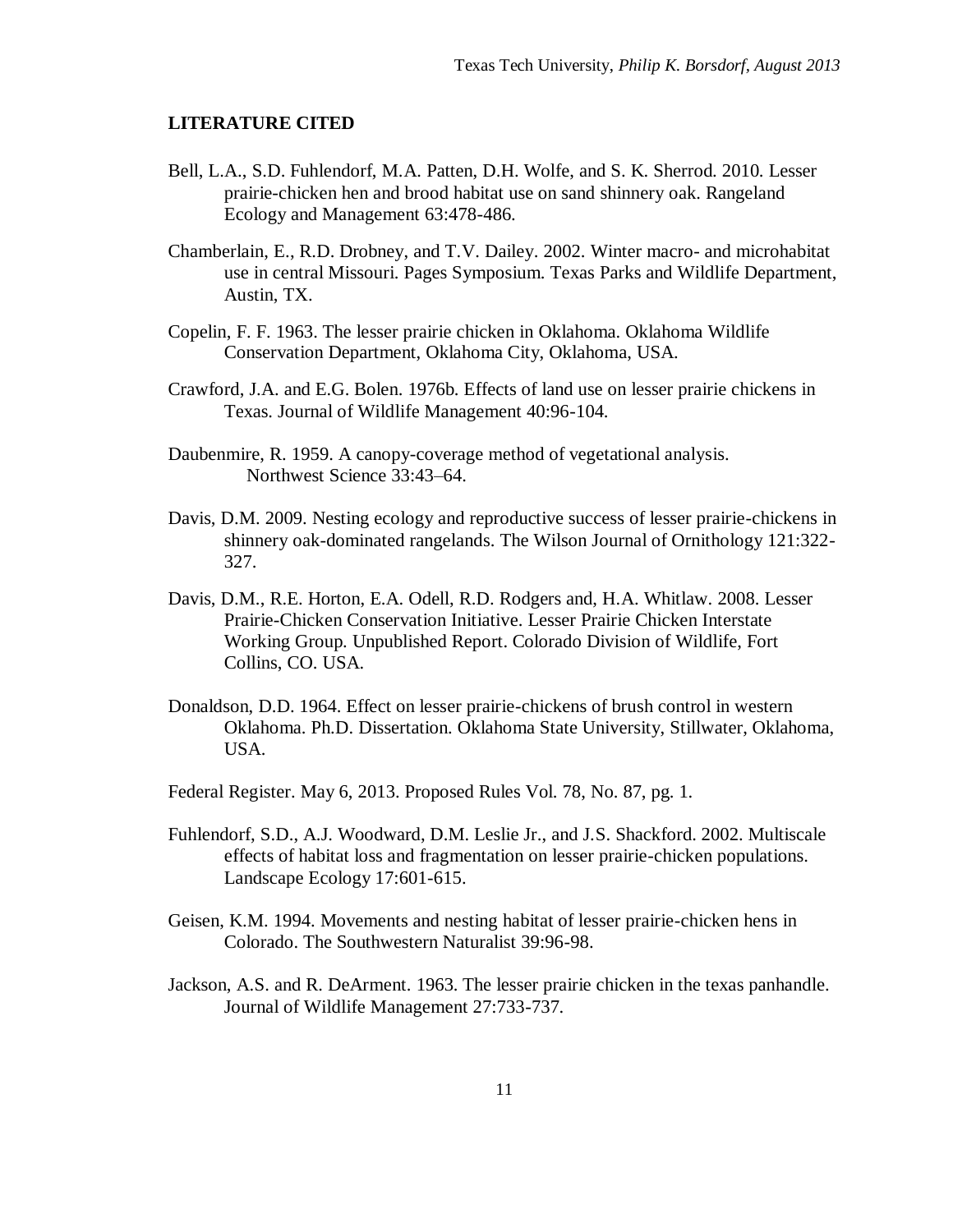- Jamison, B.E., J.A. Dechant, D.H. Johnson, L.D. Igl, C.M. Goldade, and B.R. Euliss. 2002. Effects of management practices on grassland birds: lesser prairie-chicken. Northern Prairie Research Center, Jamestown, ND. 29 pages.
- Johnson, K., B.H. Smith, G. Sadoti, T.B. Neville, and P. Neville. 2004. Habitat use and nest site selection by lesser prairie-chickens in southeastern New Mexico. The Southwestern Naturalist 49:334-343.
- Jones, R.E. 1964. The specific distinctness of the greater and lesser prairie chickens. The Auk 81:65-73.
- Hagen, C.A., B.E. Jamison, K.M. Giesen, and T.Z. Riley. 2004. Guidelines for managing lesser prairie-chicken populations and their habitats. Wildlife Society Bulletin 32(1): 69-82.
- Harrell, W.C., S.D. Fuhlendorf, and T.G. Bidwell. 2001. Effects of prescribed fire on sand shinnery oak communities. Journal of Range Management 54:685-690.
- Haukos, D.A. and L.M. Smith. 1989. Lesser prairie-chicken nest site selection and vegetation characteristics in Tebuthiuron-treated and untreated sand shinnery oak in Texas. The Great Basin Naturalist 49:624-626.
- Haukos, D.A., L.M. Smith, and G.S. Broda. 1989. Spring trapping of lesser prairiechickens. Journal of Field Ornithology 61:20-25.
- Howell, D.C. 1995. Fundamental statistics for the behavioral sciences.  $3<sup>rd</sup>$  edition. Belmont, CA. Wadsworth Publishing Company.
- Litton, G.W. 1978. The lesser prairie-chicken and its management in Texas. Texas Parks and Wildlife Booklet 7000-7025.
- Manly, B.F., L.L. McDonald, D.L. Thomas, T.L. McDonald, and W.P. Erickson. 2002. Resource selection by animals statistical design and analysis for field studies. 2<sup>nd</sup> Edition. Dordrecht, The Netherlands. Kluwer Academeic Publishers.
- Morrison, M.L., B.G. Marcot, and R.W. Mannan. 2006. Wildlife-Habitat Relationships concepts and applications. Washington, D.C.: Island Press.
- Newman, A.L. 1964. Soil Survey of Cochran County, Texas. Washington, DC: U. S. Department of Agriculture, Soil Conservation Service. 80 pp. + maps.
- NRCS. 1999. Lesser prairie-chicken *(Tympanuchus pallidicinctus*). Fish and Wildlife Habitat Management Leaflet.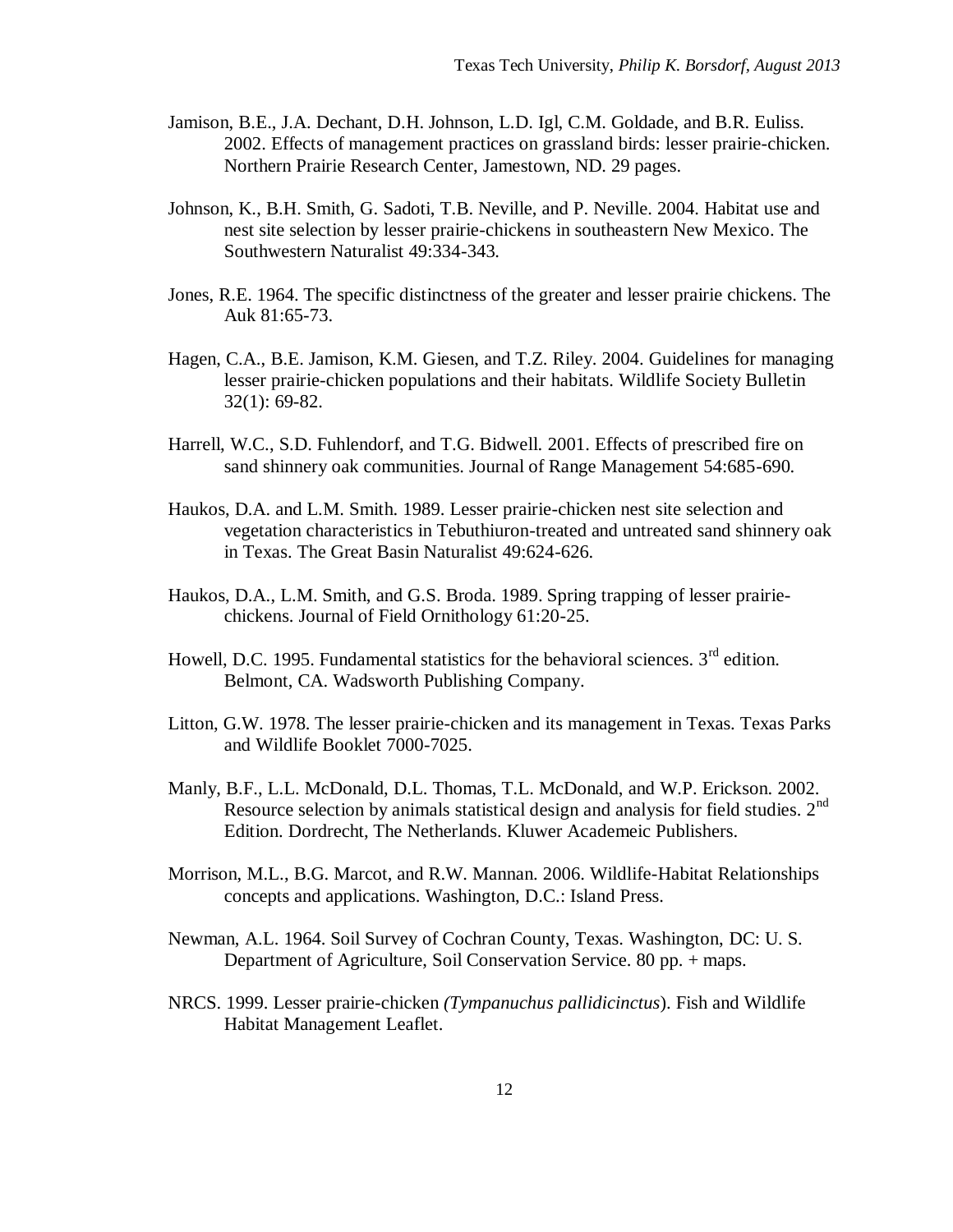- Patten, M.A., D.H. Wolfe, E. Shochat, and S.K. Sherrod. 2005. Effects of microhabitat and microclimate selection on adult survivorship of the lesser prairie chicken. Journal of Wildlife Management 69(3):1270-1278.
- Peterson, R.S. and C.S. Boyd. 1998. Ecology and management for sand shinnery oak communities: a literature review. USDA Forest Service General Technical Report RMRS-GTR-16, 44 p. Rocky Mountain Research Station, Fort Collins, Colorado, USA.
- Pettit, R.D. 1979. Effects of picloram and tebuthiuron pellets on sand shinnery oak communities. Journal of Range and Management 32:196-200.
- Pitman, J.C., C.A. Hagen, R. J., Robel, T.M., Loughin and R.D. Applegate. 2005. Location and success of lesser prairie-chicken nests in relation to vegetation and human disturbance. Journal of Wildlife Management 69:1259-1269.
- Robel, R.J., J N. Briggs, A.D. Dayton, and L.C. Hulbert. 1970. Relationships between visual obstruction measurements and weight of grassland vegetation. Journal of Range Management 23:295-297.
- Seaman, D.E., J.J. Millspaugh, B. J. Kernohan, G.C. Brundige, K. J. Raedeke and R. A. Gitzen. 1999. Effects of sample size on kernel home range estimates. The Journal of Wildlife Management 63:739-747.
- Silvy, N.J., M. J. Peterson and R. R. Lopez. 2004. The cause of the decline of pinnate grouse: the Texas example. Wildlife Society Bulletin 32:16-21.
- Smythe, L.A., and D.A. Haukos. 2009. Nesting success of grassland birds in shinnery oak communities treated with tebuthiuron and grazing in eastern New Mexico. The Southwestern Naturalist 54:136-145.
- Sullivan, R.M., J. P. Hughes, and J.E. Lionberger. 2000. Review of the historical and present status of the lesser prairie-chicken (*Tympanuchus pallidicinctus*) in Texas. The Prairie Naturalist 32:177-188.
- Taylor, M.A., and F.S. Guthery. 1980a. Fall-winter movements, ranges, and habitat use of lesser Prairie Chickens. Journal of Wildlife Management 44:521-524.
- Taylor, M.A., and F.S. Guthery. 1980b. Status, ecology, and management of the lesser prairie chicken. USDA Forest Service General Technical Report RM-77, 15 p. Rocky Mountain Forest and Range Experiment Station, Fort Collins, Colorado, USA.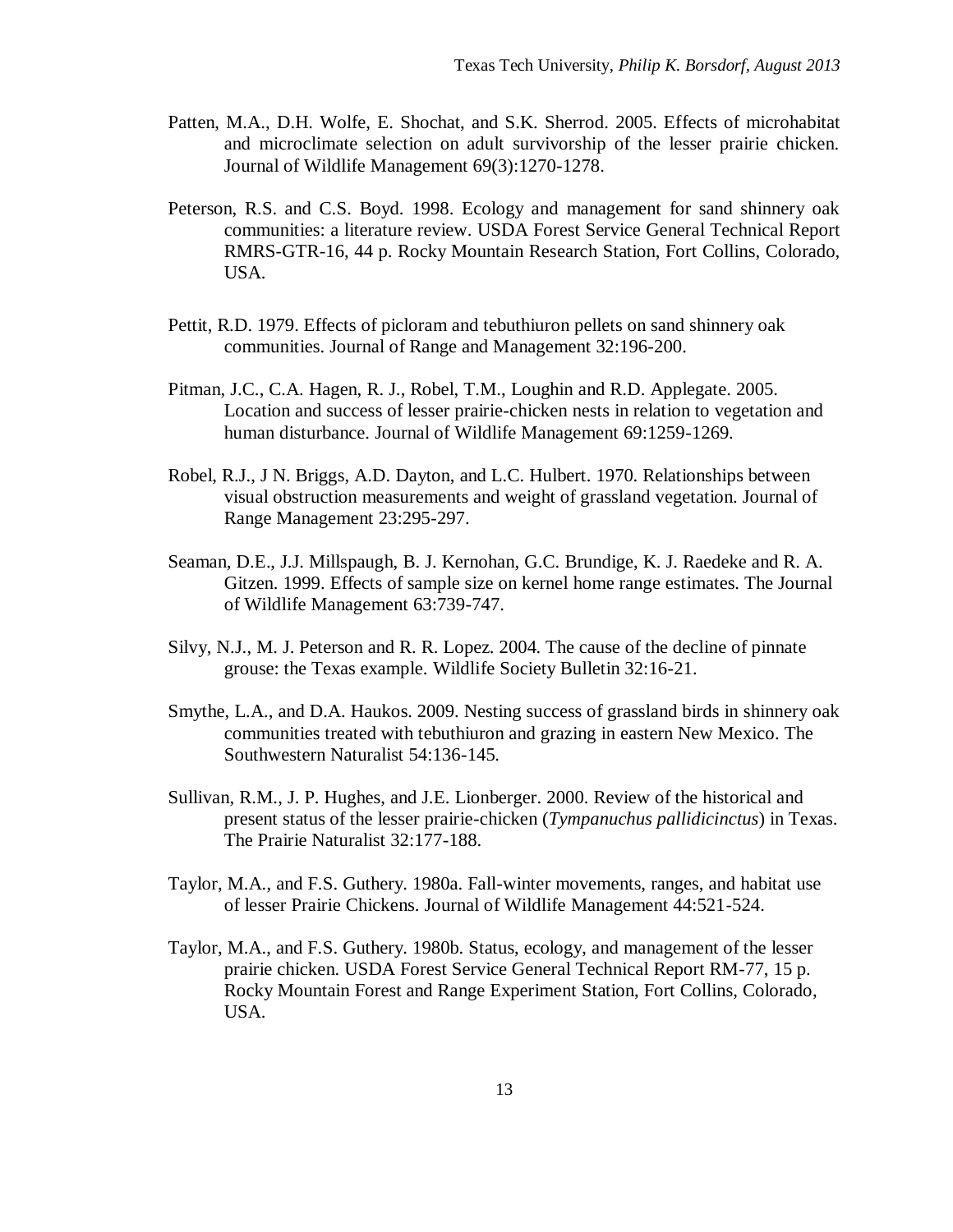- USFWS. 2008. Candidate and listing priority assignment form: lesser prairie chicken. United States Fish and Wildlife Service, Tulsa, OK, USA.
- USFWS. 2009. U.S. Fish and Wildlife Service species assessment and listing priority assignment form. United States Fish and Wildlife Service.
- Wildlife Society Bulletin (WSB) Manuscript Guidelines. 2012. <http://onlinelibrary.wiley.com/journal/10.1002/%28ISSN%291938- 5463a/homepage/ForAuthors.html>. Accessed 5 Jul 2013.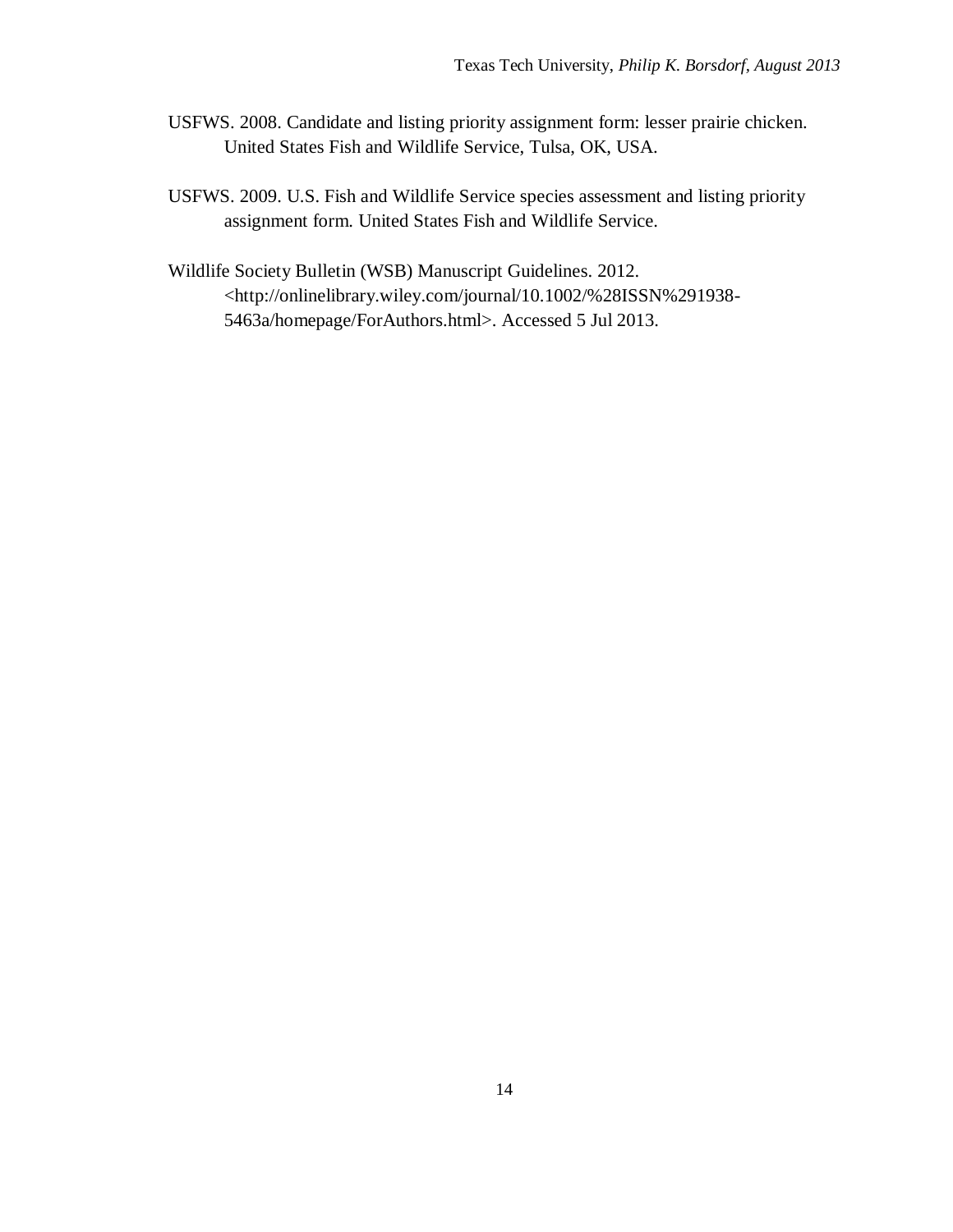#### **CHAPTER II**

# <span id="page-26-0"></span>**HOME RANGE SIZE AND HABITAT SELECTION OF LESSER PRAIRIE-CHICKENS ON THE SOUTHERN HIGH PLAINS OF TEXAS**

## <span id="page-26-1"></span>**ABSTRACT**

The lesser prairie-chicken is currently under review for listing as "threatened" under the Endangered Species Act. In addition to substantial range wide losses of habitat, lesser prairie-chickens are subjected to the degradation of the plant communities in which they exist. I assessed gender-specific lesser prairie-chicken breeding season home range size and habitat selection on a study area occurring on the Southern High Plains of west Texas. Varying grazing systems and shrub removal practices on the study area have resulted in alterations to the native sand-shinnery oak grassland community present on the study area. Male lesser prairie-chickens demonstrated selection for vegetative covertypes comprised of sand-shinnery oak, but dominated by native prairie-grasses, while females used the cover-types in proportion to availability. Female lesser prairie-chicken home ranges were approximately twice the size of male home ranges. Overall, my results suggest that sand-shinnery oak removed via herbicide treatment, resulting in native prairie-grass dominance, did not influence lesser prairie-chicken habitat selection across the available plant communities on my study area.

## <span id="page-26-2"></span>**INTRODUCTION**

The lesser prairie-chicken (*Tympanuchus pallidicinctus*), a prairie grouse species of the central and southern Great Plains, has experienced an estimated 90% reduction in both range and population since the 1800's (Taylor and Guthery 1980a, Hagen et al. 2004). Today, lesser prairie-chickens exist as two geographically separate populations.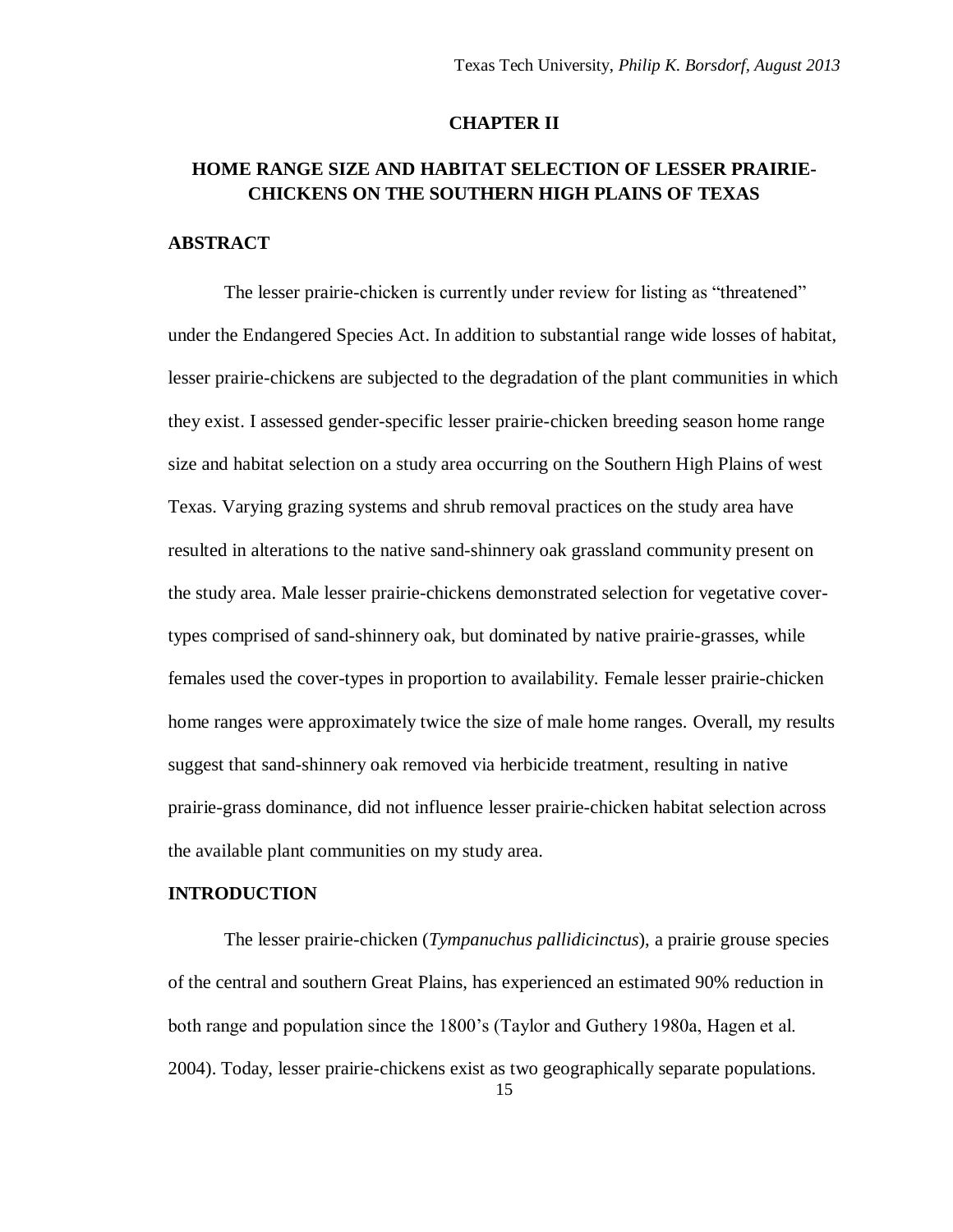Lesser prairie-chickens of the southwestern region (southeastern New Mexico and west Texas) are primarily relegated sand-shinnery oak (*Quercus havardii*) grassland communities, and lesser prairie-chickens of the northeastern region (Kansas, Colorado, Oklahoma, and northeast Texas Panhandle) occur mostly in native mixed grassland and/or sand sagebrush (*Artimisia filifolia*) communities. In both regions, the conversion of native plant communities to cropland is a major cause of decline (Davis et al. 2008, Hagen et al. 2004, Silvy et al. 2004). Habitat fragmentation, in a variety of forms, is also cited as a major human-induced cause of decline (Davis et al. 2008).

The direct reduction in useable space, and fragmentation of habitat connectivity, are implicit causes of range-wide population declines. However, a less obvious cause of decline may be the degradation and modification of the remaining native plant communities for both populations (Sullivan et al. 2000). As previously stated, lesser prairie-chickens existing in the southwestern region occur mostly in sand-shinnery oak grassland communities (Bell et al. 2010). Sand-shinnery oak grassland communities are comprised of some combination of the shrubs sand-shinnery oak and sand sagebrush, prairie grasses such as sand bluestem (*Andropogon hallii*), little bluestem (*Schizachyrium scoparium*), sand dropseed (*Sporobolis cryptandrus*), and purple three-awn (*Artistida purpurea*), and various forbs (Crawford and Bolen 1976, Peterson and Boyd 1998). The historical relationship between lesser prairie-chickens and sand-shinnery oak grassland communities in the southwestern region is not fully understood. In the literature, there is discussion regarding the typical pre-settlement vegetative composition of sand-shinnery oak grassland communities (Bell et al. 2010, Haukos 2011, and Zavaleta 2012).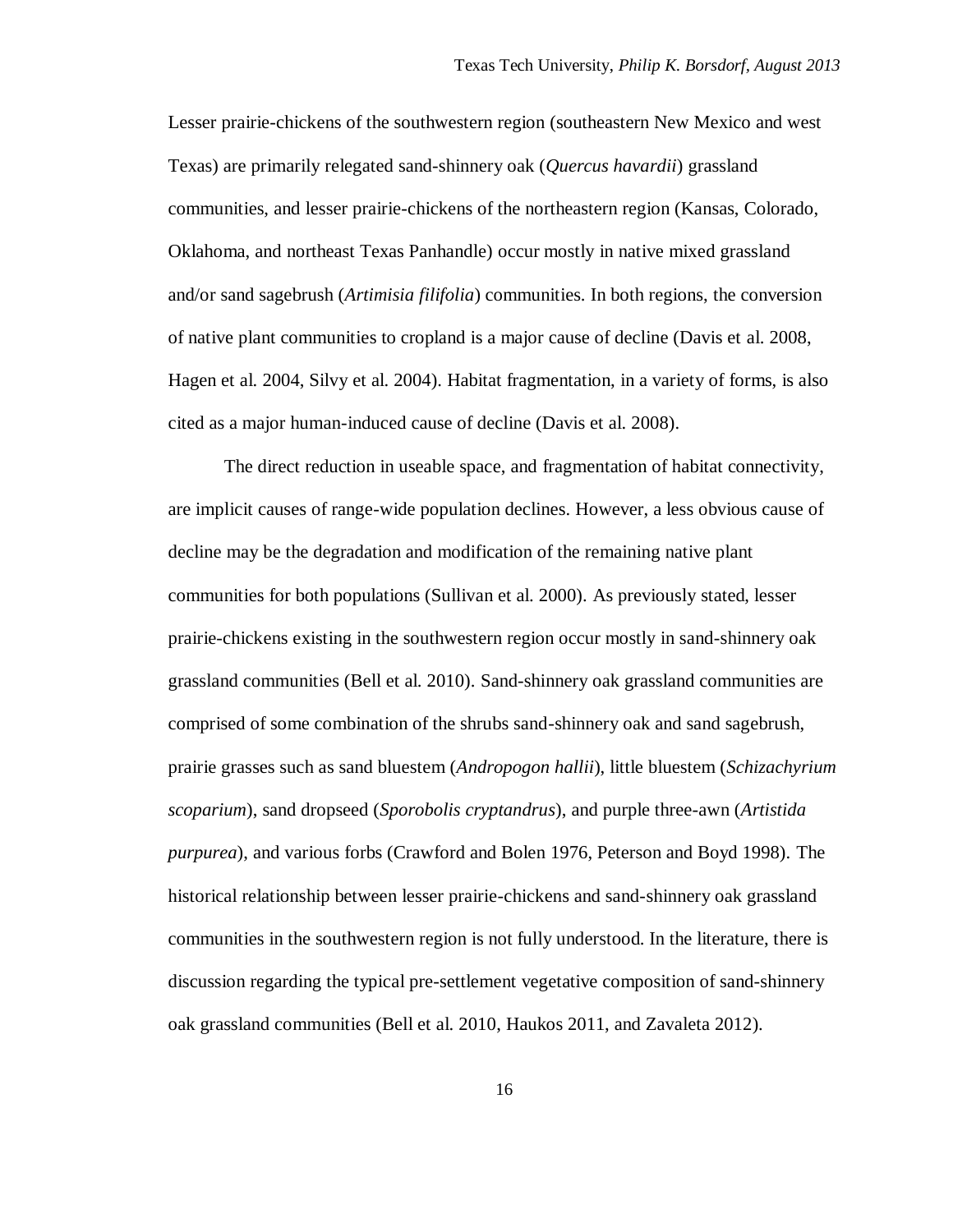It is common for the remaining sand-shinnery oak grassland communities in the southwestern region to be subjected to heavy and/or continuous grazing. Although sandshinnery oak density does not reportedly increase as grasses decrease, it is an effective water gatherer, and, for this reason, it can be difficult for grasses to be competitive after being continuously removed by grazing cattle (Zavaleta 2012). Commonly, the result can be near monocultures of sand-shinnery oak (Smythe and Haukos 2009, Pirius 2011). It would seem obvious that this type of community modification is much different than the impact that intermittently migrating bison (*Bison bison*) had on sand-shinnery oak grassland communities prior to European-American settlement (Haukos 2011).

Herbicides (e.g., tebuthiuron) are frequently used by livestock producers to eradicate sand-shinnery oak from rangeland as a means to increase grass production for livestock forage. Currently, reduced-rate application of tebuthiuron is considered a potential tool for restoring over-grazed sand-shinnery oak grassland communities to supposed historical vegetative compositions (Zavaleta 2012). Reduced-rate application of tebuthiuron to increase the grass component in unmanaged, grazed sand-shinnery oak grassland communities seems a constructive goal. However, at the cost of losing some portion of a sand-shinnery oak component, the effects of this habitat management activity on lesser prairie-chickens is not fully understood.

The complexity and confusion over the historical habitat requirements, lack of scientific research (until relatively recent times), the species' range-wide ecological differences (Grisham 2012), and conflicting scientific evidence has hampered development of management guidelines and their implementation for the population of lesser prairie-chickens in the southwestern region. Currently, the lesser prairie-chicken is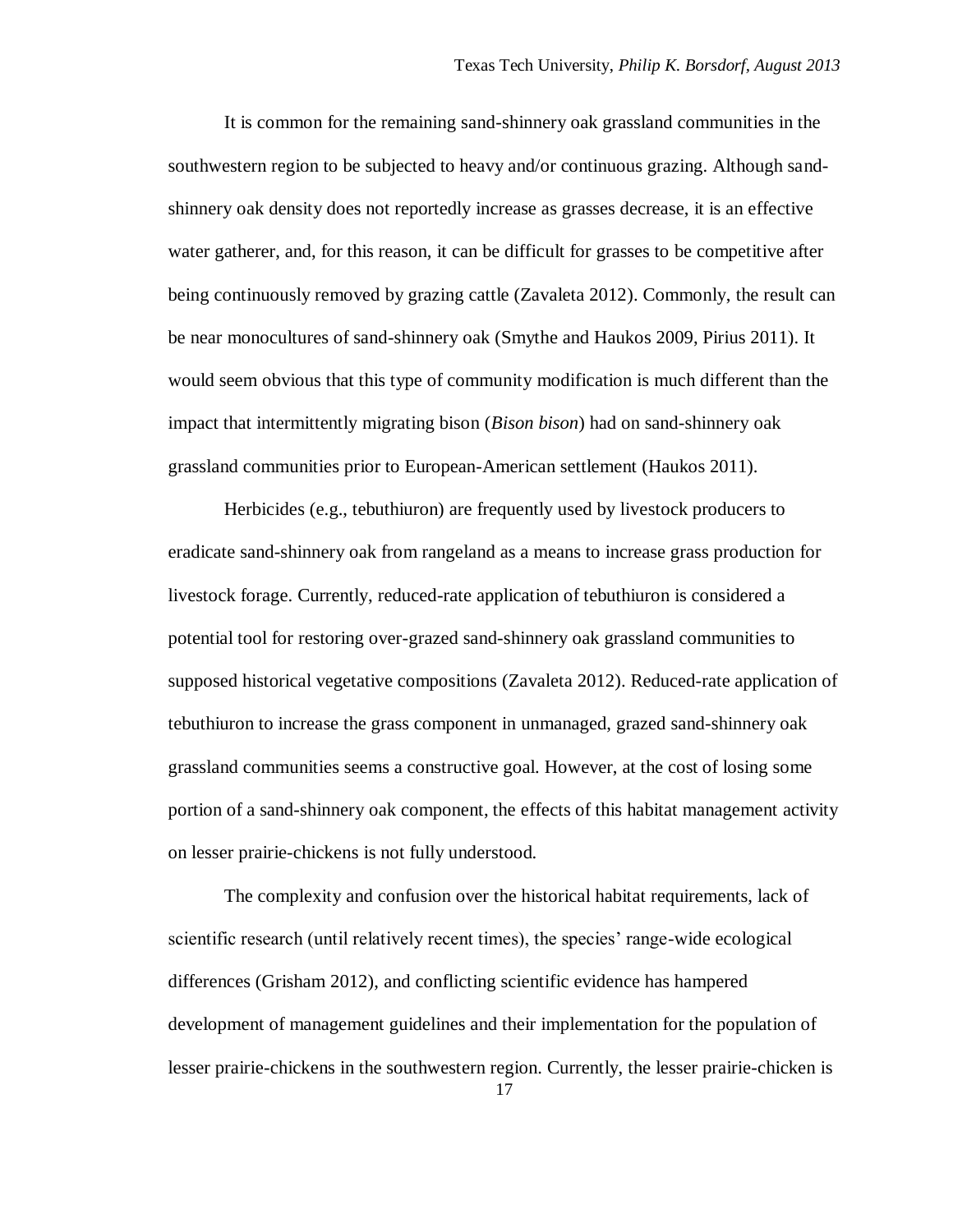being reviewed for listing as threatened under the Endangered Species Act of 1973 (Federal Register 2013). The purpose of this chapter was to assess the space use and habitat selection characteristics of lesser prairie-chickens on the Southern High Plains of Texas. More specifically, I investigated breeding season home range size and habitat selection for 37 male and 38 female lesser prairie-chickens occurring in a sand-shinnery oak grassland community.

### <span id="page-29-0"></span>**STUDY AREA**

This study was conducted on privately owned lands in Cochran, Hockley, Terry, and Yoakum counties of Texas, USA. The study area occurred on the Llano Estacado or Southern High Plains of Texas. Brownfield-Tivoli fine sand soils made up the substrate of a topography that was predominantly flat, with low-lying sand dunes, and dune complexes scattered throughout (Newman 1964). Temperatures ranged from -33 to 44° C and the average annual precipitation is 45.9 cm (Neuman 1964).

The core study area was an isolated mosaic of sand-shinnery oak grassland communities and sand sagebrush dominated areas. On the fringes of this core area was honey mesquite (*Prosopis glandulosa*) and U.S. Department of Agriculuture, Conservation Reserve Program (CRP) enrollments consisting primarily of introduced lovegrass (*Eragrostis* spp.) and old-world bluestem (*Bothriochloa* spp.). The main land use of the core area was beef cattle production; there was also some oil mining infrastructure present. The surrounding area included dense center pivot fields (cotton) and oil mining infrastructures (pump jacks and associated roads).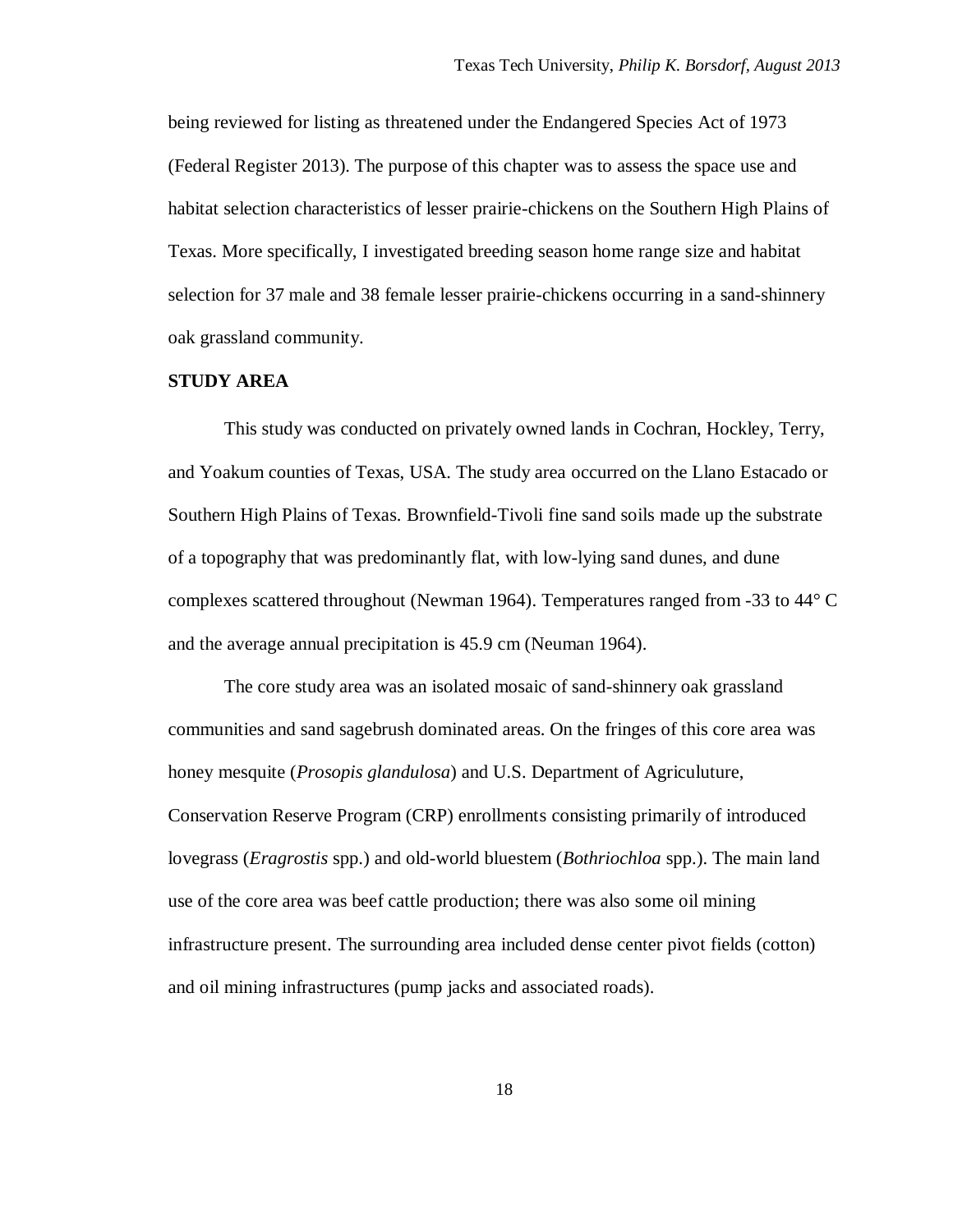Herbicide application by cattle ranchers occurred on my study area at various different times during the past 50 years. Differing herbicide application rates, date of application, application timing, and post application grazing regimes and land uses have resulted in a variety of different shrub and grass compositions. Unfortunately, documentation of herbicide treatment history is non-existent or insufficient for rigorous assessments. Data were collected from 2008 through 2012, and between the dates of 1 March through 18 August of each year.

### <span id="page-30-0"></span>**METHODS**

#### <span id="page-30-1"></span>**Capture**

I used drift fences and walk-in-funnel traps (Haukos et al. 1989, Schroder and Braun 1991), and magnetized drop nets (Wildlife Capture Services LLC, P.O. Box 334, Flagstaff, AZ 86002) to capture male and female lesser prairie-chickens on leks from 1 March through 15 May each year. After capture, gender of lesser prairie-chickens was determined by pinnae length (millimeters) and the presence of eye combs (Copelin 1963). Age was determined by presence or absence of spotting within 2.5 centimeters (cm) from the tips of the  $9<sup>th</sup>$  and  $10<sup>th</sup>$  primary feathers (Copelin 1963). Both male and female adult lesser prairie-chickens lack these spots. Tarsus length (mm), un-flattened wing cord (mm), and mass (grams) were measured for each captured individual. Finally, each lesser prairie-chicken was banded with a uniquely numbered aluminum butt-end band and radio-collared. Lesser prairie-chickens were fitted with a 9 g necklace style radiotransmitter from 2008-2011 and a 12 g radio-transmitter of the same style and manufacturer in 2012 (American Wildlife Enterprises, Florida, USA).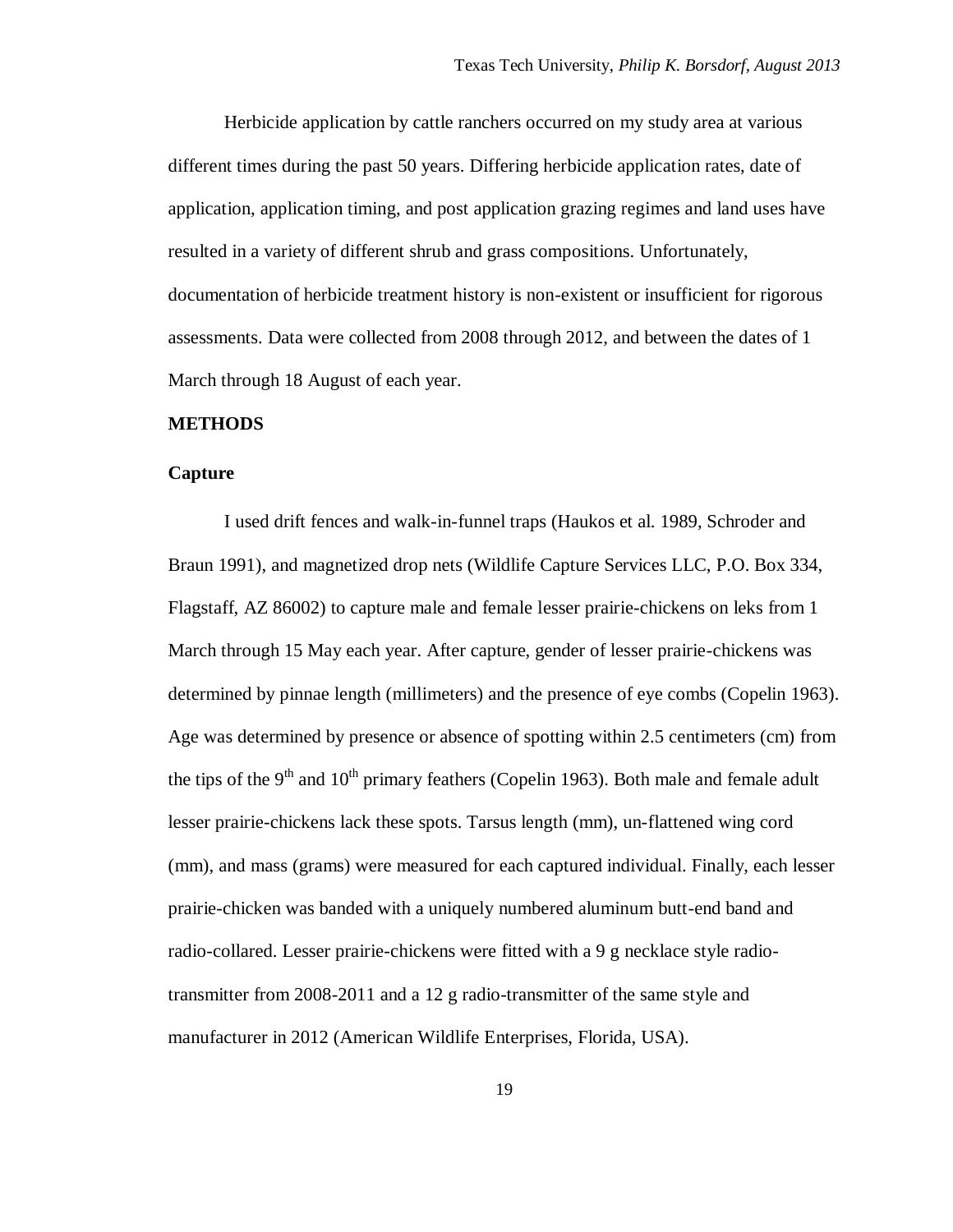## <span id="page-31-0"></span>**Cover-typing**

Cover-typing of the study area was performed in the spring of 2011 by Pirius (2011). Pirius (2011) developed ten pre-determined cover-types (Table 2.1) to accurately describe the vegetative communities of the study area and for comparison with the results of Fuhlendorf et al. (2002) and Kukal (2010). Additional cover-type delineation outside of the original map was performed by myself and followed the same methodology as Pirius (2011). To cover-type new areas, I imported National Aerial Imagery Program (NAIP) aerial imagery at 1-m resolution (2010 imagery) into ArcMap 10 (ArcInfo, Environmental Research Institute, Redlands, CA). A few modifications were made to the original cover-type designations established by Pirius (2011). One new cover-type category (Burn Scar; BNSR) was added while delineating new areas due to two prairie fires that occurred on the study area. The original CRP Grassland cover-type (CRPG) (see Table 2.1) was changed to Grassland, Other (GROT) and expanded to include CRP grasslands, grasslands resulting from tebuthiuron treatment, and a few unusual grassland areas—some heavily tebuthiuron treated and grazed pastures resulted in grasslands codominated with yucca (*Yucca glauca*). Lastly, the cover-type Agriculture (AGRI) was changed to describe areas planted in cotton (*Gossypium* spp.), rather than sunflower (*Helianthus* spp.) or winter wheat (*Triticum aestivum*).

Cover-type delineations were confirmed via ocular estimation of the study area at 309 systematically placed points. Percent sand-shinnery oak, grass, shrubs (typically sand sagebrush), and bareground were estimated in 5% increments in each of the four intercardinal directions (NW, NE, SW, and SE). All pastures within the study area were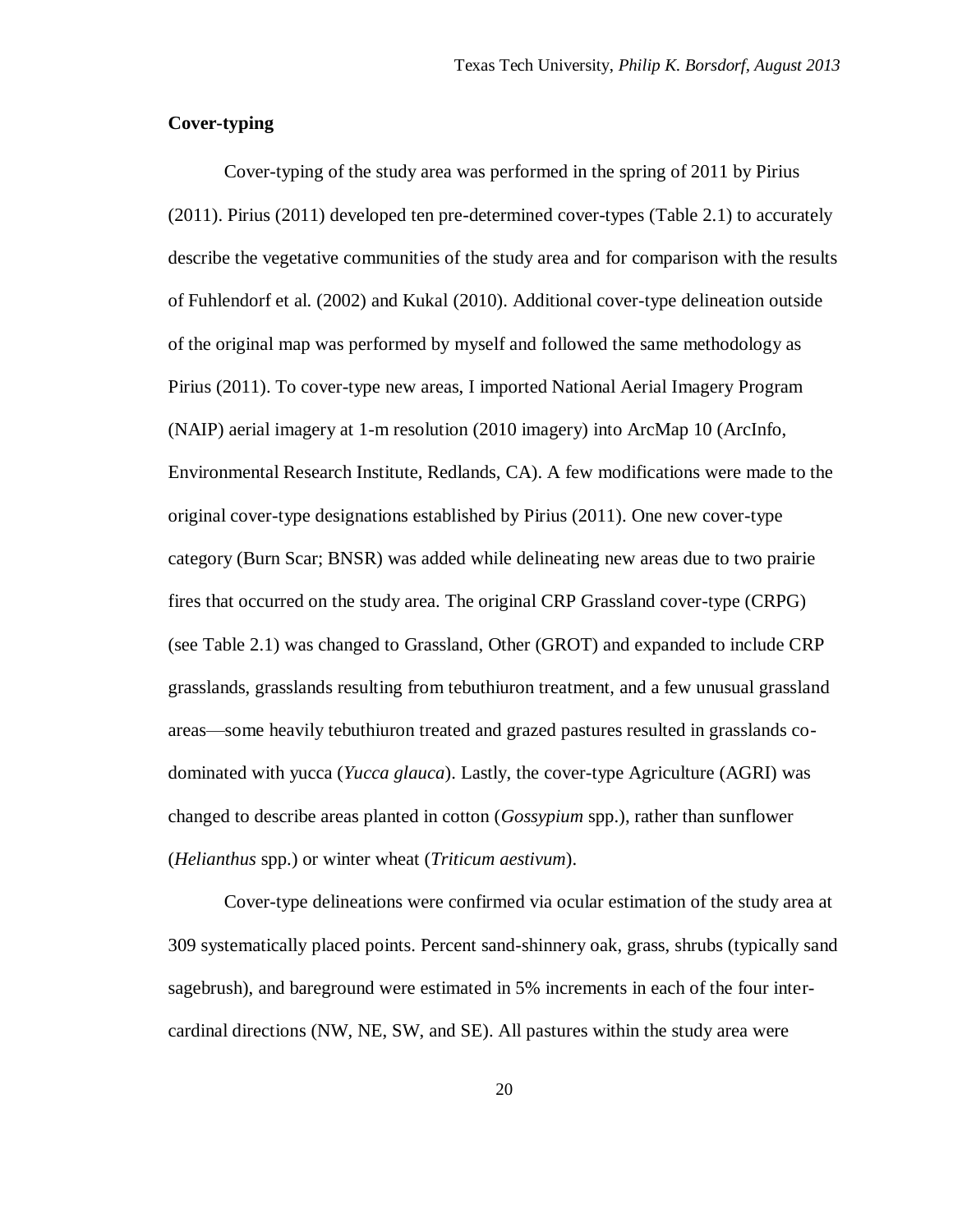estimated from 7-8 points in March of 2011 and 2013 when the sand-shinnery oak and sand sagebrush were beginning to bud (Vermeire and Wester 2001).

## <span id="page-32-0"></span>**Radio-telemetry**

After release, triangulation (Cochran and Lord 1963) was used to located lesser prairie-chickens 4-7 times per week throughout the breeding season. To collect location data, I used a hand-held 3 element Yagi antenna, an Advanced Telemetry Systems R-2000 receiver (Advanced Telemetry Systems, Ashanti, Minnesota, USA), and a handheld Garmin Etrex Vista (Garmin International Inc., Olathe, KS, USA) global positioning systems unit. I attempted to collect relocations across four time periods evenly: AM (0601-1000); mid-morning (1001-1400); mid-day (1401-1800); and evening (1801- 2200). Additionally, I collected approximately five locations for each lesser prairiechicken during the nocturnal roosting (2201-0600) time period. A 20 minute time limit per triangulation was implemented to reduce error from lesser prairie-chicken movement. I used the computer program LOAS 4.0 (Location of a Signal, Ecological Software Solutions, Florida, USA) to obtain the Universal Transverse Mercator (UTM) coordinates and the associated error polygon for each estimated location. The maximum acceptable error polygon was no greater than 2 ha (20,000 m²). Each lesser prairie-chicken's set of relocations were plotted as separate point layers in ArcMap10.

### <span id="page-32-1"></span>**Space Use Estimation**

Point layers were imported into Geospatial Modeling Environment (GME) version 0.7.2 software (GME, Spatial Ecology LLC., Hawthorne L. Beyer 2009-2012) to estimate home range area for male and female lesser prairie-chickens. Each year of this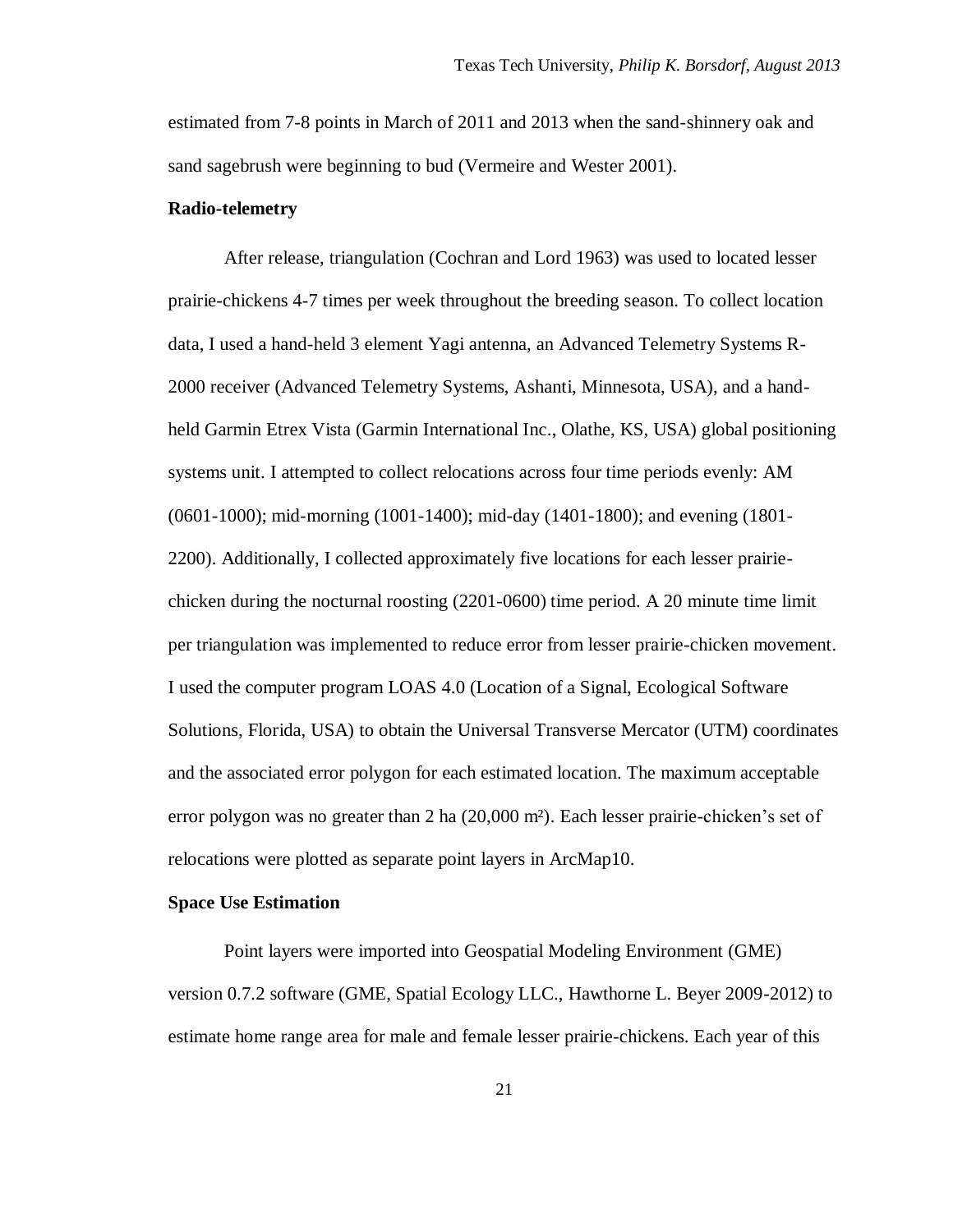study, we regularly collected locations of radio-collared males on leks during spring trapping activities. Additionally, during the nesting season, we purposefully relocated females when they were most likely to be on their nests to track nest fate. For males that had repeated lek site locations, and females with repeated nest site locations, all but one of either type of location was omitted from these individuals' sample of relocations. I did this because these locations were not collected at random, and because they could influence the output of the probabilistic home range estimators (i.e., fixed kernel density estimates). Areas of lekking and nesting use were known for each individual and did not need to be further identified by kernels. I considered the resulting influence on home range size/shape not useful when evaluating overall breeding season space and habitat use (see below).

I used three different estimators to assess lesser prairie-chicken home ranges. For all three methods, the same sample of lesser prairie-chickens with the same set of associated relocations was used. A minimum of 30 relocations per individual is recommended to estimate individual home range size (Otis and White 1999). The three home range estimators were: 1) 95% fixed kernel density estimate (bandwidth = least) squares cross-validation) (hereafter; 95% LSCV), 2) 95% fixed kernel density estimate (bandwidth = Plug-in) (hereafter; 95% Plug-in), and 3) 100% minimum convex polygon (hereafter; 100% MCP). For both fixed kernel density estimators, a kernel density raster was produced, and then isopleths were calculated to delineate the boundaries of each individual's home range and core range. The home range isopleths contained 95% of the output raster volume and the core range isopleths contained 50% of the raster volume. I selected these three home range estimators/bandwidths based on their past and present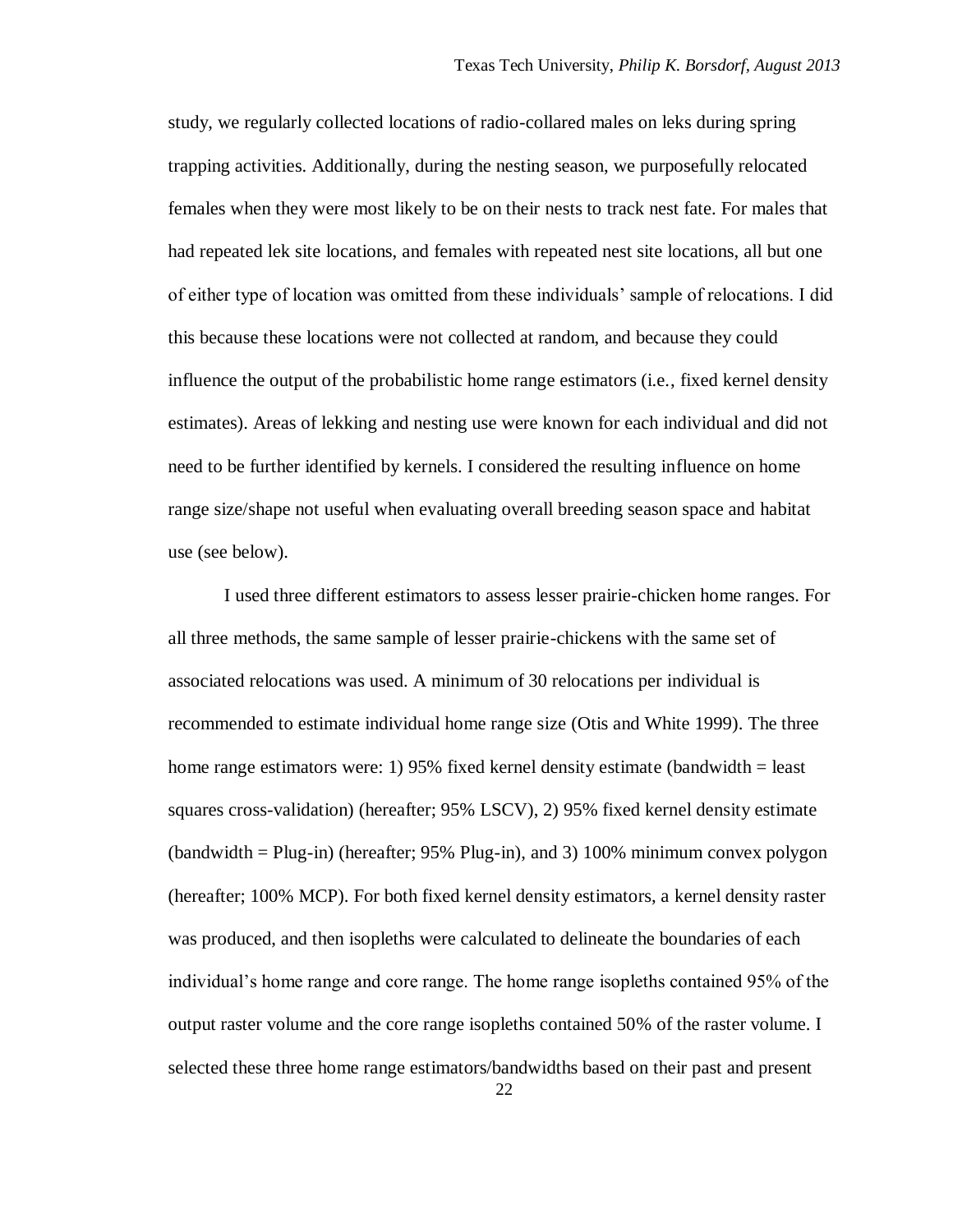popularity in the literature, and because I was curious how the resulting outputs would compare and contrast. It is debatable whether or not estimating home range size using three different estimators has direct biological relevance to this thesis chapter. However, I feel that this decision is reasonable due to the comparability and versatility of my results.

I used Program R version 3.0.0 (R Development Core Team 2008) to perform statistical analyses on home range data. The same statistical procedures were implemented to make comparisons between and within the three different home range estimation methods. I used a one-way analysis of means, not assuming equal variances (R script: "oneway.test"), to test for differences in home range sizes among years for both genders. Welch's-adjusted two-sample *t*-tests were used to assess gender-specific differences in home range size. To compare the outputs from the different home range estimation methods, I performed one-way analysis of means, not assuming equal variances. Welch's-adjusted pairwise *t*-tests were used to assess which home range methods produced significantly different estimates from one another.

Two other minor space use assessments were conducted for this chapter. I assessed the distance from lek of capture for all breeding season male and female lesser prairie-chicken telemetry-based relocations collected throughout the duration of this study. All lek locations for males were removed, and all but one nest site location was removed for each nesting female. Male and female relocations were pooled separately and plotted as point layers in ArcMap10. Spider diagrams were used to ascertain the linear distances (km) of lesser prairie-chicken relocations from the associated lek of capture within five zones of proximity: <0.8 km,  $1.7-3.2$  km,  $3.2-4.8$  km, and  $\geq 4.8$  km. This assessment was previously performed by Pirius (2011) during the non-breeding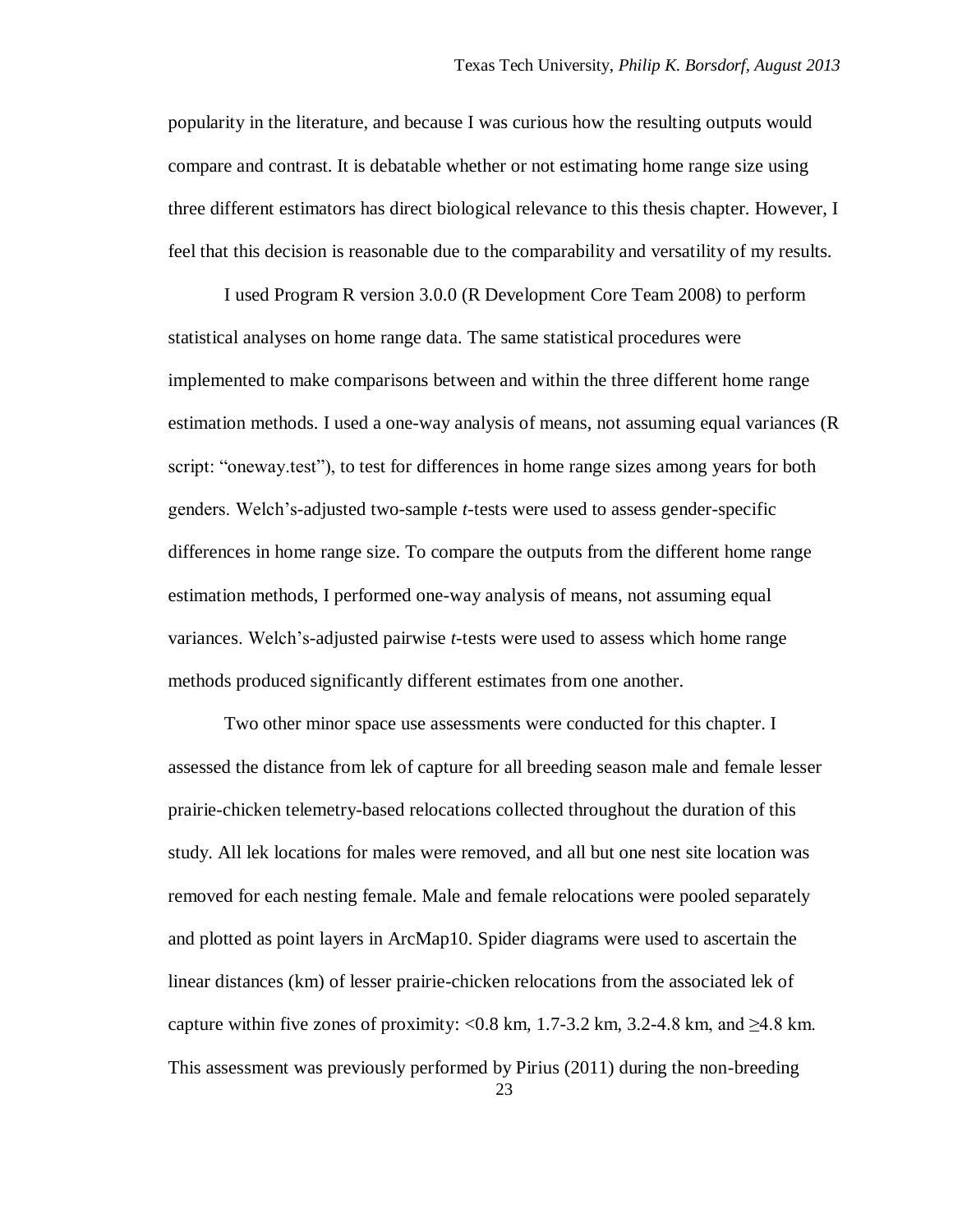seasons (1 September-28 February) for many of the same radio-collared lesser prairiechickens on the same study area. I did this analysis to facilitate seasonal comparisons between my breeding season results to the non-breeding season results of Pirius (2011).

Lastly, I attempted to assess the combined and shared space use for 5 male lesser prairie-chickens captured at the same lek in 2010. I elected to use the males' 95% Plug-in home ranges and 50% Plug-in core ranges because these estimates fell in the middle of the other two estimator outputs. I used the Merge, Dissolve, and Intersect tools in ArcMap10 to calculate the combined (total area covered by all 5 home or core ranges) and shared (area of home or core range overlap) space use of these males. This assessment was only performed for one lek as it was the only robust sample I had in my dataset (5 of 7 males typically attending this lek were used to produced home range estimates).

## <span id="page-35-0"></span>**Habitat Selection**

I used compositional analysis to assess gender-specific habitat selection at Johnson's 2<sup>nd</sup> and 3<sup>rd</sup> order scales (Johnson 1980), across all five years of the study, for the same sample of lesser prairie-chickens used in the home range analyses. The adehabitatHS package (Calenge 2011) in Program R was used to perform all compositional analyses. For both habitat selection assessments, zeros in the use category were replaced by 0.01, and zeros in the availability category were replaced with weighted mean lambdas, as suggested by Aebischer et al. (1993). All compositional analyses were randomized 1000 times to determine the correct level of significance.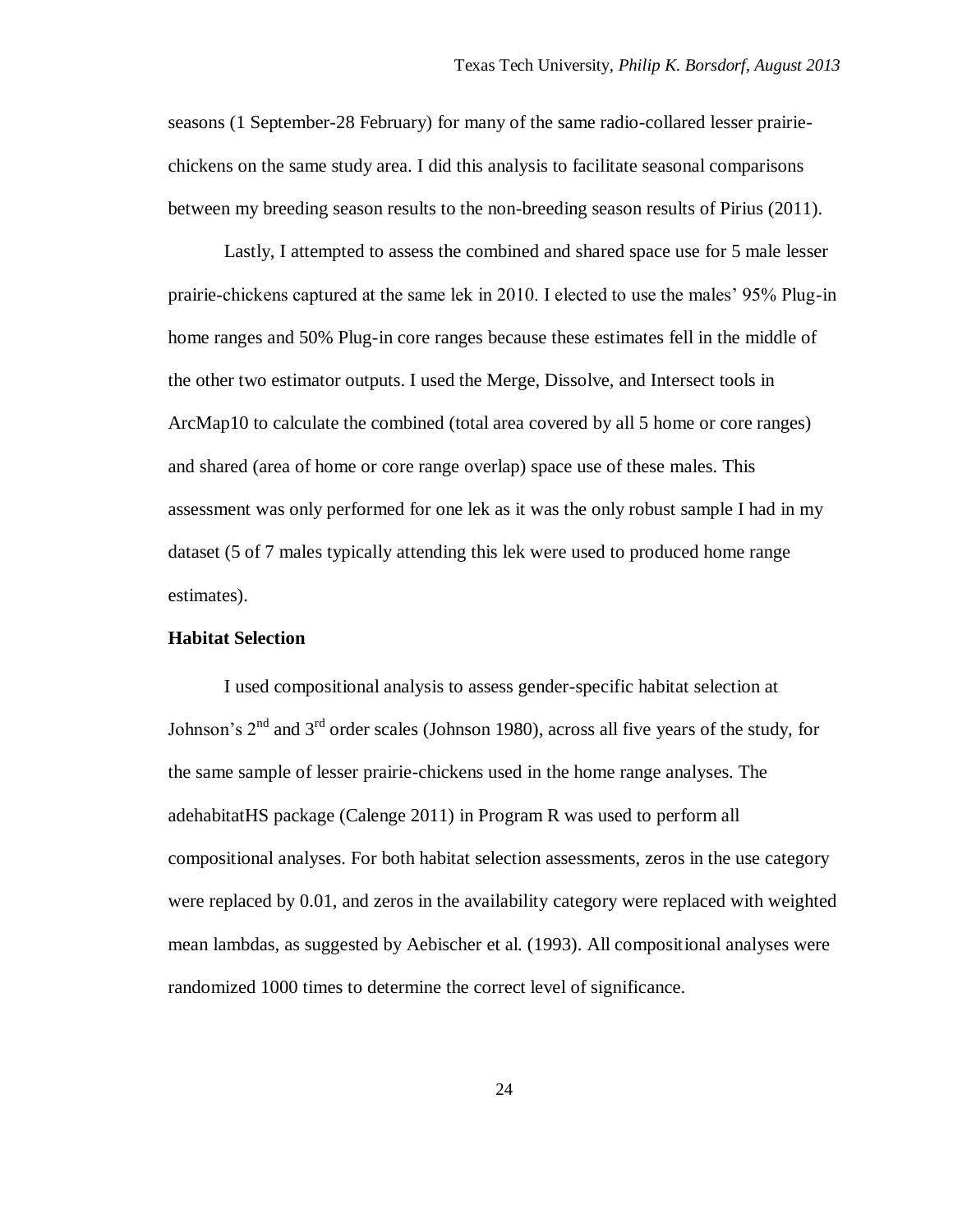To perform a logical and useful assessment of habitat selection by lesser prairiechickens, I attempted to meet the requirements and assumptions of compositional analysis as best as possible. Rather than omitting cover-types, I re-grouped the original 11 cover-types into four new habitat categories based on vegetative composition, degree of use, and availability (Table 2.2 and 2.3). The resulting habitat categories were: 1) Sand-shinnery oak dominated, with grassland (hereafter; SSOG), 2) Grassland dominated, with sand-shinnery oak (hereafter; GSSO), 3) Sand sage-brush dominated (hereafter; SAGE), and 4) Other (hereafter; OTHER).

The study area was large and lesser prairie-chickens were trapped at three main spatially separated clusters of leks (hereafter; lek complexes). These lek complexes occurred in an east/west orientation with the central lek complex being approximately 14 km equidistant between the east and west lek complexes. A north/south Farm to Market Road separated the east lek complex from the central, and another Farm to Market Road separated the central from the west lek complex. Crossover from one lek complex to another by lesser prairie-chickens was not observed during the course of the study. Illustration of the spatial configuration of the study area was necessary to validate the methods I used to perform my  $2<sup>nd</sup>$  order habitat selection analysis.

A  $2<sup>nd</sup>$  order habitat selection analysis considers availability at the population level, and is typically defined by the area the population occupies (i.e., study area) (Johnson 1980). But, based on my preliminary observations, and the distances between lek complexes, I determined that it was inappropriate to include areas in between lek complexes that were not observed to be traversed by members of my sample. Therefore, I viewed the three lek complexes as if they were separate study areas. However, I did not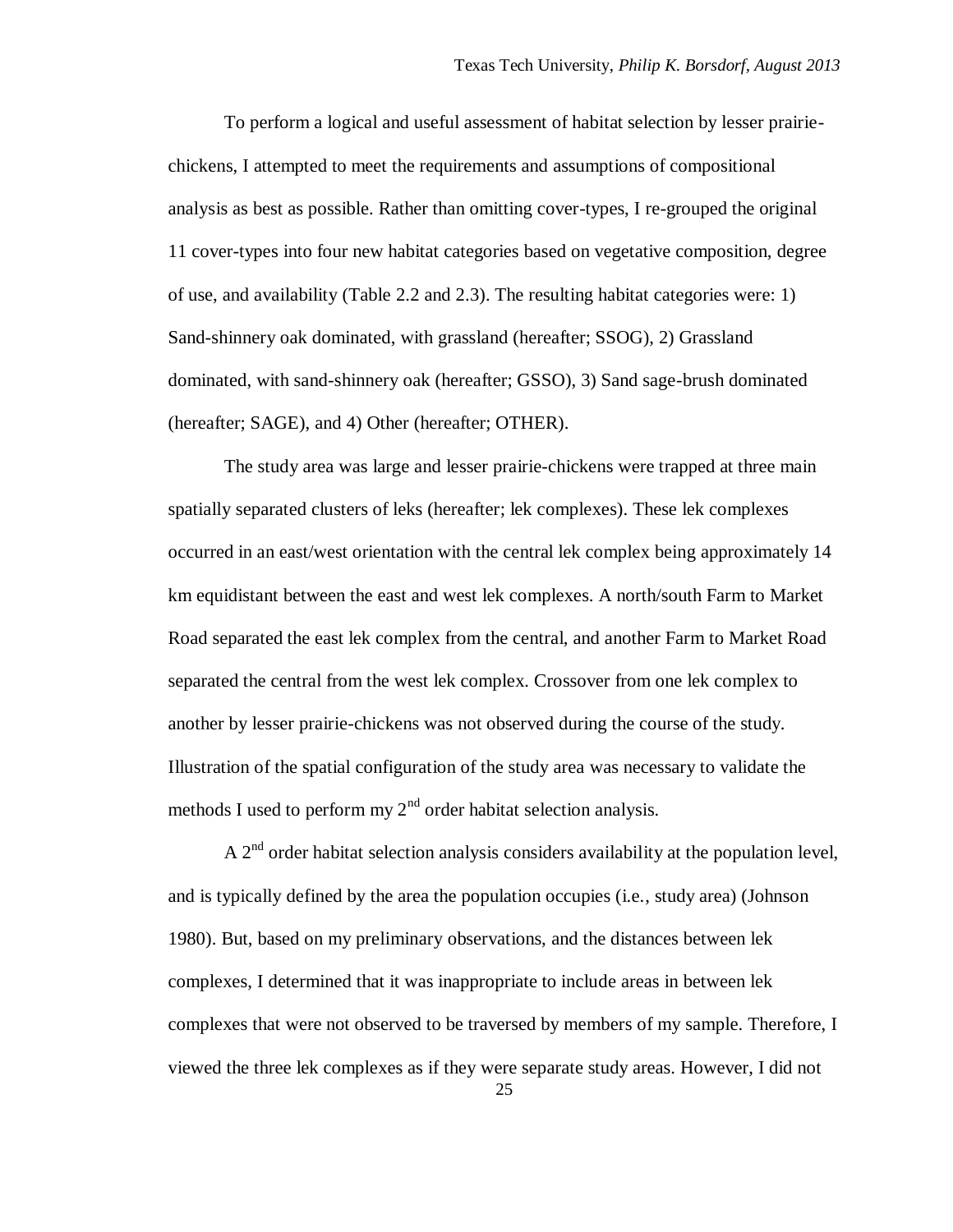consider the individuals of the different lek complexes as belonging to different populations, and, therefore, did not assess habitat selection separately for each lek complex due to sample size limitations. As a compromise, for my  $2<sup>nd</sup>$  order habitat selection analysis, I adjusted the availability for each individual based on the lek complex to which it belonged. In this way, my  $2<sup>nd</sup>$  order analysis consisted of a fusion of Johnson's  $2<sup>nd</sup>$  and  $3<sup>rd</sup>$  order habitat selection analyses, and seemed a fitting compromise.

To conduct the  $2<sup>nd</sup>$  order habitat selection analysis, the Minimum Bounding Geometry tool, in ArcMap10, was used to draw a minimum convex polygon around the 95% LSCV home ranges at each lek complex across all five years. The available habitat category proportions were calculated separately for each of the three lek complexes, and use was defined as the proportion of categories within each individual's 95% LSCV home range.

The  $3<sup>rd</sup>$  order habitat selection analysis considered the habitat category proportions within each 95% LSCV home range as availability, and the proportion of relocations within the corresponding habitat categories as use. All four habitat categories were available to the entire sample of lesser prairie-chickens at the  $2<sup>nd</sup>$  order scale regardless of lek complex. Lastly, the same four habitat categories were used for both  $2<sup>nd</sup>$ order and 3<sup>rd</sup> order habitat selection analyses to ensure proper comparability between the different scales of selection.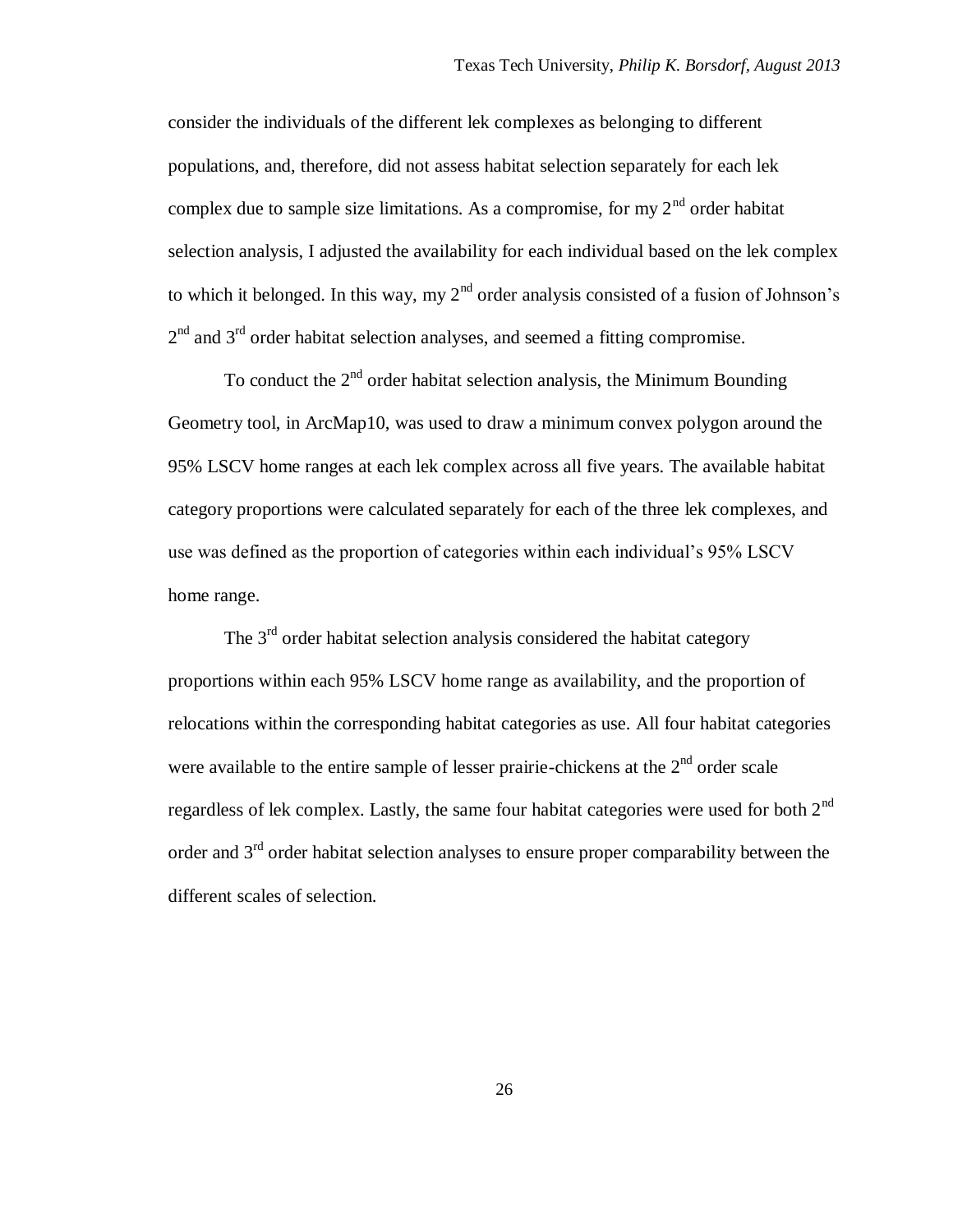### **RESULTS**

In five breeding seasons (2008-2012), 241 unique lesser prairie-chickens were captured. I obtained 5,971 telemetry-based relocations for 164 radio-tracked lesser prairie-chickens. However, forty-three individuals were recaptures, or re-found in consecutive years. Therefore, only 121 total lesser prairie-chickens were unique radiocollared captures. Eighty-nine lesser prairie-chickens were censored from the home range and habitat selection analyses due to radio-collar failure, dropped collars, immigration, death, or an insufficient number of telemetry-based relocations. Of the 89 lesser prairiechickens censored, 59 (66%) were censored as a result of suspected radio-collar failure or disappearance from the study area and surrounding landscape. The same sample of 75 lesser prairie-chickens (37 males and 38 females) was used for both home range and habitat selection assessments. Results will be presented for each of the three home range estimation methods: 1) 95% LSCV, 2) 95% Plug-in, and 3) 100% MCP in the same order each time (Tables 2.4 through 2.6).

## **Space Use**

For males, there was not a significant difference in home range size among years except for the MCPs: 95% LSCV:  $(F = 3.41, df = 4, P = 0.06)$ , 95% Plug-in:  $(F = 2.07, df$  $= 4, P = 0.20$ , 100% MCP: ( $F = 9.56$ ,  $df = 4, P < 0.01$ ). For females, there was not a difference among years for all three methods:  $95\%$  LSCV:  $(F = 0.73, df = 4, P = 0.59)$ , 95% Plug-in: (*F* = 0.68, *df* = 4, *P* = 0.62) 100% MCP: (*F* = 2.04, *df* = 4, *P* = 0.14). Although there was a difference among years for male 100% MCPs, I pooled male and female home ranges separately, across years, for gender-specific home range size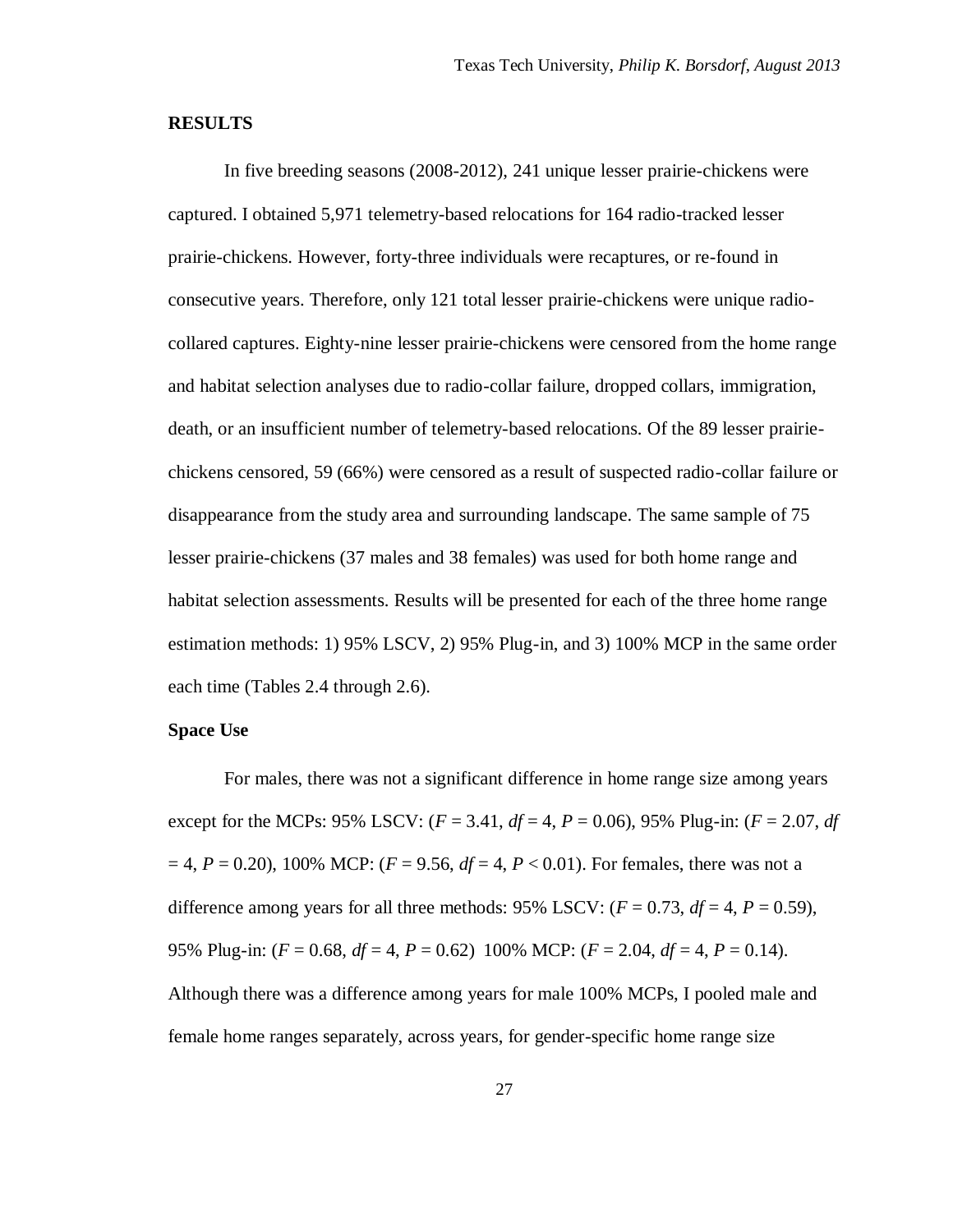comparisons. Male and female home ranges sizes were significantly different for all three home range estimation methods: 95% LSCV: (*t* = 3.95, *df* = 46.14, *P* < 0.01), 95% Plugin:  $(t = 3.95, df = 48.87, P < 0.01)$ , and 100% MCP:  $(t = 4.57, df = 46.95, P < 0.01)$ .

For males, the average  $(\pm SD)$  95% LSCV, 95% Plug-in, and 100% MCP home range sizes were (306.0  $\pm$  188 ha), (244.7  $\pm$  131 ha), and (173.2  $\pm$  112 ha), respectively. There was a significant difference between the three methods ( $F = 7.68$ ,  $df = 2$ ,  $P < 0.01$ ). Welch's-adjusted pairwise *t*-tests revealed a significant difference between 95% LSCV and 100% MCP ( $P < 0.01$ ), and 95% Plug-in and 100% MCP ( $P = 0.03$ ), but not between 95% LSCV and 95% Plug-in  $(P = 0.11)$ . For females, the average  $(\pm SD)$  95% LSCV, 95% Plug-in, and 100% MCP home range sizes were  $(671.4 \pm 538 \text{ ha})$ ,  $(471.2 \pm 327 \text{ ha})$ , and (415.1  $\pm$  306 ha), respectively. There was a significant difference between the three methods ( $F = 3.23$ ,  $df = 2$ ,  $P < 0.05$ ). Welch's adjusted pairwise *t*-tests were revealed a significant difference only between 95% LSCV and 100% MCP ( $P = 0.04$ ).

Linear distance from lek of capture was measured for males ( $n = 2,463$  locations) and females ( $n = 3,081$  locations) separately across all five years of the study. For males, 99.6% of locations were within 3.2 km of lek of capture, 0.28% between 3.2 and 4.8 km, and 0.16% farther than 4.8 km from lek of capture (Figure 2.1). For females, 85.4% of locations were within 3.2 km of lek of capture, 10.3% between 3.2 and 4.8 km, and 4.3% farther than 4.8 km from lek of capture (Figure 2.1).

Combined and percent overlapping space use was calculated for 5 male lesser prairie-chickens attending a lek in 2010. The mean  $(\pm SD)$  95% Plug-in home range and 50% Plug-in core range sizes were 277.1 ha  $(\pm 76.6)$  and 73.0 ha  $(\pm 22.2)$ , respectively. The combined home range space used by these 5 males was 721.0 ha, but 261.0 ha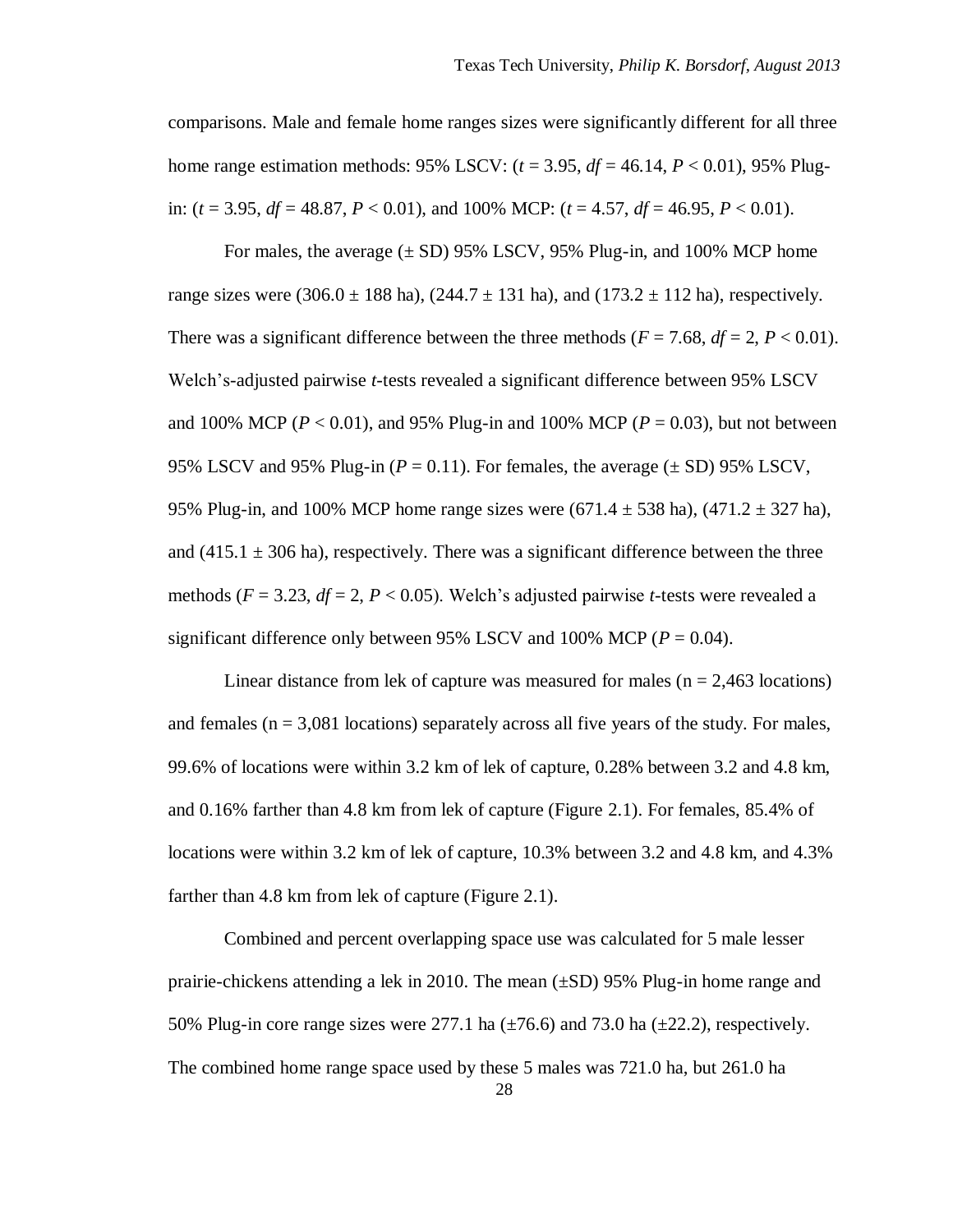(36.2%) was overlapping. The combined core range space used by the same 5 males was 245.0 ha, but 73.0 ha (29.8%) was overlapping.

### **Habitat Selection**

Of the original cover-types, those that were not available at all three lek complexes were lumped into the OTHER category. The Sand-shinnery oak (SHIN) cover-type was lumped into the SSOG habitat category due to its compositional similarity. Either the Sand sagebrush dominated, with bareground (SHDB) cover-type or Sand sagebrush dominated, with grassland (SHDG) cover-type were present at all three lek complexes. Therefore, these two cover-types were combined to form the SAGE habitat category (see Tables 2.2 and 2.3).

At the  $2<sup>nd</sup>$  order scale, compositional analysis showed that habitat use differed from random for male ( $\Lambda = 0.57$ ,  $P < 0.01$ ), but not by female ( $\Lambda = 0.89$ ,  $P = 0.26$ ) lesser prairie-chickens. For male lesser prairie-chickens, cover-type categories were ranked as: SSOG > GSSO > OTHER > SAGE. For female lesser prairie-chickens, cover-types were ranked as: SSOG > GSSO > SAGE > OTHER. For additional ranking information and other detailed  $2<sup>nd</sup>$  order compositional analysis outputs see Tables 2.7 through 2.10.

At the  $3<sup>rd</sup>$  order scale, compositional analysis showed that habitat use was significantly different from random by male ( $\Lambda = 0.21$ ,  $P < 0.01$ ), but not by female ( $\Lambda =$ 0.58,  $P = 0.06$ ) lesser prairie-chickens. For male lesser prairie-chickens, cover-types were ranked as: GSSO > SSOG > OTHER > SAGE. For female lesser prairie-chickens, covertypes were ranked as:  $SSOG > GSSO > OTHER > SAGE$ . For additional ranking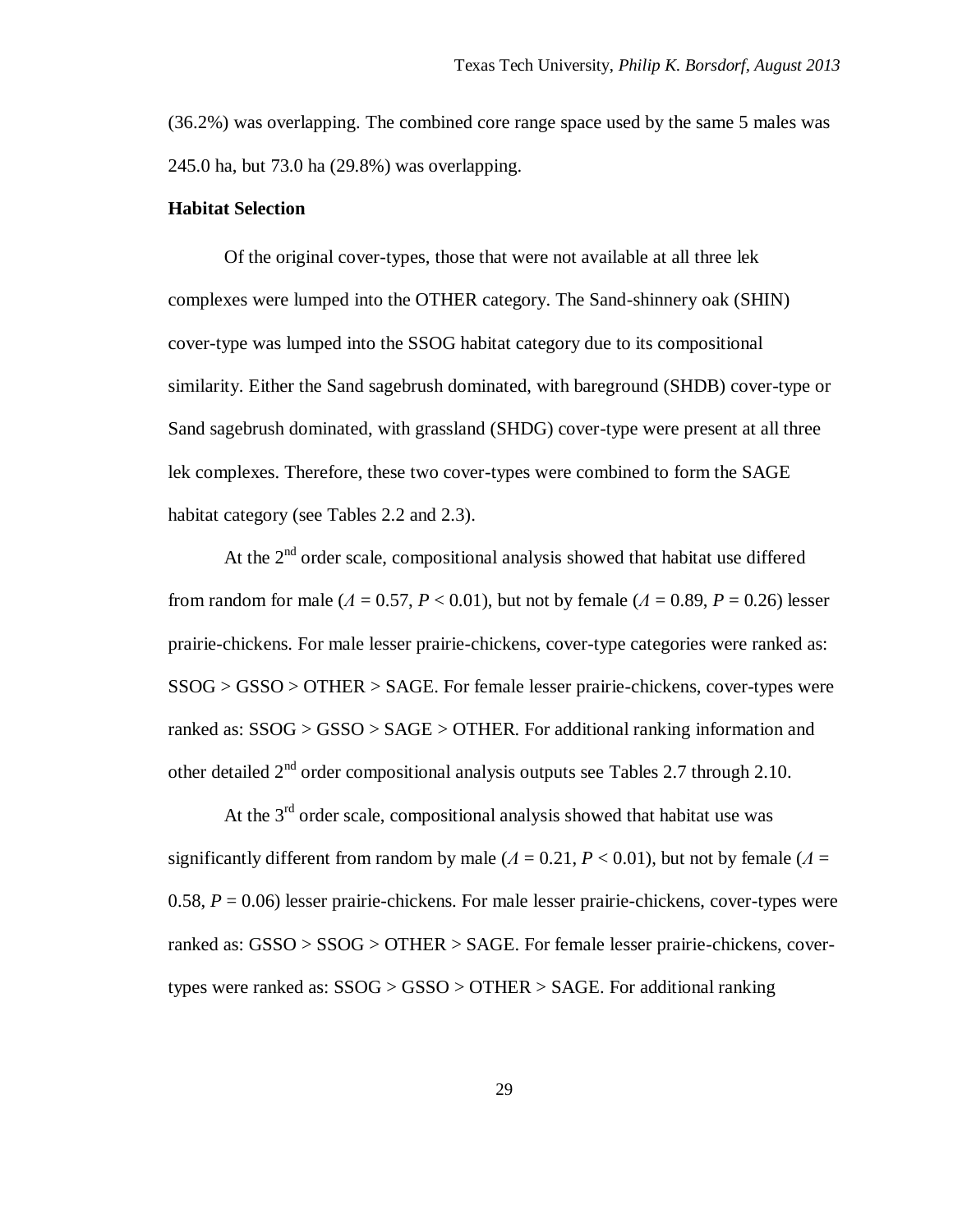information and other detailed  $3<sup>rd</sup>$  order compositional analysis outputs see Tables 2.11 through 2.14.

Female lesser prairie-chicken habitat use was not significantly different from random at either scale of analysis (i.e., no selection). Twenty-three (60%) females were captured at leks occurring in the GSSO habitat category, and 15 (40%) were captured at leks occurring in the SSOG habitat category. At both scales of analysis, SSOG was ranked higher than GSSO, but not significantly. At the  $3<sup>rd</sup>$  order scale, both SSOG and GSSO were used significantly more than SAGE. Also, at the  $3<sup>rd</sup>$  order scale, the higher ranking of OTHER than SAGE may be influenced by the use of the Burn Scar cover-type (included in OTHER) by 4 females in 2011 and 2012. During the breeding season, females typically moved farther away from their lek of capture than males (only 20% of all female locations occurred within 0.8 km of lek of capture), and females had larger home range sizes (mean female 95% LSCV home range = 671 ha). Therefore, unlike males, female habitat use was less affected by the habitat in which their lek of capture occurs. Lastly,  $63\%$ ,  $35\%$ , and  $2\%$  of all radio-telemetry detected nests/re-nests ( $n = 51$ ) occurred in the SSOG, GSSO, and OTHER habitat categories, respectively.

I recorded use of the Burn Scar (BNSR) cover type by 5 individuals (3 females in 2011; and 1 male and 1 female in 2012). I recorded 7%, 24%, and 45% of each of three female's locations, respectively, on the January 2011 burn scar. In 2012, I recorded 29% of telemetry relocations for one female on the July 2010 burn scar, which by that time was much more vegetated than the 2011 burn scar. The females I recorded using the burn scars did not have broods. In 2012, I recorded only one telemetry location for the male on the 2011 burn scar. However, I did observe the presence of lekking males on the burn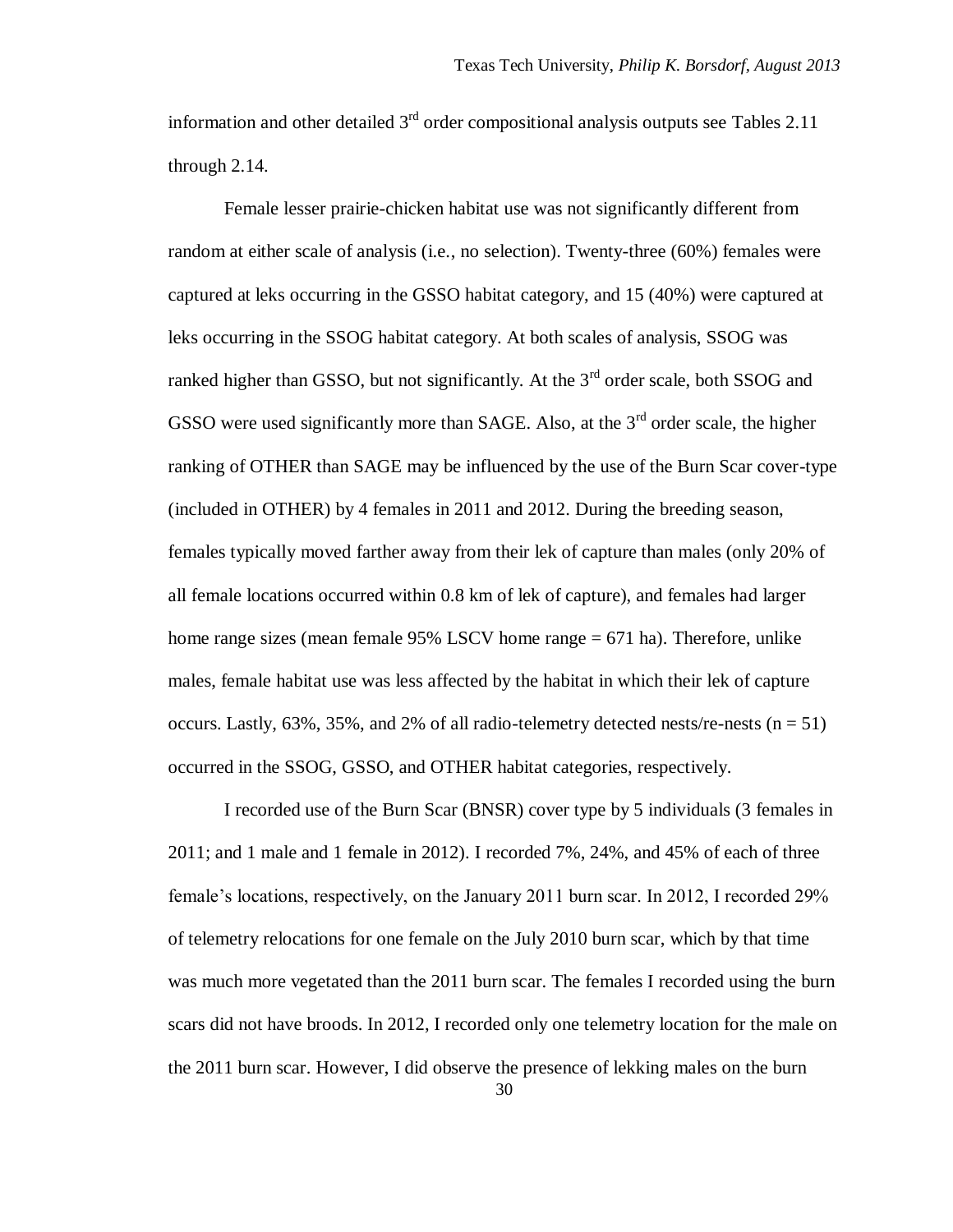scars during the springs following the prairie fires, in areas where no leks were previously known to occur.

The lack of accessibility and other logistical limitations prohibited us from searching for missing lesser prairie-chickens in the CRP areas adjacent to my study area. Therefore, I was unable to effectively evaluate the potential use of CRP grasslands by lesser prairie-chickens. However, I relocated 12 different individuals (4 males and 8 females) in the GROT cover-type. Ten of these individuals were relocated an average of 14 times in a few heavily treated areas that were devoid of sand-shinnery oak. The other two individuals were females that were located in CRP grasslands. One female was relocated 6 times in an area consisting of old-world bluestem (*Bothriochloa* spp.). The other female migrated to the edge of a large lovegrass area after two failed nesting attempts in 2012. This lovegrass area was 5.5 km away from her lek of capture and I collected five of her locations within the lovegrass. One other female was located more than 6 km from her lek of capture in a planted sunflower (*Helianthus* spp.) field near the edge of a lovegrass area. This female was missing for the majority of 2012 and was excluded from analysis due to a lack of telemetry relocations.

### **DISCUSSION**

### **Home Range Estimators**

Hemson et al. (2005) cautioned that the use of different bandwidths can complicate and invalidate the comparison of space use results among research studies. More important than selecting a kernel may be selecting the kernel's bandwidth (Epanechnikov 1969). Bandwidth selection affects the smoothness, shape, spatial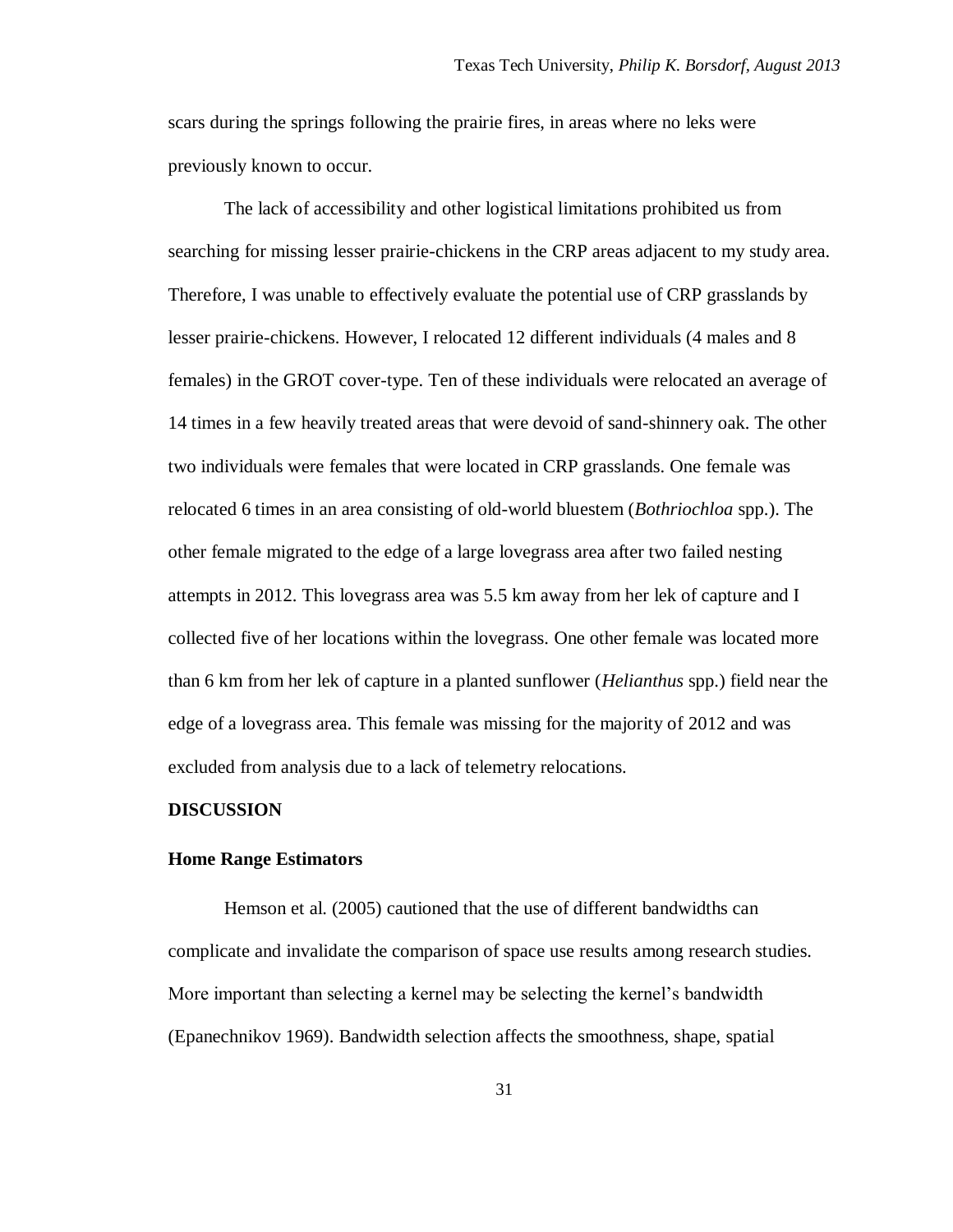accuracy, and size of a kernel home range estimates (Gitzen and Millspaugh 2003). The least squares cross-validation (LSCV) bandwidth has been suggested as a good default bandwidth in the literature (Seaman and Powell 1996, Worton 1989). However, Seaman et al. (1999) found that simulated sample sizes with ≤50 points produced overly smooth and overly estimated home ranges when using LSCV bandwidths. Gitzen et al. (2006) showed that the LSCV bandwidth is more sensitive to clumps of points and is therefore better at identifying areas of high use. I removed repeated lek and nest site relocations for that reason: 95% LSCV home range size and shape would have been influenced by these points. Additionally, because I knew where each individual lesser prairie-chicken lekked or nested, I decided that the influence these points had on home range shape and size did not provide useful information.

Gitzen et al. (2006) found that Plug-in bandwidths were less prone to error when calculating home range size than LSCV bandwidth. Hawthorne Beyer (Ph.D.) is the developer of the GME software program that I used to calculate all home ranges, and author of the software's accompanying manual. He suggests testing out different bandwidths and selecting one based on biological relevance to the research question, but he also notes, in his experience, the satisfactory performance of the Plug-in bandwidth. Fieberg (2007) notes that the comparative performance between LSCV and Plug-in bandwidth estimators is an important topic in current research literature.

32 Despite concerns regarding bandwidth, there was not a difference between 95% LSCV and 95% Plug-in mean home range estimates for male or female lesser prairiechickens in my study. However, though not statistically significant, there was a 200 ha difference between 95% LSCV (671 ha) and 95% Plug-in (471 ha) mean home range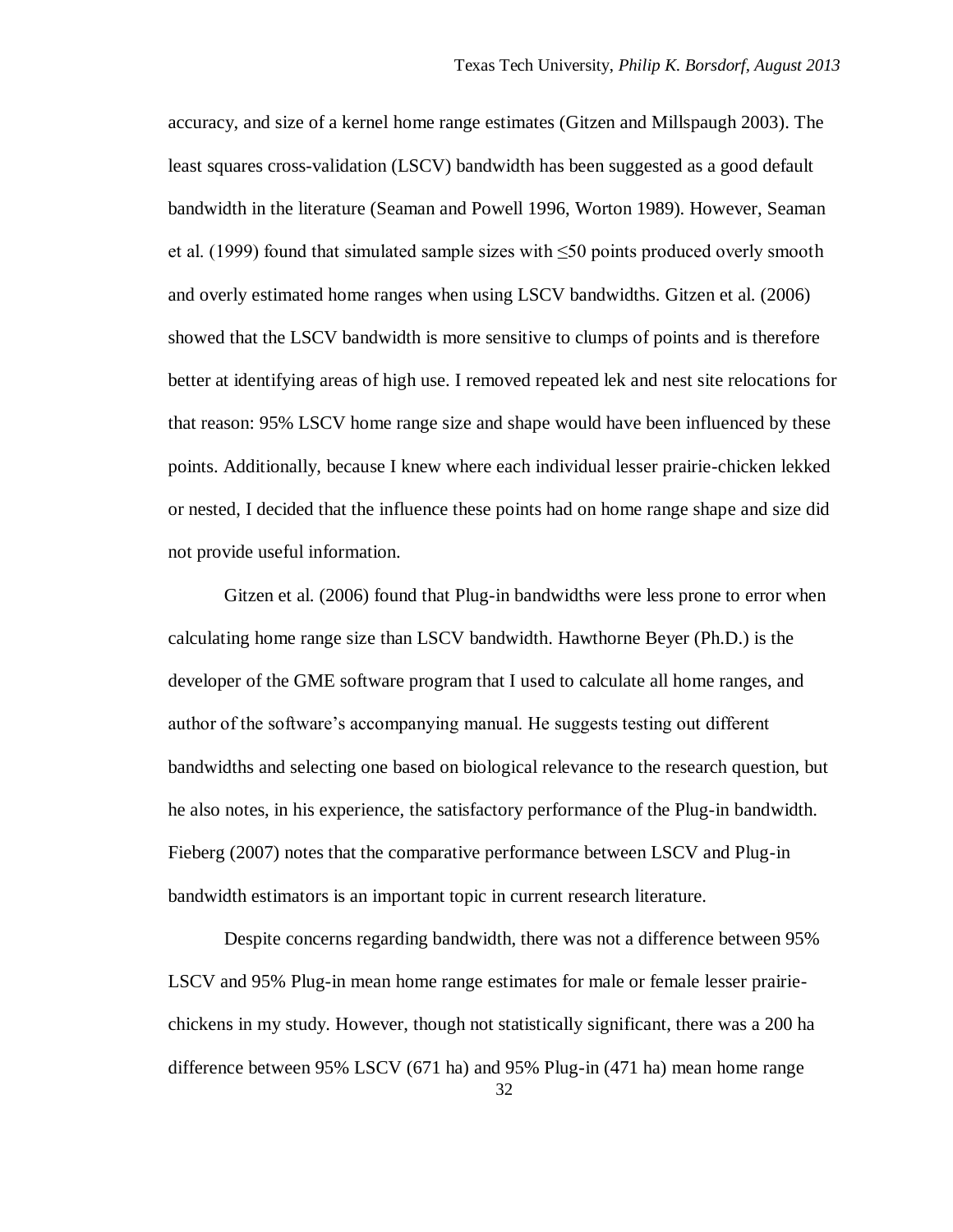estimates for females. This difference, and therefore the choice of bandwidth in estimating lesser prairie-chicken home range size, may have significant ecological implications in terms of the species general space use requirements, comparison of results among studies, and therefore potential habitat conservation guidelines.

I assessed the effects that the omission of repeated nest site and auto-correlated brooding site (focal run) relocations had on 95% LSCV and 95% Plug-in home range estimates for only one female lesser prairie-chicken tracked in 2010. I collected 27 nest site relocations for this female, and after her nest hatched she kept a brood for 35 days until she slipped her radio-collar. She was the only female of this study for which brooding site focal run relocations were also collected (6 separate focal runs). For each focal run, I triangulated this female with her brood once every hour for several consecutive hours. Each set of these relocations produced tight clumps of relocations that I considered auto-correlated in consideration of the typical sampling rate (4-7 times per week per individual) used in this study. The total number of relocations for this female, including all nest site and brooding site relocations, was  $n = 81$ .

Including all relocations ( $n = 81$ ), her 95% LSCV and 95% Plug-in home range estimates were 786 and 444 ha, respectively. I removed 26 of her 27 nest site relocations (total  $n = 55$  relocations), and her 95% LSCV and 95% Plug-in home range estimates increased to 957  $(+22%)$  and 679 ha  $(+53%)$ , respectively. Next, in addition to omitting the nest site relocations, I removed all but one location from each focal run set (total  $n =$ 42 relocations), and her 95% LSCV and 95% Plug-in home range estimates increased to 1,032 (+31%) and 762 ha (+72%), respectively. I did not perform this assessment for any other lesser prairie-chickens, but the effects of omitting nesting site and brooding site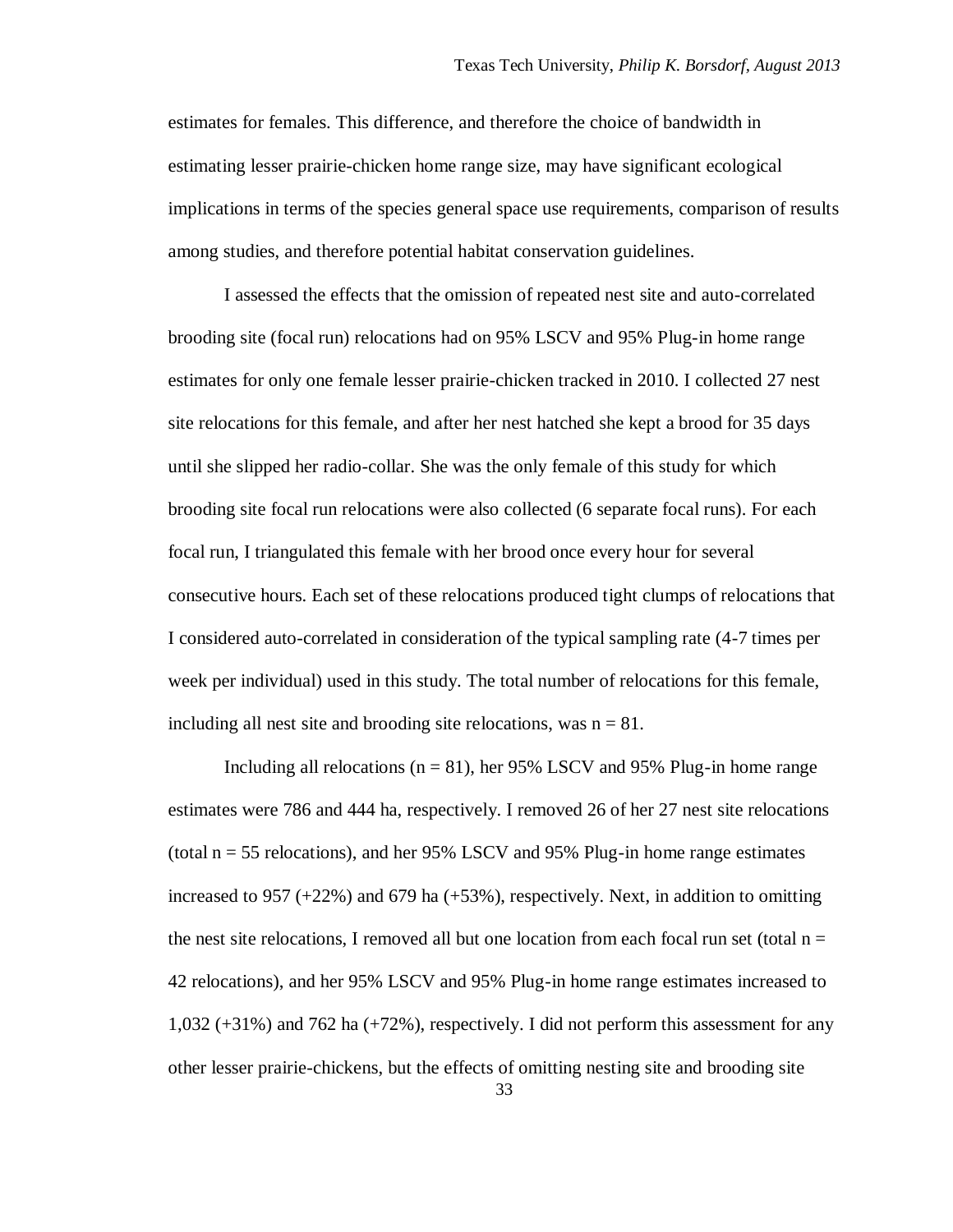relocations had noticeable influence on home range size estimates for both kernel estimators. The 100% MCP home range size and shape were unaffected by the omission of any relocations and remained 504 ha due to the spatial distribution of the omitted relocations, as expected.

I would like to note that for this particular female, the omission of point relocations had an obviously lesser effect on 95% LSCV home ranges than on 95% Plugin home ranges, in terms of size, shape/smoothness, and number of 95% contour areas. Regardless of the inclusion of nest site and brooding site relocations, home ranges calculated with the LSCV bandwidth produced one contiguous 95% contour area. With the inclusion of nest site and brooding site relocations, the Plug-in bandwidth produced 4 isolated 95% contour areas. It produced three 95% contour areas when only omitting nest site relocations, and it produced one contiguous 95% contour area with the omission of both nest site and focal run relocations.

I did observe that 95% LSCV home range estimates were consistently smoother than 95% Plug-in home range estimates across my sample. A few females from my sample displayed dispersal-like behavior, either after being trapped and searching for suitable nesting habitat, or sometimes after the loss of a nest. The LSCV bandwidth may have over-smoothed the home ranges of a few females that displayed this behavior and produced the disparity between the 95% LSCV and 95% Plug-in home range size estimates. Therefore, the Plug-in bandwidth may be more appropriate for species, populations, or individuals that exhibit dispersal or large movements/migrations.

The effects of bandwidth selection, and point relocation omission, on the home range characteristics for this hen are quite interesting. However, because the effects of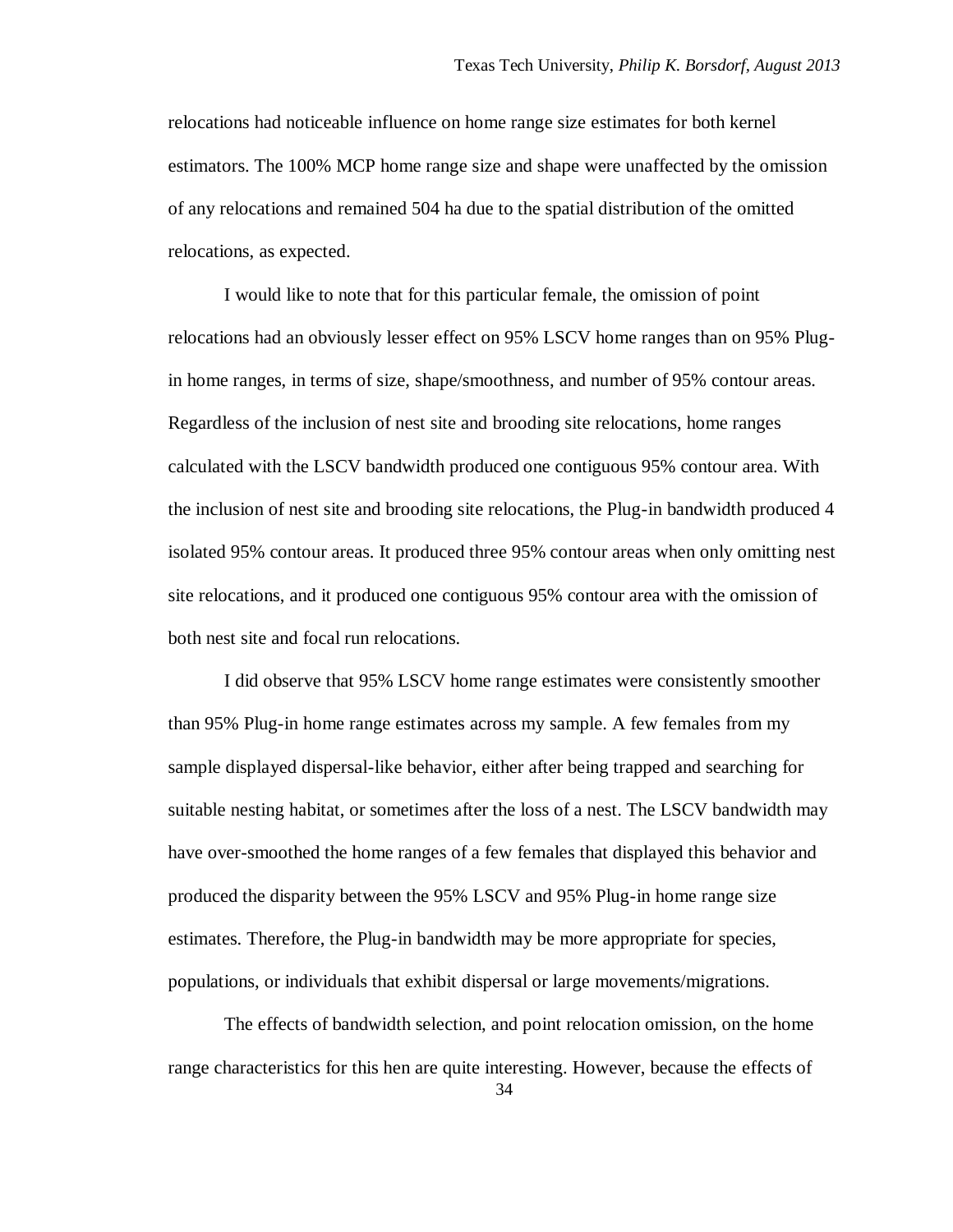point relocation omission on home range characteristics was only assessed for one individual, I caution that the similar responses in home ranges may not occur in the rest of my sample, or other sets of data. Furthermore, different variations of bandwidths exist, and these variations may be used in different ecological software packages used to calculate kernel home range estimates (Gitzen and Millspaugh 2003; Beyer 2009-2012). In short, I recommend that researchers give due consideration to the selection of a bandwidth estimator, and the sample of point relocations they collect and include when conducting space use and resource selection studies.

### **Space Use**

Pirius (2011) assessed non-breeding season (1 September-28 February) space use and habitat selection on the same study area in 2008-2009, 2009-2010, and 2010-2011. His sample (17 males and 6 females) included many of the same individuals used in this study. Pirius (2011) did not find a significant difference in non-breeding season home range size between male (504 ha) and female (489 ha) lesser prairie-chickens. In contrast, I found male and female breeding season home range sizes (95% LSCV) to be 306 and 671 ha, respectively. Smaller male breeding season home range size was associated with breeding behavior (lekking) and remaining in close proximity to the lek. Larger female breeding season home range size was most likely influenced by nesting site selection activities and dispersal behavior sometimes following the loss of a nest. I did not assess the influence of brooding activities on female breeding season home range size as only 8 of the 38 females included in the analysis had broods.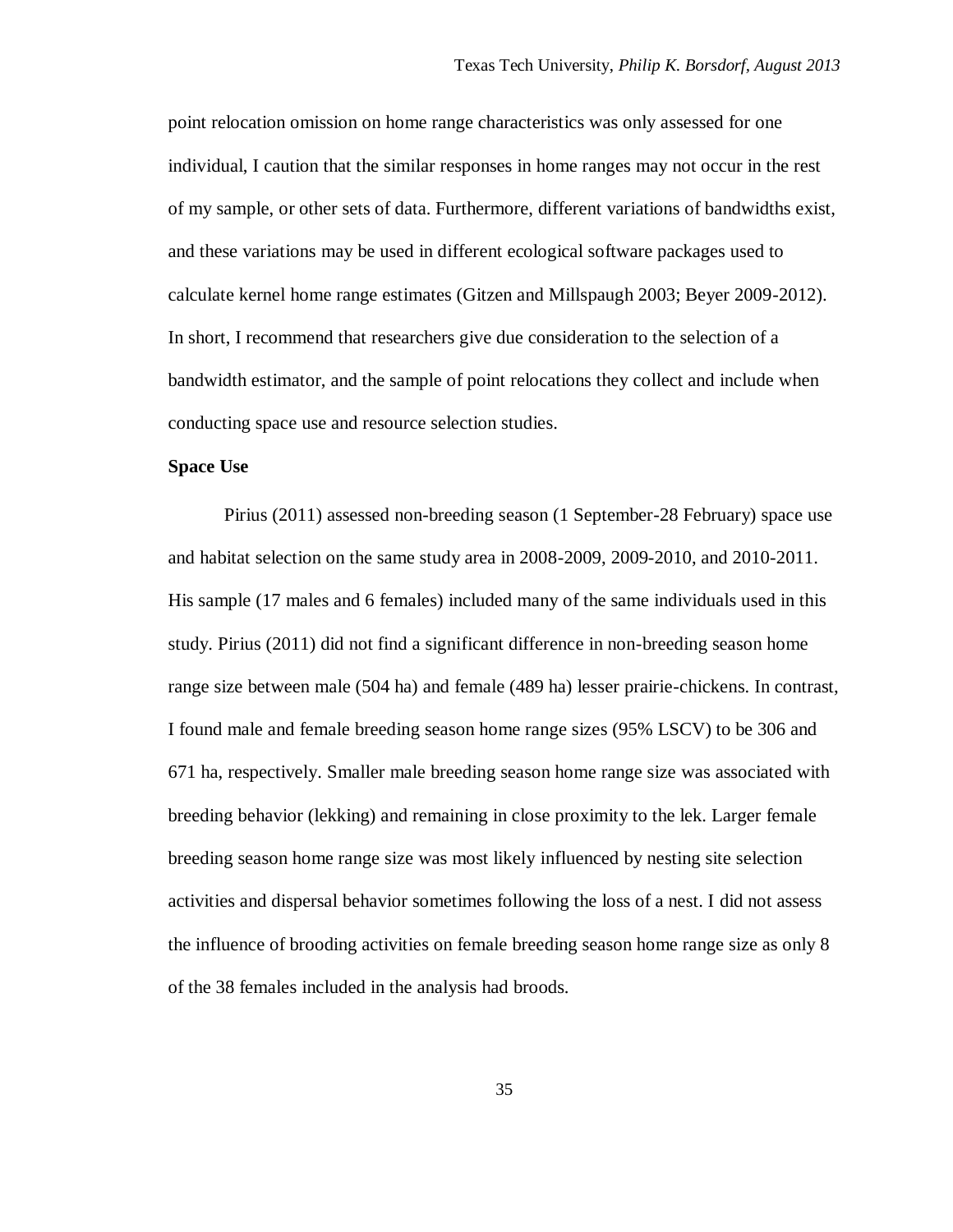With male and female locations pooled together, I found that 91.7% of all breeding season lesser prairie-chicken locations occurred within 3.2 km of lek of capture, compared to 97.2% of non-breeding season relocations, as reported by Pirius (2011). I recorded 5.8% of all locations between 3.2 and 4.8 km, and only 2.5% of locations beyond 4.8 km from lek of capture. Pirius (2011) found relatively similar results between 3.2 and 4.8 km and beyond 4.8 km. I pooled male and female locations to compare directly to Pirius (2011), but I feel it is important to consider the differences between male and female location sets.

In short, these results to corroborate the management suggestion made by Pirius (2011): habitat within 4.8 km of leks should receive highest conservation priority. Further breakdown of my telemetry data may provide intuitive, but more detailed space use information. Specifically, assessing distance from lek of capture based on breeding season activities defined as lekking (1 March-31 May) and post-lekking (1 June-31 August) for males, and lekking (1 March-31 April), nesting (1 May-31 May), and brood rearing (1 June-31 August) for females, may be worthwhile.

My assessment of combined and overlapping home range areas may not provide information about territoriality or the explicit sharing of space/resources because the proximity of locations from different individuals was not assessed in relation to time. However, the observance of home range overlap may suggest that extrapolating space use requirements based solely on home range estimates may be an inaccurate or inappropriate methodology for groups or populations of lesser prairie-chickens. Lastly, I observed evident overlapping of female home ranges each year of the study. Twenty-eight of the 38 (74%) female home ranges overlapped at least one other female home range within the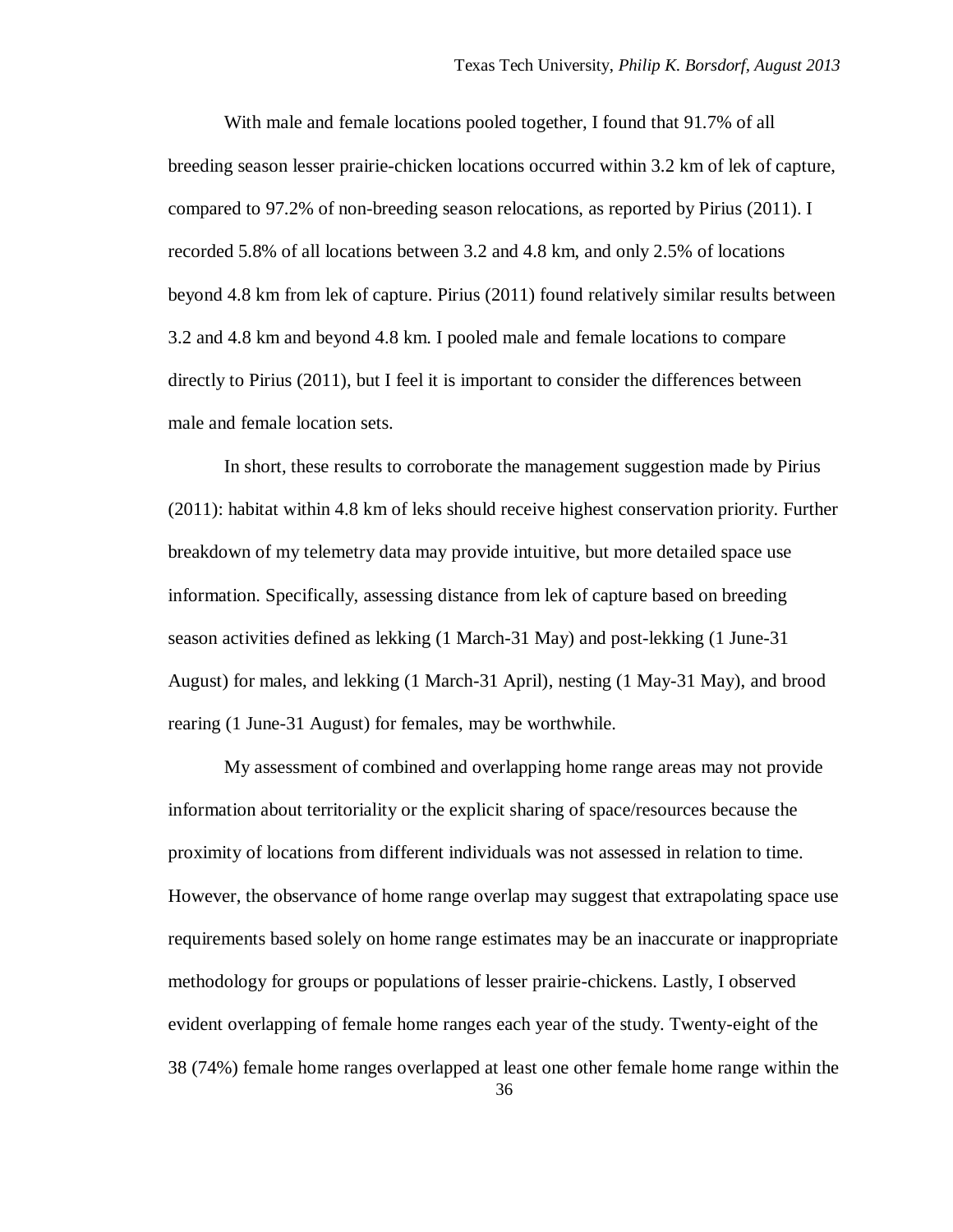years. However, home range overlap by females was not standardized to captures from a single lek and only anecdotal.

## **Habitat Selection**

There were slight differences in habitat selection between  $2<sup>nd</sup>$  and  $3<sup>rd</sup>$  order analyses for males. At both scales, compositional analysis showed that males used the habitat categories significantly different from random (i.e., selection). The greater proportional use of GSSO by males at the  $3<sup>rd</sup>$  order scale may be a result of a few different factors. First, 25 (68%) males were trapped at 4 leks in the GSSO habitat category, and 12 (32%) males were trapped at 6 leks in the SSOG habitat category. My results show that males have relatively small home ranges and remain near their lek of capture during the breeding season (mean male  $95\%$  LSCV home range size  $= 306$  ha, and 67% of all male locations occurred within 0.8 km of lek of capture). Furthermore, at the  $3<sup>rd</sup>$  order scale, the 95% LSCV home ranges were considered available, and the telemetry relocations were considered use. The 95% LSCV home ranges were quite smooth and sometimes contained available areas of cover-types that did not contain any telemetry relocations (use). The perceived over-smoothing of 95% LSCVs and/or the apparent unequal trapping effort may have had an influence on the significantly greater use of GSSO than SSOG by males, but it is unclear. In general, the results from both scales of analysis showed that males selected both GSSO and SSOG over the other habitat categories.

I defined the study area differently than Pirius (2011), and, as a result, the covertype areas do not match up between our studies. However, Pirius (2011) only assessed the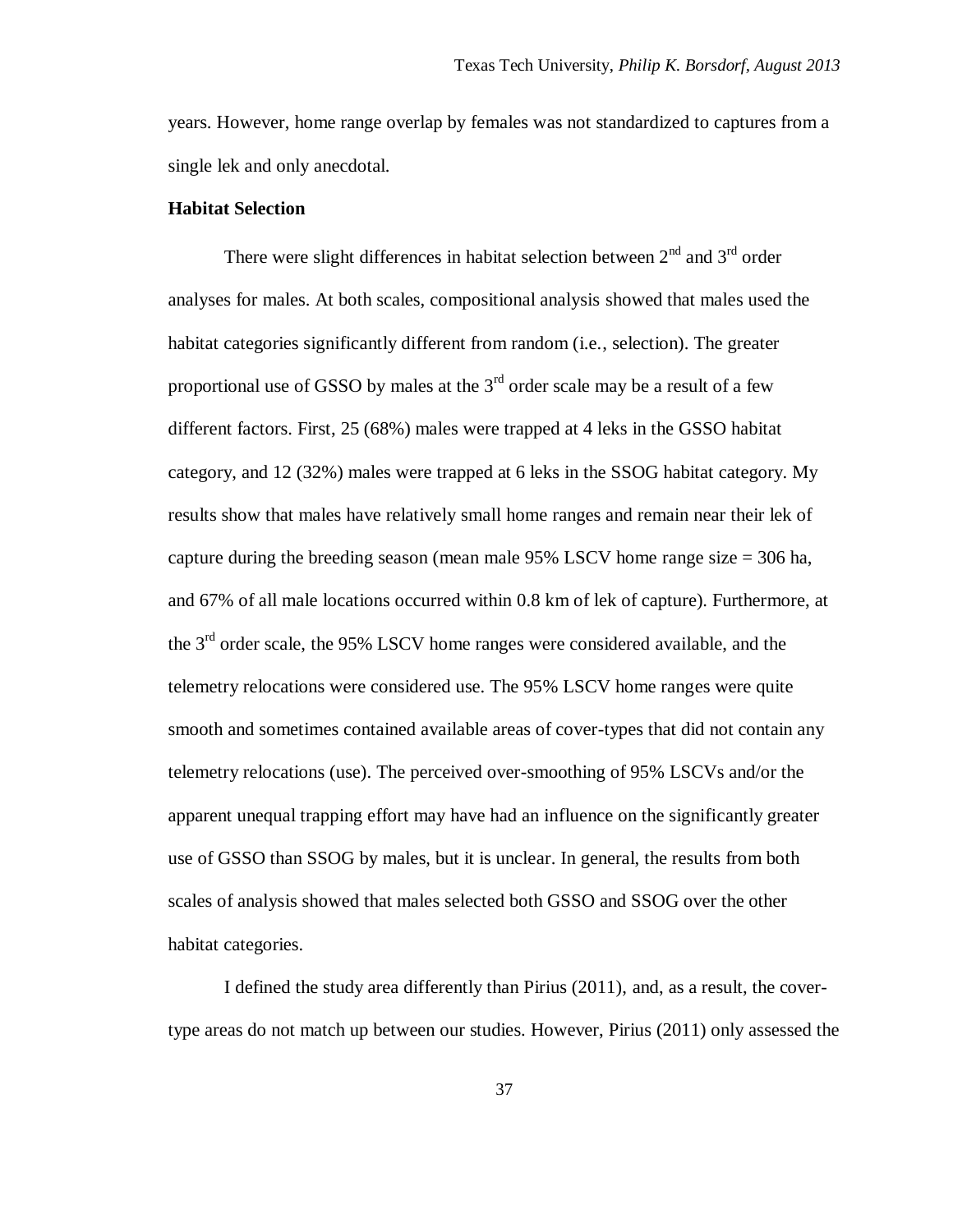non-breeding season habitat selection on our study area at the  $3<sup>rd</sup>$  order scale by implementing the chi-squared goodness-of-fit test and 95% confidence intervals as described in Neu et al. (1974). Due to sample size limitations, Pirius (2011) was unable to perform gender-specific habitat selection analyses but demonstrated that non-breeding season lesser prairie-chickens used sand sagebrush dominated areas in lesser proportion to their availability; my results support the avoidance of these cover-types. My habitat category GSSO is the same as the cover-type GRDS used by Pirius (2011) who also demonstrated that non-breeding season lesser prairie-chickens selected the Grassland dominated, with sand-shinnery oak (GRDS) cover-type in greater proportion to its availability, and the Sand-shinnery oak dominated, with grassland (SHIDG) cover-type in proportion to its availability (see Table 2.1). This may suggest that the areas of shinnery oak dominated by native grasses may provide better thermal refuge or forage during the winter season after sand-shinnery oak has dropped its leaves.

#### **Implication of Results**

A summarization of the breeding and non-breeding season habitat selection results indicate that areas consisting of vegetative cover that is dominated by native grasses co-occurring with sand-shinnery oak, and areas dominated with sand-shinnery oak co-occurring with native grasses were mostly used in proportion to their availability. However, some evidence from both studies suggests that areas dominated by native grasses co-occurring with sand-shinnery oak are selected in greater proportion to their availability by lesser prairie-chickens.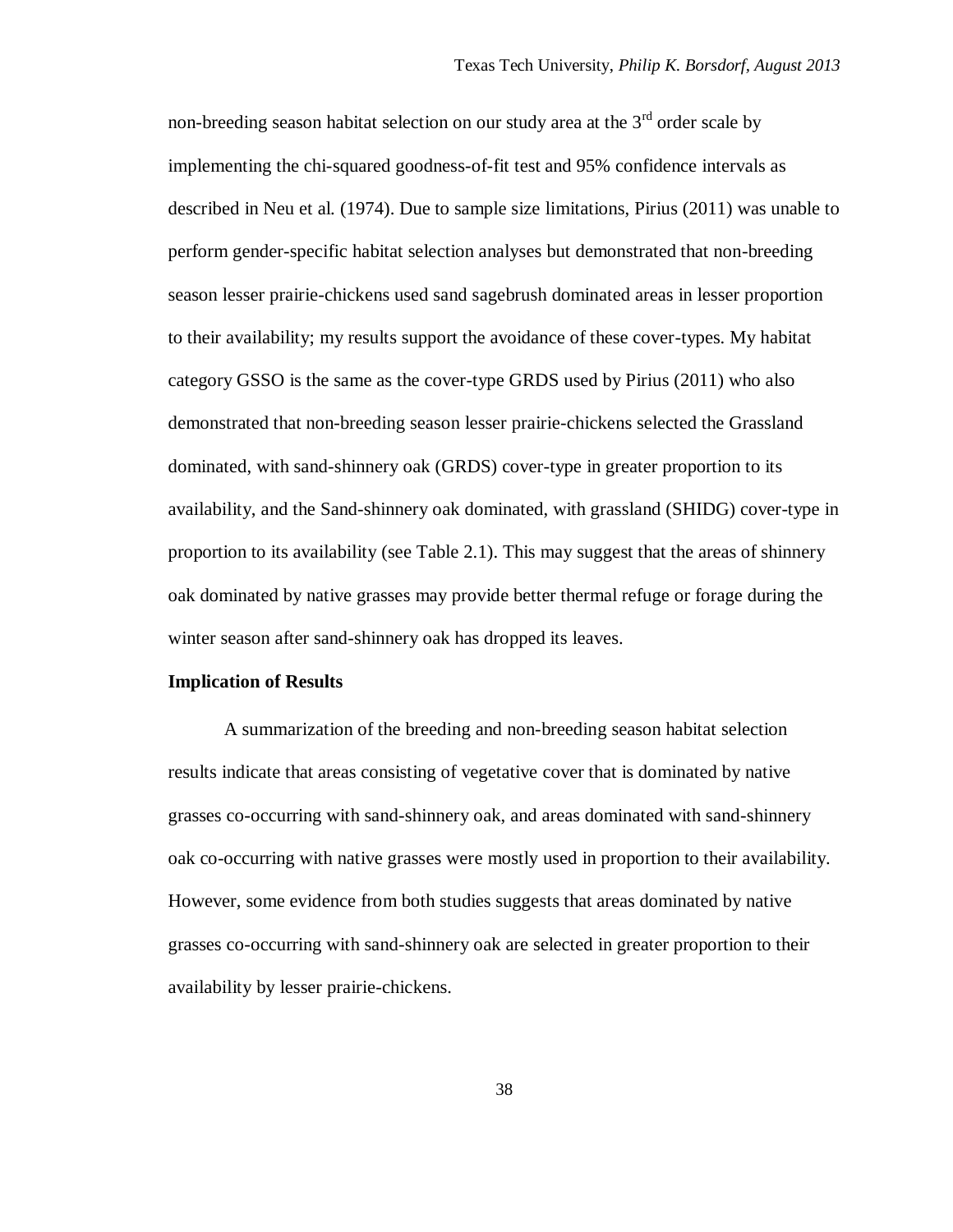Female lesser prairie-chicken habitat use for nesting purposes appears to be slightly disproportionate to availability, favoring sand-shinnery oak dominated, with grass areas. However, occurrence of nesting sites within habitat categories was only briefly noted, and not thoroughly investigated. While all but one lesser prairie-chicken nest/re-nest occurred in either the SSOG or GSSO habitat categories, most occurred under plants other than sand-shinnery oak (Grisham 2012). Within the sand-shinnery oak grassland communities, lesser prairie-chickens selected nest sites based on structural characteristics (i.e., greater visual obstruction readings, % shrub, and % grass than random; Grisham 2012). Survival of lesser prairie-chickens in the study area was reported as among the highest found in the literature (Pirius 2011, Grisham 2012). Additionally, Grisham (2012) found that nest success on the study area was relatively high, except during years of drought. However, brood survival (particularly 0-14 days post hatch) was identified as the predominant limiting factor for population persistence on the study area (Grisham 2012), possibly due to a lack of adequate brood rearing habitat, in terms of sufficient invertebrate abundance (i.e., biomass), as a possible result of a reduced forb component.

Currently, lesser prairie-chicken populations in the state of Texas are low (Timmer 2012). Although lesser prairie-chickens of the southwestern region evolved in an environment subjected to intermittent drought conditions, at current population levels, the apparent effects of drought on nest success may be a threat to local population persistence. In conclusion, lesser prairie-chicken conservation may be enhanced by focusing first on ensuring the preservation of existing sand-shinnery oak grassland communities within at least 4.8 km of known leks. Current evidence shows that the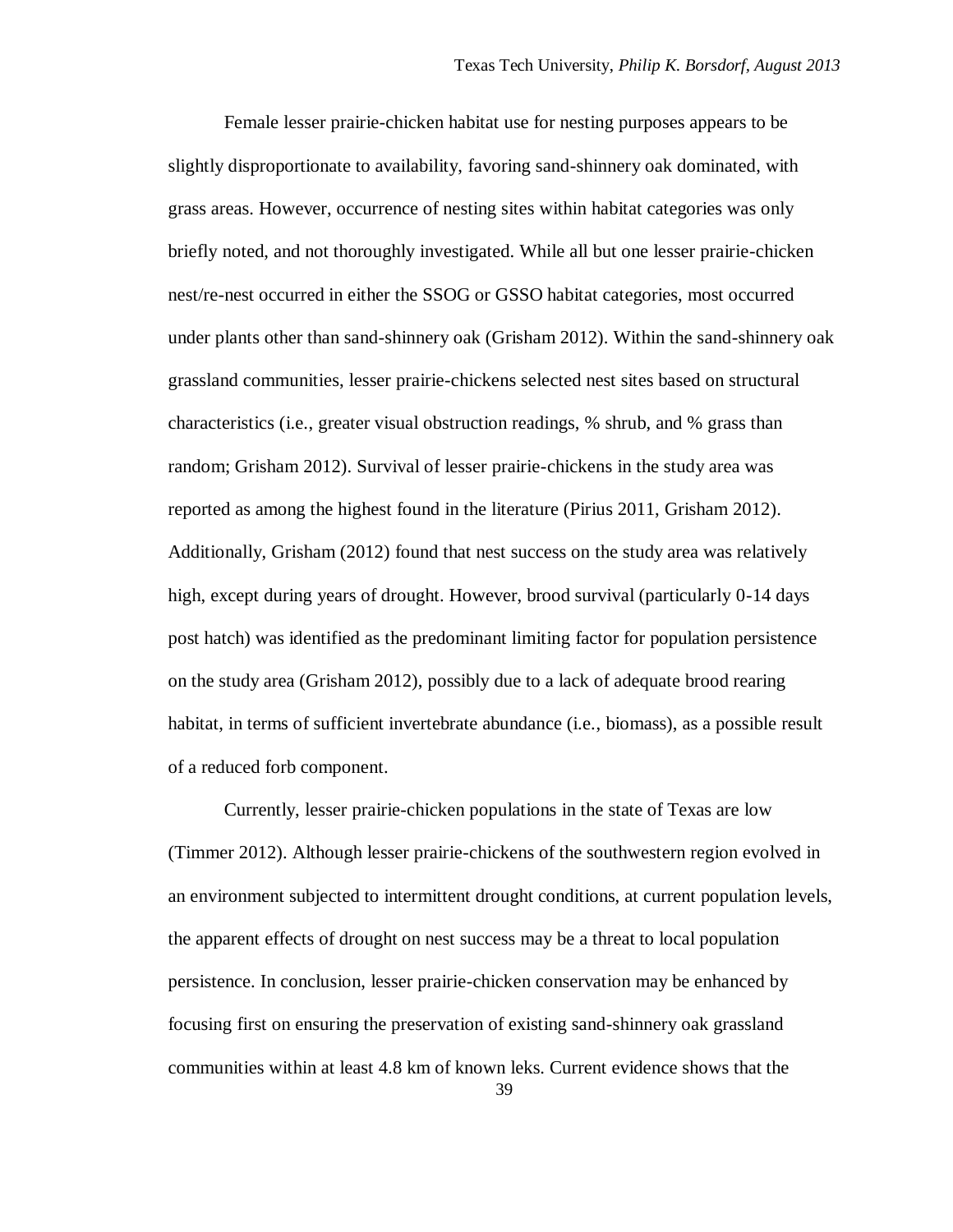propagation of some populations of lesser prairie-chickens occurring in the sand-shinnery oak grassland communities of the southwestern region is contingent on management activities that increase brood survival. Urgent attention given to research and adaptive management strategies that seek to increase lesser prairie-chicken brood survival may be warranted. Remediation of the previously listed limiting factors is not necessarily disconnected from, or second to, the benefits of larger scale habitat restoration and/or increased habitat connectivity. Therefore, future research and management consideration given to the recovery of lost habitat and connection of lesser prairie-chicken populations would likely be beneficial.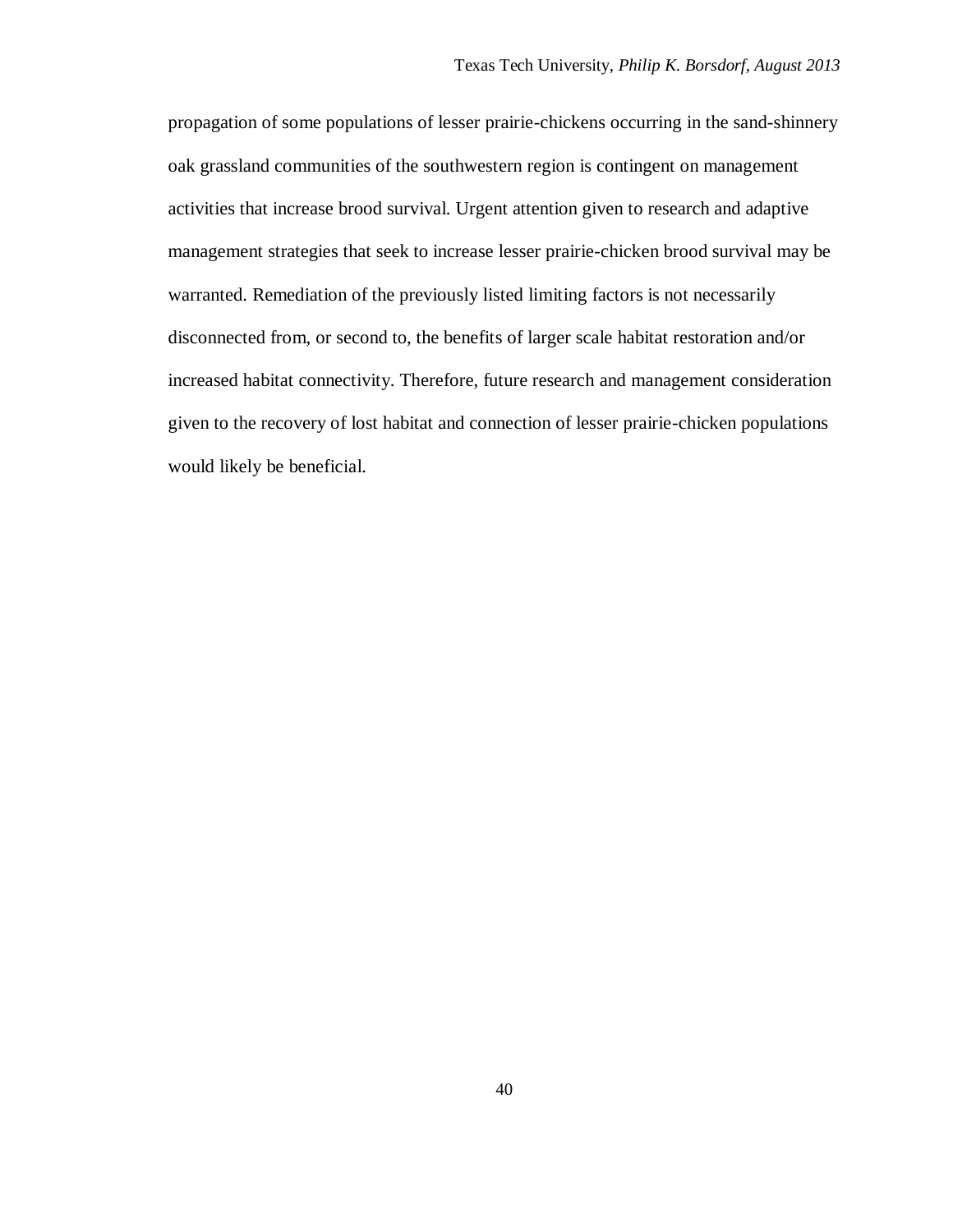### **LITERATURE CITED**

- Aebischer, N. J., P. A. Robertson, and R. E. Kenward. 1993. Compositional analysis of habitat use from animal radio-tracking data. Ecology 74:1313-1325.
- Bell, L. A., S. D. Fuhlendorf, M. A. Patten, D. H Wolfe, and S. K. Sherrod. 2010. Lesser prairie-chicken hen and brood habitat use on sand shinnery oak. Rangeland Ecology and Management 63:478-486.
- Beyer, H. L. 2009-2012. Geospatial Modelling Environment. Downloads: > 15000. <http://www.spatialecology.com/gme>.
- Calenge, C. 2006. The package adehabitat for the R software: a tool for the analysis of space and habitat use by animals. Ecological Modelling 197:516-519.
- Calenge, C. 2011. Exploratory analysis of the habitat selection by the wildlife in R: the adehabitatHS package. Office national de la chasse et de la faune sauvage, Saint Benoist, Auffargis, France.
- Cochran, W.W., and R.D. Lord. 1963. A radio-tracking system for wild animals. Journal of Wildlife Management 27:9-24.
- Copelin, F. F. 1963. The lesser prairie-chicken in Oklahoma. Oklahoma Department of Wildlife Technical Bulletin 6. Oklahoma City, Oklahoma, USA.
- Crawford, J.A. and E.G. Bolen. 1976b. Effects of land use on lesser prairie chickens in Texas. Journal of Wildlife Management 40:96-104.
- Davis, D. M., R. E. Horton, E. A. Odell, R. D. Rodgers and, H. A. Whitlaw. 2008. Lesser Prairie-Chicken Conservation Initiative. Lesser Prairie Chicken Interstate Working Group. Unpublished Report. Colorado Division of Wildlife, Fort Collins, CO. USA.
- Epanechnikov, V. A. 1969. Nonparametric estimation of a multidimensional probability density. Theory of Probability and its Applications 14(1):156-161
- Federal Register. May 6, 2013. Proposed Rules Vol. 78, No. 87, pg. 1.
- Fieberg, J. 2007. Kernel density estimators of home range: smoothing and the autocorrelation red herring. Ecology 88(4):1059-1066
- Fuhlendorf, S.D., A. J. Woodward, D. M. Leslie Jr., and J. S. Shackford. 2002. Multiscale effects of habitat loss and fragmentation on lesser prairie-chicken populations. Landscape Ecology 17:601-615.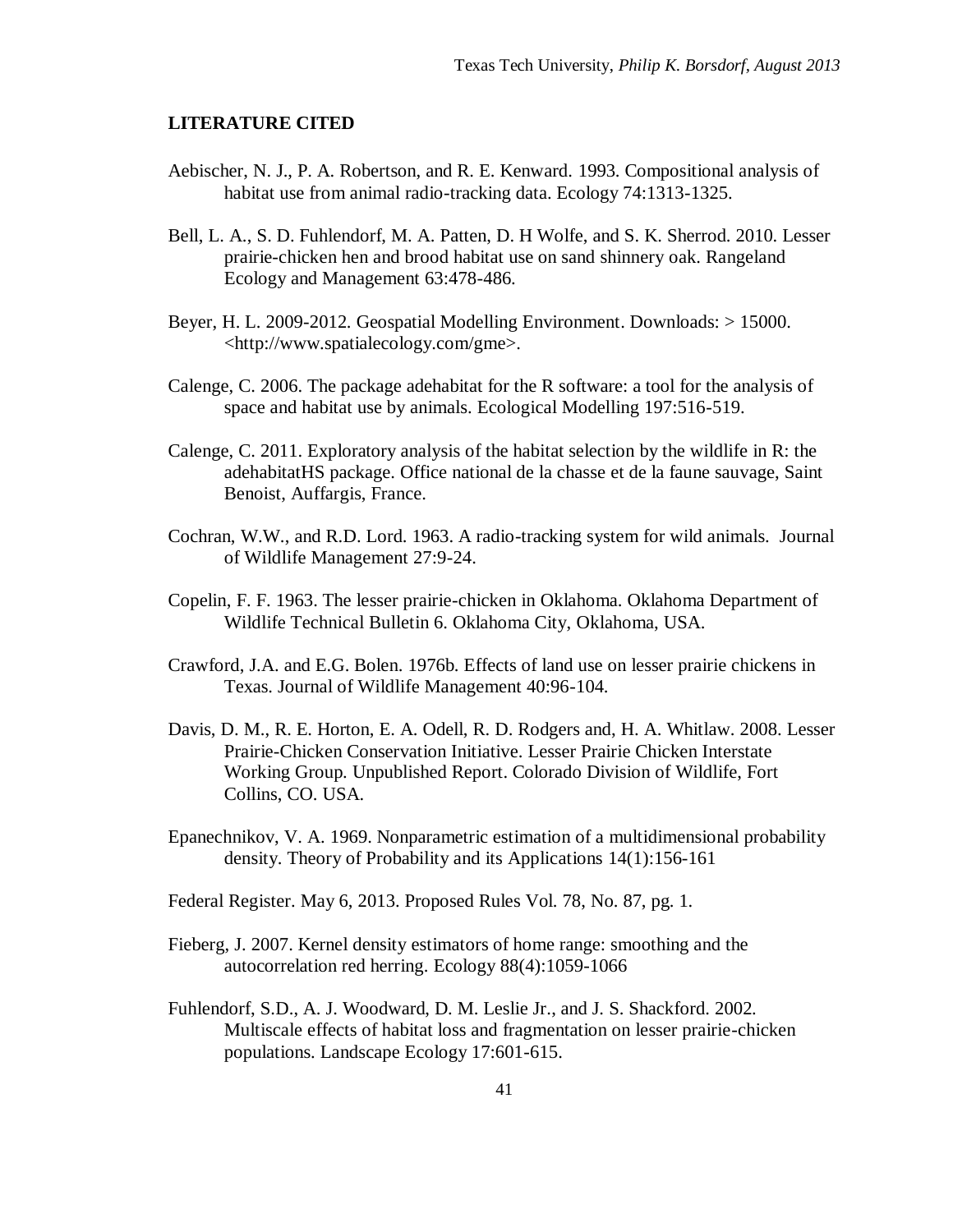- Gitzen, R. A., and J. J. Millspaugh. 2003. Comparison of least squares cross-validation bandwidth options for kernel home-range estimation. Wildlife Society Bulletin 31:823-831.
- Gitzen, R. A., J. J. Millspaugh, and B. J. Kernohan. 2006. Bandwidth selection for fixedkernel analysis of animal utilization distributions. Journal of Wildlife Management 70(5):1334-1344.
- Grisham, B. A. 2012. The ecology of lesser prairie-chickens in shinnery oak-grassland communities in New Mexico and Texas with implications toward habitat management and future climate change. Ph.D. Dissertation, Texas Tech University, Lubbock, USA.
- Hagen, C.A., B.E. Jamison, K.M. Giesen, and T.Z. Riley. 2004. Guidelines for managing lesser prairie-chicken populations and their habitats. Wildlife Society Bulletin 32(1):69-82.
- Haukos, D. A. 2011. Use of tebuthiuron to restore sand shinnery oak grasslands of the Southern High Plains. M. N. A El-Ghany Hasanee (Ed.) In Herbicides: Mechanisms and mode of action (103-124). Rijeka, Croatia.
- Haukos, D. A., L. M. Smith, and G. S. Broda. 1989. Spring trapping of lesser prairiechickens. Journal of Field Ornithology 61:20-25.
- Hemson, G., P. Johnson, A. South, R. Kenward, R. Ripley, and D. MacDonald 2005. Are kernels the mustard? Data from global positioning system (GPS) collars suggests problems for kernel home-range analyses with least-squares cross-validation. Journal of Animal Ecology 74:455-463.
- Johnson, D. H. 1980. The comparison of usage and availability measurements for evaluating resource preference. Ecology 61:65-71.
- Kukal, C. A. 2010. The over-winter ecology of Lesser Prairie-Chickens (*Tympanuchus pallidicinctus*) in the northeast Texas panhandle. M.S. thesis. Texas Tech University. Lubbock, TX, U.S.A.
- Neu, C., B. Randall, and J. Peek. 1974. A Technique for analysis of utilizationavailability data. Journal of Wildlife Management 38(3):541-545.
- Newman, A. L. 1964. Soil Survey of Cochran County, Texas. Washington, DC: U. S. Department of Agriculture, Soil Conservation Service. 80 pp. + maps.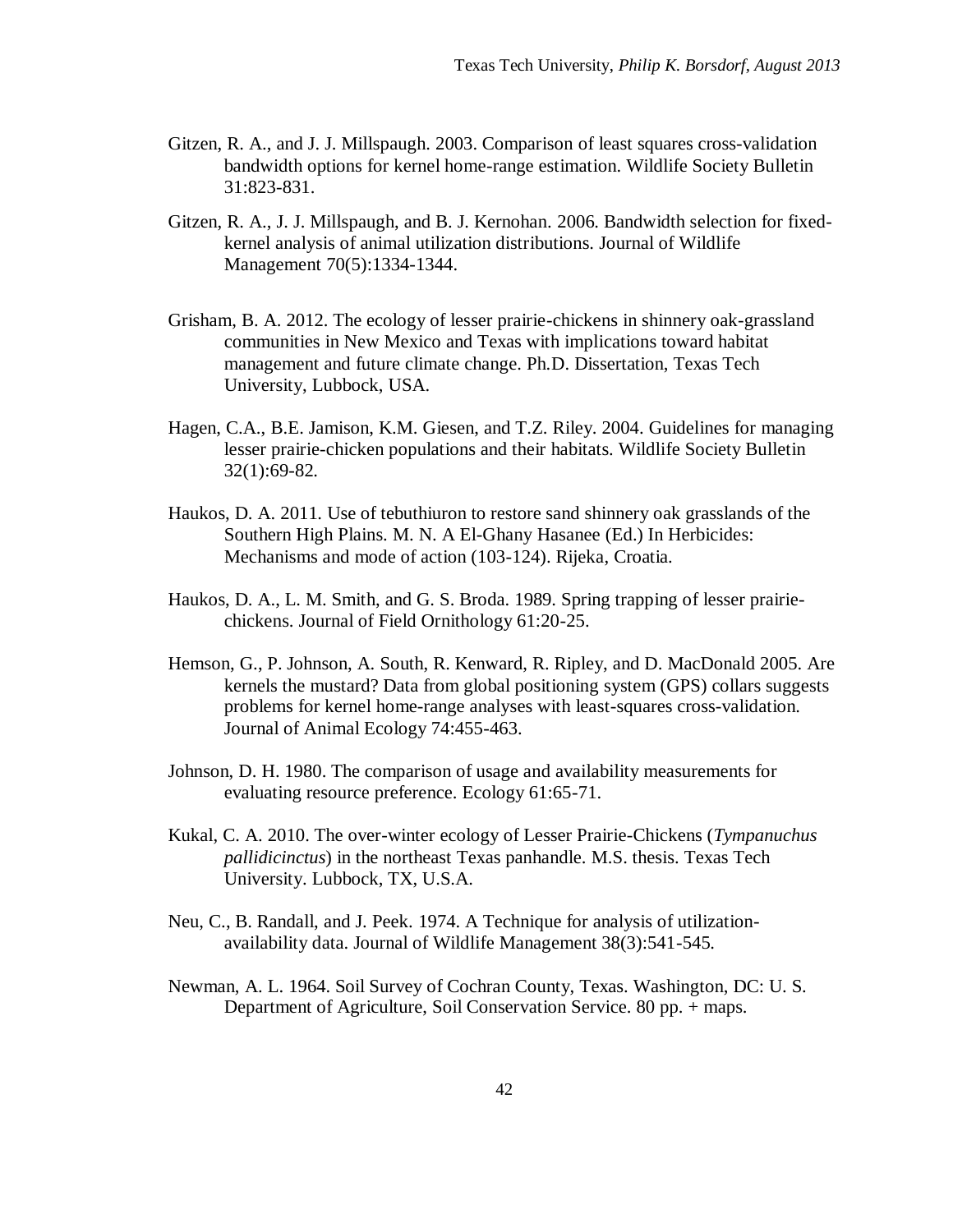- Otis, D. L., and G. C. White. 1999. Autocorrelation of location estimates and the analysis of radiotracking data. Journal of Wildlife Management 63:1039-1044.
- Peterson, R. S., and C. S. Boyd. 1998. Ecology and management for sand shinnery oak communities: a literature review. USDA Forest Service General Technical Report RMRS-GTR-16, 44 p. Rocky Mountain Research Station, Fort Collins, Colorado, USA.
- Pirius, N. 2011. The non-breeding season ecology of lesser prairie-chickens (*Tympanuchus pallidicinctus*) on the Southern High Plains of Texas. M.S. Thesis. Texas Tech University. Lubbock, Texas, USA.
- Schroeder, M.A., and C.E. Braun. 1991. Walk-in traps for capturing greater prairiechickens on leks. Journal of Field Ornithology 62:378-385.
- Seaman, D. E., and R. Powell. 1996. An evaluation of the accuracy of kernel density estimators for home range analysis. Ecology 77:2075-2085.
- Seaman, D. E., J. J Millspaugh, B. J. Kernohan, G. C. Brundige, K. J. Raedeke, and R. A. Gitzen. 1999. Effects of sample size on kernel home range estimates. The Journal of Wildlife Management 63:739-747.
- Silvy, N. J., M. J. Peterson, and R. R. Lopez. 2004. The cause of the decline of pinnate grouse: the Texas example. Wildlife Society Bulletin 32:16-21.
- Smythe, L. A., and D. A. Haukos. 2009. Nesting success of grassland birds in shinnery oak communities treated with tebuthiuron and grazing in eastern New Mexico. The Southwestern Naturalist 54:136-145.
- Sullivan, R. M., J. P. Hughes, and J. E. Lionberger. 2000. Review of the historical and present status of the lesser prairie-chicken (*Tympanuchus pallidicinctus*) in Texas. The Prairie Naturalist 32:177-188.
- Taylor, M. A., and F. S. Guthery. 1980a. Fall-winter movements, ranges, and habitat use of lesser Prairie Chickens. Journal of Wildlife Management 44:521-524.
- Timmer, J. M. 2012. Relationship of lesser-prairie chicken density to landscape characteristics in Texas. M.S. Thesis, Texas Tech University, Lubbock, TX, USA.
- Vermeire, L. T., and D. B. Wester. 2001. Shinnery oak poisoning of rangeland cattle: causes, effects and solutions. Rangelands 23:19-21.
- Worton, B. J. 1989. Kernel methods for estimating the utilization distribution in homerange studies. Ecology 70:164-168.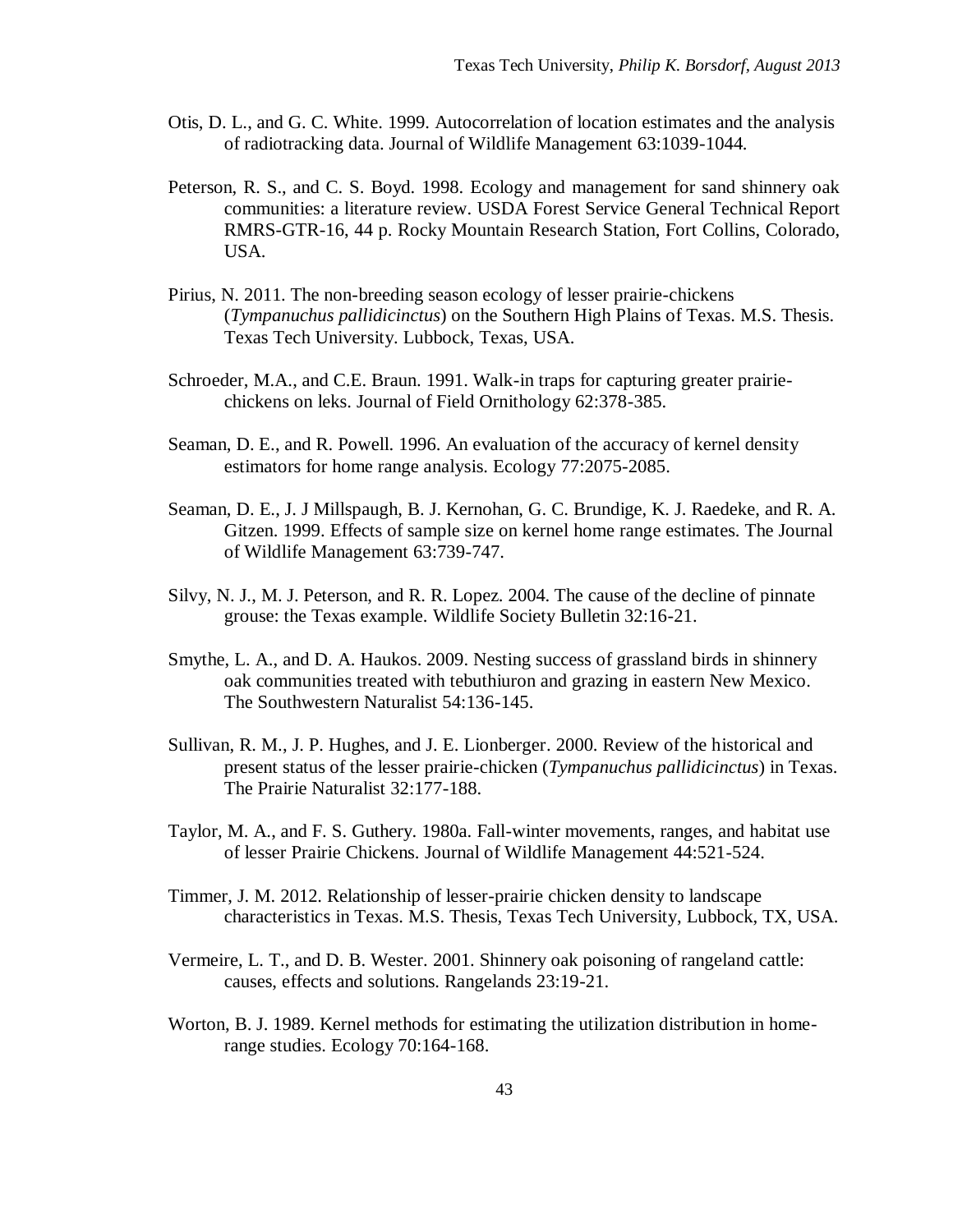Zavaleta, J. C. 2012. Community response to use of prescribed grazing and herbicide for restoration of sand shinnery oak grasslands. M.S. Thesis, Texas Tech University, Lubbock, TX, USA.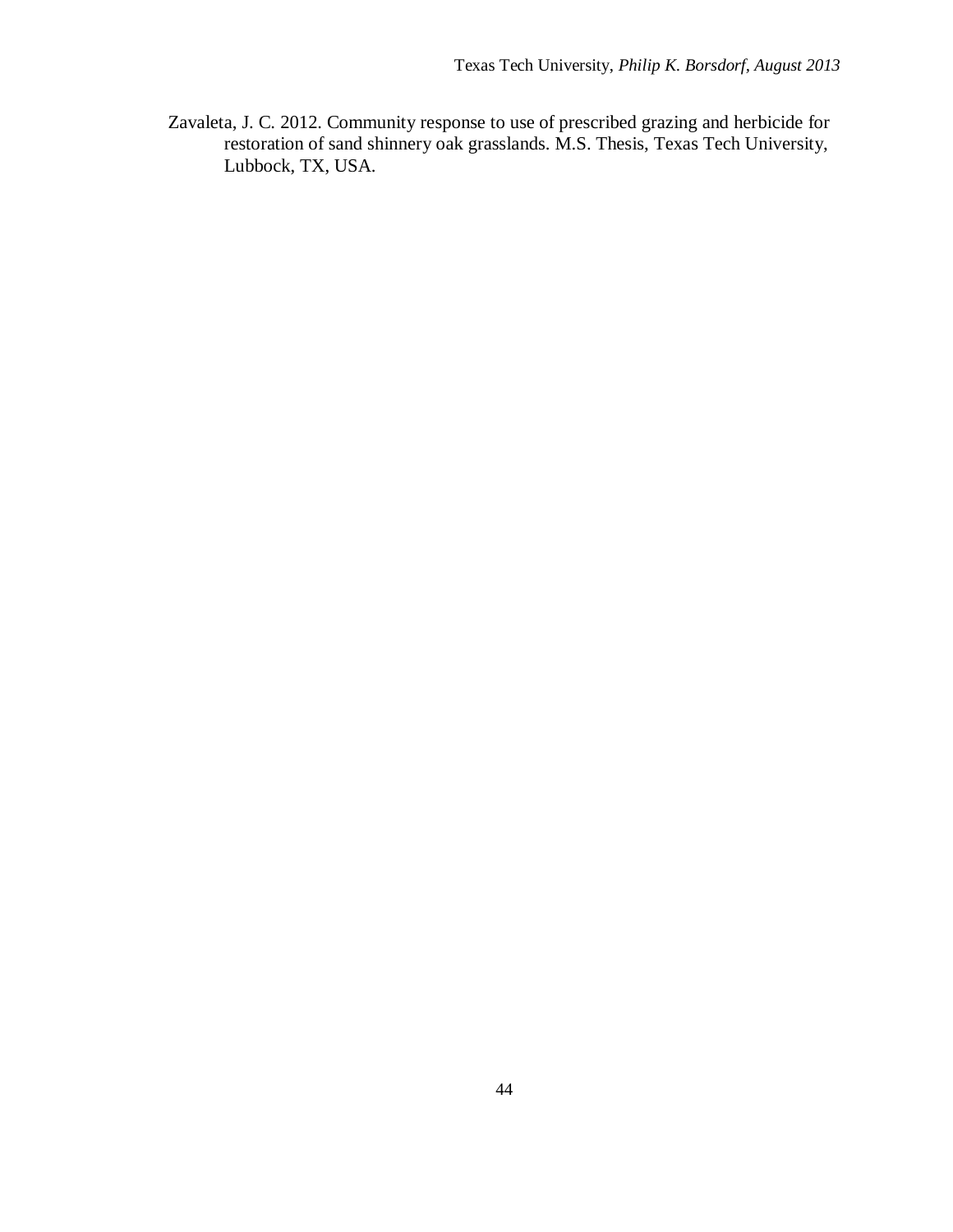| Cover -type    | <b>Classification</b>                                  | <b>Description</b>                                                                                                                                                                            |
|----------------|--------------------------------------------------------|-----------------------------------------------------------------------------------------------------------------------------------------------------------------------------------------------|
| $\mathbf{1}$   | Agriculture (AGRI)                                     | Cultivated field. Typically cotton (Gossypium spp.).                                                                                                                                          |
| $\overline{2}$ | Burn Scar (BNSR)                                       | Areas burned by prairie-fires (0 to 2 years post burn).                                                                                                                                       |
| 3              | Grassland dominated, with mesquite<br>(GRDM)           | $\geq$ 70% Native grasslands (e.g., Andropogon halli, Schizachyrium<br>scoparium, Sporobolis cryptandrus) with $\leq$ 30% honey mesquite<br>(Prosopis glandulosa) intermixed within.          |
| 4              | Grassland dominated, with sand-<br>shinnery oak (GRDS) | $\geq$ 70% Native grasslands with $\leq$ 30% sand-shinnery oak (Quercus<br>havardii) intermixed within.                                                                                       |
| 5              | Grassland, other (GROT)                                | CRP (introduced love grass ( <i>Eragrostis</i> spp.), old world bluestem<br>(Bothriochloa spp.)), or other heavily treated (herbicide) and<br>unusual grassland.                              |
| 6              | Mesquite savannah (MESA)                               | $\geq$ 70% honey mesquite ( <i>Prosopis glandulosa</i> ) and $\leq$ 30% native<br>grasslands and or shrubs [e.g., sand-shinnery oak, sand-sage brush<br>(Artemesia filifolia)] in understory. |
| 7              | Reverted Agriculture (REAG)                            | Formerly plowed or tilled landscape that has returned to shrub land<br>$(\geq 50$ sand-shinnery oak, 20-30% native grassland, and 20-30%<br>sand-sage brush).                                 |
| 8              | Sand-shinnery oak (SHIN)                               | Areas dominated by sand-shinnery oak $(\geq 70\%)$ , with 20-30% sand-<br>sage brush, and $\langle 10\%$ native grasslands.                                                                   |
| 9              | Sand-shinnery oak dominated, with<br>grassland (SHIDG) | $\geq$ 70% Sand-shinnery oak with $\leq$ 30% native grassland and sand-<br>sage brush intermixed within.                                                                                      |
| 10             | Sand sagebrush dominated, with<br>bareground (SHRDB)   | $\geq$ 70% Sand-sage brush with $\leq$ 30% bareground.                                                                                                                                        |
| 11             | Sand sagebrush dominated, with<br>grassland (SHRDG)    | $\geq$ 70% Sand-sage brush with $\leq$ 30% native grassland and sand-<br>shinnery oak intermixed within.                                                                                      |

Table 2.1. Land cover-types used for determining breeding season habitat selection by lesser prairie-chickens on the Southern High Plains of Texas (2008-2012). Adapted from Pirius (2011).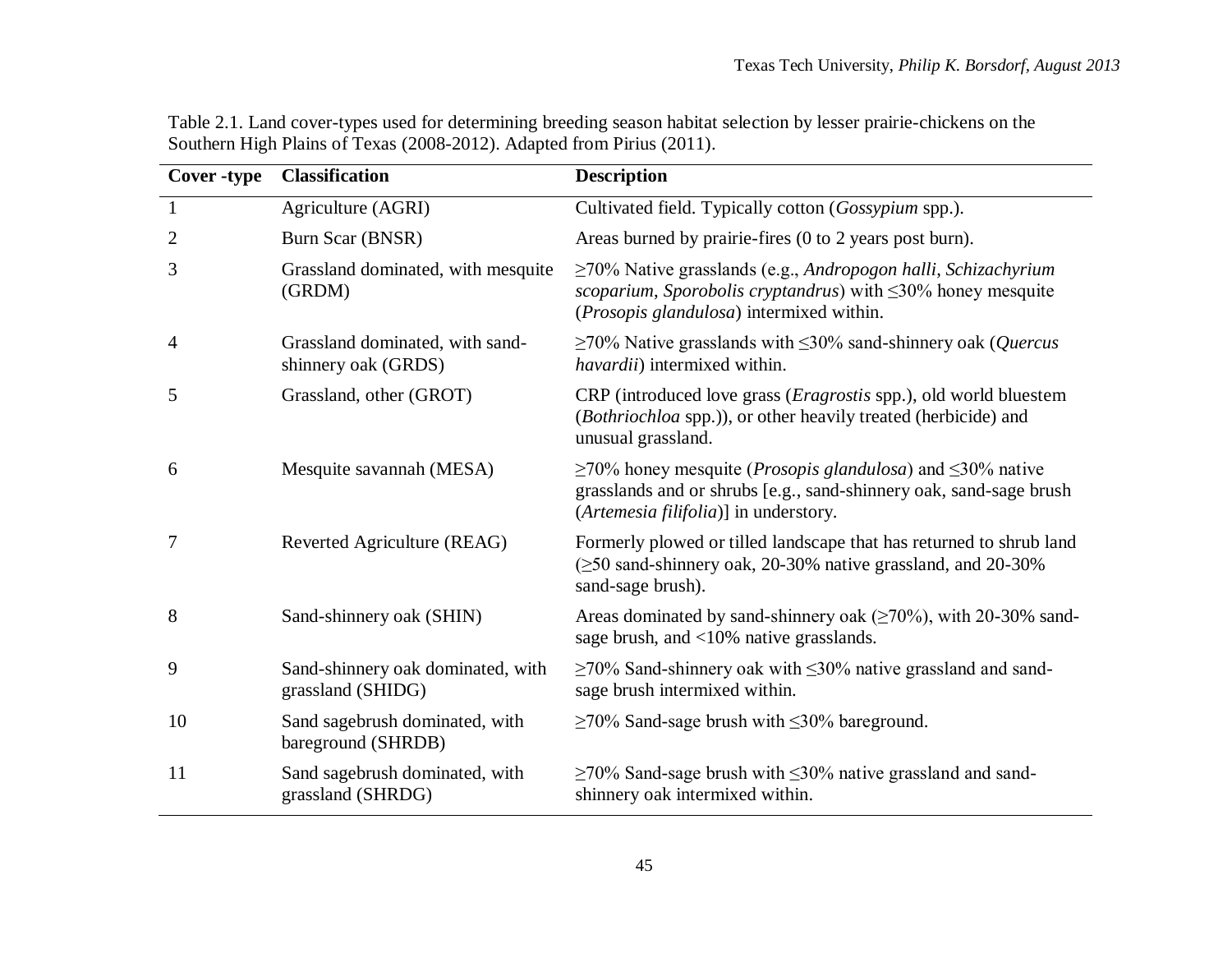Table 2.2. Summary of the use, availability, and reconsolidation of the cover-types (Table 2.1) into the habitat categories used for both  $2^{nd}$  and  $3^{rd}$  order compositional analysis for breeding season males ( $n = 37$ ) on the Southern High Plains of Texas (2008-2012).

| Sand-shinnery oak | <b>SHIDG</b> | 467 (28.7%)   | 3714 (32.2%) | 1375 (24.1%)* | 2515 (46.9%)*   | 1549 (32.9%) |
|-------------------|--------------|---------------|--------------|---------------|-----------------|--------------|
| dominated, with   | <b>SHIN</b>  | 252 (15.5%)   | 1538 (13.3%) | $0(0.0\%)$    | 973 (18.1%)     | $11(0.2\%)$  |
| $grass$ (SSOG)    |              |               |              |               |                 |              |
| Grassland         | <b>GRDS</b>  | 792 (48.6.5%) | 4978 (43.2%) | 2502 (43.9%)  | 412 $(7.7\%)^*$ | 1682 (35.8%) |
| dominated, with   |              |               |              |               |                 |              |
| sand-shinnery oak |              |               |              |               |                 |              |
| (GSSO)            |              |               |              |               |                 |              |
| Sand sagebrush    | <b>SHRDB</b> | $1(0.1\%)$    | $52(0.5\%)$  | $12(0.2\%)$   | $63(1.2\%)$     | 252 (5.4%)   |
| dominated (SAGE)  | <b>SHRDG</b> | 25(1.5%)      | 248 (2.1%)   | 247 (4.3%)    | 489 (9.1%)      | 136 (2.9%)   |
| Other (OTHER)     | <b>AGRI</b>  | $2(0.1\%)$    | $26(0.2\%)$  | 54 (0.9%)     | $23(0.4\%)$     | 258 (5.5%)   |
|                   |              | $1(0.1\%)$    | 53 (0.5%)    | $154(2.7\%)*$ | $815 (15.2\%)*$ | $0(0.0\%)$   |
|                   | <b>GRDM</b>  | $0(0.0\%)$    | $0(0.0\%)$   | 58 (1.0%)     | $0(0.0\%)$      | $11(0.2\%)$  |
|                   | <b>GROT</b>  | 52 (3.2%)     | 519 (4.5%)   | 941 (16.5%)   | $0(0.0\%)$      | 447 (9.5%)   |
|                   | <b>MESA</b>  | $3(0.2\%)$    | $33(0.3\%)$  | 361 (6.3%)    | 56 $(1.0\%)$    | 127(2.7%)    |
|                   | <b>REAG</b>  | $35(2.1\%)$   | 374 (3.2%)   | $0(0.0\%)$    | $17(0.3\%)$     | 231 (4.9%)   |
| <b>Total</b>      |              | 1630 (100%)   | 11536 (100%) | 5704 (100%)   | 5363 (100%)     | 4704 (100%)  |

Regrouped habitat categories used in both  $2<sup>nd</sup>$  and  $3<sup>rd</sup>$  order compositional analyses.

Cover-types as classified in Table 2.1. Shows the consolidation of cover-types into the habitat categories.

Total male telemetry locations (with percentage) per cover-type.

Total area in hectares (with percentage) of each cover-type within all male 95% LSCV home ranges.

Cover-type availability in hectares (with percentage) at the East Complex  $(2<sup>nd</sup>$  order availability).

Cover-type availability in hectares (with percentage) at the Central Complex  $(2<sup>nd</sup>$  order availability).

Cover-type availability in hectares (with percentage) at the West Complex  $(2<sup>nd</sup>$  order availability).

BNSR (Burn Scar) was only available during 2011 and 2012. \*Denotes which cover-type areas were adjusted post-burn.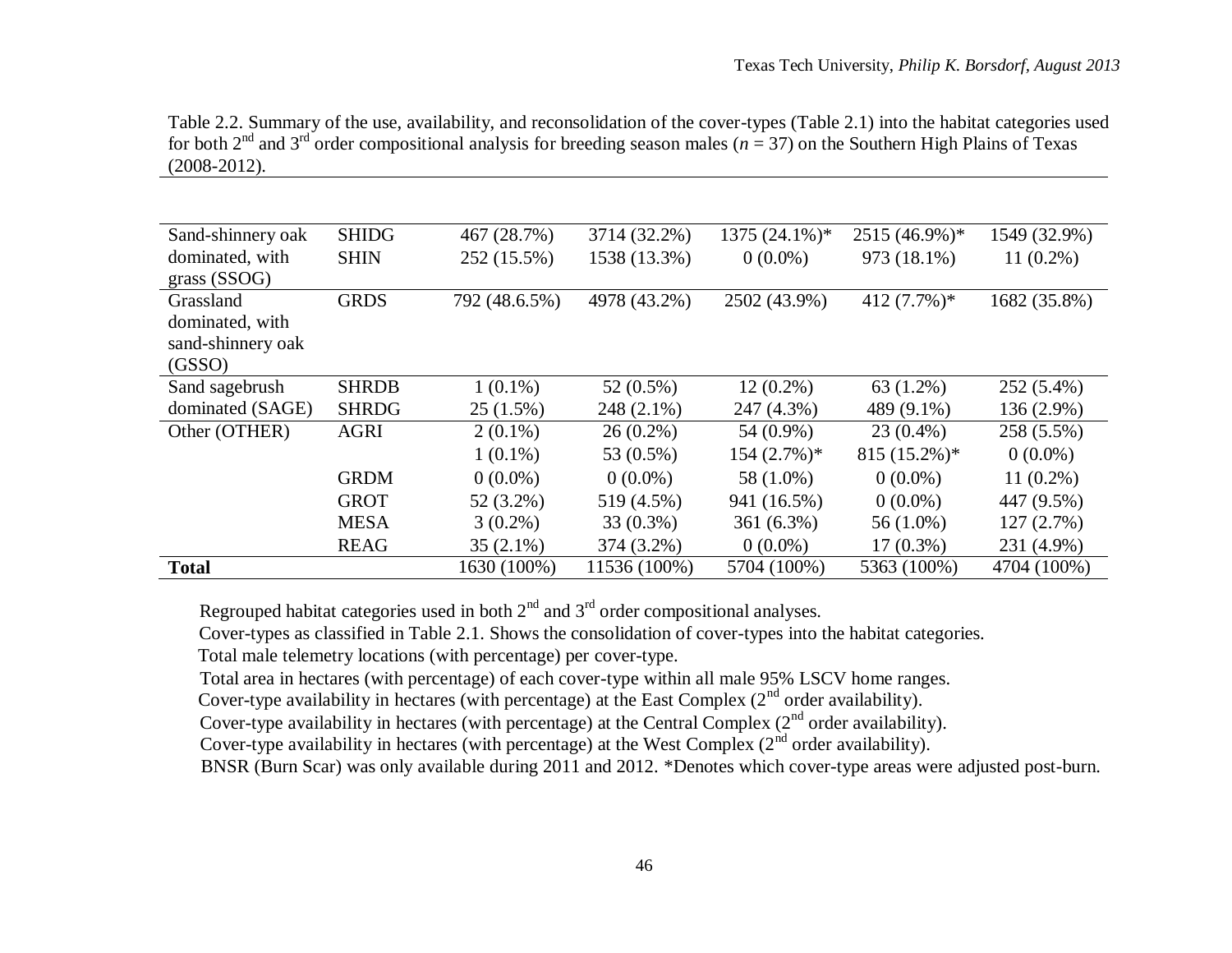Table 2.3. Summary of the use, availability, and reconsolidation of the cover-types (Table 2.1) into the habitat categories used for both  $2^{nd}$  and  $3^{rd}$  order compositional analysis for breeding season females ( $n = 38$ ) on the Southern High Plains of Texas (2008-2012).

| Sand-shinnery oak | <b>SHIDG</b> | 663 (33.7%)  | 9965 (39.3%) | $1375(24.1\%)*$ | 2515 (46.9%)*   | 1549 (32.9%) |
|-------------------|--------------|--------------|--------------|-----------------|-----------------|--------------|
| dominated, with   | <b>SHIN</b>  | 259 (13.2%)  | 2408 (9.5%)  | $0(0.0\%)$      | 973 (18.1%)     | $11(0.2\%)$  |
| $grass$ (SSOG)    |              |              |              |                 |                 |              |
| Grassland         | <b>GRDS</b>  | 694 (35.3%)  | 7103 (28.0%) | 2502 (43.9%)    | 412 $(7.7\%)^*$ | 1682 (35.8%) |
| dominated, with   |              |              |              |                 |                 |              |
| sand-shinnery oak |              |              |              |                 |                 |              |
| (GSSO)            |              |              |              |                 |                 |              |
| Sand sagebrush    | <b>SHRDB</b> | $23(1.2\%)$  | 476 (1.9%)   | $12(0.2\%)$     | $63(1.2\%)$     | 252 (5.4%)   |
| dominated (SAGE)  | <b>SHRDG</b> | 97 (4.9%)    | 1094 (4.3%)  | 247 (4.3%)      | 489 (9.1%)      | 136 (2.9%)   |
| Other (OTHER)     | <b>AGRI</b>  | $7(0.4\%)$   | 455 (1.8%)   | 54 (0.9%)       | $23(0.4\%)$     | 258 (5.5%)   |
|                   |              | 53 (2.7%)    | 662 (2.6%)   | $154(2.7\%)*$   | $815 (15.2\%)*$ | $0(0.0\%)$   |
|                   | <b>GRDM</b>  | $21(1.1\%)$  | 138 (0.5%)   | 58 (1.0%)       | $0(0.0\%)$      | $11(0.2\%)$  |
|                   | <b>GROT</b>  | $100(5.1\%)$ | 1895 (7.5%)  | 941 (16.5%)     | $0(0.0\%)$      | 447 (9.5%)   |
|                   | <b>MESA</b>  | $22(1.1\%)$  | 653 (2.6%)   | 361 (6.3%)      | 56 $(1.0\%)$    | 127(2.7%)    |
|                   | <b>REAG</b>  | $27(1.4\%)$  | 533 (2.1%)   | $0(0.0\%)$      | $17(0.3\%)$     | 231 (4.9%)   |
| <b>Total</b>      |              | 1966 (100%)  | 25382 (100%) | 5704 (100%)     | 5363 (100%)     | 4704 (100%)  |

Regrouped habitat categories used in both  $2<sup>nd</sup>$  and  $3<sup>rd</sup>$  order compositional analyses.

Cover-types as classified in Table 2.1. Shows the consolidation of cover-types into the habitat categories.

Total female telemetry locations (with percentage) per cover-type.

Total area in hectares (with percentage) of each cover-type within all female 95% LSCV home ranges.

Cover-type availability in hectares (with percentage) at the East Complex  $(2<sup>nd</sup>$  order availability).

Cover-type availability in hectares (with percentage) at the Central Complex  $(2<sup>nd</sup>$  order availability).

Cover-type availability in hectares (with percentage) at the West Complex  $(2<sup>nd</sup>$  order availability).

BNSR (Burn Scar) was only available during 2011 and 2012. \*Denotes which cover-type areas were adjusted post-burn.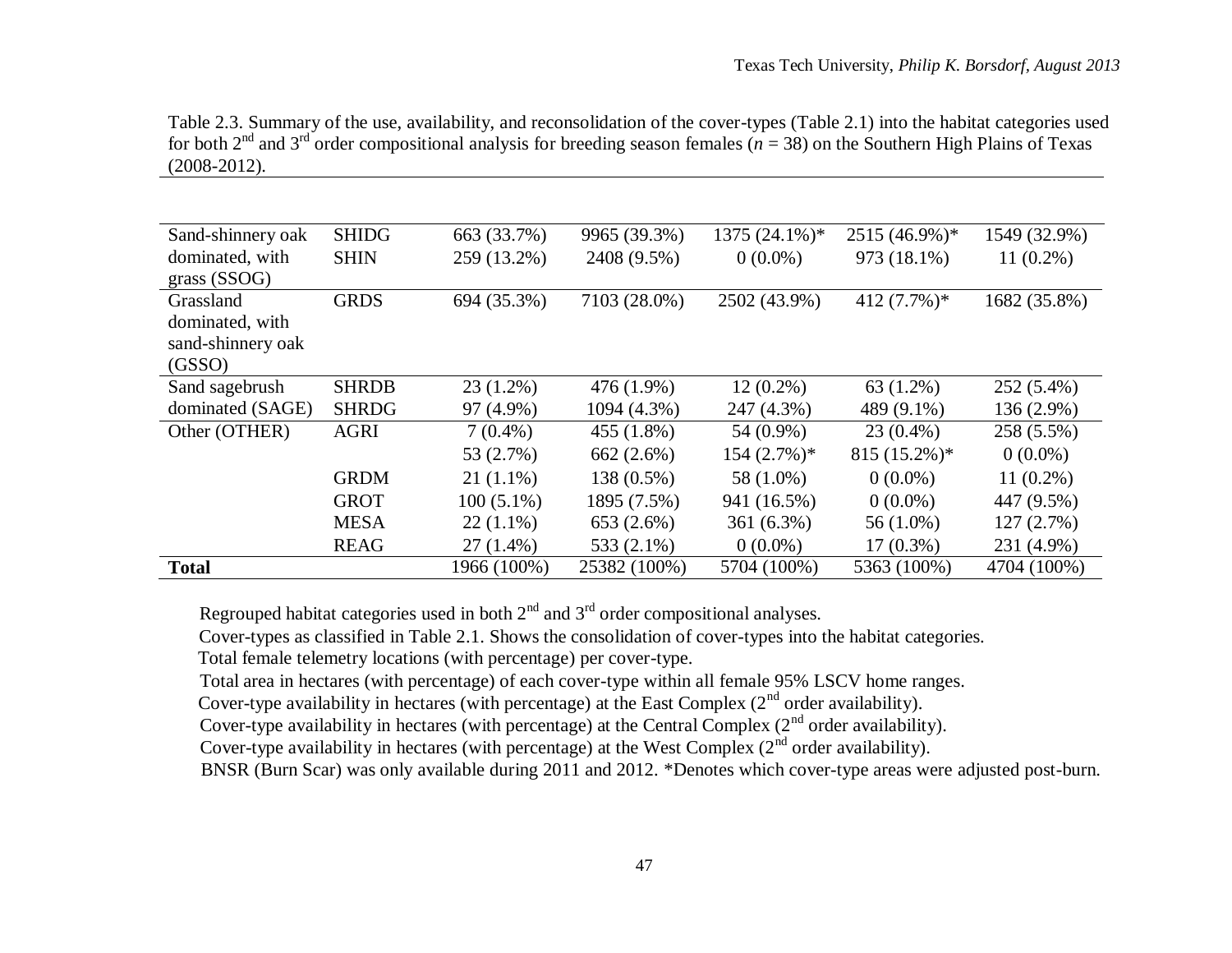| Year | $\mathbf n$ | <b>LSCV</b><br>$95\%$ (sd) | Plug-in<br>$95\%$ (sd) | <b>LSCV</b><br>$50\%$ (sd) | Plug-in<br>$50\%$ (sd) | Avg.<br><b>Relocations</b> |
|------|-------------|----------------------------|------------------------|----------------------------|------------------------|----------------------------|
| 2008 | 2           | 468 (53)                   | 378 (88)               | 113(31)                    | 93 (39)                | 31                         |
| 2009 | 7           | 294 (225)                  | 224 (139)              | 69 (57)                    | 50(30)                 | 35                         |
| 2010 | 16          | 259 (162)                  | 209 (105)              | 66 (41)                    | 51(26)                 | 48                         |
| 2011 | 4           | 245 (199)                  | 178 (103)              | 47 (29)                    | 34(13)                 | 48                         |
| 2012 | 8           | 401 (201)                  | 335 (151)              | 95 (49)                    | 80(42)                 | 46                         |
| All  | 37          | 306 (188)                  | 245(131)               | 73 (46)                    | 58 (33)                | 44                         |

Table 2.4. Average male fixed kernel home range estimates (ha) on the Southern High Plains of Texas (2008-2012).

Table 2.5. Average female fixed kernel home range estimates (ha) on the Southern High Plains of Texas (2008-2012).

| Year | n  | <b>LSCV</b><br>$95\%$ (sd) | Plug-in<br>$95\%$ (sd) | <b>LSCV</b><br>$50\%$ (sd) | Plug-in<br>$50\%$ (sd) | Avg.<br><b>Relocations</b> |
|------|----|----------------------------|------------------------|----------------------------|------------------------|----------------------------|
| 2008 | 7  | 711 (765)                  | 494 (467)              | 160 (176)                  | 102(94)                | 48                         |
| 2009 | 9  | 570 (433)                  | 382 (172)              | 112 (60)                   | 78 (32)                | 48                         |
| 2010 | 8  | 496 (293)                  | 394 (222)              | 127 (79)                   | 94(53)                 | 52                         |
| 2011 | 7  | 653 (416)                  | 450 (286)              | 144 (113)                  | 90(67)                 | 56                         |
| 2012 | 7  | 981 (713)                  | 672 (442)              | 237 (177)                  | 155 (98)               | 58                         |
| All  | 38 | 671 (538)                  | 471 (327)              | 153 (153)                  | 102(72)                | 52                         |

Table 2.6. Average male and female 100% minimum convex polygon (MCP) home ranges (ha) on the Southern High Plains of Texas (2008-2012).

|      |                | <b>Males</b>       |                           |      |                | <b>Females</b>   |                            |
|------|----------------|--------------------|---------------------------|------|----------------|------------------|----------------------------|
| Year | $\mathbf n$    | 100%<br>$MCP$ (sd) | Avg.<br><b>Relocation</b> | Year | n              | 100%<br>MCP (sd) | Avg.<br><b>Relocations</b> |
|      |                |                    | S                         |      |                |                  |                            |
| 2008 | $\overline{2}$ | 247(7)             | 31                        | 2008 | $\overline{7}$ | 428 (352)        | 48                         |
| 2009 | 7              | 153 (96)           | 35                        | 2009 | 9              | 367 (364)        | 48                         |
| 2010 | 16             | 138 (68)           | 48                        | 2010 | 8              | 263 (140)        | 52                         |
| 2011 | $\overline{4}$ | 160 (128)          | 48                        | 2011 | $\overline{7}$ | 437 (139)        | 56                         |
| 2012 | 8              | 249 (169)          | 46                        | 2012 | $\overline{7}$ | 616 (391)        | 58                         |
| All  | 37             | 173 (112)          | 44                        | All  | 38             | 415 (306)        | 52                         |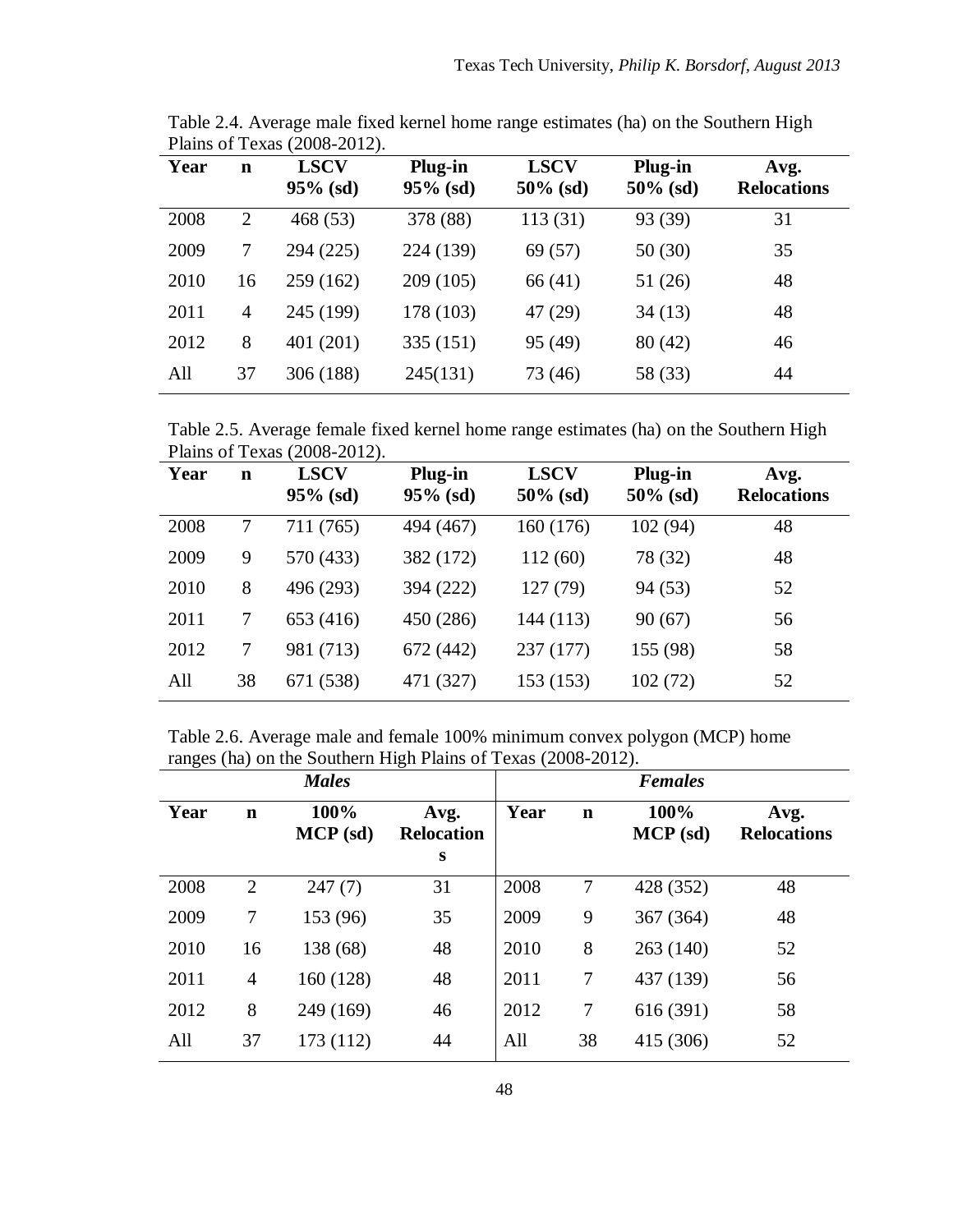| collected on the Southern High Plains of Texas ( $2008-2012$ ). |             |      |             |              |  |  |
|-----------------------------------------------------------------|-------------|------|-------------|--------------|--|--|
|                                                                 | <b>SSOG</b> | GSSO | <b>SAGE</b> | <b>OTHER</b> |  |  |
| <b>SSOG</b>                                                     |             |      | $+++$       | $^{+++}$     |  |  |
| <b>GSSO</b>                                                     |             |      | $^{+++}$    |              |  |  |
| <b>SAGE</b>                                                     | ---         | ---  |             | $- - -$      |  |  |
| <b>OTHER</b>                                                    |             |      |             |              |  |  |

Table 2.7. Male ( $n=37$ )  $2<sup>nd</sup>$  order compositional analysis results: Ranking Matrix. Data collected on the Southern High Plains of Texas (2008-2012).

Table 2.8. Male ( $n=37$ )  $2<sup>nd</sup>$  order compositional analysis results: Ranking Matrix (Mean difference between used and available log-ratios). Data collected on the Southern High Plains of Texas (2008-2012).

|              | <b>SSOG</b> | <b>GSSO</b> | <b>SAGE</b> | <b>OTHER</b> |
|--------------|-------------|-------------|-------------|--------------|
| <b>SSOG</b>  | 0.000       | 0.463       | 2.709       | 1.696        |
| <b>GSSO</b>  | $-0.463$    | 0.000       | 2.246       | 1.233        |
| <b>SAGE</b>  | $-2.709$    | $-2.246$    | 0.000       | $-1.013$     |
| <b>OTHER</b> | $-1.696$    | $-1.233$    | 1.013       | 0.000        |

Table 2.9. Female ( $n=38$ )  $2<sup>nd</sup>$  order compositional analysis results: Ranking Matrix. Data collected on the Southern High Plains of Texas (2008-2012).

|              | $\tilde{\phantom{a}}$<br><b>SSOG</b> | <b>GSSO</b>              | <b>SAGE</b>              | <b>OTHER</b> |
|--------------|--------------------------------------|--------------------------|--------------------------|--------------|
| <b>SSOG</b>  |                                      |                          |                          |              |
| <b>GSSO</b>  | $\overline{\phantom{a}}$             |                          |                          |              |
| <b>SAGE</b>  | $\overline{\phantom{a}}$             | $\overline{\phantom{0}}$ |                          |              |
| <b>OTHER</b> | $\overline{\phantom{a}}$             | $\overline{\phantom{0}}$ | $\overline{\phantom{0}}$ |              |

Table 2.10. Female ( $n=38$ )  $2<sup>nd</sup>$  order compositional analysis results: Ranking Matrix (Mean difference between used and available log-ratios). Data collected on the Southern High Plains of Texas (2008-2012).

|              | <b>SSOG</b> | <b>GSSO</b> | <b>SAGE</b> | OTHER |
|--------------|-------------|-------------|-------------|-------|
| <b>SSOG</b>  | 0.000       | 0.447       | 0.604       | 1.138 |
| <b>GSSO</b>  | $-0.447$    | 0.000       | 0.157       | 0.691 |
| <b>SAGE</b>  | $-0.604$    | $-0.157$    | 0.000       | 0.534 |
| <b>OTHER</b> | $-1.138$    | $-0.691$    | $-0.534$    | 0.000 |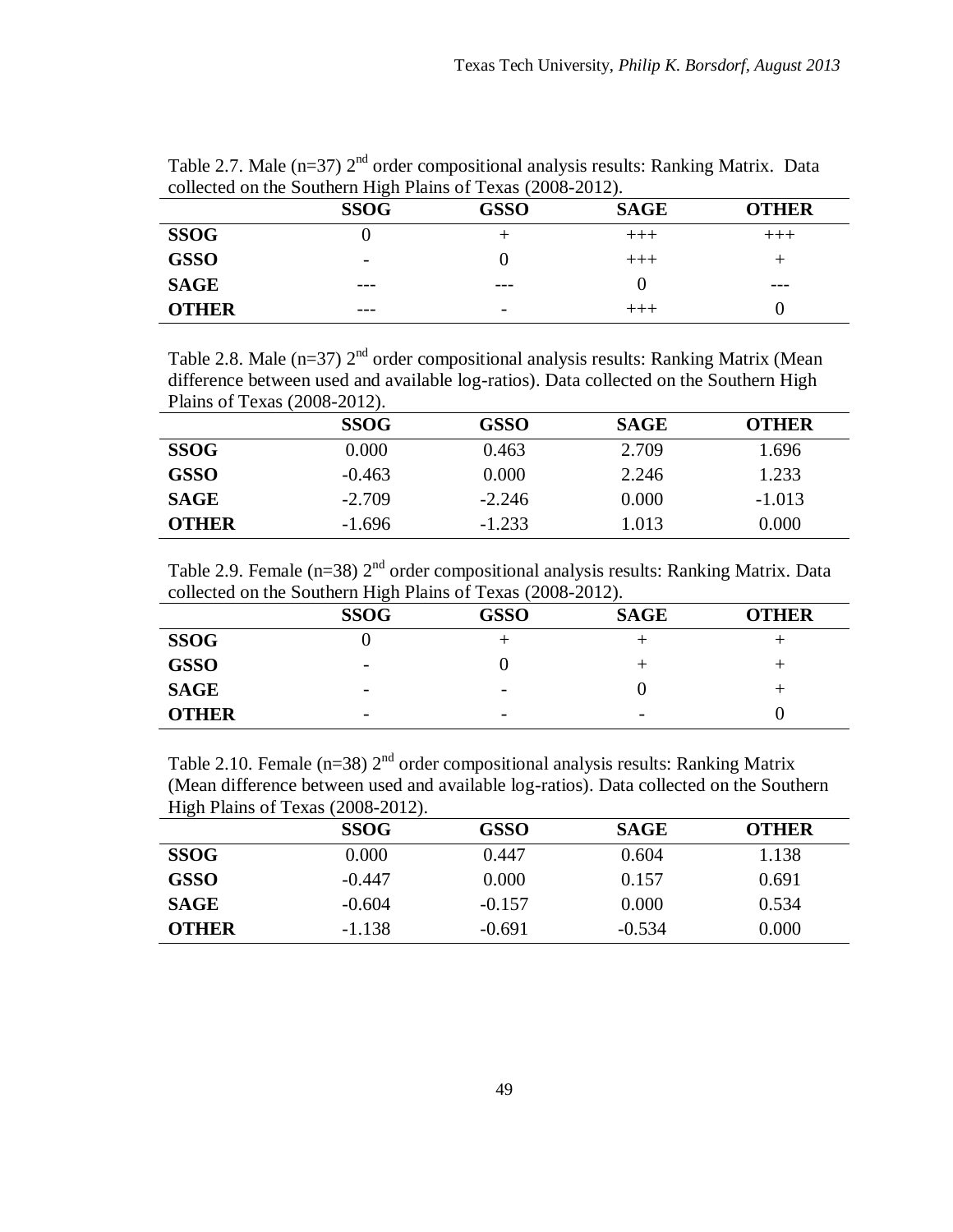| CONCERT ON THE SOUTHERN LIBRET Ranks Of TEXAS (2000-2012). |             |             |             |                          |  |  |
|------------------------------------------------------------|-------------|-------------|-------------|--------------------------|--|--|
|                                                            | <b>SSOG</b> | <b>GSSO</b> | <b>SAGE</b> | <b>OTHER</b>             |  |  |
| <b>SSOG</b>                                                |             | $- - -$     | $++++$      |                          |  |  |
| <b>GSSO</b>                                                | $^{+++}$    |             | $^{+++}$    | $^{+++}$                 |  |  |
| <b>SAGE</b>                                                | ---         |             |             | $\overline{\phantom{0}}$ |  |  |
| <b>OTHER</b>                                               |             |             |             |                          |  |  |

Table 2.11. Male ( $n=37$ )  $3<sup>rd</sup>$  order compositional analysis results: Ranking Matrix. Data collected on the Southern High Plains of Texas (2008-2012).

Table 2.12. Male ( $n=37$ ) 3<sup>rd</sup> order compositional analysis results: Ranking Matrix (Mean difference between used and available log-ratios). Data collected on the Southern High Plains of Texas (2008-2012).

|              | <b>SSOG</b> | <b>GSSO</b> | <b>SAGE</b> | OTHER    |
|--------------|-------------|-------------|-------------|----------|
| <b>SSOG</b>  | 0.000       | $-1.934$    | 1.380       | 0.885    |
| <b>GSSO</b>  | 1.934       | 0.000       | 2.476       | 2.348    |
| <b>SAGE</b>  | $-1.380$    | $-2.476$    | 0.000       | $-0.485$ |
| <b>OTHER</b> | $-0.885$    | $-2.348$    | 0.485       | 0.000    |

Table 2.13. Female (n=38)  $3<sup>rd</sup>$  order compositional analysis results: Ranking Matrix. Data collected on the Southern High Plains of Texas (2008-2012).

|              | <b>SSOG</b>              | <b>GSSO</b>              | <b>SAGE</b> | <b>OTHER</b>             |  |
|--------------|--------------------------|--------------------------|-------------|--------------------------|--|
| <b>SSOG</b>  |                          |                          |             |                          |  |
| <b>GSSO</b>  | -                        |                          |             |                          |  |
| <b>SAGE</b>  | $- - -$                  | $- - -$                  |             | $\overline{\phantom{0}}$ |  |
| <b>OTHER</b> | $\overline{\phantom{0}}$ | $\overline{\phantom{0}}$ |             |                          |  |
|              |                          |                          |             |                          |  |

Table 2.14. Female ( $n=38$ )  $3<sup>rd</sup>$  order compositional analysis results: Ranking Matrix (Mean difference between used and available log-ratios). Data collected on the Southern High Plains of Texas (2008-2012).

|              | <b>SSOG</b> | <b>GSSO</b> | <b>SAGE</b> | <b>OTHER</b> |
|--------------|-------------|-------------|-------------|--------------|
| <b>SSOG</b>  | 0.000       | 0.360       | 1.972       | 0.436        |
| <b>GSSO</b>  | $-0.360$    | 0.000       | 1.623       | 0.210        |
| <b>SAGE</b>  | $-1.972$    | $-1.623$    | 0.000       | $-1.023$     |
| <b>OTHER</b> | $-0.436$    | $-0.210$    | 1.023       | 0.000        |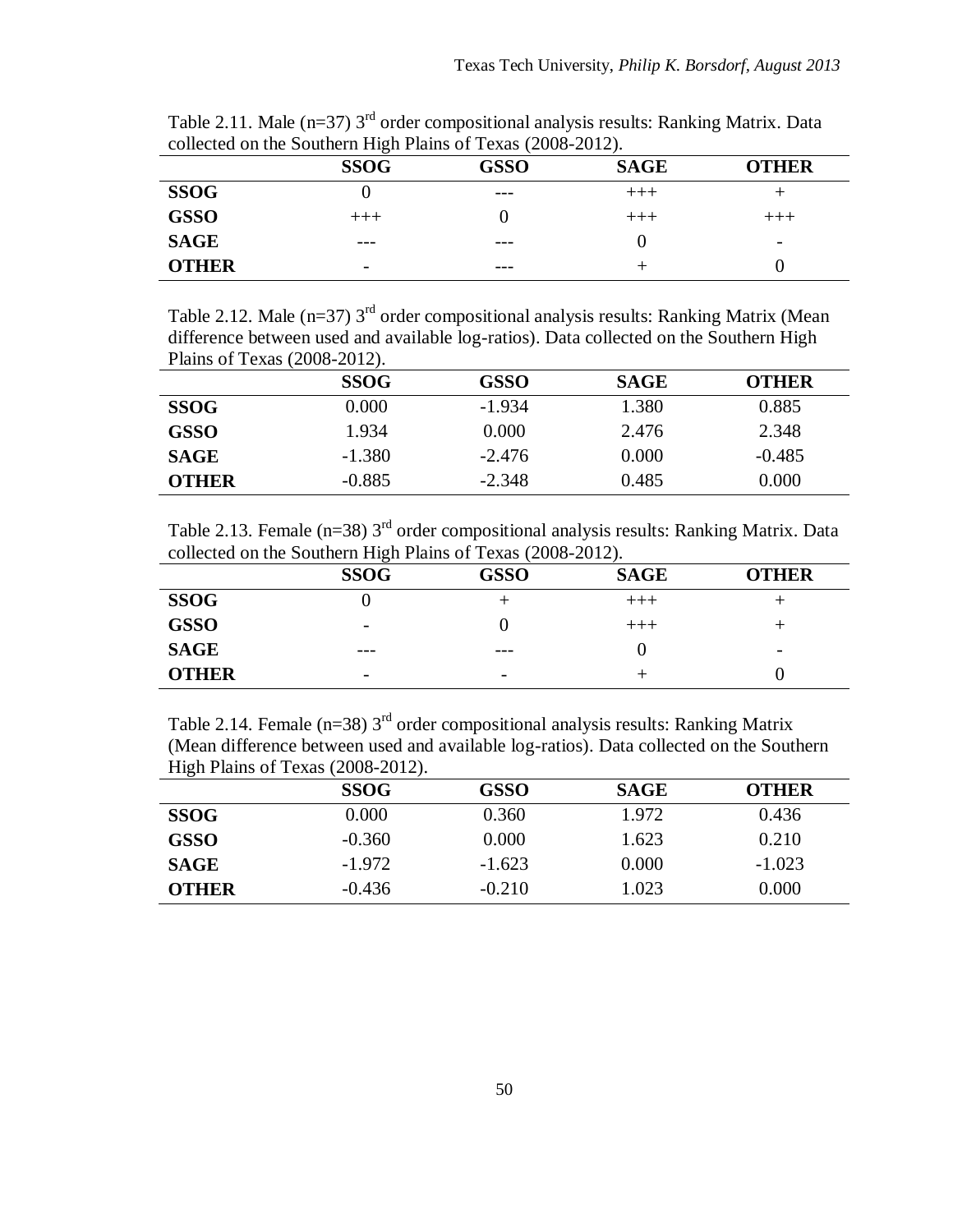

Figure 2.1. Distance from lek of capture (km) for all male and female telemetry-based relocations on the Southern High Plains of Texas (2008-2012).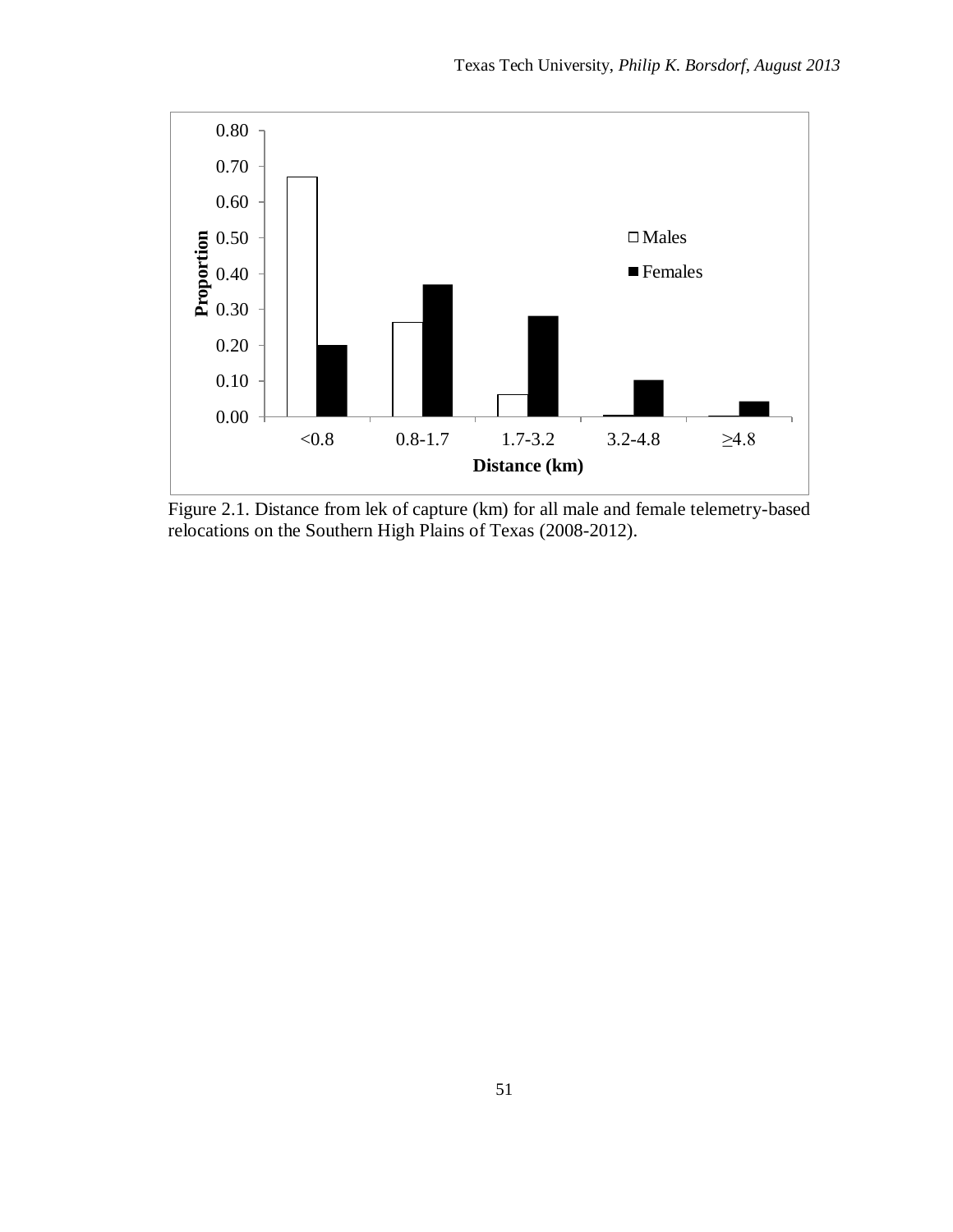### **CHAPTER III**

# **HABITAT SELECTION OF LESSER PRAIRIE-CHICKENS ON EXPERIMENTALLY HERBICIDE TREATED AND GRAZED LANDS IN EASTERN NEW MEXICO**

## **ABSTRACT**

The lesser prairie-chicken is currently under review for listing as "threatened" under the Endangered Species Act. In addition to substantial range wide losses of habitat, lesser prairie-chickens are subjected to the degradation of the plant communities in which they exist. Gender-specific lesser prairie-chicken breeding season habitat selection was assessed on a study area occurring on the Southern High Plains of eastern New Mexico. Reduced rate (0.6 kg/ha) tebuthiuron herbicide and moderate, rotational grazing were applied to plots rendering four treatment combinations. Results suggested selection by male lesser prairie-chickens for areas not treated with tebuthiuron in comparison to tebuthiuron treated areas. Female lesser prairie-chickens used the not-treated and notgrazed areas in greater proportion to availability, the treated and not-grazed, and nottreated and grazed areas in proportion to availability, and the treated and grazed areas less than were proportionally available. My results suggest that male and female lesser prairie-chickens may display some preference for areas of sand-shinnery oak not treated with tebuthiuron herbicide.

# **INTRODUCTION**

The lesser prairie-chicken (*Tympanuchus pallidicinctus*), a prairie grouse species of the central and southern Great Plains, has experienced an estimated 90% reduction in both range and population since the 1800's (Taylor and Guthery 1980a, Hagen et al.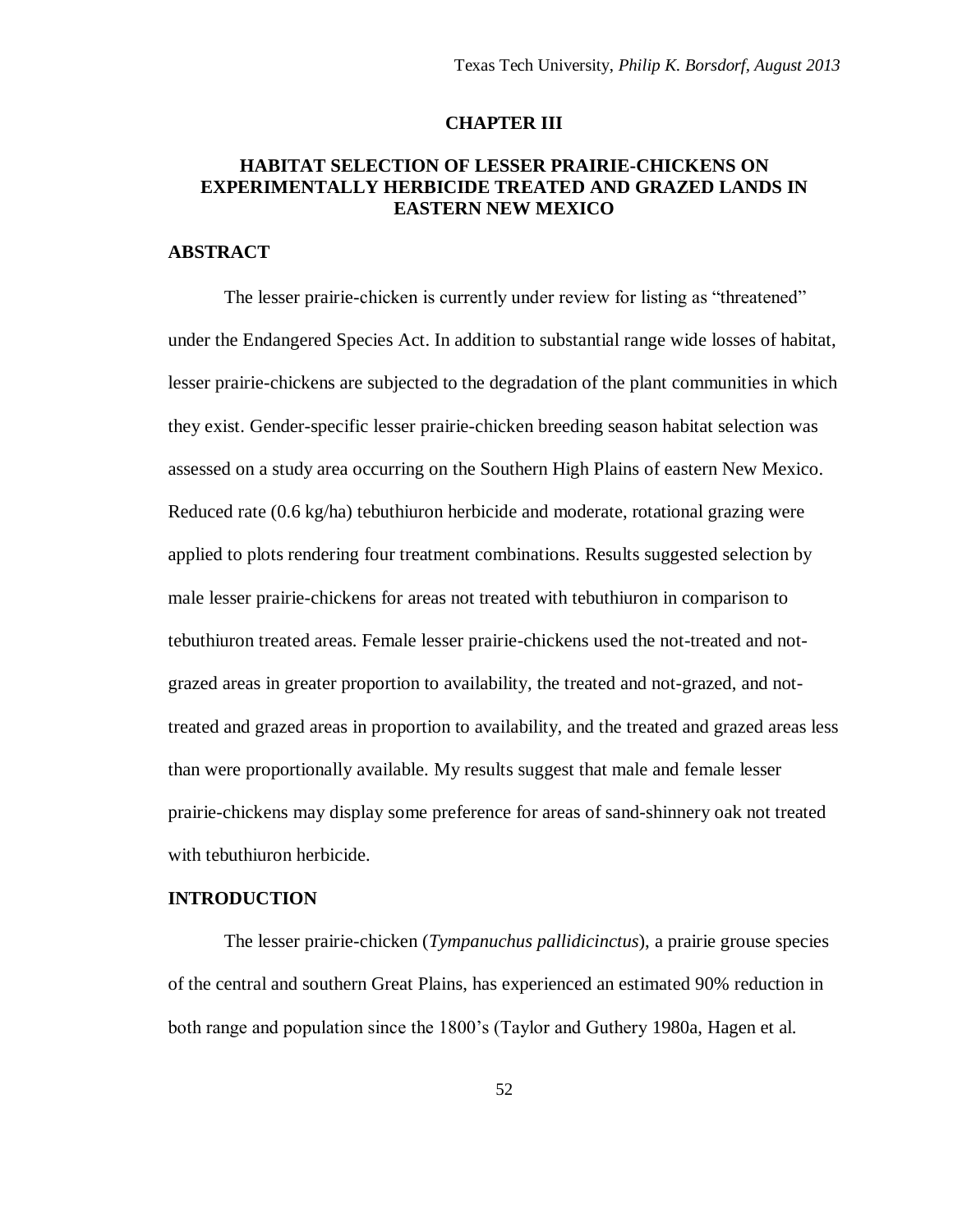2004). Today, lesser prairie-chickens exist as two geographically separate populations. Lesser prairie-chickens of the southwestern region (southeastern New Mexico and west Texas) are primarily relegated sand-shinnery oak (*Quercus havardii*) grassland communities, and lesser prairie-chickens of the northeastern region (Kansas, Colorado, Oklahoma, and northeast Texas Panhandle) occur mostly in native mixed grassland and/or sand sagebrush (*Artimisia filifolia*) communities. In both regions, the conversion of native plant communities to cropland is a major cause of decline (Davis et al. 2008, Hagen et al. 2004, Silvy et al. 2004). Habitat fragmentation, in a variety of forms, is also cited as a major human-induced cause of decline (Davis et al. 2008).

The direct reduction in useable space, and fragmentation of habitat connectivity, are implicit causes of range-wide population declines. However, a less obvious cause of decline may be the degradation and modification of the remaining native plant communities for both populations (Sullivan et al. 2000). As previously stated, lesser prairie-chickens existing in the southwestern region occur mostly in sand-shinnery oak grassland communities (Bell et al. 2010). Sand-shinnery oak grassland communities are comprised of some combination of the shrubs sand-shinnery oak and sand sagebrush, prairie grasses such as sand bluestem (*Andropogon hallii*), little bluestem (*Schizachyrium scoparium*), sand dropseed (*Sporobolis cryptandrus*), and purple three-awn (*Artistida purpurea*), and various forbs (Crawford and Bolen 1976, Peterson and Boyd 1998). The historical relationship between lesser prairie-chickens and sand-shinnery oak grassland communities in the southwestern region is not fully understood. In the literature, there is discussion regarding the typical pre-settlement vegetative composition of sand-shinnery oak grassland communities (Bell et al. 2010, Haukos 2011, and Zavaleta 2012).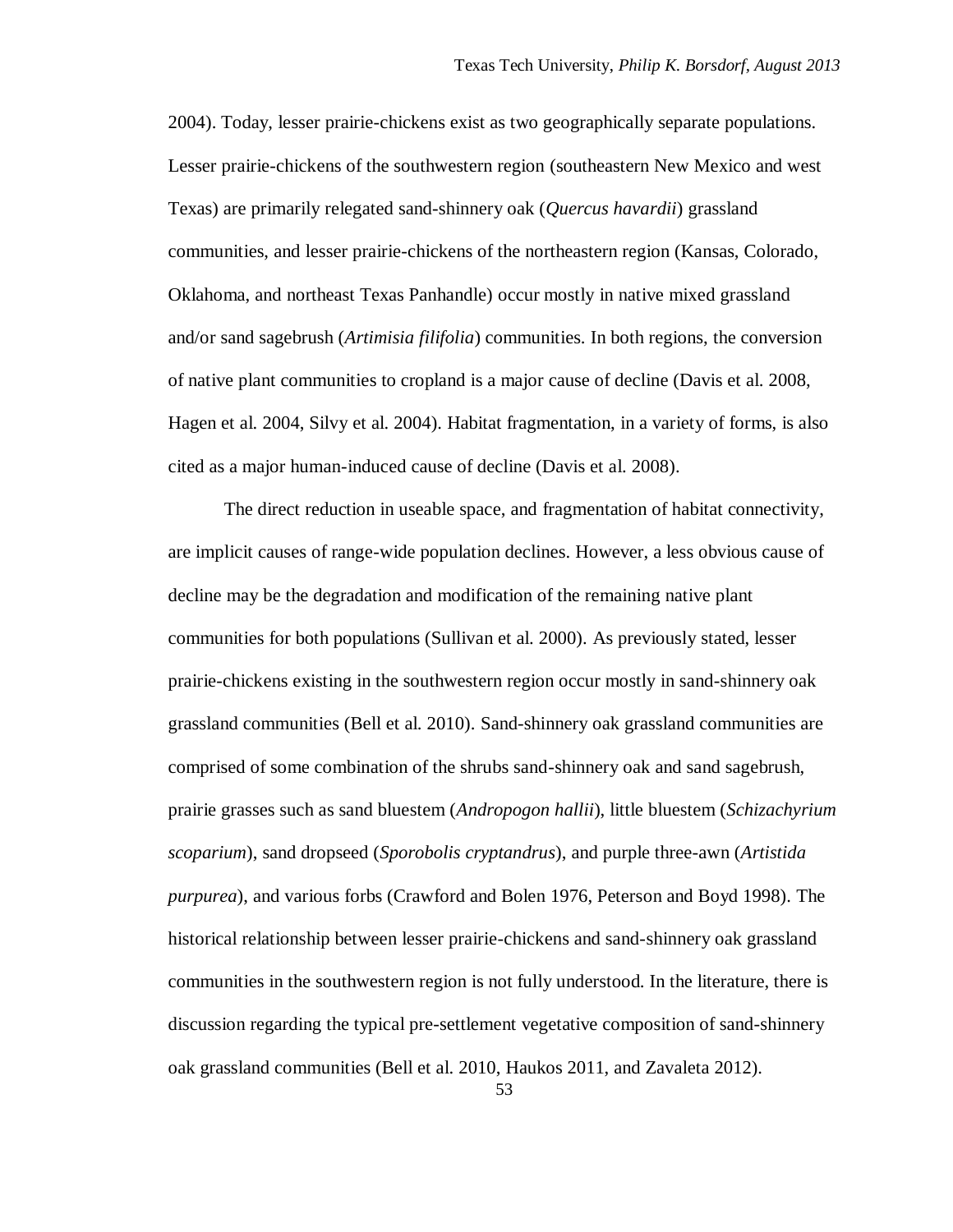It is common for the remaining sand-shinnery oak grassland communities in the southwestern region to be subjected to heavy and/or continuous grazing. Although sandshinnery oak density does not reportedly increase as grasses decrease, it is an effective water gatherer, and, for this reason, it can be difficult for grasses to be competitive after being continuously removed by grazing cattle (Zavaleta 2012). Commonly, the result can be near monocultures of sand-shinnery oak (Smythe and Haukos 2009, Pirius 2011). It would seem obvious that this type of community modification is much different than the impact that intermittently migrating bison (*Bison bison*) had on sand-shinnery oak grassland communities prior to European-American settlement (Haukos 2011).

Herbicides (e.g., tebuthiuron) are frequently used by livestock producers to eradicate sand-shinnery oak from rangeland as a means to increase grass production for livestock forage. Currently, reduced-rate application of tebuthiuron is considered a potential tool for restoring over-grazed sand-shinnery oak grassland communities to supposed historical vegetative compositions (Zavaleta 2012). Reduced-rate application of tebuthiuron to increase the grass component in unmanaged, grazed sand-shinnery oak grassland communities seems a constructive goal. However, at the cost of losing some portion of a sand-shinnery oak component, the effects of this habitat management activity on lesser prairie-chickens is not fully understood.

The complexity and confusion over the historical habitat requirements, lack of scientific research (until relatively recent times), the species' range-wide ecological differences (Grisham 2012), and conflicting scientific evidence has hampered development of management guidelines and their implementation for the population of lesser prairie-chickens in the southwestern region. Currently, the lesser prairie-chicken is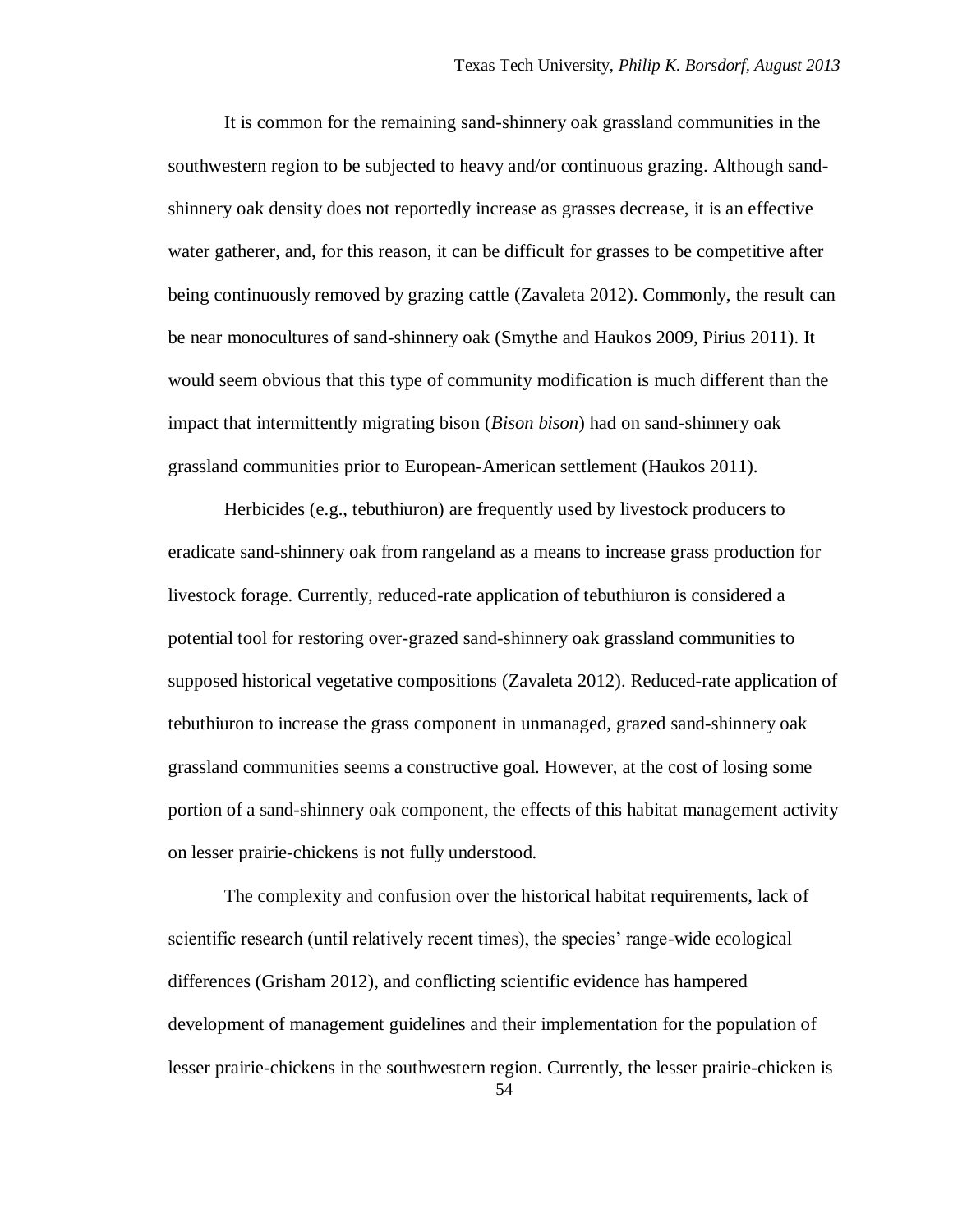being reviewed for listing as threatened under the Endangered Species Act of 1973 (Federal Register 2013).The purpose of this chapter is to assess the effects of reducedrate tebuthiuron application and moderate rotational grazing on lesser prairie-chicken habitat selection in a sand-shinnery oak grassland community.

# **STUDY AREA**

The New Mexico study area covered portions of the New Mexico Game and Fish North Bluitt Prairie-Chicken Area, and neighboring private lands. The study area occurred on the Llano Estacado or Southern High Plains, within which Brownfield-Tivoli fine sand soils made up the substrate of a topography that was predominantly flat, with low-lying sand dunes, and dune complexes scattered throughout. Temperatures ranged from -33 to 44° C (Neuman 1964) and the average annual precipitation was 31.5 cm (Smythe and Haukos 2009). Sixteen experimental plots, 65 ha each (except one was 80 ha), were designated as being part of a sand-shinnery oak grassland community, and selected to receive treatment combinations of tebuthiuron herbicide and livestock grazing. In 2000, tebuthiuron herbicide (N-[5-(1,-dimehylethyl)-1,3,4-thiadiazol-2-yl]- N,N'-dimehylurea) was applied to eight plots (532 ha) at 0.6 kg/ha. The other eight plots (518 ha) did not receive applications of tebuthiuron.

After deferring grazing from the plots for two years post treatment, cattle (*Bos taurus*) were stocked in four of the tebuthiuron treated, and four of the non-treated plots. Each year, cattle were grazed on designated plots once during the growing season and once during the dormant season. Stocking rates were determined each year and applied to remove 50% of available herbaceous material for that year. There were four different treatment and grazing combinations: Treated and Grazed (T-G), Treated and Not Grazed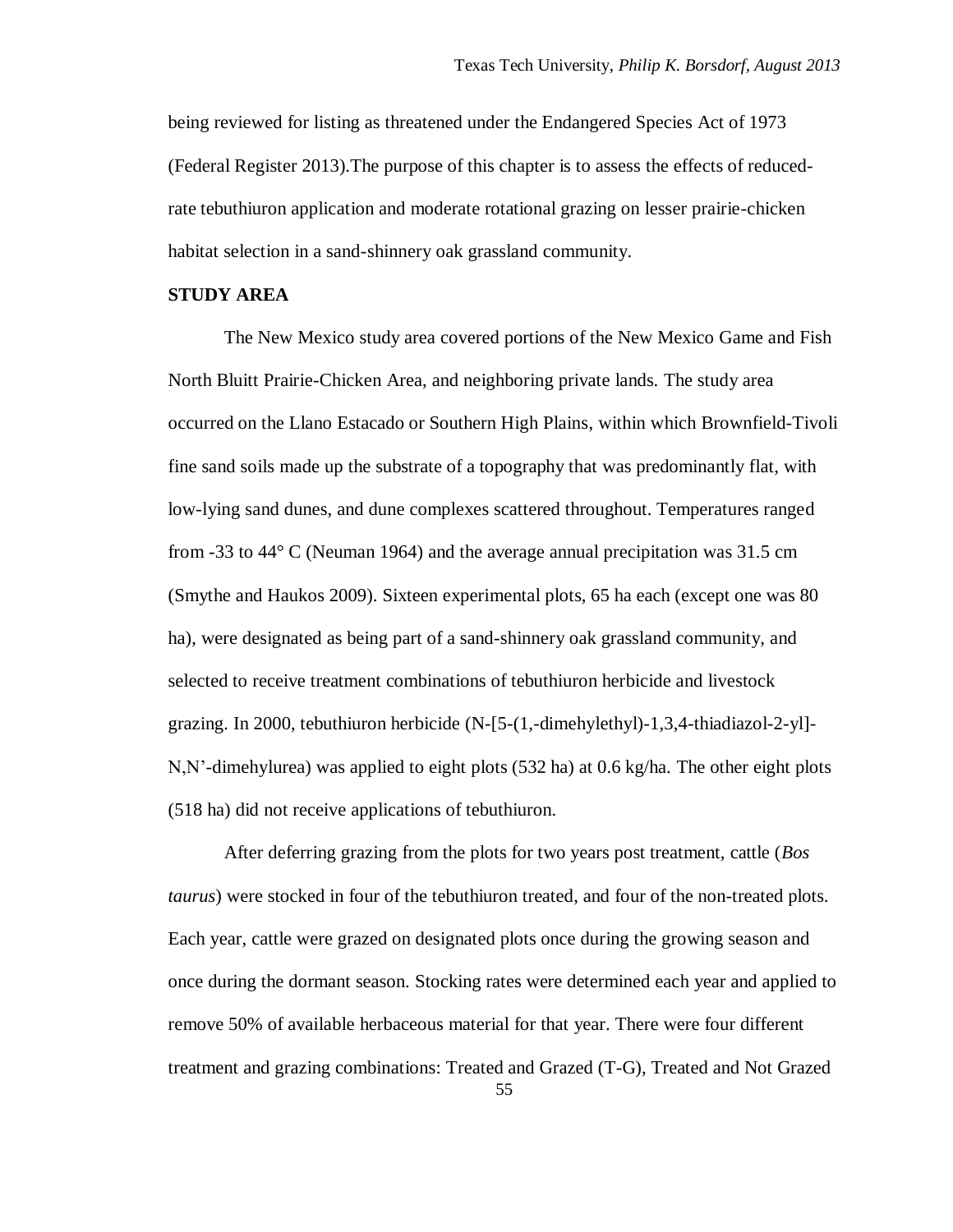(T-NG), Not Treated and Grazed (NT-G), and Not Treated and Not Grazed (NT-NG). The remaining area on the public land to the west of the untreated experimental plots was designated as Not Treated-Grazed (NT-G). The remaining land on the private property to the east of the treated experimental plots was designated as Treated-Grazed (T-G) as assigned by Grisham (2012). The radio telemetry data were provided by the Grasslans Charitable Foundation. See Table 3.1 for a list of vegetative characteristics for all four experimental combinations. Data were collected year-round, but mostly during the breeding seasons (1 March-18 August) of each year from 2006 through 2010 in Roosevelt County, New Mexico.

### **METHODS**

#### **Capture**

Lesser prairie-chickens were captured on leks using walk-in-funnel traps (Haukos et al. 1989, Schroder and Braun 1991), rocket nets, and drop nets (Charles Dixon, PhD, Wildlife Plus, P. O. Box 416, Alto, NM). The drop nets used a car/boat battery to magnetize, and hold them at ready, until disconnected and dropped to ensnare lesser prairie-chickens. Upon capture, gender of lesser prairie-chickens was determined by pinnae length (mm) and the presence of eye combs (Copelin 1963). Age was determined by presence or absence of spotting within 2.5 centimeters (cm) from the tips of the  $9<sup>th</sup>$  and  $10<sup>th</sup>$  primary feathers (Copelin 1963). Both male and female adult lesser prairie-chickens lack these spots. Tarsus length (mm), un-flattened wing cord (mm), and mass (g) were measured for each captured individual. A 13 g bib-style radio-transmitter was looped around the necks of male and female lesser prairie-chickens (Advanced Telemetry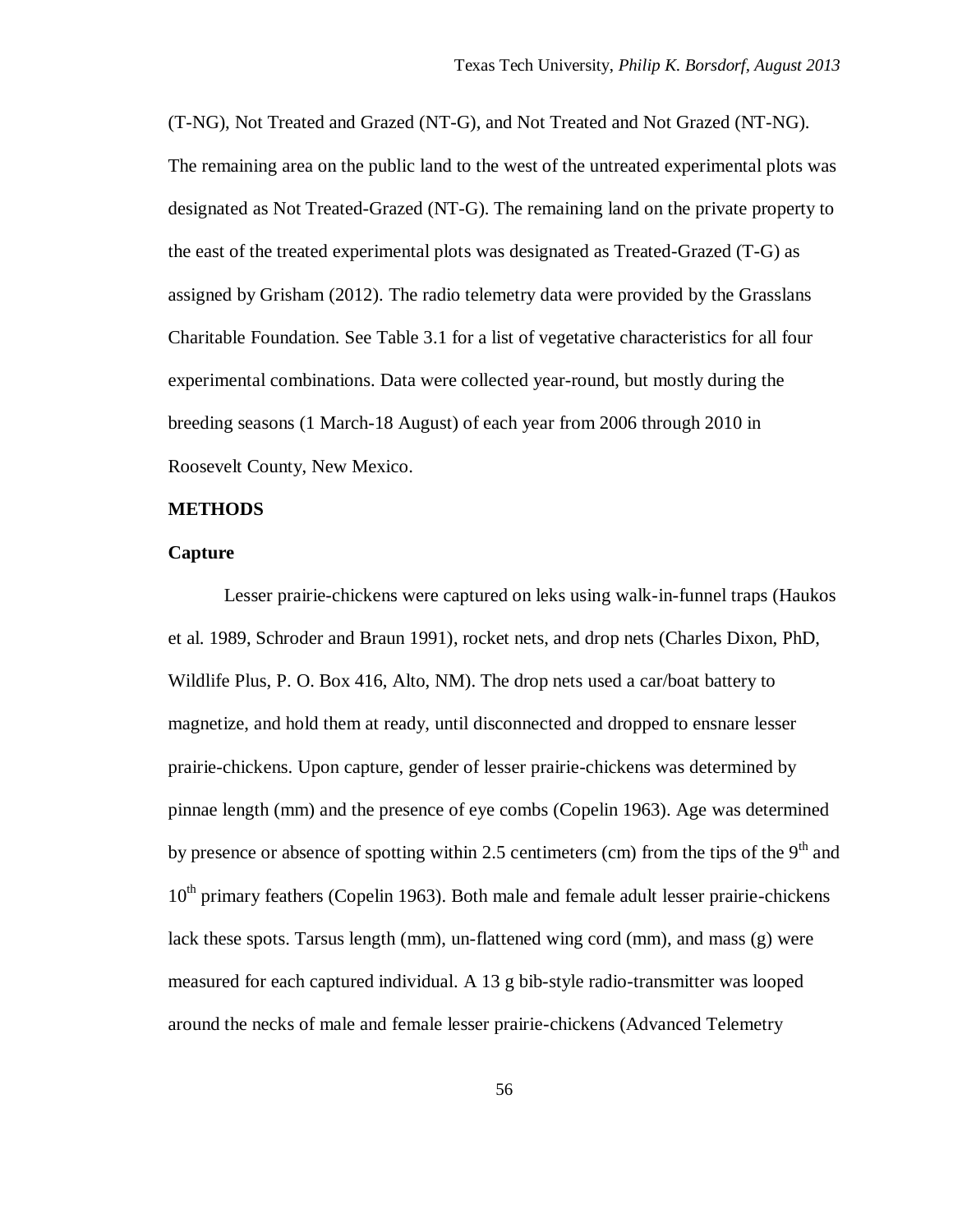Systems, Ashanti, Minnesota, USA; Telemetry Solutions, California, USA). Following capture, all lesser prairie-chickens were released on site.

### **Radio-telemetry**

Radio-tracking was conducted as frequently as possible and all lesser prairiechickens were radio-tracked with handheld 3-element Yagi antennas and Advanced Telemetry Systems R-4000 receivers (Advanced Telemetry Systems, Ashanti, Minnesota, USA). To obtain lesser prairie-chicken location estimates, observers used homing to get in close proximity and then estimated the distance to the radio-collared individual. Care was given to avoid flushing each target individual, and Universal Transverse Mercator (UTM) coordinates were estimated using a handheld global positioning system unit and compass.

## **Habitat Selection**

Lesser prairie-chickens were captured at leks located all across the New Mexico study area, but only six leks were within the experimental plots. Because the focus of this study was to assess the effects of herbicide and grazing on lesser prairie-chicken habitat selection I focused on the experimental plots. In ArcMap10 (ArcInfo, Environmental Research Institute, Redlands, CA), I used the Buffer, Merge, Clip, and Join tools to define Johnson's (1980)  $2<sup>nd</sup>$  order scale of availability. I constructed a 1.9 km buffer around the six leks, as I perceived this to achieve the most non-biased habitat selection assessment possible, given the nature the dataset and the configuration of the study area. This resulted in a 2,571 ha area (hereafter; study area) that included all of the experimental plots and some outside areas. Most leks not within the study area were considered far enough away that unless lesser prairie-chickens were dispersing to the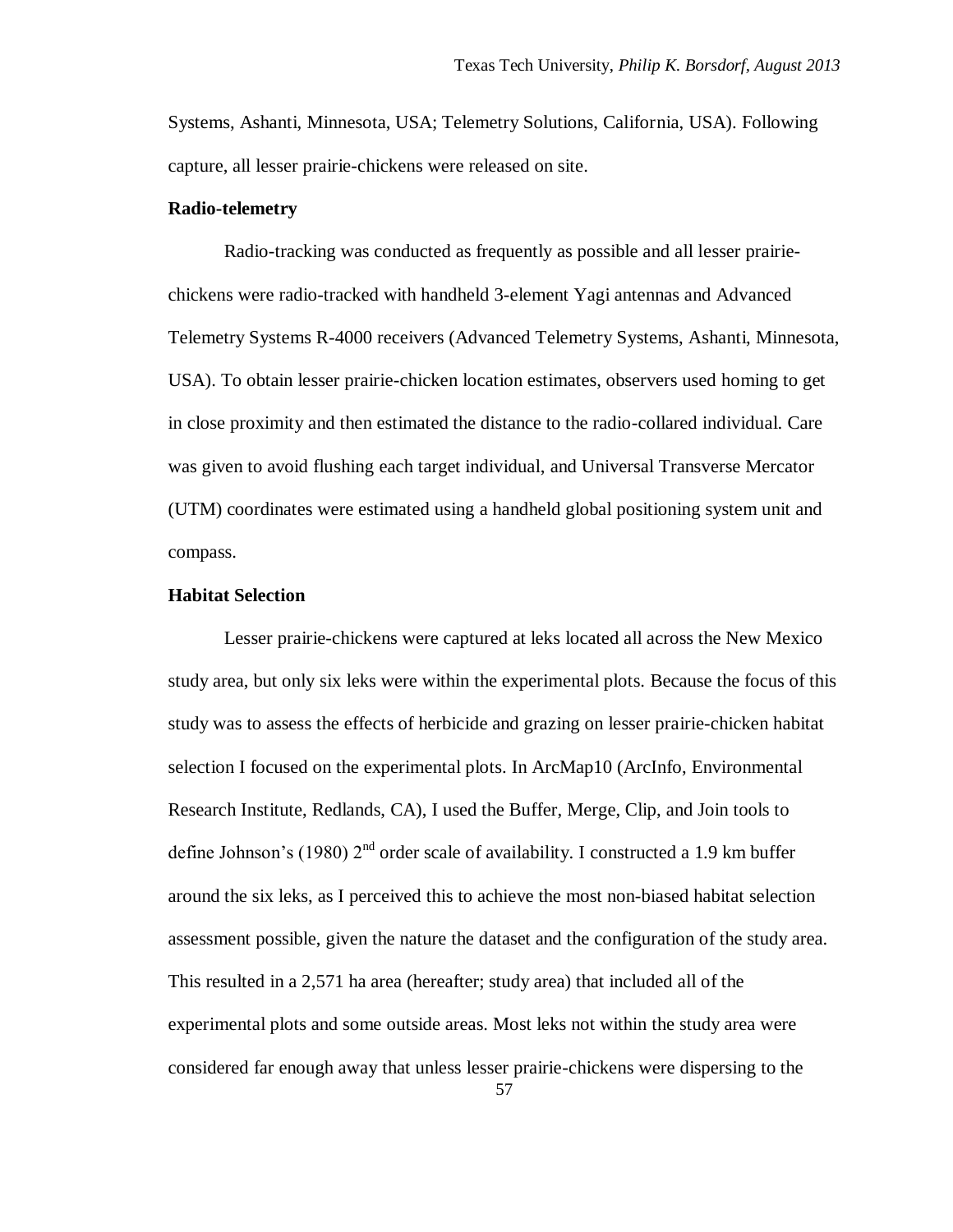experimental plots their locations would not be included within the buffer area. All experimental plot combinations were easily accessible to males captured at these five leks.

Because of logistical limitations and the original intent for this research project (focus on nesting ecology), most radio-collared individuals (from 2006-2010) were relocated too few times to assess habitat selection within the home ranges of individuals. Therefore, I pooled male and female relocations that occurred within the study area into gender groupings. White and Garrott (1990) stated that pooling the radio-relocations from different individuals is an adequate approach with limited data. Each lek observation was omitted from the relocations dataset. All repeated nesting site relocations were omitted so as to only include one nest site location per nesting female.

I considered use as the proportional number of radio-relocations occurring within the different treatment combinations and additional area within the study area. I used chisquare goodness-of-fit tests to test for a significant difference between use and availability for males and females, separately, and Bonferoni-corrected 95% confidence intervals to assess whether or not lesser prairie-chickens used each treatment type in proportion to its availability (Neu et al. 1974).

### **RESULTS**

Within the study area there were 498 male relocations and 618 female relocations obtained from 2006-2010. Five of the six buffered leks occurred in the untreated plots, but were in relatively close proximity to the available treated plots (average linear distance ( $\pm$ SD) of these leks to treated plot centers was 2.2 km ( $\pm$ 0.7)). Chi-square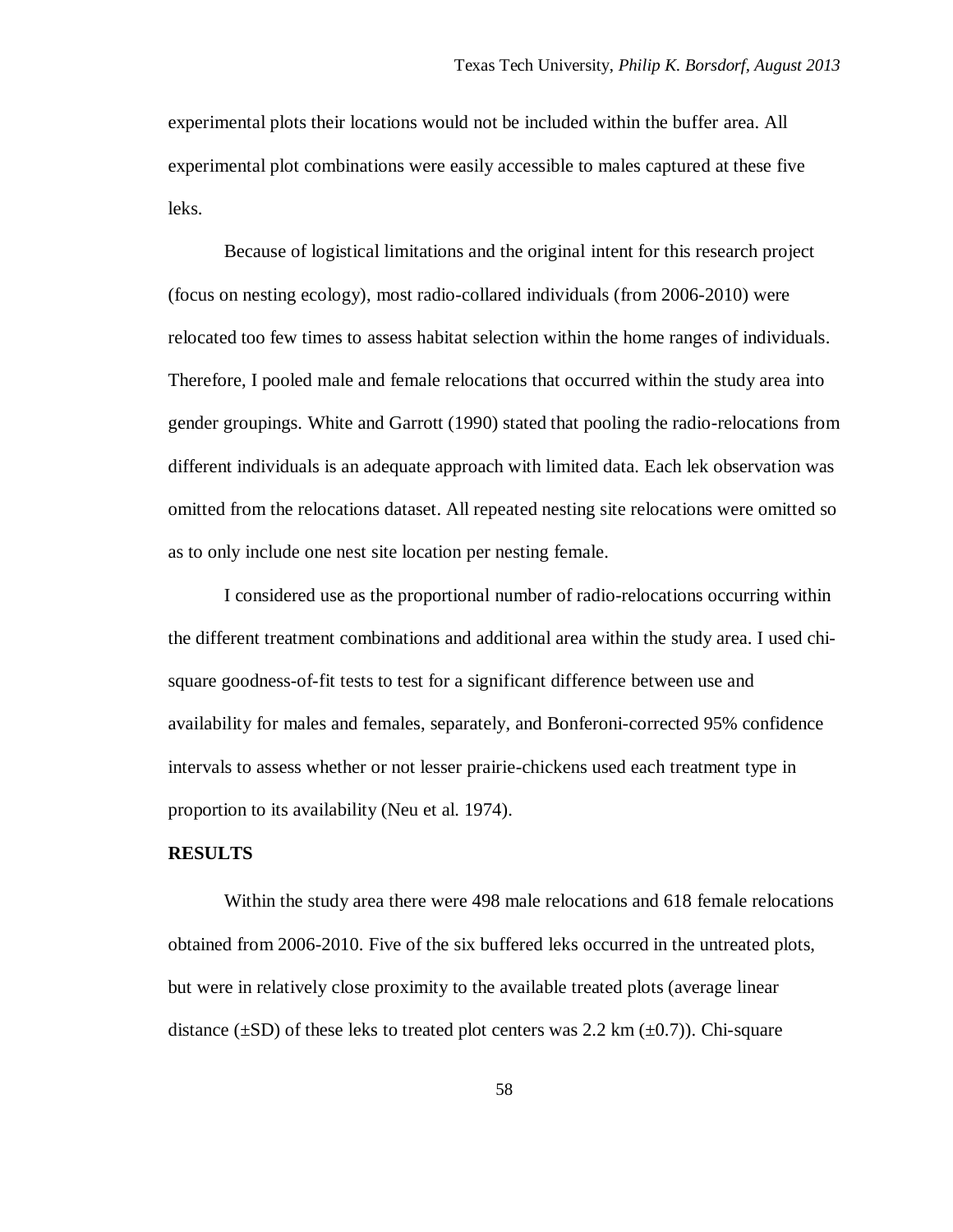goodness-of-fit tests revealed that cover-types were used disproportionately to what was available for both males ( $= 47.70$ ,  $df = 3$ ,  $P < 0.05$ ) and females ( $= 77.12$ ,  $df = 3$ ,  $P$ < 0.05). Male lesser prairie-chickens used the Not Treated and Grazed (NT-G) areas in greater proportion to its availability, the Not Treated and Not Grazed (NT-NG) area in proportion to its availability, and both the Treated and Grazed (T-G), and Treated and Not Grazed (T-NG) areas less than was proportionally available (Table 3.2). Female lesser prairie-chickens used the Not Treated and Not Grazed (NT-NG) areas in greater proportion to its availability, the Treated and Not Grazed (T-NG), and Not Treated and Grazed (NT-G) areas in proportion to availability, and the Treated and Grazed (T-G) areas less than was proportionately available (Table 3.3).

#### **DISCUSSION**

The male lesser prairie-chicken habitat selection results were based on data collected during the breeding season. Males were shown to remain in close proximity to their lek of capture in Texas (see Chapter 1). Results suggest selection by male lesser prairie-chickens for sand-shinnery oak. Female habitat use may be less influenced by lek of capture, and, therefore results for females are more robust than the results for males.

Overall, the methodology implemented in Chapter 1 for assessing the general breeding season habitat selection by lesser prairie-chickens is more robust than the analysis that was conducted with the New Mexico data. Although tebuthiuron treated areas were present on the Texas study area, lesser prairie-chickens nested in habitat categories that were not only untreated, but were comprised of at least 30% sand-shinnery oak (Chapter 1). The nest site selection results from New Mexico showed that nests occurred in the experimental plots in proportion to what was expected; Grisham (2012)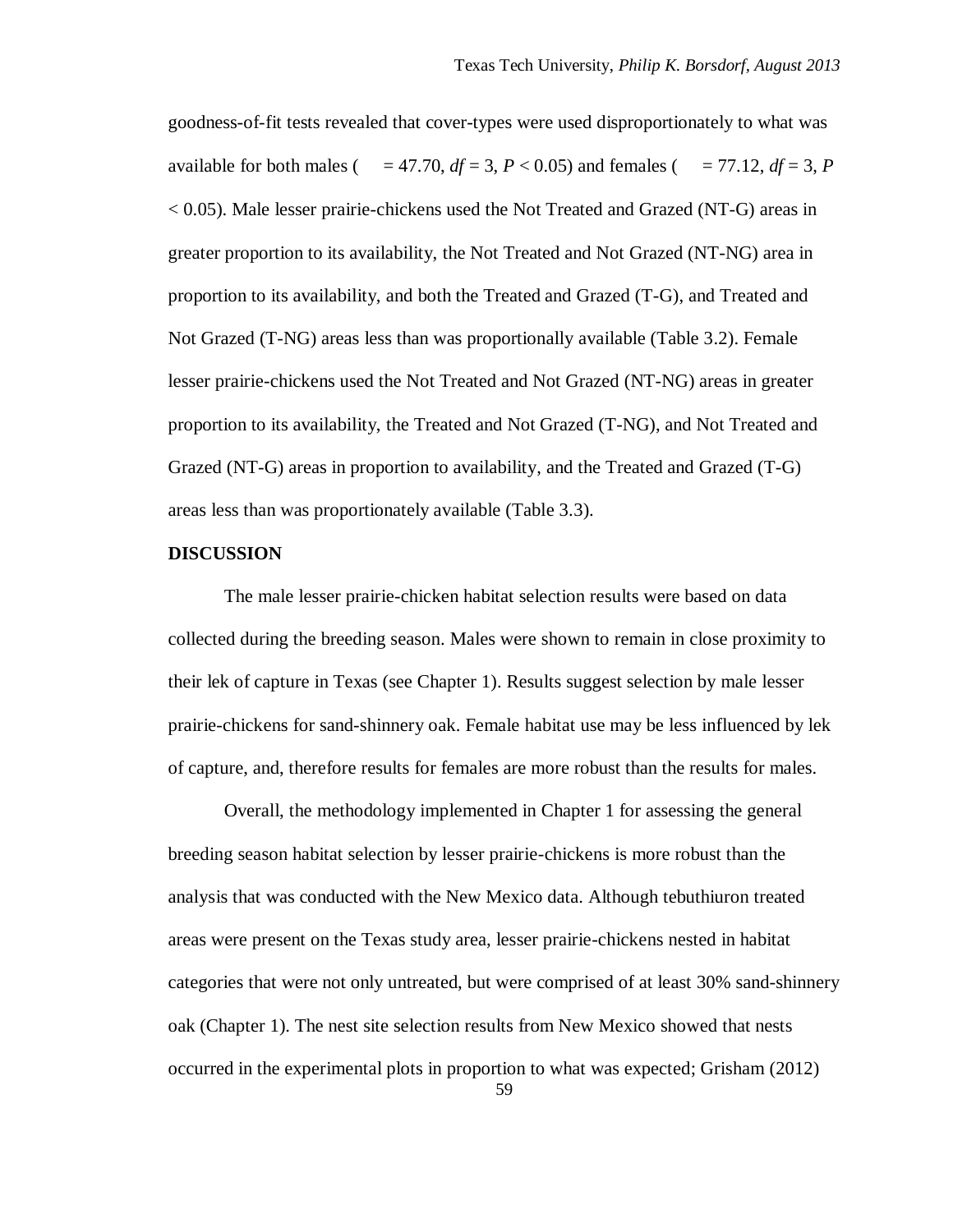found that 37 (55%) nests occurred in untreated areas which were characterized by 15- 35% sand-shinnery oak, 15-30% other shrubs, and 10-25% grass. He also found that 30 (45%) nests occurred in treated areas that consisted of 0-20% sand-shinnery oak, 5-15% other shrubs, and 25-35% grass. These results may suggest that both treated areas (0.6 kg/ha, 6-10 years post treatment) and untreated areas can potentially provide adequate vegetative structure/cover for nesting lesser prairie-chickens (see Grisham 2012).

Bell et al. (2010) assessed brooding site habitat selection on the New Mexico study area from 2002-2003 (1-3 years post tebuthiuron treatment) and found that hens with broods selected areas categorized as untreated (i.e., comprised of sand-shinnery oak). While Bell et al. (2010) did locate broods within the treated areas they noted the use of untreated sand-shinnery oak dunes within these areas. Further, they described that in only three years post tebuthiuron treatment, a 70% reduction in sand-shinnery oak canopy coverage occurred between brood and random sites within the recently tebuthiuron treated area.

Grisham (2012) assessed brood site selection from 2006-2010 on this study area (6-10 years post treatment), and detected use as expected for the treated and untreated areas. At ten years post treatment, Zavaleta (2012) reported a 91% decrease in sandshinnery oak composition within treated plots. Like Bell et al. (2010), Grisham (2012) did observe broods using untreated strips of sand-shinnery oak adjacent to a recently treated area (treated in 2008). Considering the results of Bell et al. (2010), and the results within his own dissertation, Grisham (2012) hypothesized that tebuthiuron application may negatively impact broods until grass can rebound and provide adequate thermal cover.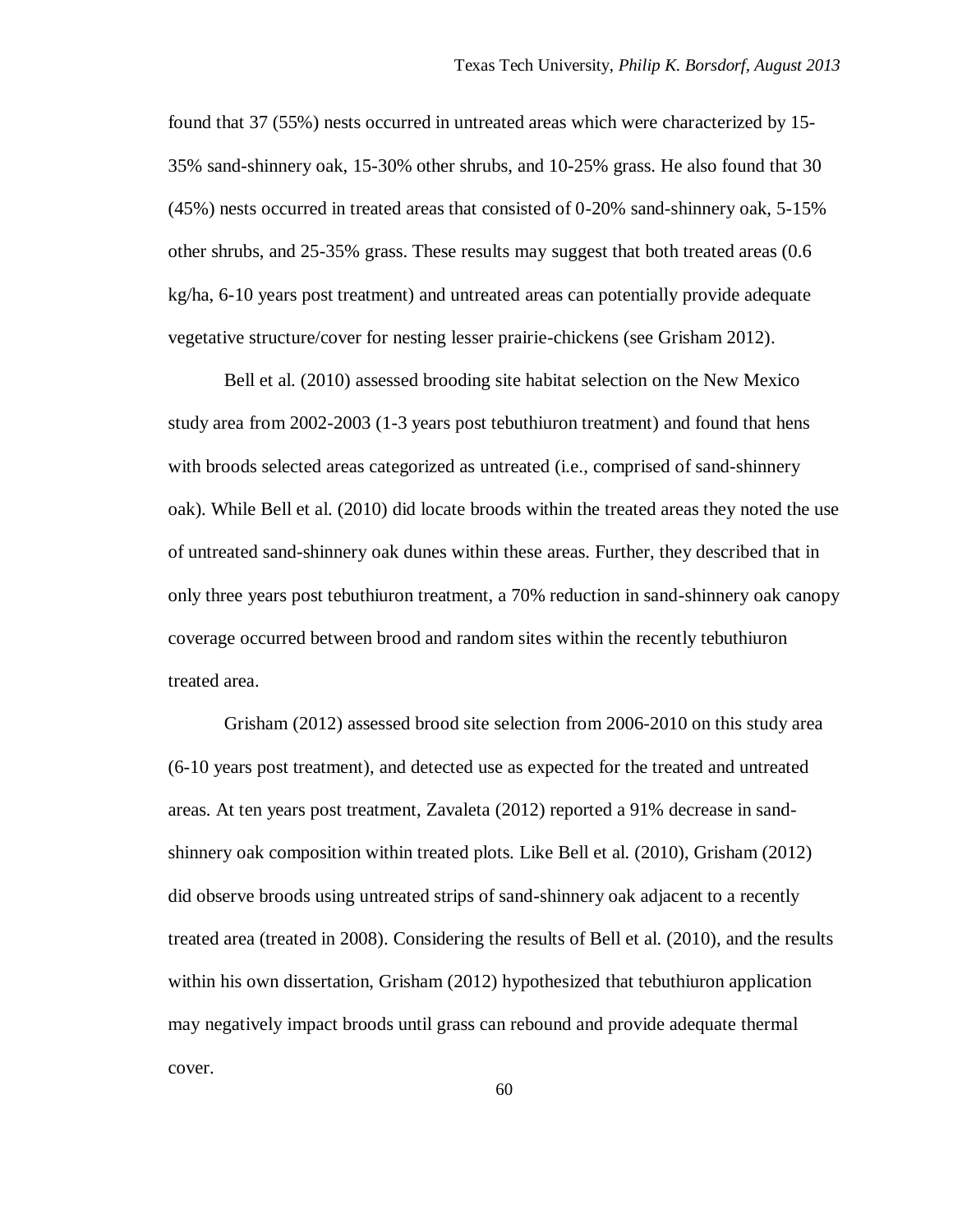Grisham (2012) identified brood survival as a limiting factor for lesser prairiechicken recruitment on the Southern High Plains of Texas. Furthermore, he hypothesized that lacking forb/insect abundance was the source for low brood survival in west Texas. Forb density was overall greater on the New Mexico study area then the Texas study area (Grisham 2012). On the New Mexico study area, forb composition was also shown to be higher in treated than untreated areas (Zavaleta 2012). Despite greater forb and invert abundance in treated areas, Grisham (2012) detected proportional use of the treated and untreated areas by lesser prairie-chicken broods. Forb and invert abundance was not shown to differ between brood site and random sites (Grisham 2012). This may suggest that while tebuthiuron treatments can increase forbs and inverts, treatment may not be necessary to increase forbs/inverts for lesser prairie-chicken broods where adequate forb cover already exists. Furthermore, while prescribed fire has been shown to only temporarily top-kill sand-shinnery oak and not increase grass composition, it has been shown to increase forb growth (Boyd and Bidwell 2001, Harrell et al. 2001). Prescribed fire may be difficult to effectively apply in some parts of the southwestern region, but additional research on prescribed fire as a means to increase forb growth may be warranted.

Considering what is known about the physiology and autoecology of sandshinnery oak, I consider any permanent removal of this plant to be potentially harmful to the greater community in which it belongs. Even reduced rates (0.6 kg/ha) of tebuthiuron kills and removes the sand-shinnery oak from the entire area of application. Because tebuthiuron removal of sand-shinnery oak can be irreversible, the supposition that the resulting vegetative composition equates to supposed historical standards is debatable,

61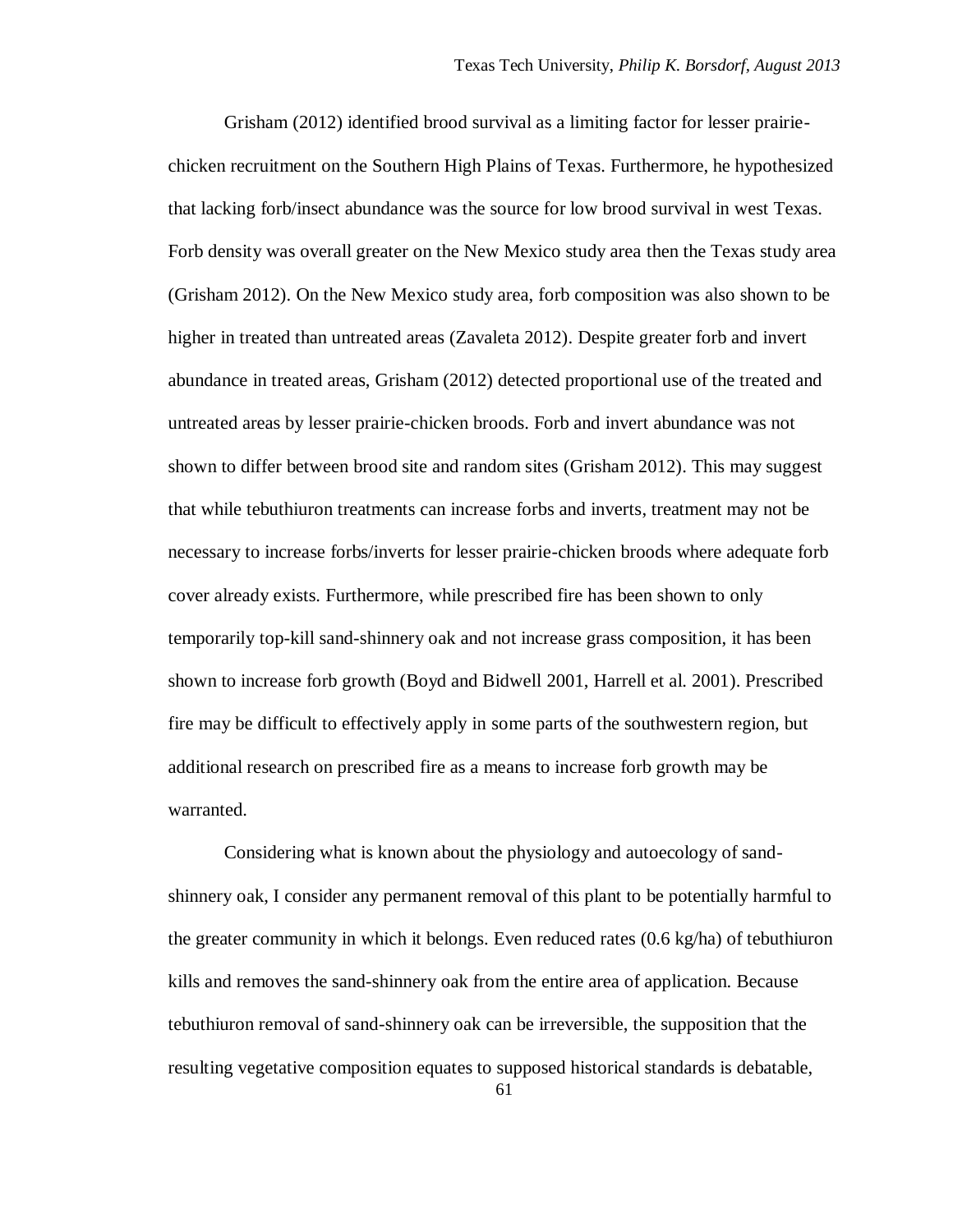and the measurable benefit to lesser prairie-chickens is lacking, the current method for use of tebuthiuron treatment of sand-shinnery oak for lesser prairie-chicken habitat improvement seems questionable.

While the negative impacts of sand-shinnery oak treatment on lesser prairiechicken breeding ecology is not apparent, the potential benefits are also not apparent. Regardless, tebuthiuron treatment of sand-shinnery oak seems to be promoted as a compromise between livestock production and lesser prairie-chicken conservation. My overall interpretation of the information leads me to believe that consideration should be given to prescribed fire, ultra-light application rates of tebuthiuron herbicide, or herbicide use that results in the temporary top-kill of sand-shinnery oak while promoting forb growth, as adaptive lesser prairie-chicken habitat management tools.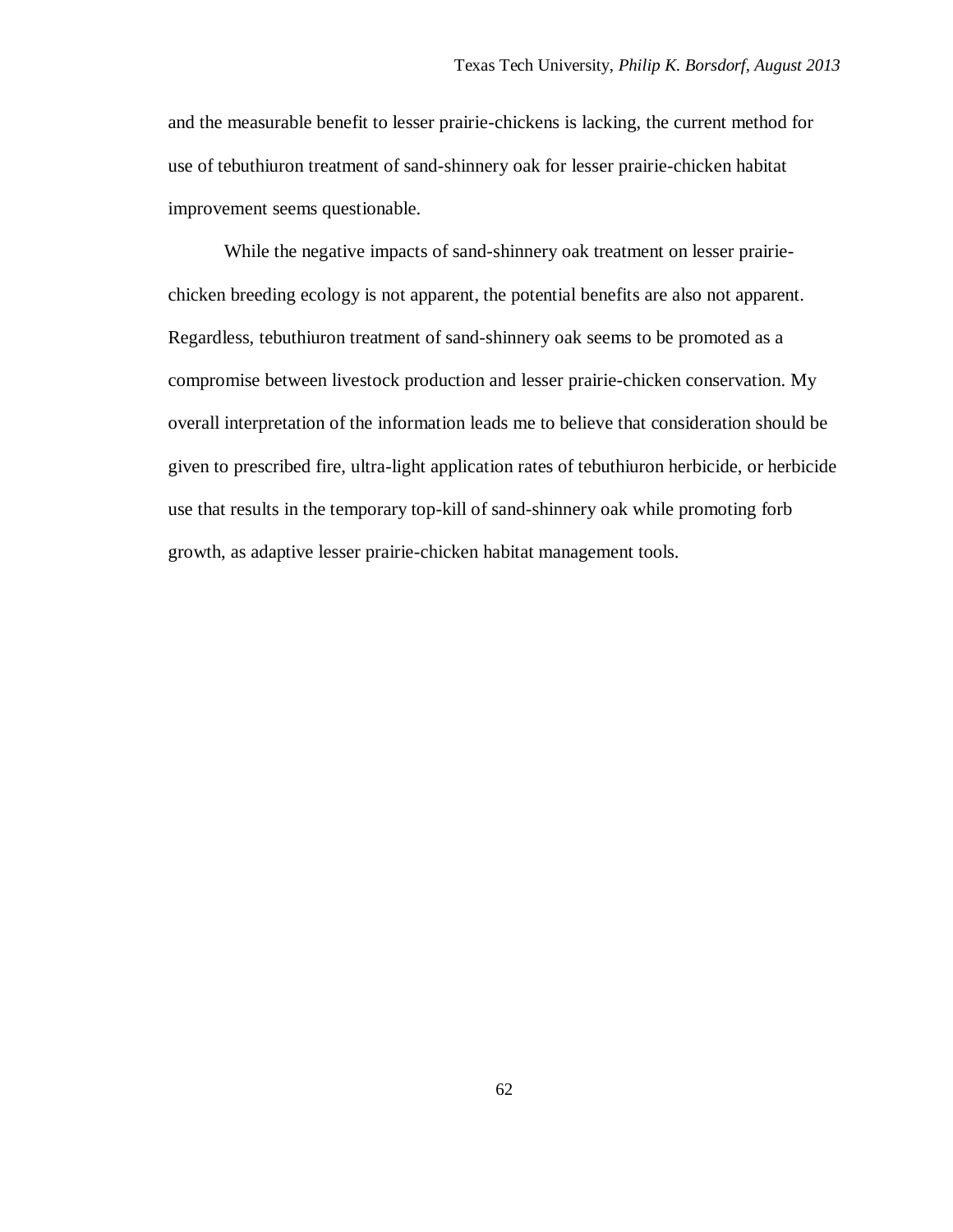### **LITERATURE CITED**

- Bell, L. A., S. D. Fuhlendorf, M. A. Patten, D. H Wolfe, and S. K. Sherrod. 2010. Lesser prairie-chicken hen and brood habitat use on sand shinnery oak. Rangeland Ecology and Management 63:478-486.
- Boyd, C. S. and T. G. Bidwell. 2001. Influence of prescribed fire on lesser prairiechicken habitat in shinnery oak communities in western Oklahoma. Wildlife Society Bulletin 29:938-947.
- Copelin, F. F. 1963. The lesser prairie-chicken in Oklahoma. Oklahoma Department of Wildlife Technical Bulletin 6. Oklahoma City, Oklahoma, USA.
- Crawford, J.A. and E.G. Bolen. 1976b. Effects of land use on lesser prairie chickens in Texas. Journal of Wildlife Management 40:96-104.
- Davis, D. M., R. E. Horton, E. A. Odell, R. D. Rodgers and, H. A. Whitlaw. 2008. Lesser Prairie-Chicken Conservation Initiative. Lesser Prairie Chicken Interstate Working Group. Unpublished Report. Colorado Division of Wildlife, Fort Collins, CO. USA.

Federal Register. May 6, 2013. Proposed Rules Vol. 78, No. 87, pg. 1.

- Grisham, B. A. 2012. The ecology of lesser prairie-chickens in shinnery oak-grassland communities in New Mexico and Texas with implications toward habitat management and future climate change. Ph.D. Dissertation, Texas Tech University, Lubbock, USA.
- Hagen, C.A., B.E. Jamison, K.M. Giesen, and T.Z. Riley. 2004. Guidelines for managing lesser prairie-chicken populations and their habitats. Wildlife Society Bulletin 32(1):69-82.
- Harrell, W.C., S.D. Fuhlendorf, and T.G. Bidwell. 2001. Effects of prescribed fire on sand shinnery oak communities. Journal of Range Management 54:685-690.
- Haukos, D. A. 2011. Use of tebuthiuron to restore sand shinnery oak grasslands of the Southern High Plains. M. N. A El-Ghany Hasanee (Ed.) In Herbicides: Mechanisms and mode of action (103-124). Rijeka, Croatia.
- Haukos, D. A., L. M. Smith, and G. S. Broda. 1989. Spring trapping of lesser prairiechickens. Journal of Field Ornithology 61:20-25.
- Johnson, D. H. 1980. The comparison of usage and availability measurements for evaluating resource preference. Ecology 61:65-71.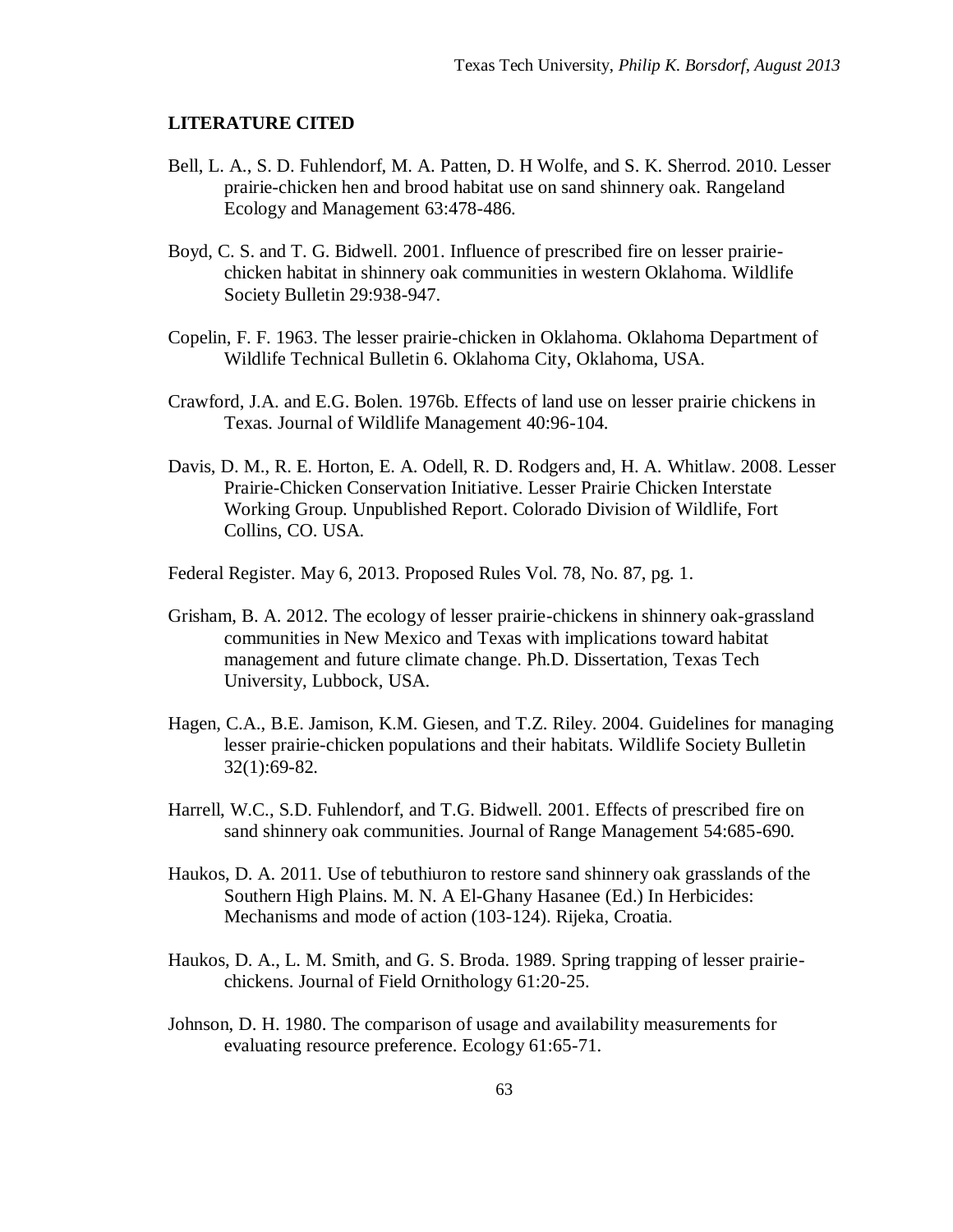- Neu, C., B. Randall, and J. Peek. 1974. A Technique for analysis of utilizationavailability data. Journal of Wildlife Management 38(3):541-545.
- Newman, A. L. 1964. Soil Survey of Cochran County, Texas. Washington, DC: U. S. Department of Agriculture, Soil Conservation Service. 80 pp. + maps.
- Peterson, R. S., and C. S. Boyd. 1998. Ecology and management for sand shinnery oak communities: a literature review. USDA Forest Service General Technical Report RMRS-GTR-16, 44 p. Rocky Mountain Research Station, Fort Collins, Colorado, USA.
- Pirius, N. 2011. The non-breeding season ecology of lesser prairie-chickens (*Tympanuchus pallidicinctus*) on the Southern High Plains of Texas. M.S. Thesis. Texas Tech University. Lubbock, Texas, USA.
- Schroeder, M.A., and C.E. Braun. 1991. Walk-in traps for capturing greater prairiechickens on leks. Journal of Field Ornithology 62:378-385.
- Silvy, N. J., M. J. Peterson, and R. R. Lopez. 2004. The cause of the decline of pinnate grouse: the Texas example. Wildlife Society Bulletin 32:16-21.
- Smythe, L. A., and D. A. Haukos. 2009. Nesting success of grassland birds in shinnery oak communities treated with tebuthiuron and grazing in eastern New Mexico. The Southwestern Naturalist 54:136-145.
- Sullivan, R. M., J. P. Hughes, and J. E. Lionberger. 2000. Review of the historical and present status of the lesser prairie-chicken (*Tympanuchus pallidicinctus*) in Texas. The Prairie Naturalist 32:177-188.
- Taylor, M. A., and F. S. Guthery. 1980a. Fall-winter movements, ranges, and habitat use of lesser Prairie Chickens. Journal of Wildlife Management 44:521-524.
- White, G. C., and R. A. Garrott. 1990. Analysis of wildlife radio-tracking data. First edition. Academic Press, Inc., Sand Diego, California, USA.
- Zavaleta, J. C. 2012. Community response to use of prescribed grazing and herbicide for restoration of sand shinnery oak grasslands. M.S. Thesis, Texas Tech University, Lubbock, TX, USA.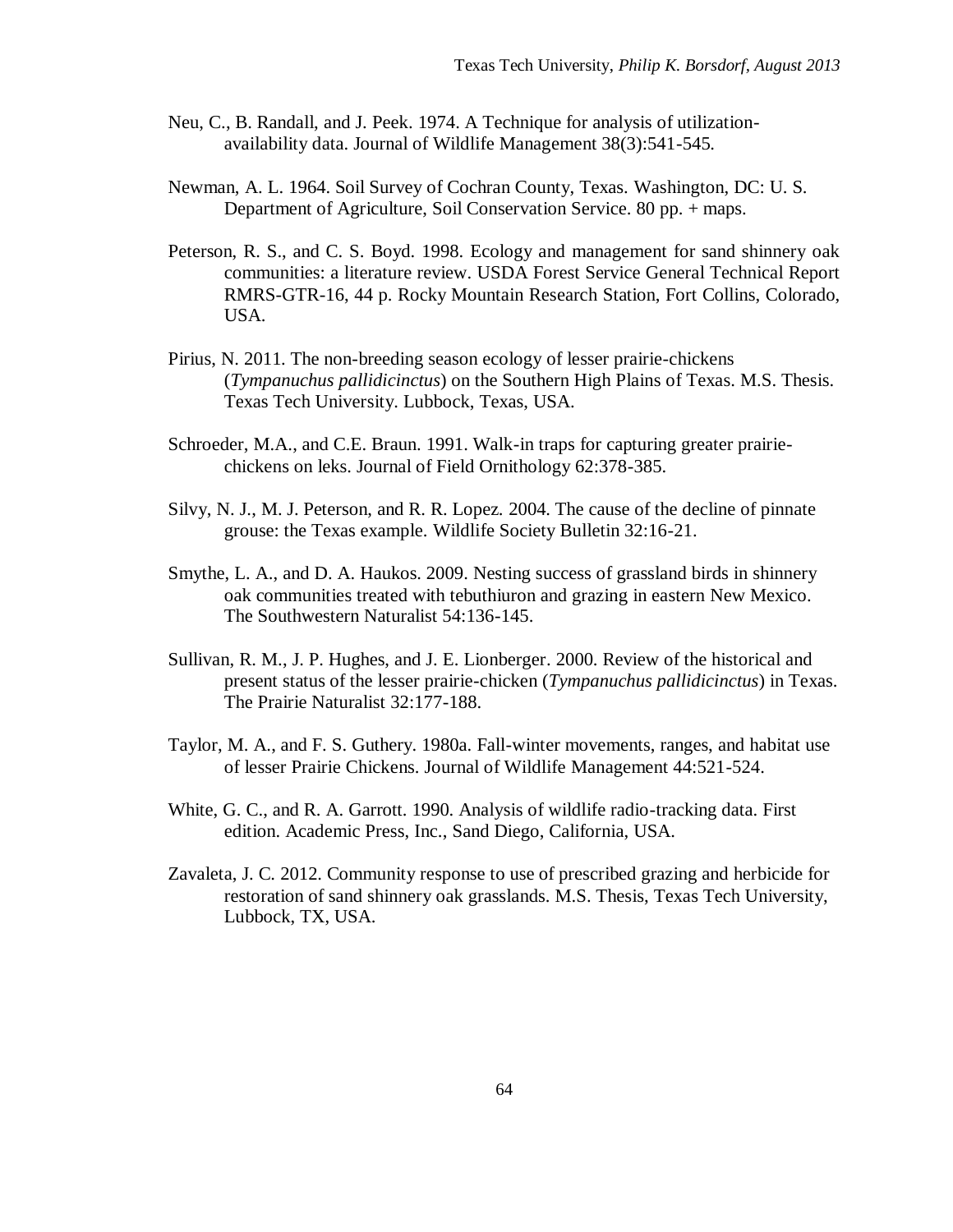Table 3.1. Vegetative composition of treatment types used for determining breeding season habitat selection by lesser prairie-chickens. Categories include: sand-shinnery oak (*Quercus havardii*); other shrubs: mostly sand sagebrush (*Artemisia filifolia*); and grass (mostly native prairie-grasses). Summarized from measurements collected in Roosevelt County, NM from 2002-2010 as shown in Zaveleta (2012).

| <b>Treament Type</b> | <b>Classification</b>  | <b>Description (structural composition)</b><br>ranges per treatment type) |
|----------------------|------------------------|---------------------------------------------------------------------------|
| $T-G$                | Treated-Grazed         | 0-20% Sand-shinnery oak, 5-15% other<br>shrubs, $25-35\%$ grass.          |
| T-NG                 | Treated-Not Grazed     | 0-20% Sand-shinnery oak, 5-15% other<br>shrubs, $25-35\%$ grass.          |
| $NT-G$               | Not Treated-Grazed     | 15-35% Sand-shinnery oak, 15-30% other<br>shrubs, $10-25\%$ grass.        |
| NT-NG                | Not Treated-Not Grazed | 15-35% Sand-shinnery oak, 15-30% other<br>shrubs, $10-25\%$ grass.        |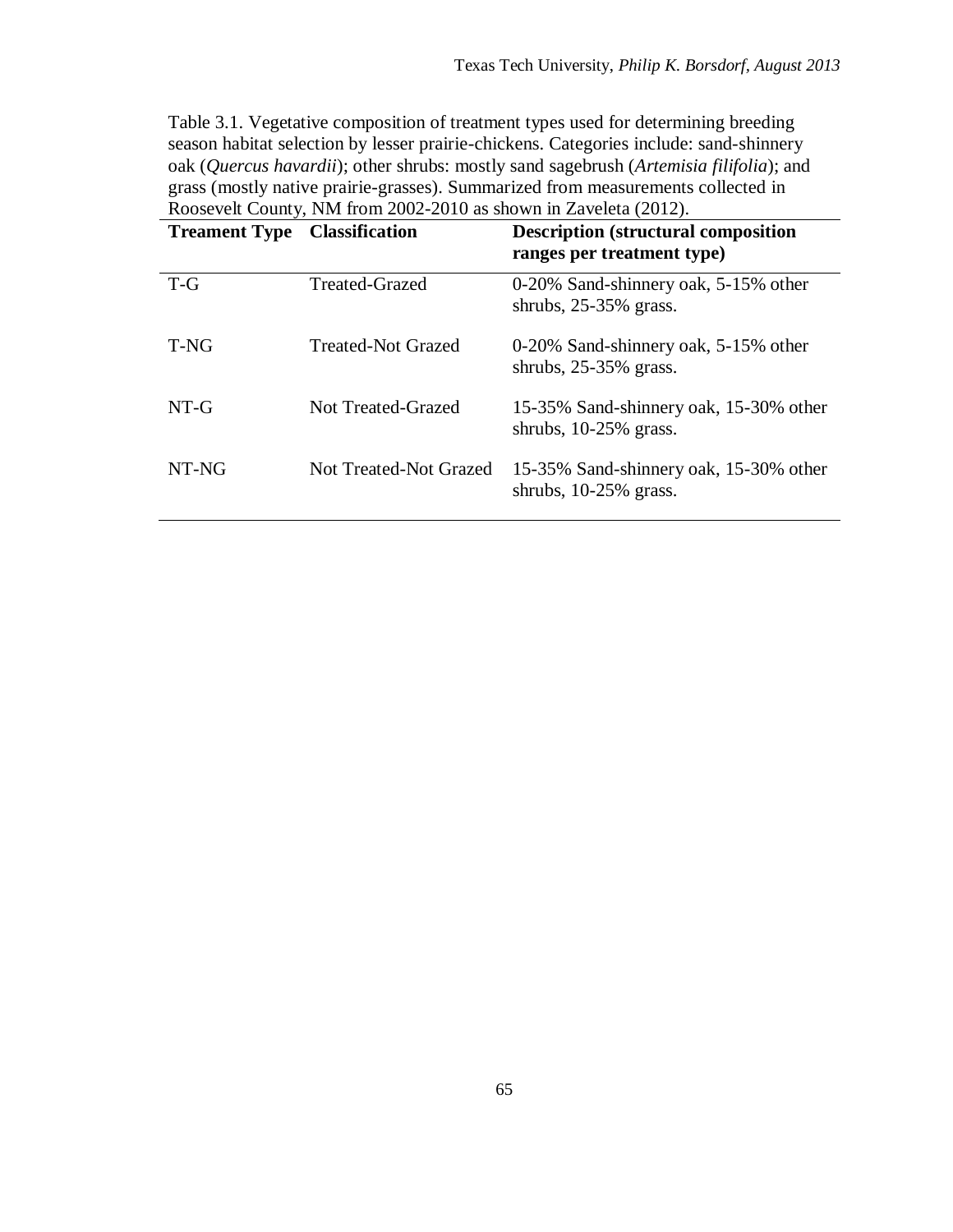| <b>Treatment</b><br><b>Type</b> | <b>Available</b><br>Area (ha) | <b>Total</b><br><b>Locations</b> | Lower<br>$(95\% \text{ CI})$ | <b>Upper</b><br>$(95\% \text{ CI})$ | <b>Expected</b><br><b>Proportion</b> | Use vs.<br><b>Availability</b> |
|---------------------------------|-------------------------------|----------------------------------|------------------------------|-------------------------------------|--------------------------------------|--------------------------------|
| T-G                             | 875 (34%)                     | 127 (26%)                        | 0.217                        | 0.293                               | 0.340                                | Less                           |
| T-NG                            | 264 (10%)                     | 21(4%)                           | 0.025                        | 0.060                               | 0.103                                | Less                           |
| $NT-G$                          | 1177 (46%)                    | 291 (58%)                        | 0.541                        | 0.628                               | 0.458                                | More                           |
| NT-NG                           | 255 (10%)                     | 59 (12%)                         | 0.090                        | 0.147                               | 0.099                                | No difference                  |
| <b>Total</b>                    | 2571                          | 498                              |                              |                                     |                                      |                                |

Table 3.2. Male lesser prairie-chicken habitat selection in Roosevelt County, NM (2006-2010).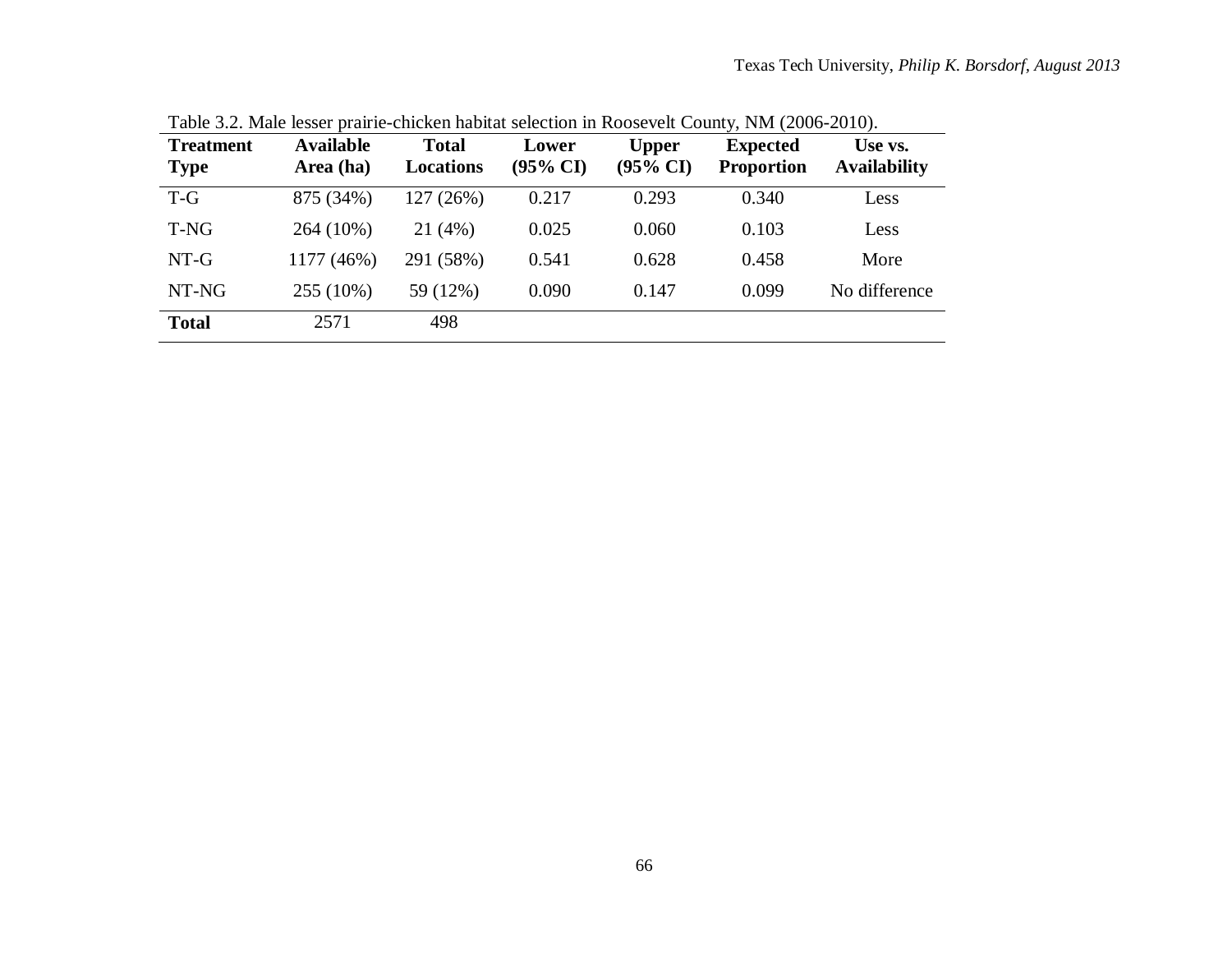| <b>Treatment</b><br><b>Type</b> | <b>Available</b><br>Area (ha) | <b>Total</b><br><b>Locations</b> | Lower<br>$(95\% \text{ CI})$ | <b>Upper</b><br>$(95\% \text{ CI})$ | <b>Expected</b><br><b>Proportion</b> | Use vs.<br><b>Availability</b> |
|---------------------------------|-------------------------------|----------------------------------|------------------------------|-------------------------------------|--------------------------------------|--------------------------------|
| $T-G$                           | 875 (34%)                     | 135 (22%)                        | 0.186                        | 0.251                               | 0.340                                | Less                           |
| T-NG                            | 264 (10%)                     | 65 (11%)                         | 0.081                        | 0.129                               | 0.103                                | No difference                  |
| $NT-G$                          | 1177 (46%)                    | 302 (49%)                        | 0.449                        | 0.528                               | 0.458                                | No difference                  |
| NT-NG                           | 255 (10%)                     | 116 (19%)                        | 0.157                        | 0.218                               | 0.099                                | More                           |
| <b>Total</b>                    | 2571                          | 618                              |                              |                                     |                                      |                                |

Table 3.3. Female lesser prairie-chicken habitat selection in Roosevelt County, NM (2006-2010).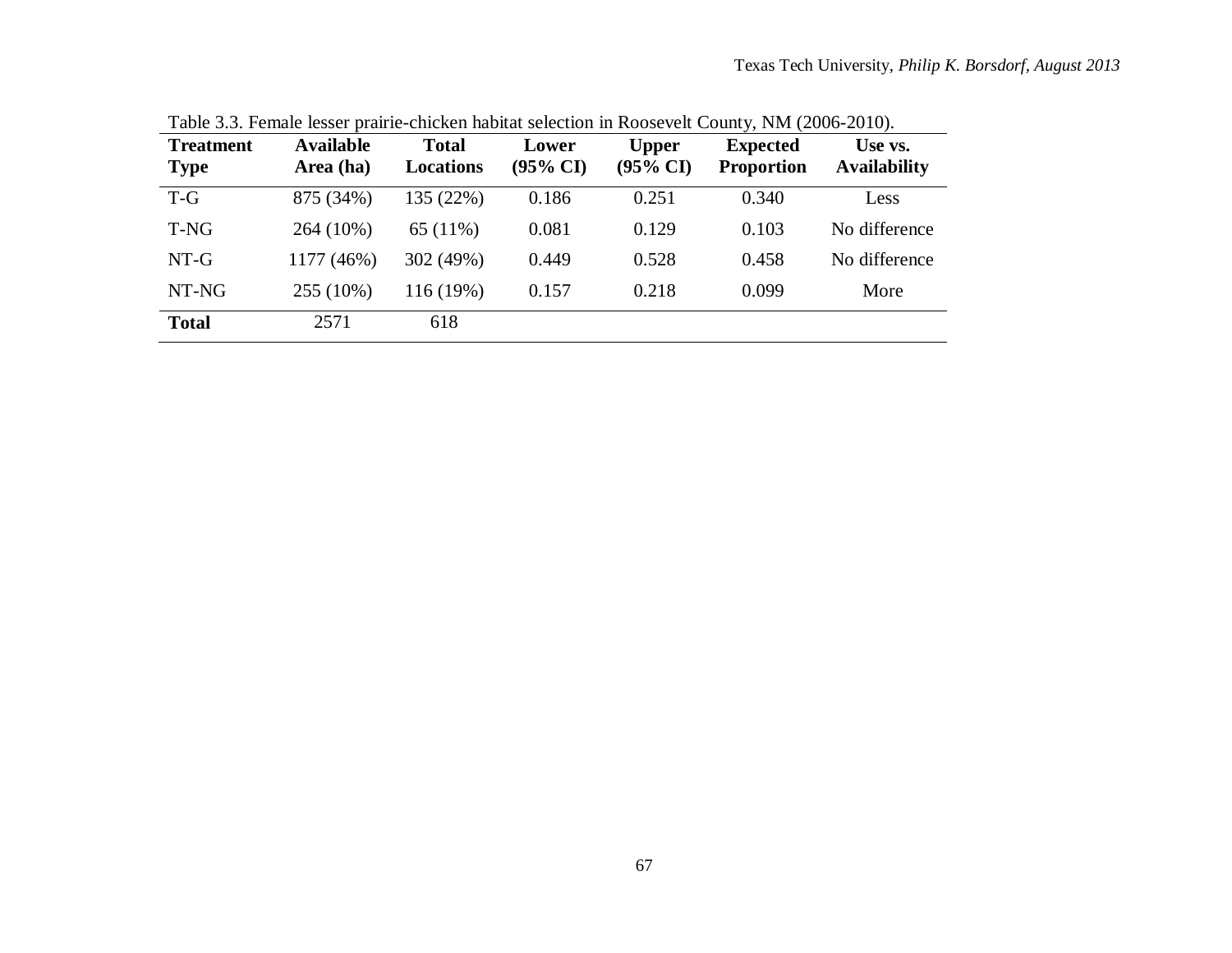#### **CHAPTER IV**

# **LESSER PRAIRIE-CHICKEN NOCTURNAL ROOSTING SITE SELECTION ON THE SOUTHERN HIGH PLAINS OF TEXAS**

## **ABSTRACT**

Nocturnal roosting site selection was assessed in relation to microhabitat and microclimate variables in west Texas during the breeding seasons of 2011 and 2012. There were no differences in visual obstruction readings between roost and paired random sites. Lesser prairie-chickens roosted directly on bareground with no overhead vegetative coverage. In 2011, there was significantly more bareground and less humidity (% RH) at roosting site point center compared to paired random sites. In 2012, roost and random sites were equally humid, but there was more litter coverage surrounding roosting sites compared to paired random sites. Temperature did not appear to differ between roost and random sites in either 2011 or 2012. Results may show evidence for the selection of nocturnal roosting sites based on tradeoffs between visual and/or scent concealment from nocturnal predators as related to the available microclimate and microhabitat variables during the course of this study.

## **INTRODUCTION**

The lesser prairie-chicken (*Tympanuchus pallidicinctus*), a prairie grouse species of the central and southern Great Plains, has experienced an estimated 90% reduction in both range and population since the 1800's (Taylor and Guthery 1980a, Hagen et al. 2004). These population level declines have resulted in the lesser prairie-chicken being reviewed for listing as threatened under the Endangered Species Act of 1973 (Federal Register 2013). Consequentially, substantial conservation effort and research has been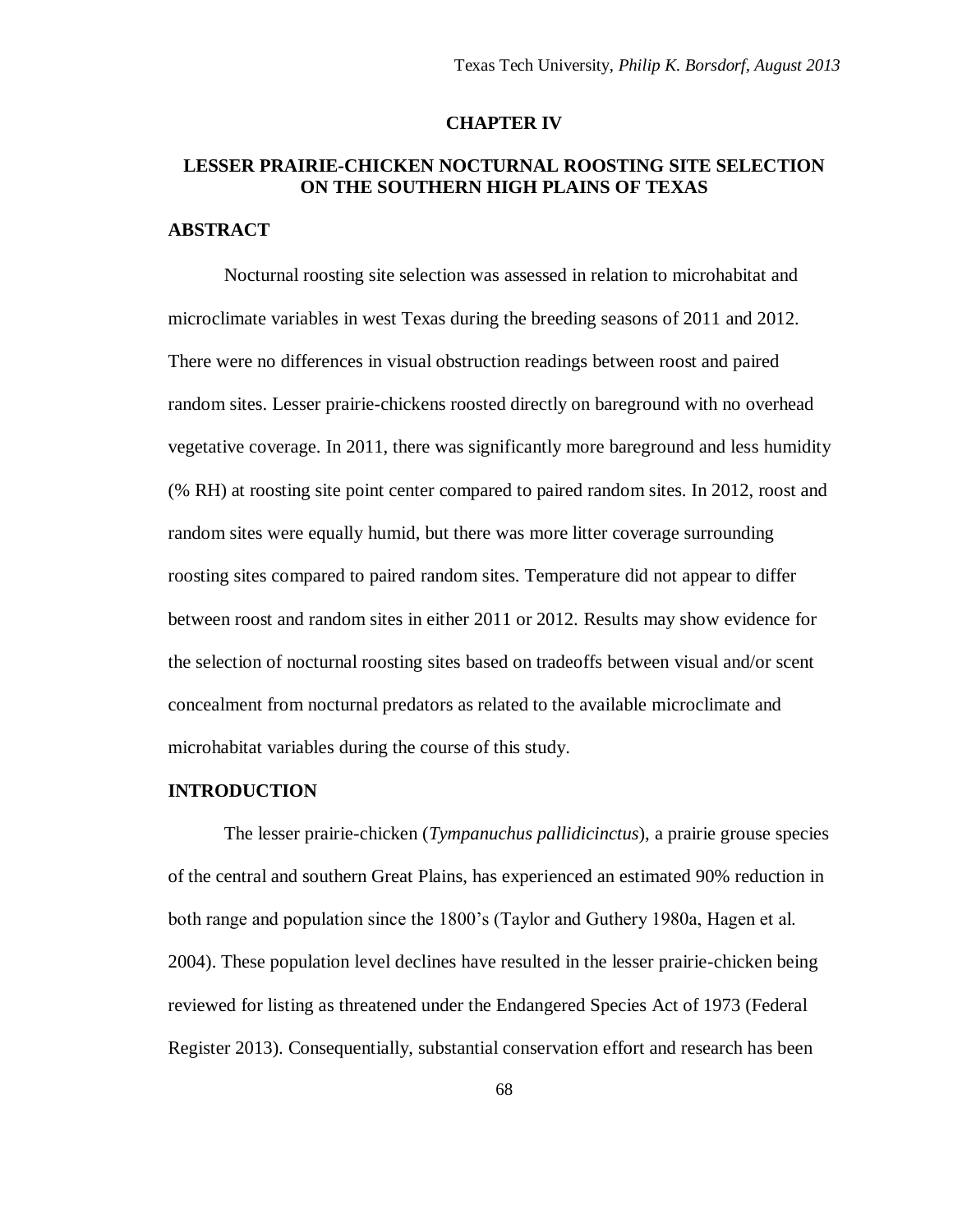focused on the species, with most research focused on survival, nesting ecology, and habitat associations (Pirius 2011, Grisham 2012).

Recent advances in technology have allowed for the fine scale measurement of climate at sites of animal occupancy (i.e., microclimate). Other variables can be measured (e.g., microhabitat) and thorough investigations of site characterization/selection can be performed. Furthermore, relationships can be drawn between microclimate and parameters such as survival and physiological response to environmental conditions. Patten et al. (2005) found that lesser prairie-chicken survival was greater at sites that were cooler and more humid. Bell et al. (2010) found evidence for the temporal selection of lesser prairie-chicken brooding sites based on microclimate (temperature and % relative humidity). Grisham (2012) found evidence of a temperature threshold at which lesser prairie-chickens no longer successfully hatched nests, and, as a result, identified a potential limiting factor for lesser prairie-chicken persistence under drought conditions.

One aspect of lesser prairie-chicken ecology for which there is little information is the characterization and selection of nocturnal roosting sites. A literature review of the subject reveals that most of the existing data are anecdotal. Copelin (1963) noted that lesser prairie-chickens in Oklahoma roosted on ridges, in draws and ravines, and in areas with less than 1 meter (m) of overhead cover. Jones (1963) discussed the use of pockets of shorter vegetation by roosting lesser prairie-chickens in Oklahoma. During the fall/winter, lesser prairie-chicken foraging areas, and associated nocturnal roosting sites consisted of a greater component of grass than shrubs, in eastern New Mexico (Davis et al. 1979; Riley et al. 1993). Kukal (2010) did not detect a difference between daytime and nighttime telemetry-based relocation distances to known leks during the fall/winter in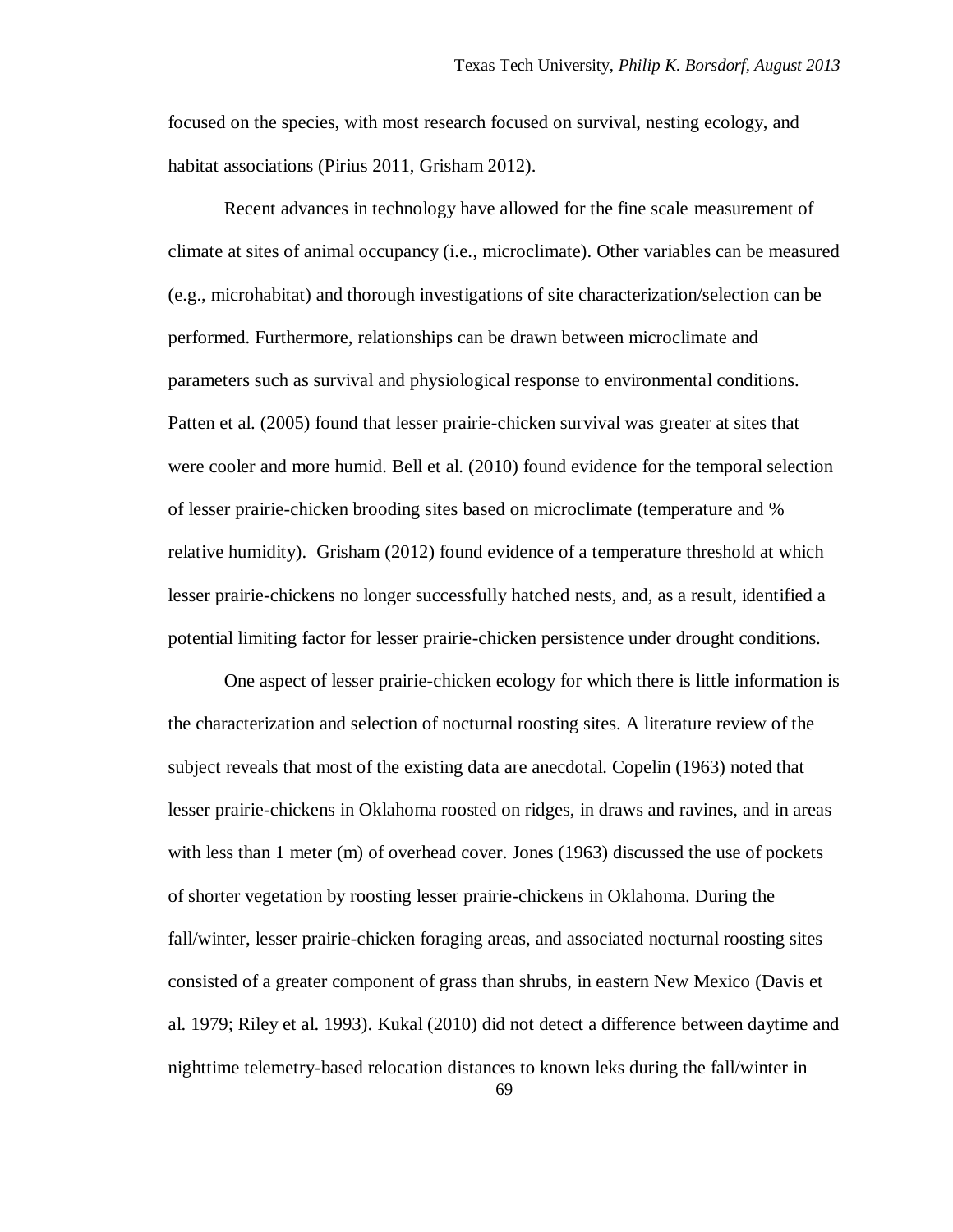northeast Texas Panhandle. To address the lack of quantitative data on this aspect of lesser prairie-chicken ecology, I attempted to more rigorously assess nocturnal roost site characteristics of the species in context of measureable microhabitat and microclimate components available on the Southern High Plains of Texas.

## **STUDY AREA**

This study was conducted on privately owned lands in Cochran, Hockley, Yoakum, and Terry counties of Texas, USA. The study area occurred on the Llano Estacado or Southern High Plains of Texas. Brownfield-Tivoli fine sand soils made up the substrate of a topography that was predominantly flat, with low-lying sand dunes, and dune complexes scattered throughout. Temperatures ranged from -33 to 44° C and the average annual precipitation was 45.9 cm (Neuman 1964).

The core study area was an isolated mosaic of sand-shinnery oak (*Quercus havardii*) grassland communities and sand sagebrush (*Artimisia filifolia*) dominated areas. On the fringes of this core area was honey mesquite (*Prosopis glandulosa*) and Conservation Reserve Program (CRP) enrollments consisting primarily of introduced lovegrass (*Eragrostis* spp.) and old-world bluestems (*Bothriochloa* spp.). The main land use of the core area was beef cattle production; with some oil mining infrastructure present. The surrounding area was made up of dense center pivot fields (cotton) and oil mining infrastructures (pump jacks and associated roads).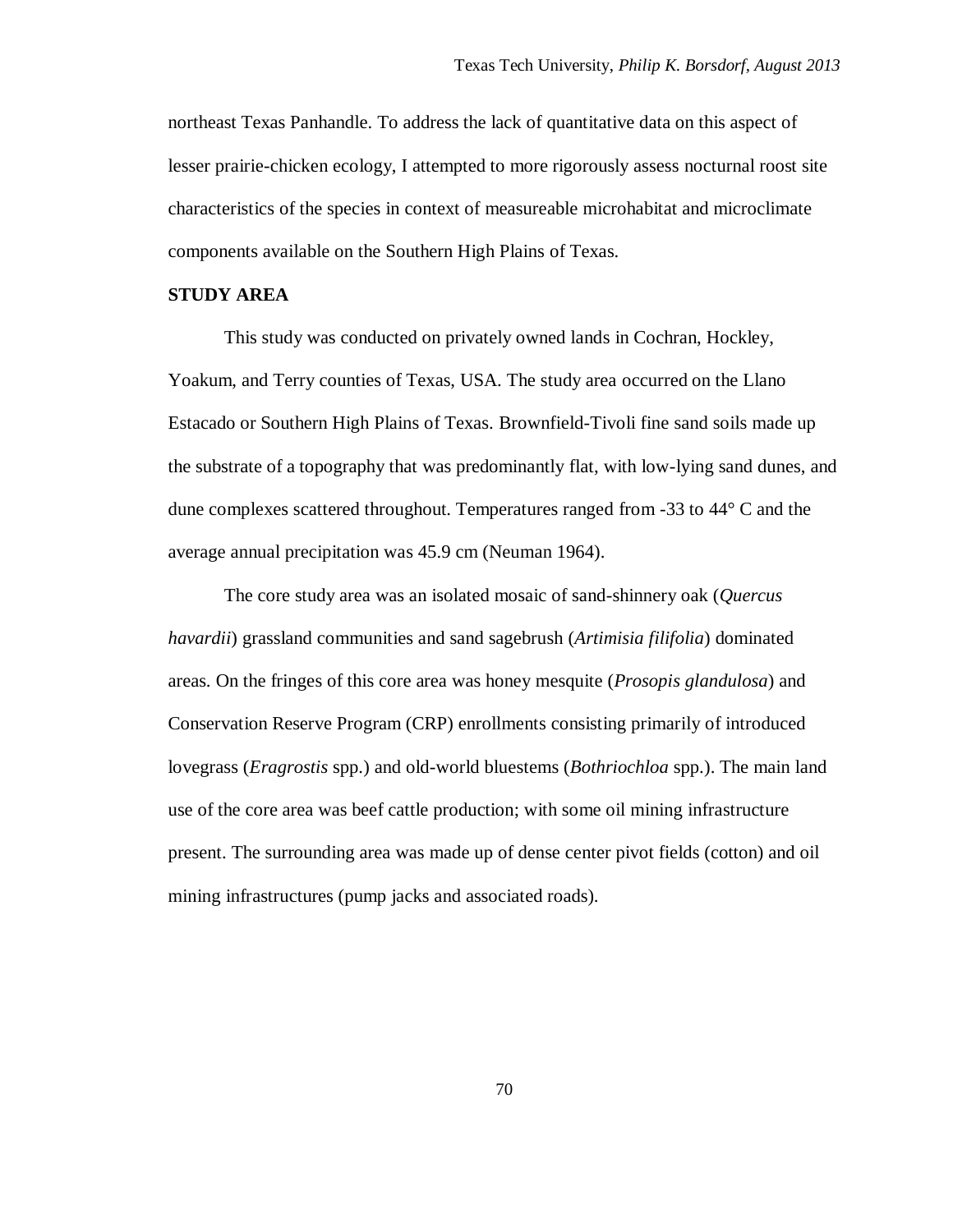### **METHODS**

## **Capture**

I captured male and female lesser prairie-chickens on leks using drift fences and walk-in-funnel traps (Haukos et al. 1989, Schroder and Braun 1991), and magnetized drop nets (Wildlife Capture Services LLC, P.O. Box 334, Flagstaff, AZ 86002) from 1 March through 15 May of 2011 and 2012. After capture, gender of lesser prairie-chickens was determined by pinnae length (mm) and the presence of eye combs (Copelin 1963). Age was determined by presence or absence of spotting within 2.5 centimeters (cm) from the tips of the  $9<sup>th</sup>$  and  $10<sup>th</sup>$  primary feathers (Copelin 1963). Both male and female adult lesser prairie-chickens lack these spots. Tarsus length (mm), un-flattened wing cord (mm), and mass (g) were measured for each captured individual. Finally, each lesser prairie-chicken was banded and radio-collared with a 9 g necklace style radio-transmitter in 2011 and a 12 g radio-transmitter of the same style and manufacturer in 2012 (American Wildlife Enterprises, Florida, USA).

# **Radio-telemetry**

I used a hand-held 3 element Yagi antenna, an Advanced Telemetry Systems R-2000 receiver (Advanced Telemetry Systems, Ashanti, Minnesota, USA), and a handheld Garmin Etrex Vista (Garmin International Inc., Olathe, KS, USA) global positioning systems unit to record locations of lesser prairie-chickens during the nocturnal roosting period (2200 and 0600). I used two different methods to determine the exact nocturnal roosting locations. In 2011, triangulations (Cochran and Lord 1963) at close distances (≤25 meters) were obtained on roosting lesser prairie-chickens. The following day,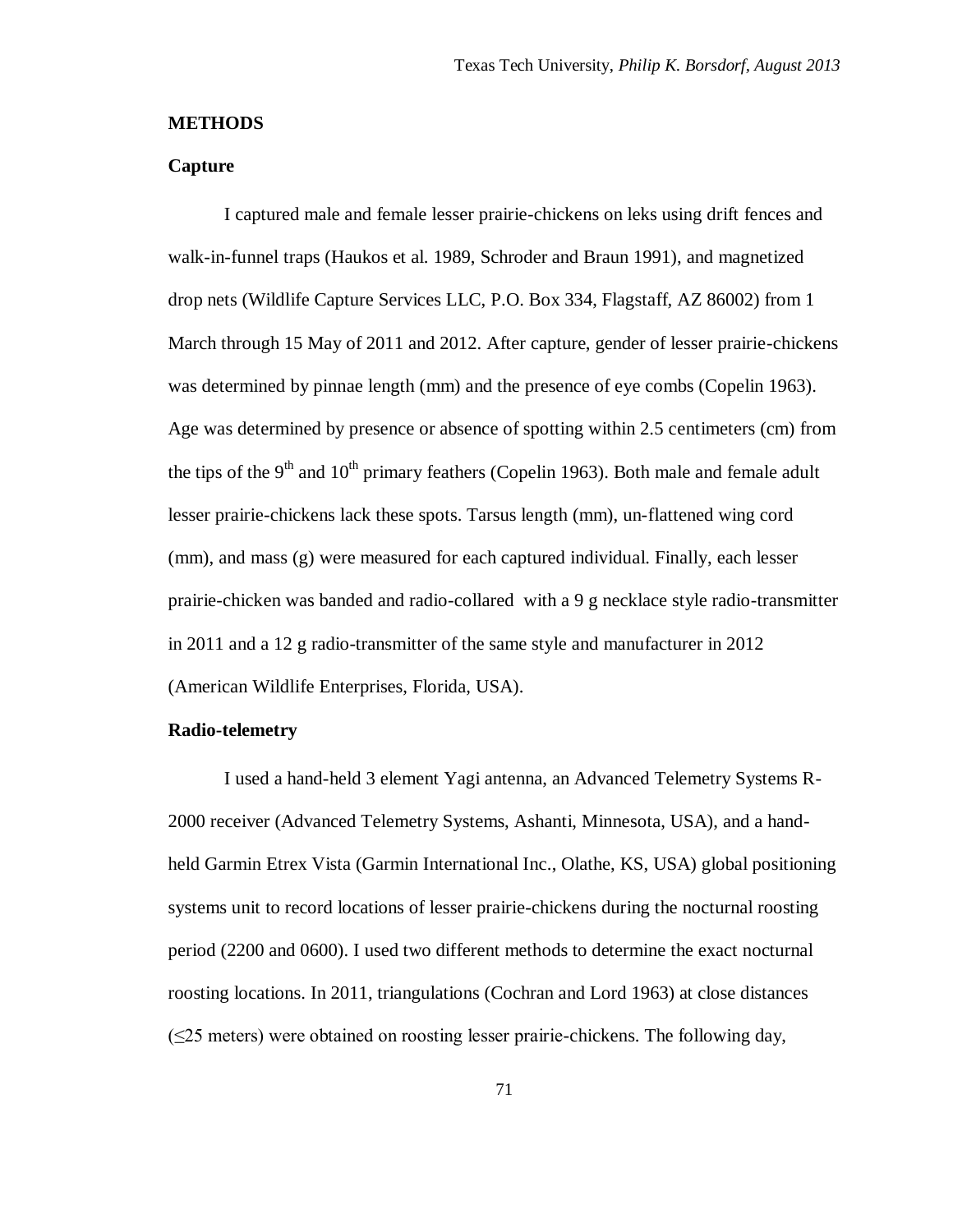observers returned to the area where the triangulation took place and identified the points from which triangulation bearings were obtained. Once the triangle was visualized, line transects (1.5 meters apart) were walked across the triangle to locate lesser prairiechicken droppings deposited the night before. Only droppings that were visibly fresh were designated as the radio-collared individual's nocturnal roosting location.

In 2012, radio-telemetry was used to find lesser prairie-chickens, and homing was used to get in close proximity (10-20 m) of roosting lesser prairie-chickens. With sufficient experience, I developed a strong sense of distance from radio-collared individuals with the radio-telemetry equipment mentioned above. Once I was positioned in close proximity to a roosting lesser prairie-chicken, and aware of the directional location of the target individual, an L3 Thermal-Eye X200XP thermal imaging scope (L-3 Communications Infrared Products, Garland, TX 75041) was used to visually locate the roosting lesser prairie-chicken. Vegetation typically obscured the heat signal and dictated that I get within close proximity to roosting individuals. In some instances, vegetative obstruction required careful circling of roosting individuals until a break in obstruction allowed for a heat signal to be detected. Upon detection of a heat signal, I recorded UTM coordinates, compass bearing, estimated distance to the roosting individual, and marked the vegetation directly in front of myself with orange surveyor's flagging. I was careful not to flush roosting lesser prairie-chickens. The following day, I relocated the flagging, and retraced the bearing to locate the roosting individual's droppings.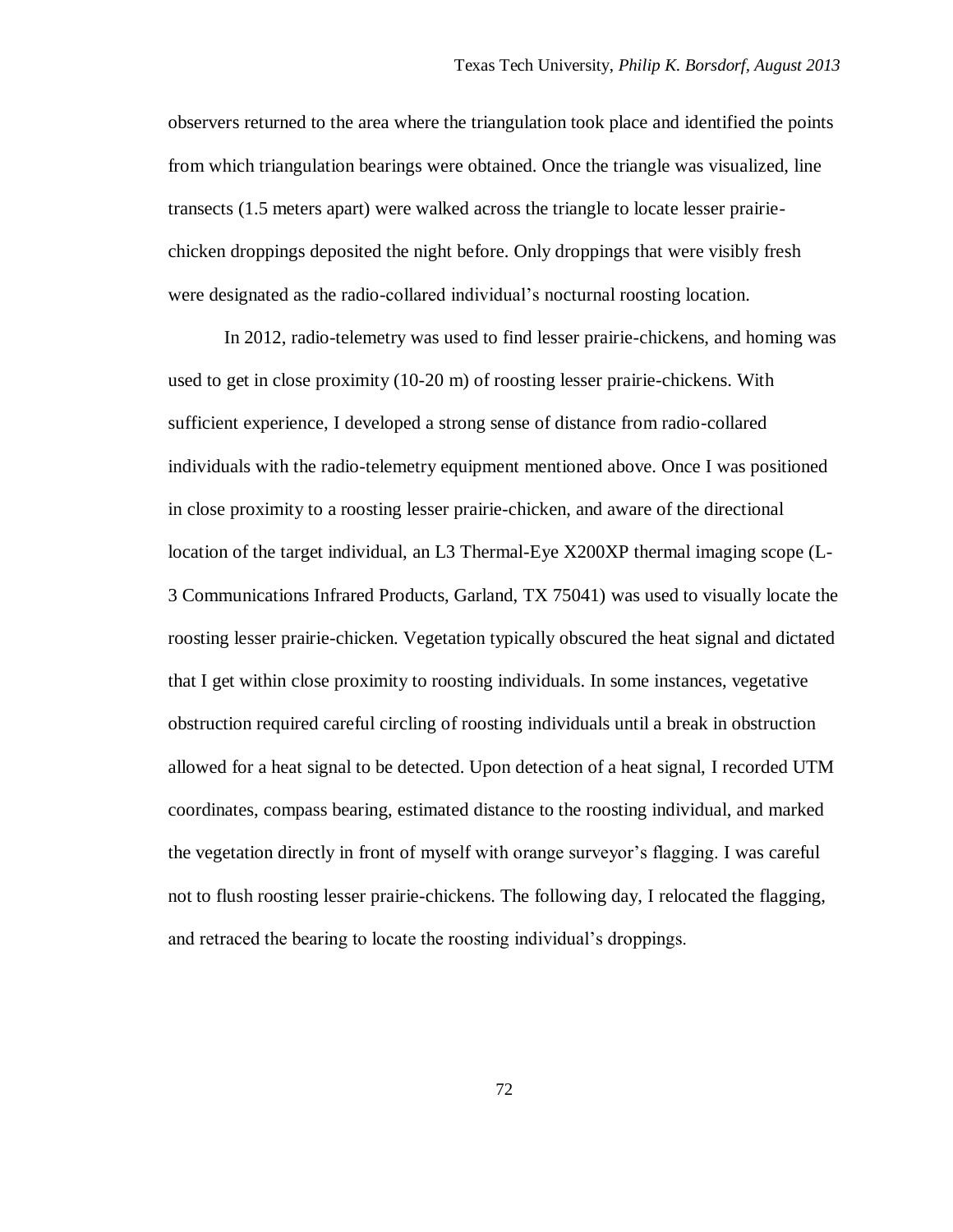### **Microhabitat**

The point center was considered to be right on top of the roosting lesser prairiechicken's droppings. At point center, I measured visual obstruction readings (VOR) to the nearest half decimeter (dm), from a distance of 4 m and a height of 1 m, in all four cardinal directions using a Robel Pole (Robel et al. 1970). To assess canopy coverage, I took digital photographs of a 20 x 50 centimeter (cm) Daubenmire frame (Daubenmire 1959) from a height of 1.5 m, at point center and at 4 points 1 m from point center in each cardinal direction. A list of random distances (50-360 m) and bearings (0-359°) was generated and used to select paired random sites for each roost location. All VOR and canopy coverage measurements taken at roost sites were replicated at the paired random sites.

Percent canopy coverage of shrubs, grass, forbs, litter, and bareground was estimated by importing the digital photographs into Microsoft Powerpoint 2007. In Powerpoint, 20 points were placed within the Daubenmire frame's perimeter, and at each point one of the five canopy coverage categories was assigned. An arcsine-squareroot transformation was applied to the proportions of the canopy coverage categories (Howell 1995). For each year, I used a one-way analysis of means, not assuming equal variances (R script: "oneway.test"), to test for differences between canopy coverage categories. Welch's-adjusted two samples *t*-tests were used to test for differences between each canopy coverage category between roost and random sites. Also, Welch's-adjusted two samples *t*-tests were used to test for differences between 0% and 100% visual obstruction readings between roost and random sites. Data from 2011 and 2012 were analyzed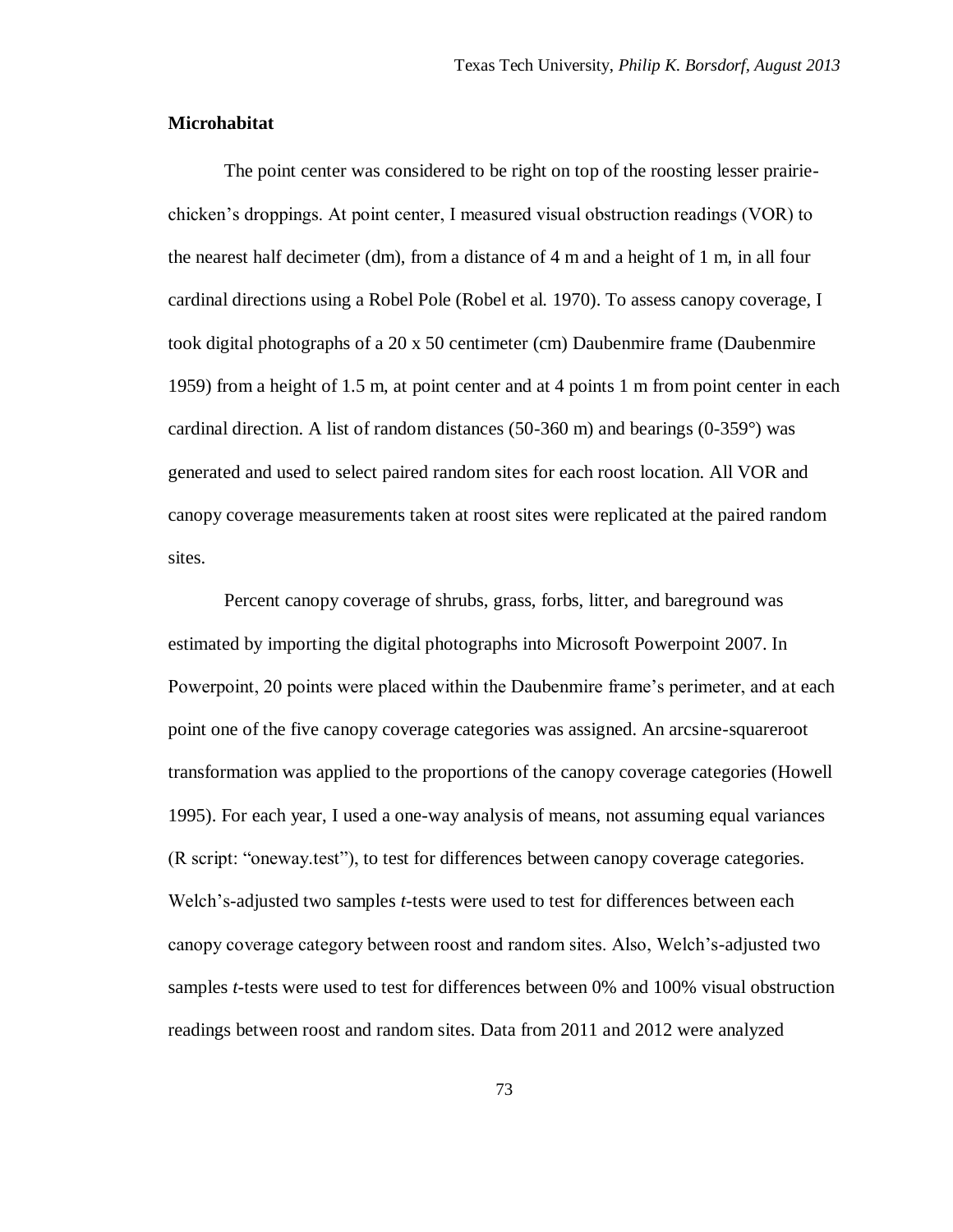separately due to differences in both VOR and canopy coverage measurements between years.

### **Microclimate**

Bell et al. (2010) evaluated daytime microclimate characteristics within sandshinnery oak grasslands in eastern New Mexico and found that temperatures along a 10 m line could vary substantially (Bell et al. 2010). Based on this information, and because I did not want to flush roosting lesser prairie-chickens, I determined it would be inappropriate to place a data logger near to but not directly at a lesser prairie-chicken's roosting site. Instead, I opted to investigate the hypothesis that sites selected by lesser prairie-chickens for roosting had different microclimate characteristics compared to random sites consistently across time. I placed a Maxim Integrated Semiconductor weather data logger (Maxim Integrated Products, Sunnyville, CA, USA) at the roost site and paired random site at the time when vegetation measurements were taken (the day following roost location). Data loggers were programmed to record temperature in degrees Celcius (°C) and relative humidity (% RH) every hour, and left at the roost and paired random sites for 14 consecutive days. Data recorded by the data loggers that did not fall in between the nocturnal roosting hours (2200-0600) was omitted from analysis. Roost and random site measurements (temperature and % RH) were pooled separately, and a Welch's adjusted two-samples *t*-test was used to test for differences in microclimate variables between roost and random sites for 2011 and 2012.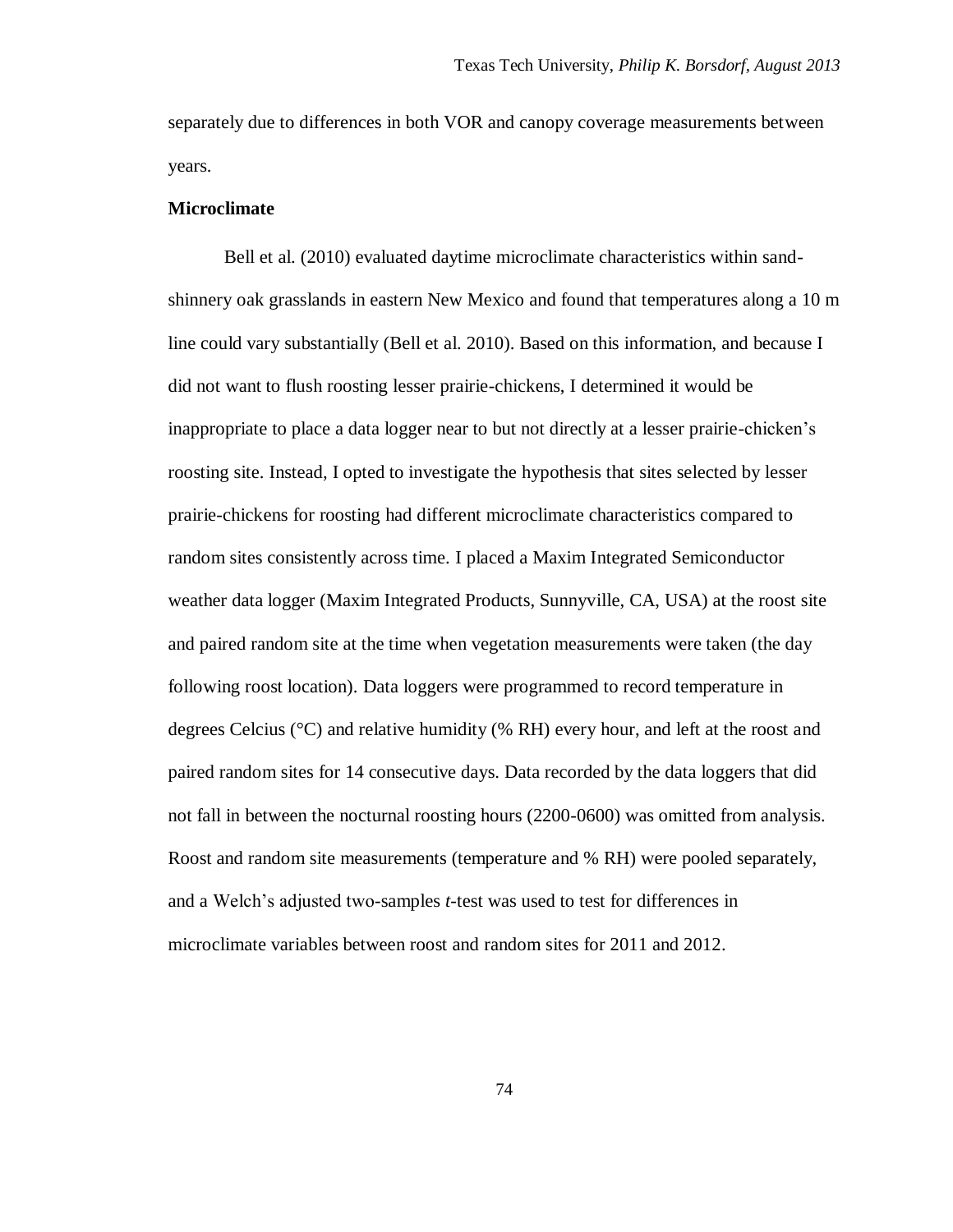### **RESULTS**

### **Microhabitat**

Each year, VOR and canopy coverage was measured at 30 pairs of roost and random sites. For the VOR analysis, the readings from all four cardinal directions for 100% and 0% readings were included in the within year analyses. This rendered 120 VOR readings for each sample comparison per year (Table 4.1). In 2011, average 100% VORs  $(\pm SD)$  were 0.35 dm (0.58) at roost and 0.34 dm (0.44) at random sites, respectively. In 2011,  $0\%$  VORs were 5.01 dm (2.40) at roost and 4.89 dm (2.48) at random sites, respectively. In 2012, average 100% visual obstruction readings  $(\pm SD)$ were 0.25 dm (0.43) at roost and 0.23 dm (0.41) at random sites, respectively. And, in 2012, 0% VORs were 3.46 dm (1.68) at roost and 3.24 dm (1.80) at random sites, respectively.

Welch's-adjusted two-samples *t*-tests showed there was not a significant difference between years for roosting site 100% VORs ( $t = 1.52$ ,  $df = 221.26$ ,  $P = 0.13$ ). However, there was a significant difference between years for  $0\%$  roosting site VORs ( $t =$ 5.81, *df* = 212.99, *P* < 0.01). Therefore, roost and random site VORs were not pooled across years. In 2011, there was not a significant difference in 100% ( $t = -0.19$ ,  $df =$ 221.82,  $P = 0.85$  or 0% ( $t = -0.40$ ,  $df = 237.69$ ,  $P = 0.69$ ) VORs between roost and random sites. In 2012, there was not a significant difference in 100% ( $t = -0.38$ ,  $df =$ 237.47, *P* = 0.70) or 0% (*t* = -1.00, *df* = 236.73, *P* = 0.32) VORs between roost and random sites.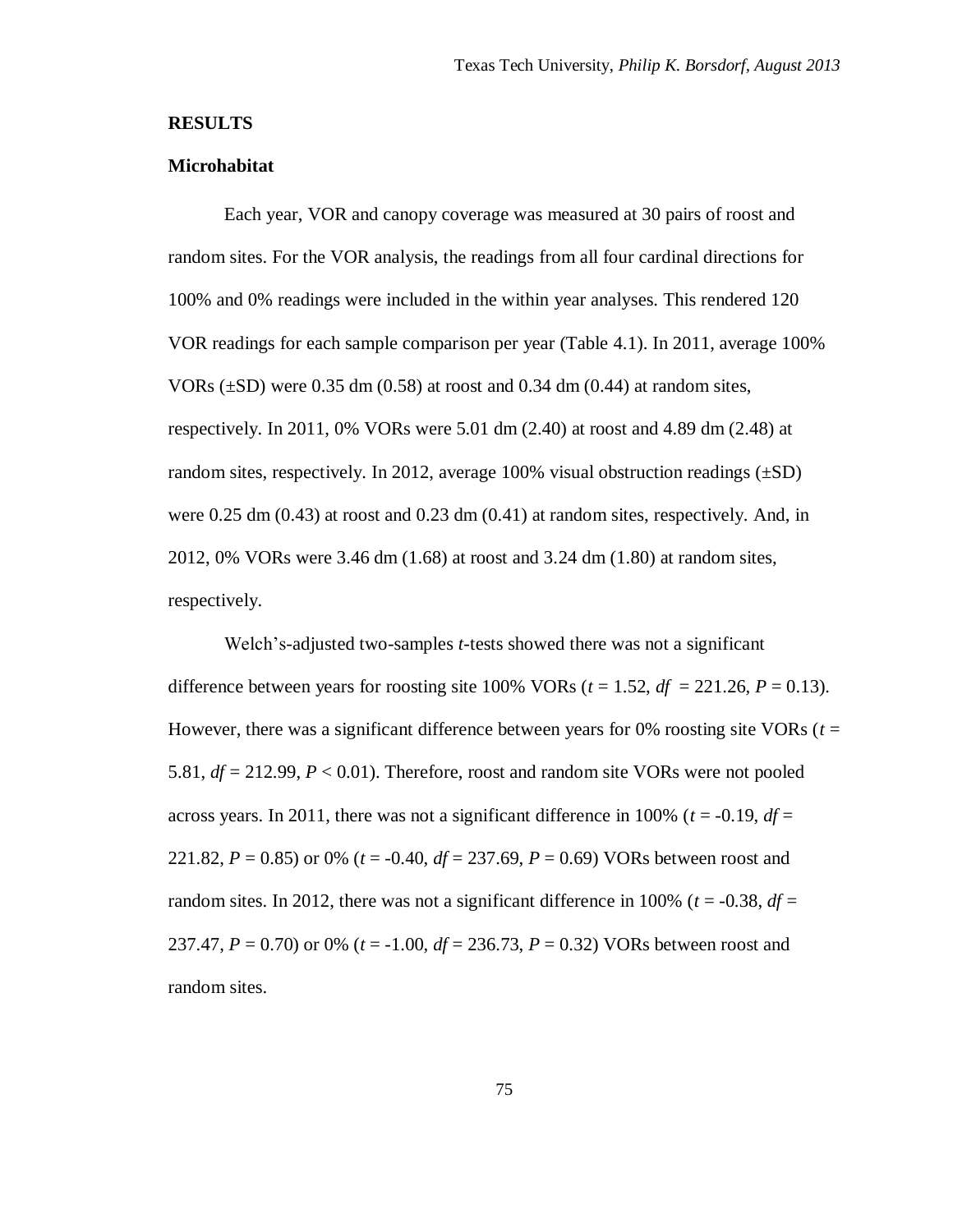In 2011 and 2012, canopy coverage categories (i.e., shrubs, grass, forbs, litter, and bareground) were averaged separately for both roost and random sites across all 30 paired samples. Total proportional coverage for roost and random sites was calculated and summarized (Tables 4.2 through 4.5). To test for differences between roost and random point center canopy coverage, canopy coverage proportions were calculated for each site's point center, arcsine-squareroot transformed, pooled across all 30 samples, and then tested with Welch's-adjusted two samples *t*-tests.

One-way analysis of means, not assuming equal variances, showed significant differences between canopy coverage categories for roost  $(F = 123.81, df = 4.00, P <$ 0.01) and random sites  $(F = 29.95, df = 4.00, P < 0.01)$ , respectively, in 2011. Welch'sadjusted pairwise *t*-tests showed differences between roost and random point centers for bareground ( $t = 3.82$ ,  $df = 51.97$ ,  $P < 0.01$ ) and grass ( $t = -3.33$ ,  $df = 42.72$ ,  $P < 0.01$ ), but not forb, litter, or shrubs (Table 4.6). Similarly, there were differences between canopy coverage categories for roost ( $F = 107.28$ ,  $df = 4.00$ ,  $P < 0.01$ ) and random sites ( $F =$ 42.32,  $df = 4.00$ ,  $P < 0.01$ ), respectively, in 2012. However, in contrast to 2011 results, the only differences between roost and random point centers in 2012 was for shrubs (*t* = - 2.18, *df* = 55.36, *P* = 0.03; Table 4.7).

#### **Microclimate**

In 2011, 883 measurements of temperature and relative humidity were recorded at 11 pairs of roost and random sites (Table 4.8). The average temperature  $(\pm SD)$  for roost and random sites in 2011 was  $24.2^{\circ}$  C (2.9) and  $23.8^{\circ}$  C (2.9), respectively. The average relative humidity at roost and random sites in  $2011$  was  $49.7\%$  (15.8) and  $54.4\%$  (16.4),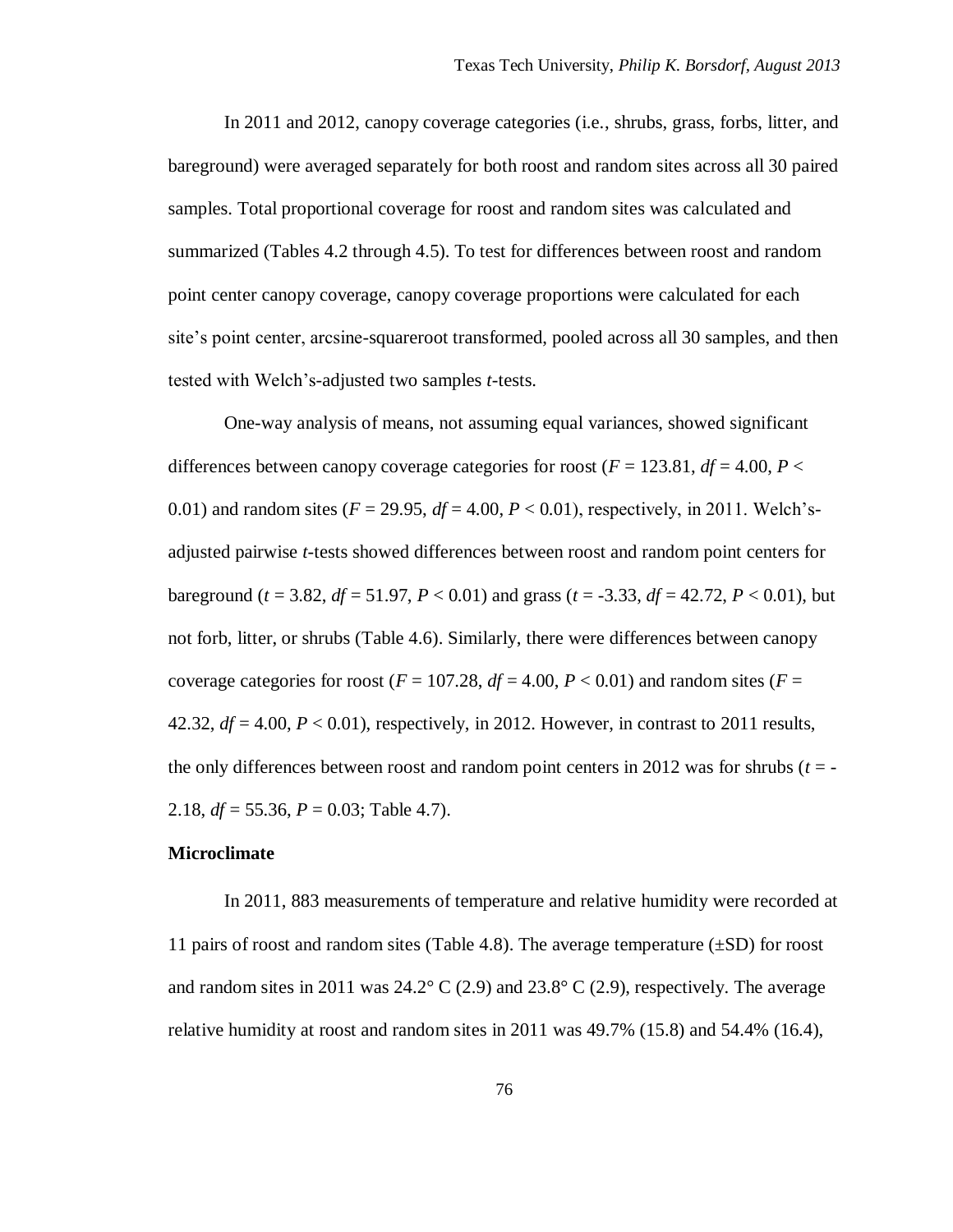respectively. In 2012, 1,268 measurements of temperature and relative humidity were recorded by 14 pairs of data loggers (Table 4.8). The average temperature  $(\pm SD)$  for roost and random sites in 2012 was  $21.7^{\circ}$  C (3.0) and  $21.6^{\circ}$  C (3.1), respectively. The average relative humidity at roost and random sites in  $2012$  was 66.3% (20.9) and 65.4% (20.1) at, respectively.

A Welch's-adjusted two samples *t*-test showed a difference in temperature between roost and random for 2011 ( $t = -2.92$ ,  $df = 1759.77$ ,  $P < 0.01$ ), but not for 2012 (*t*  $=$  -0.90,  $df = 2530.84$ ,  $P = 0.37$ ). Similarly, a Welch's-adjusted two samples *t*-test showed a significant difference in % RH between roost and random for 2011 ( $t = 6.10$ ,  $df =$ 1757.87, *P* < 0.01), but not in 2012 (*t* = -1.15, *df* = 2528.95, *P* = 0.25).

### **DISCUSSION**

Initially, I was surprised to find that there was not a difference in 0% visual obstruction readings (i.e., vegetative height) between roost and random sites. I had originally hypothesized that lesser prairie-chickens would select nocturnal roosting sites with shorter surrounding vegetation that would facilitate easier flight escape from predators during the night. While the vegetative obstruction at 4 m around roosting lesser prairie-chickens did not differ from random sites, this may not capture the influential aspects of vegetation on roost site selection. During 2011 and 2012, all roost and random site 0% VORs ranged from approximately 3.5 to 5 dm (35-50 cm), which is low. Potentially influential, however, is that there was typically no overhead coverage at any nocturnal roosting sites, and all lesser prairie-chickens roosted directly on bareground. The results from the canopy coverage measurements were quite interesting. At point center, there was more bareground at roosting sites than random sites in 2011, but not in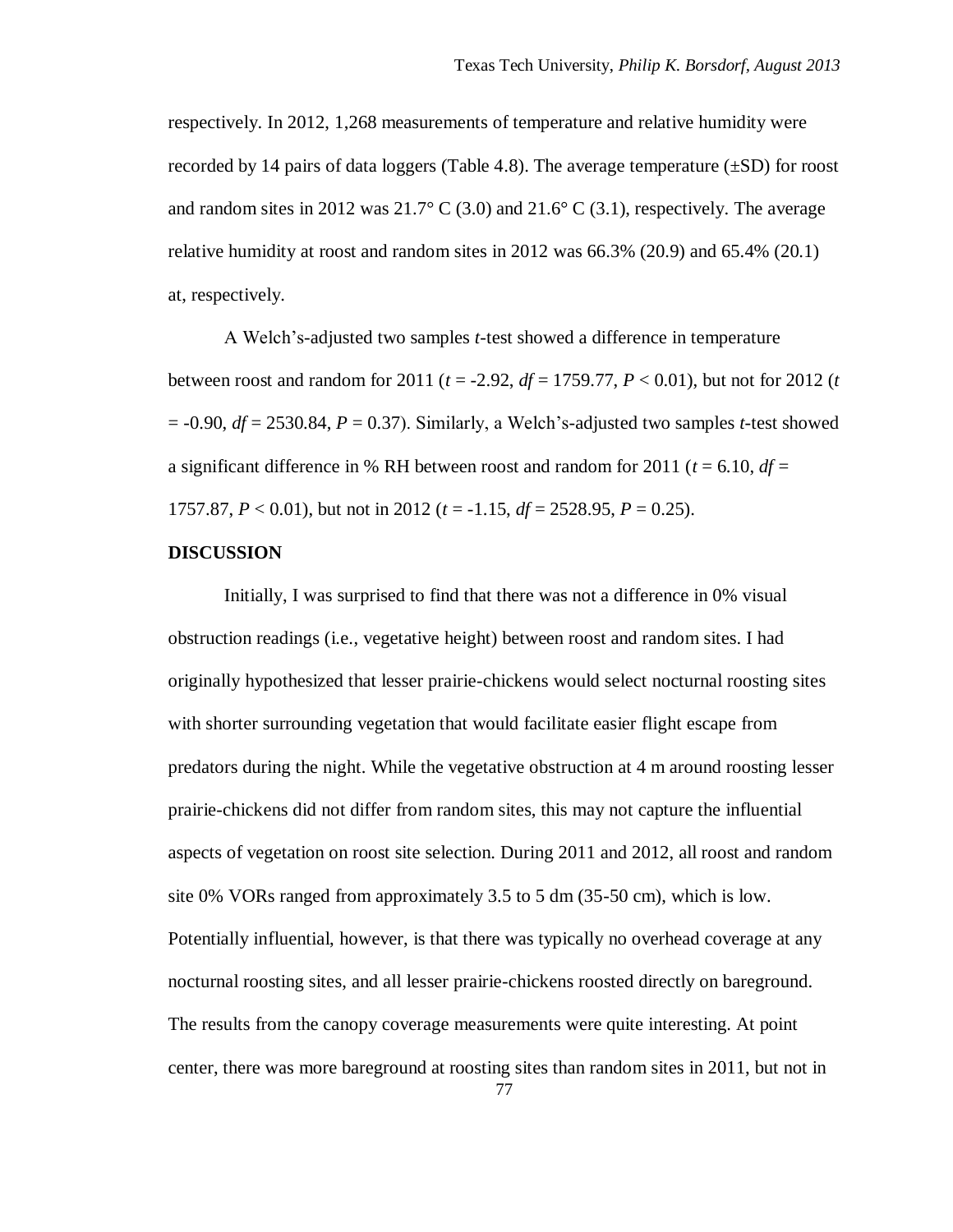2012. And in 2012, there was more litter coverage immediately surrounding lesser prairie-chicken roosting sites than random sites. In 2011, there did not appear to be a difference in the surrounding litter coverage between roosting and random sites.

Roosting sites were on average 4.7% less humid than paired random sites in 2011, whereas both roosting and random sights were more humid, and equally so, in 2012. Humidity can increase scent production in the feathers of birds (Conover 2007). Therefore, conditions that increase humidity also increases the olfactory capabilities of predators to detect prey (Gutzwiller 1990). Nocturnal/olfactory predators such as coyotes (*Canis latrans*), American badgers (*Taxidea taxus*), and striped skunks (*Mephitis mephitis*) occurred on my study area. Therefore, the selection of less humid nocturnal roosting sights by lesser prairie-chickens may be adaptive in reducing the risk of detection by olfactory based predators. However, under some conditions, such as periods of precipitation, greater humidity may not be avoidable. In 2012, when humidity was higher at both roosting and random sites, there was greater litter coverage at roosting site point center, and the area immediately surrounding the roost, than the random sites. Explanations for this are elusive, but speculatively, there are at least three possible explanations for this. This could suggest that lesser prairie-chickens select sites of greater vegetative concealment (i.e., camouflage) to decrease visual detectability by predators when sites with lower humidity are either not available or not perceived to be necessary. Alternatively, humidity, and therefore moisture, may possibly increase odors from litter that may serve to mask the scent of lesser prairie-chickens. Finally, increased litter may result in greater difficulty in maintaining silence by stalking predators, thereby increasing a lesser prairie-chickens ability to detect predators and flush.

78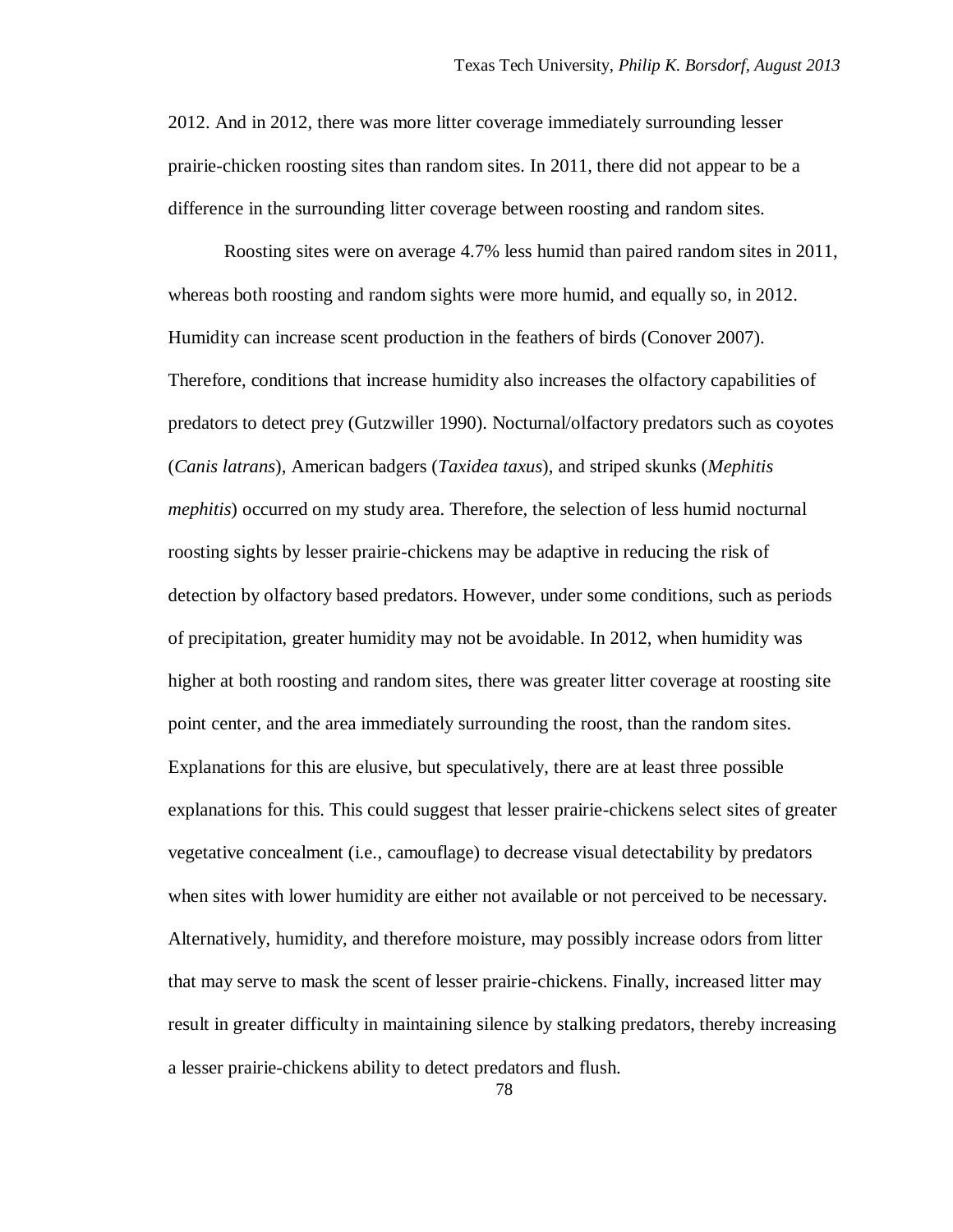Previous research on lesser prairie-chicken roosting site selection lacked rigor and mostly provided baseline information about the vegetative characteristics of roosting sights. This study assessed selection as related to vegetation, and was the first to investigate weather-related features that influence the selection of nocturnal roosting sights. Thus, this study adds to a rather new and growing body of prairie grouse research that is attempting to relate behavior, physiological response, and resource selection to climatic features present in these birds' environments. Further research relating vegetation and microclimate may provide insightful information about the preferences and habitat requirements beneficial for the conservation of lesser prairie-chickens.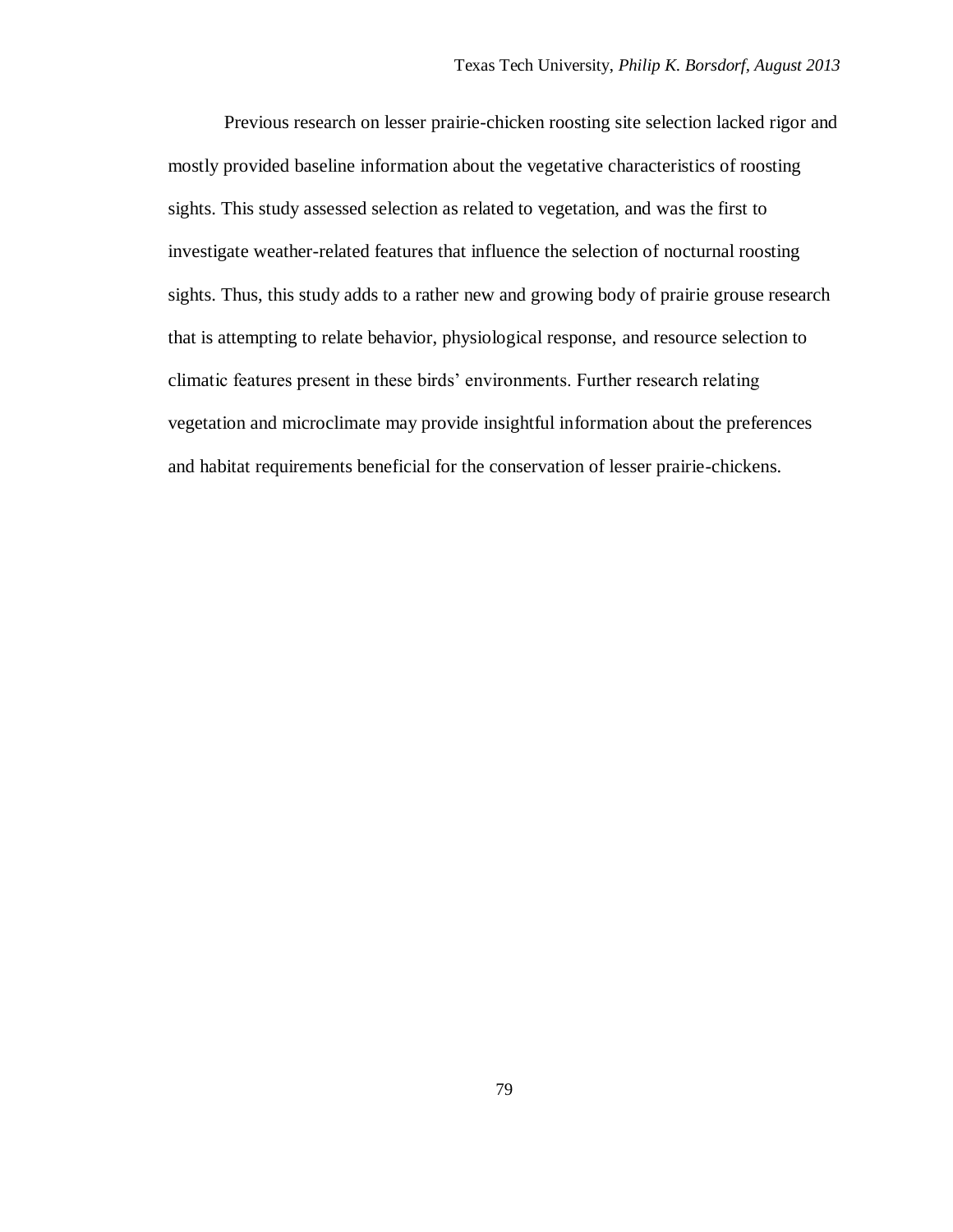### **LITERATURE CITED**

- Bell, L. A., Fuhlendorf, S. D., Patten, M. A., Wolfe, D. H., and S. K. Sherrod. 2010. Lesser prairie-chicken hen and brood habitat use on sand shinnery oak. Rangeland Ecology and Management 63:478-486.
- Cochran, W.W., and R.D. Lord. 1963. A radio-tracking system for wild animals. Journal of Wildlife Management 27:9-24.
- Copelin, F. F. 1963. The lesser prairie-chicken in Oklahoma. Oklahoma Department of Wildlife Technical Bulletin 6. Oklahoma City, Oklahoma, USA.
- Conover, M. R. 2007. Predator-prey dynamics: the use of olfaction. Taylor and Francis, Boca Raton, FL.
- Daubenmire, R. 1959. A canopy-coverage method of vegetational analysis. Northwest Science 33:43–64.
- Davis, C. A., T. Z. Riley, H. R. Suminski, and M. J. Wisdom. 1979. Habitat evaluation of lesser prairie chickens in eastern Chaves County, New Mexico. Final Report to Bureau of Land Management, Rosewell, Contract YA-512-CT6-61. Department of Fishery and Wildlife Sciences, New Mexico State University, Las Cruces.
- Grisham, B. A. 2012. The ecology of lesser prairie-chickens in shinnery oak-grassland communities in New Mexico and Texas with implications toward habitat management and future climate change. Ph.D. Dissertation, Texas Tech University, Lubbock, USA.
- Gutzwiller, K. J. 1990. Minimizing dog-induced biases in game bird research. Wildlife Society Bulletin 18:351–356
- Howell, D. C. 1995. Fundamental statistics for the behavioral sciences.  $3<sup>rd</sup>$  edition. Belmont, CA. Wadsworth Publishing Company.
- Jones, R. E. 1963. Identification and analysis of lesser and greater prairie chicken habitat. Journal of Wildlife Management 27:757-778.
- Kukal, C. A. 2010. The over-winter ecology of Lesser Prairie-Chickens (*Tympanuchus pallidicinctus*) in the northeast Texas panhandle. M.S. thesis. Texas Tech University. Lubbock, TX, U.S.A.
- Patten, M.A., D.H. Wolfe, E. Shochat, and S.K. Sherrod. 2005. Effects of microhabitat and microclimate selection on adult survivorship of the lesser prairie chicken. Journal of Wildlife Management 69(3):1270-1278.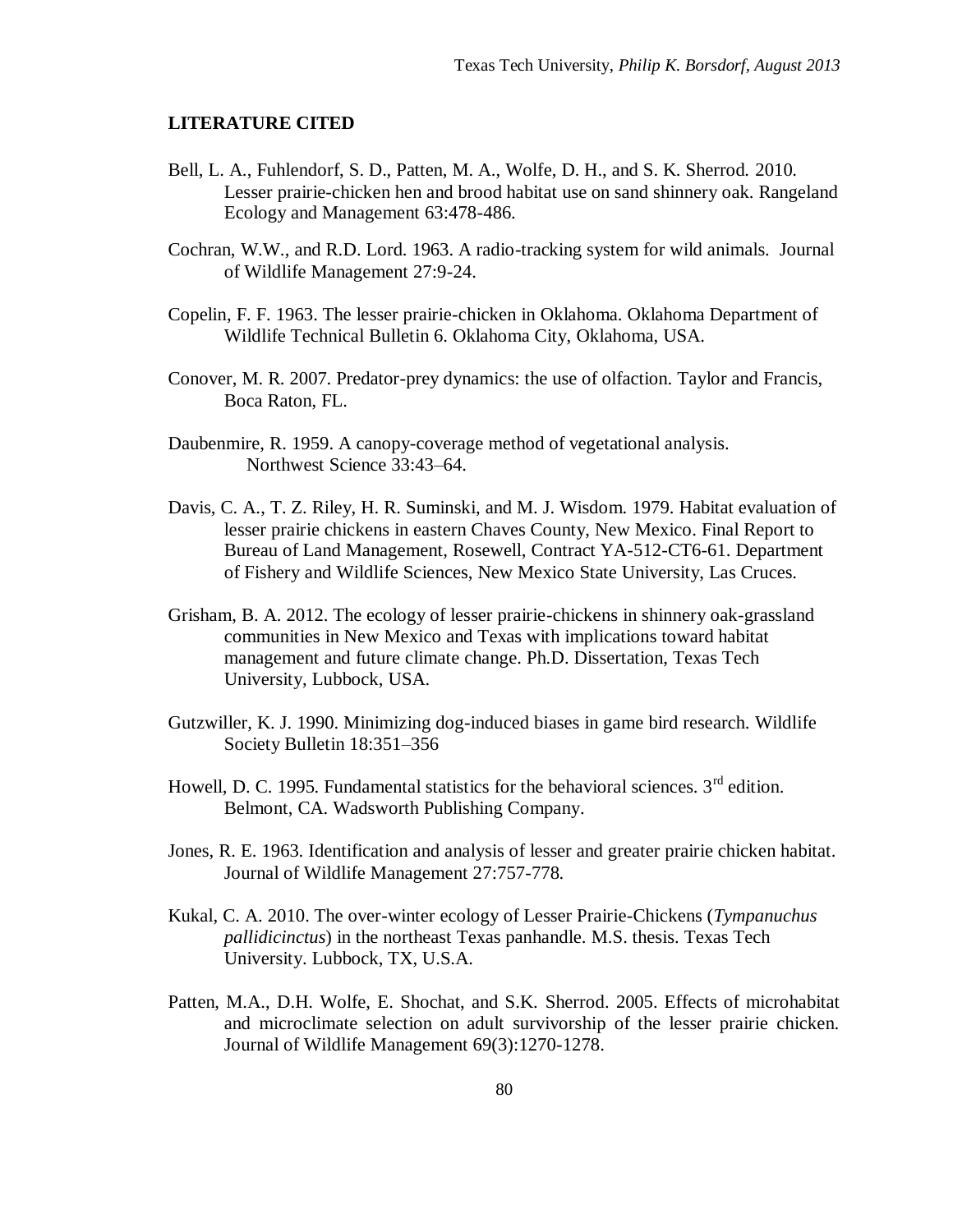- Pirius, N. 2011. The non-breeding season ecology of lesser prairie-chickens (*Tympanuchus pallidicinctus*) on the Southern High Plains of Texas. M.S. Thesis. Texas Tech University. Lubbock, Texas, USA.
- Riley, T. Z., C. A. Davis, and R. A. Smith. 1993. Autumn-winter habitat use of the lesser prairie-chicken (Tympanuchus pallidicinctus) (Galliformes: tetraonidae). Great Basin Naturalist 53:409-411.
- Robel, R. J., Briggs, J. N., Dayton, A. D., and L. C. Hulbert. 1970. Relationships between visual obstruction measurements and weight of grassland vegetation. Journal of Range Management 23:295-297.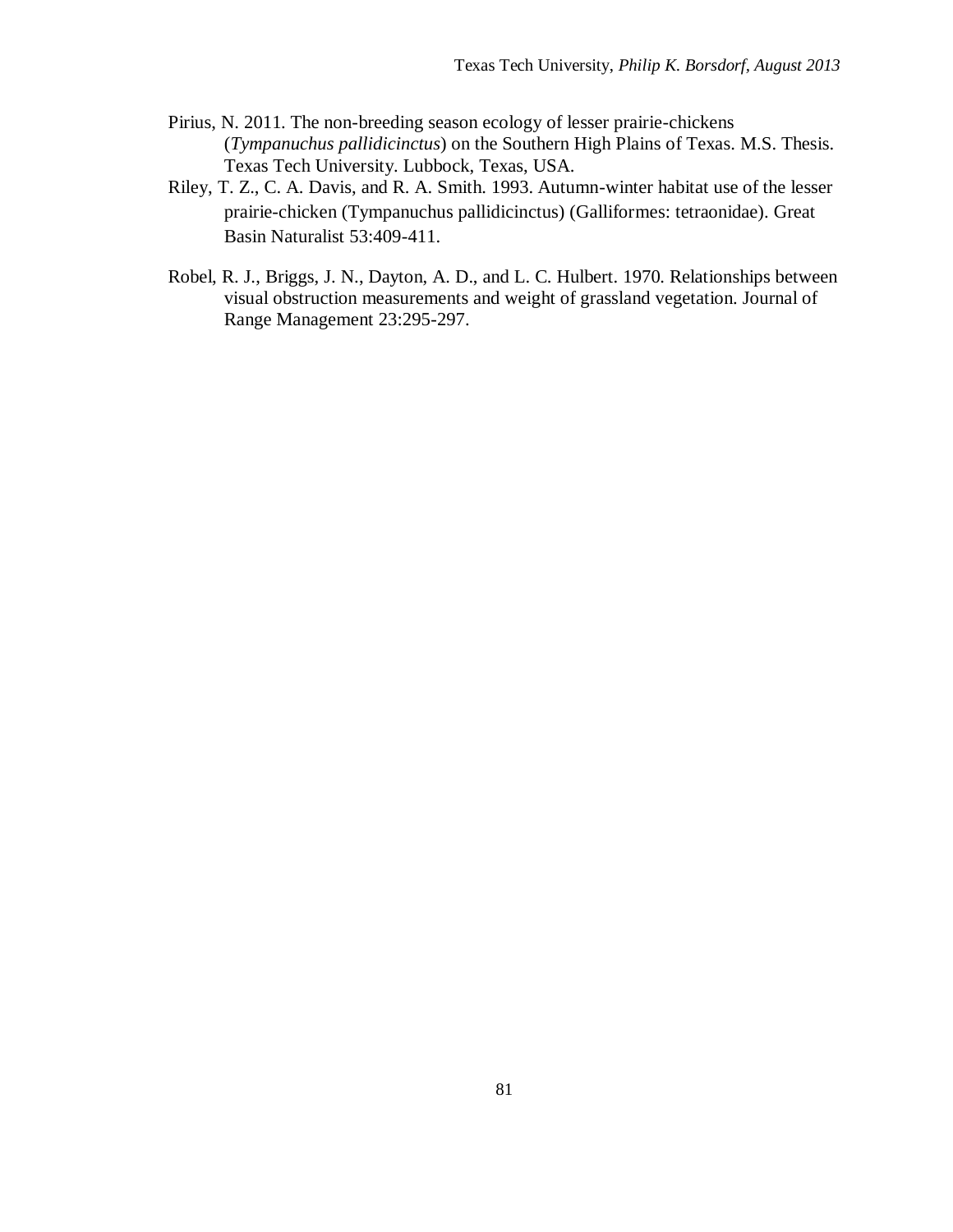|      | Tungoni phop on the bounding right ramp of Texap (2011 and 2012). |                 |               |                           |  |  |
|------|-------------------------------------------------------------------|-----------------|---------------|---------------------------|--|--|
| Year | Site:                                                             | <b>100% VOR</b> | <b>0% VOR</b> |                           |  |  |
| 2011 | Roost                                                             | 0.35(0.58)      | 5.01(2.40)    | 30 sites x 4 VORs = $120$ |  |  |
| 2011 | Random                                                            | 0.34(0.44)      | 4.89(2.48)    | 30 sites $x$ 4 VORs = 120 |  |  |
| 2012 | Roost                                                             | 0.25(0.43)      | 3.46(1.68)    | 30 sites $x$ 4 VORs = 120 |  |  |
| 2012 | Random                                                            | 0.23(0.41)      | 3.73(5.91)    | 30 sites x 4 VORs = $120$ |  |  |

Table 4.1. Mean VORs (dm) (±SD) at lesser prairie-chicken roosting sites and paired random sites on the Southern High Plains of Texas (2011 and 2012).

Table 4.2. Roosting site canopy coverage proportions at point center and 1 meter in each cardinal direction for 2011. Occurrence pooled across 30 sites and then proportion calculated. Data collected on the Southern High Plains of Texas (2011).

| 22.4          |       |       |       |              |              |  |
|---------------|-------|-------|-------|--------------|--------------|--|
| Year          | PС    | East  | West  | <b>North</b> | <b>South</b> |  |
| Bareground    | 63.5% | 27.0% | 23.2% | 30.5%        | 20.2%        |  |
| Forb          | 0.2%  | 0.3%  | 0.7%  | $0.0\%$      | 0.0%         |  |
| Grass         | 1.8%  | 9.3%  | 15.2% | 12.3%        | 11.2%        |  |
| Litter        | 29.3% | 45.8% | 45.5% | 40.2%        | 42.7%        |  |
| <b>Shrubs</b> | 5.2%  | 17.5% | 15.5% | 17.0%        | 26.0%        |  |

Table 4.3. Random site canopy coverage proportions at point center and 1 meter in each cardinal direction for 2011. Occurrence pooled across 30 sites and then proportion calculated. Data collected on the Southern High Plains of Texas (2011).

| <u>calculation. D'alta collecteu oli the bouthern fright fullito of a chao</u> |         |       |       |              |              |
|--------------------------------------------------------------------------------|---------|-------|-------|--------------|--------------|
| Year                                                                           | PС      | East  | West  | <b>North</b> | <b>South</b> |
| Bareground                                                                     | 37.0%   | 30.0% | 23.2% | 30.8%        | 25.2%        |
| Forb                                                                           | $0.5\%$ | 0.3%  | 1.0%  | 1.0%         | 0.5%         |
| Grass                                                                          | 10.0%   | 11.5% | 10.5% | 13.2%        | 8.8%         |
| Litter                                                                         | 42.3%   | 42.8% | 48.2% | 38.2%        | 44.7%        |
| <b>Shrubs</b>                                                                  | 10.2%   | 15.3% | 17.2% | 16.8%        | 20.8%        |

Table 4.4. Roosting site canopy coverage proportions at point center and 1 meter in each cardinal direction for 2012. Occurrence pooled across 30 sites and then proportion calculated. Data collected on the Southern High Plains of Texas (2011).

|               |       |       | ັ     |              |       |
|---------------|-------|-------|-------|--------------|-------|
| Year          | PС    | East  | West  | <b>North</b> | South |
| Bareground    | 58.2% | 26.8% | 20.5% | 27.2%        | 33.3% |
| Forb          | 1.8%  | 3.2%  | 2.7%  | 3.2%         | 2.2%  |
| Grass         | 6.2%  | 5.2%  | 7.2%  | 9.5%         | 7.2%  |
| Litter        | 30.2% | 44.8% | 53.8% | 46.5%        | 39.2% |
| <b>Shrubs</b> | 3.7%  | 20.0% | 15.8% | 13.7%        | 18.2% |